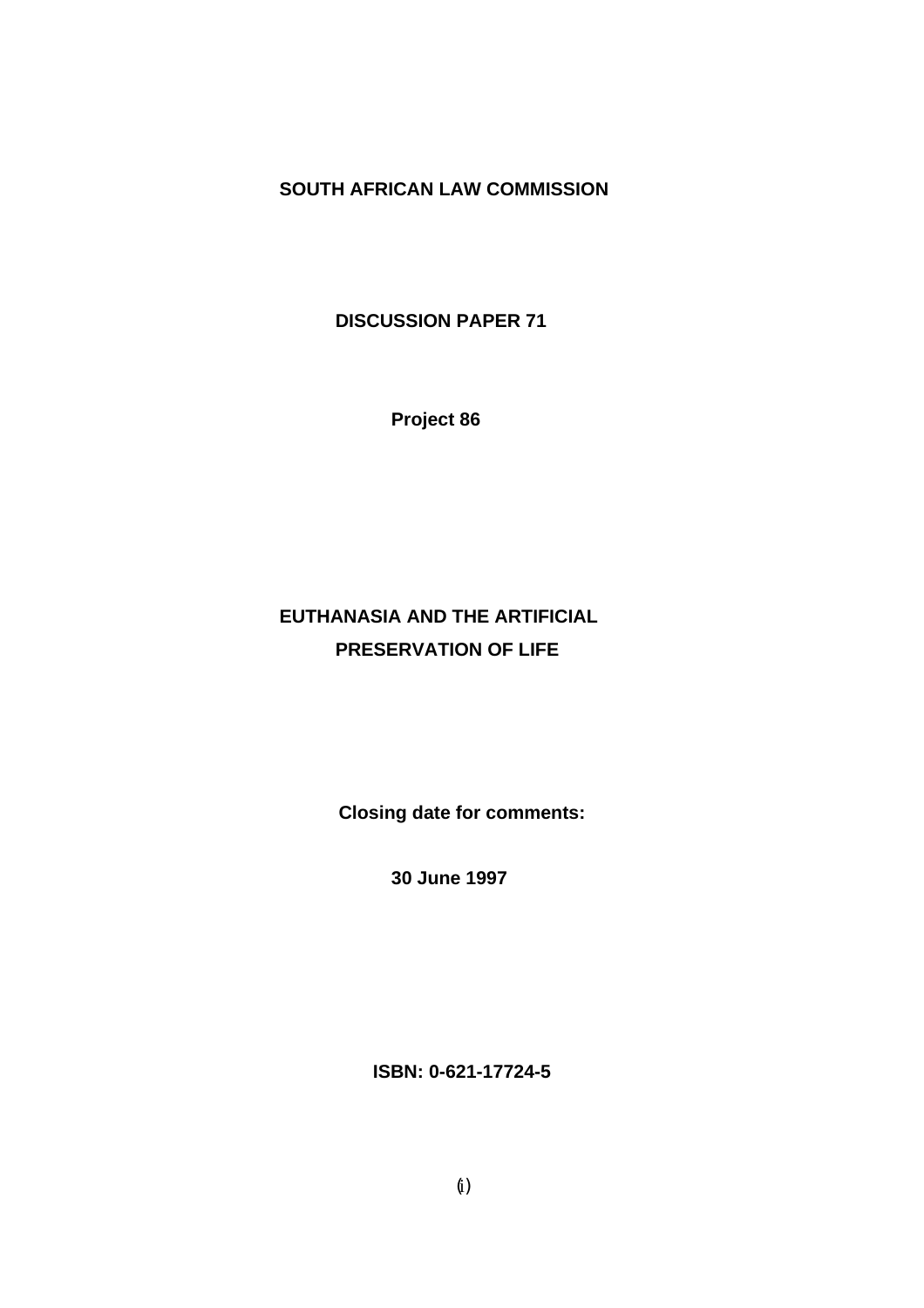### **INTRODUCTION**

The South African Law Commission was established by the South African Law Commission Act, 1973 (Act 19 of 1973).

The members of the Commission are -

The Honourable Mr Justice I Mahomed (Chairperson) The Honourable Mr Justice P J J Olivier (Vice-Chairperson) The Honourable Madam Justice Y Mokgoro Prof R T Nhlapo Adv J J Gauntlett SC Mr P Mojapelo Ms Z Seedat

The Secretary is Mr W Henegan. The Commission's offices are on the 8th floor, 228 Visagie Street, Pretoria. Correspondence should be addressed to:

The Secretary South African Law Commission Private Bag X668 PRETORIA 0001

Telephone: (012) 322-6440

Telefax: (012) 320-0936

E-mail: salawcom@cis.co.za

URL: http://www.law.wits.ac.za/salc/salc.html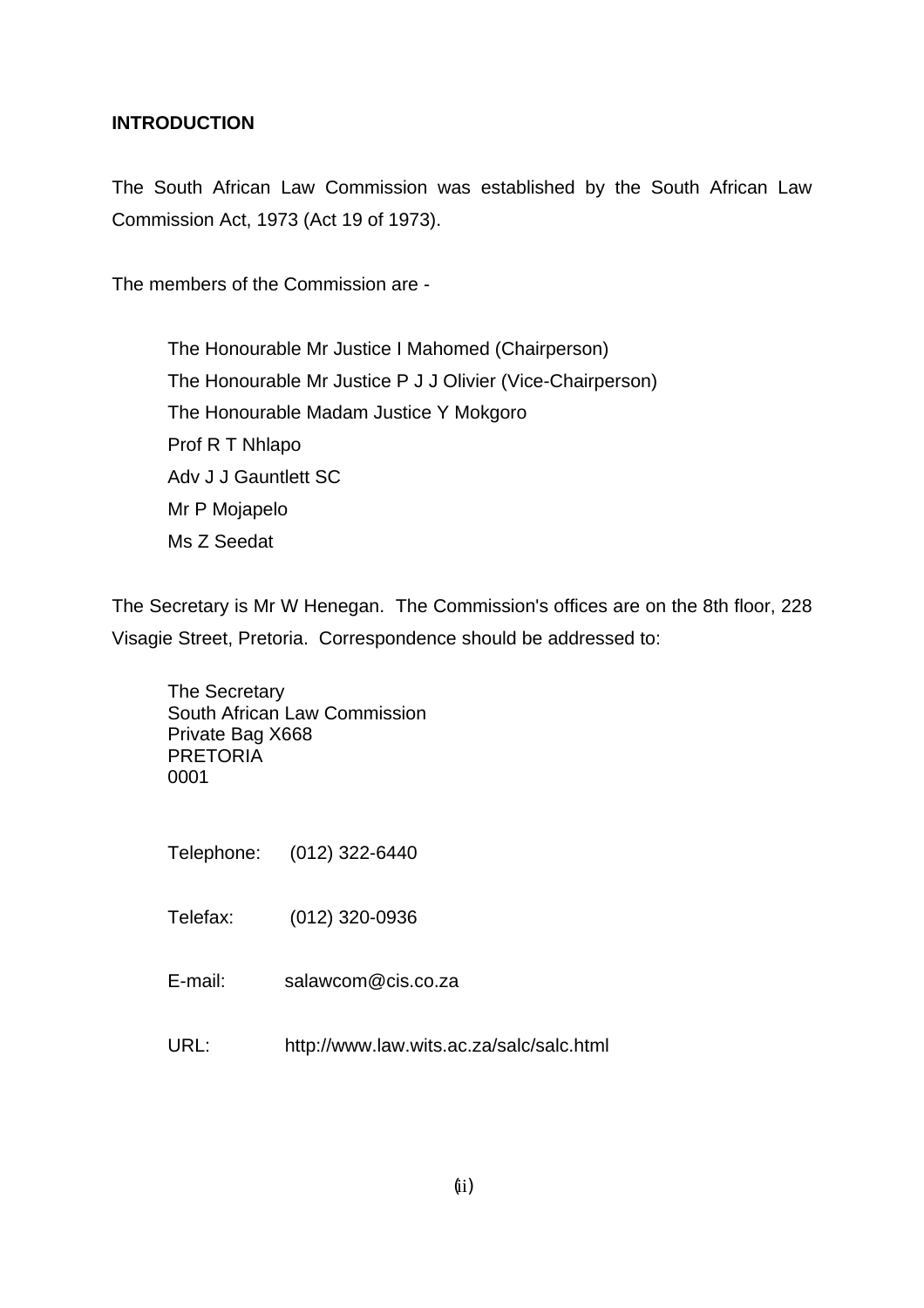#### **PREFACE**

This Discussion Paper (which reflects information accumulated up to the end of January 1997) has been prepared to elicit responses and to serve as a basis for the Commission's deliberations, taking into account any responses received. The views, conclusions and recommendations in this paper are accordingly not to be regarded as the Commission's final views. The paper is published in full so as to provide persons and bodies wishing to comment or to make suggestions relating to the reform of this particular branch of the law with sufficient background information to enable them to place focused submissions before the Commission.

## **For the convenience of the reader a summary of issues discussed and requests for comment appear on the next page.**

The Commission will assume that respondents agree to the Commission quoting from or referring to comments and attributing comments to respondents, unless representations are marked confidential. Respondents should be aware that the Commission may in any event be required to release information contained in representations under the Constitution of the Republic of South Africa, Act 108 of 1996.

Respondents are requested to submit **written** comments, representations or requests to the Commission by 30 June 1997 at the address appearing on the previous page. The researcher will endeavour to assist you with particular difficulties you may have. Comment already forwarded to the Commission should not be repeated; in such event respondents should merely indicate that they abide by their previous comment, if this is the position.

The researcher allocated to this project, who may be contacted for further information, is Mrs AM Louw. The project leader responsible for the project is the Honourable Mr Justice P J J Olivier.

### **SUMMARY**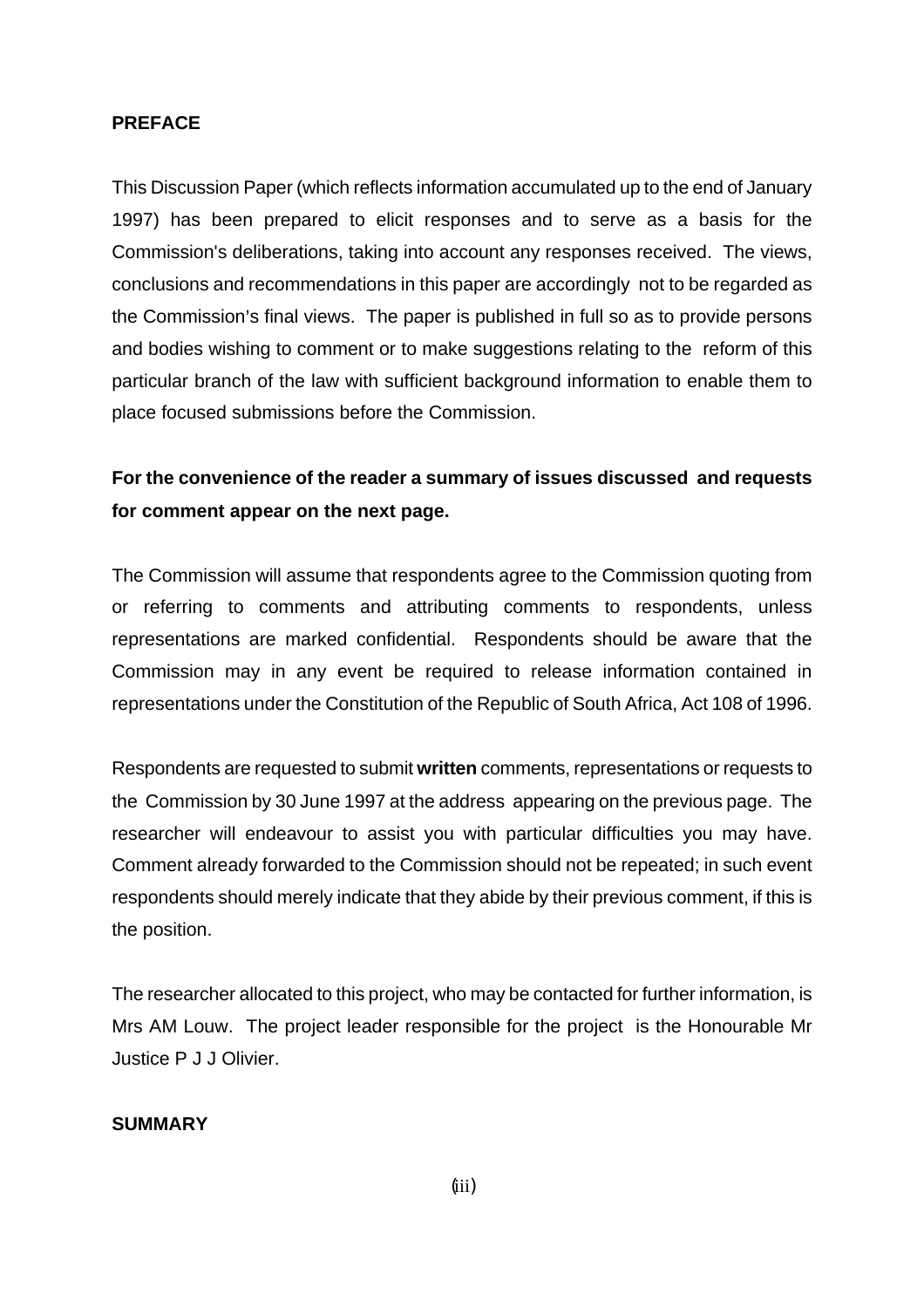The advances made in medical science and especially the application of medical technology have resulted in patients living longer. For many patients this signifies a welcome prolongation of meaningful life, but for others the result is a poor quality of life which inevitably raises the question whether treatment is a benefit or a burden.

At present the position in our law is that the termination of a person's life is unlawful, even if the motive for such conduct is to end the person's unbearable suffering, and this is the case even where the suffering person has expressed the wish to die or has even begged to be killed.

In most Western countries increased importance is, however, being attached to patient autonomy. The need has therefore arisen to consider the protection of a mentally competent, but terminally ill patient's right to refuse medical treatment and to receive assistance, should he or she so require, in ending his or her unbearable suffering, by the administering or supplying of a lethal substance to the patient. The position of the incompetent patient, as well as the patient who is clinically dead, has to be clarified as well.

The Commission is consequently considering proposals for possible law reform with regard to the following matters:

- The circumstances in which it would be lawful for a medical practitioner to cease or authorise the cessation of all further life-sustaining treatment of a patient whose life functions are being maintained artificially while the person has no spontaneous respiratory and circulatory functions or his or her brainstem does not register any impulse.
- The right of a mentally competent person to refuse any life-sustaining treatment with regard to any specific illness from which he or she may be suffering, even though such refusal may cause the death or hasten the death of such a person.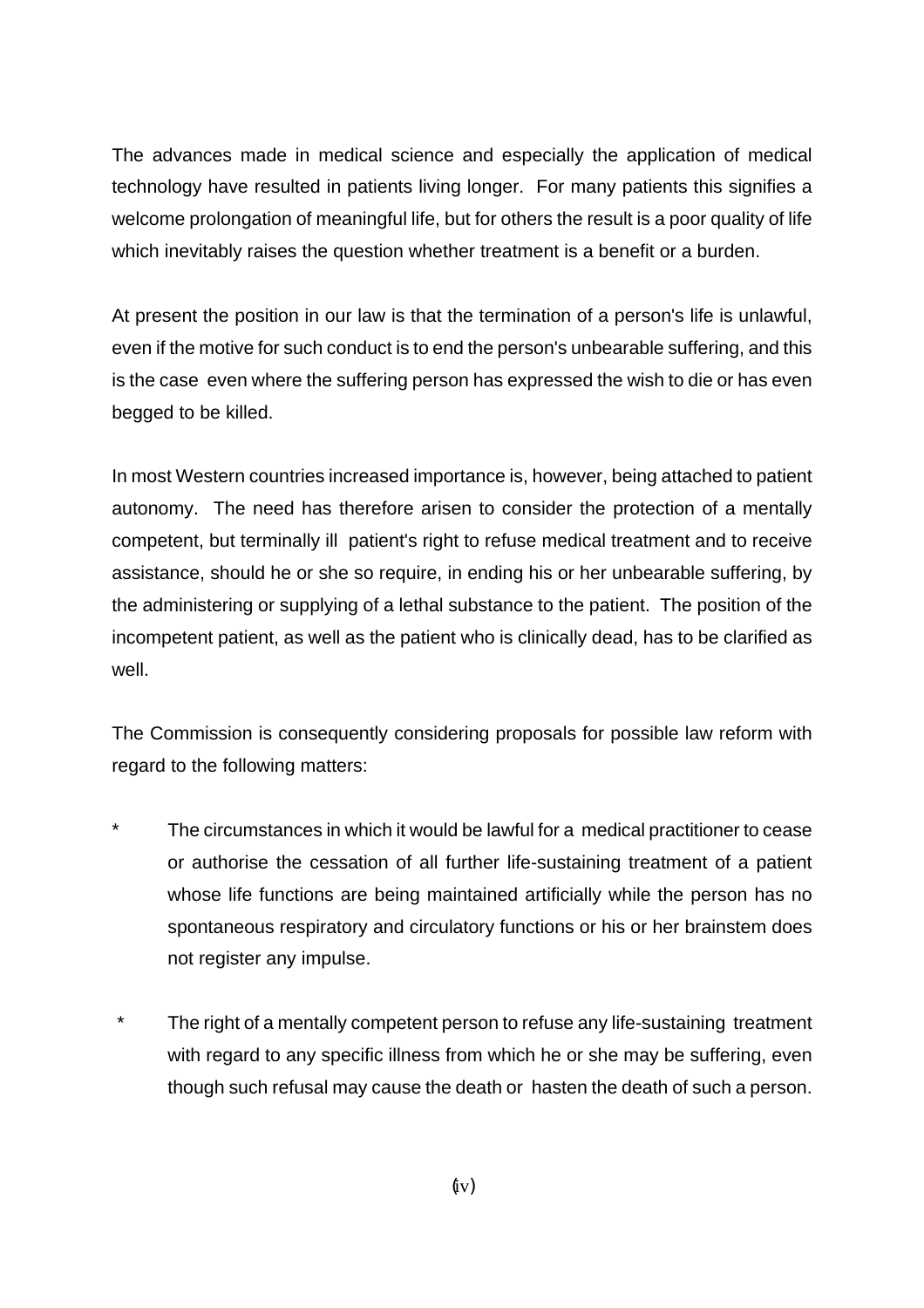- \* The right of a medical practitioner responsible for the treatment of a terminally ill patient to alleviate pain and distress in accordance with responsible medical practice, by increasing the dosage of medication to be given to the patient, with the object of relieving the pain and distress of the patient and with no intention to kill, even if the secondary effect of this action may be to shorten the patient's life.
- \* Whether it would be lawful for a medical practitioner to give effect to the wellinformed considered request of a terminally ill, but mentally competent, patient to make an end to the patient's unbearable suffering or to enable the patient to make an end to his or her unbearable suffering by administering or providing a lethal agent.
- \* The recognition of a written directive regarding the cessation of medical treatment in cases of terminal illness.

Recognition of a power of attorney authorising a person to make decisions concerning the medical treatment of the principal in the event of his terminal illness. The continuing validity of a power of attorney after the principal has become mentally incompetent.

- Those instances in which the chief medical practitioner of a hospital or clinic may, in the absence of a directive of the patient or his agent decide to discontinue the treatment of the terminally ill patient.
- \* The circumstances in which a court may order the cessation of medical treatment or the performance of any medical procedure which would have the effect of terminating a patient's life.

(v)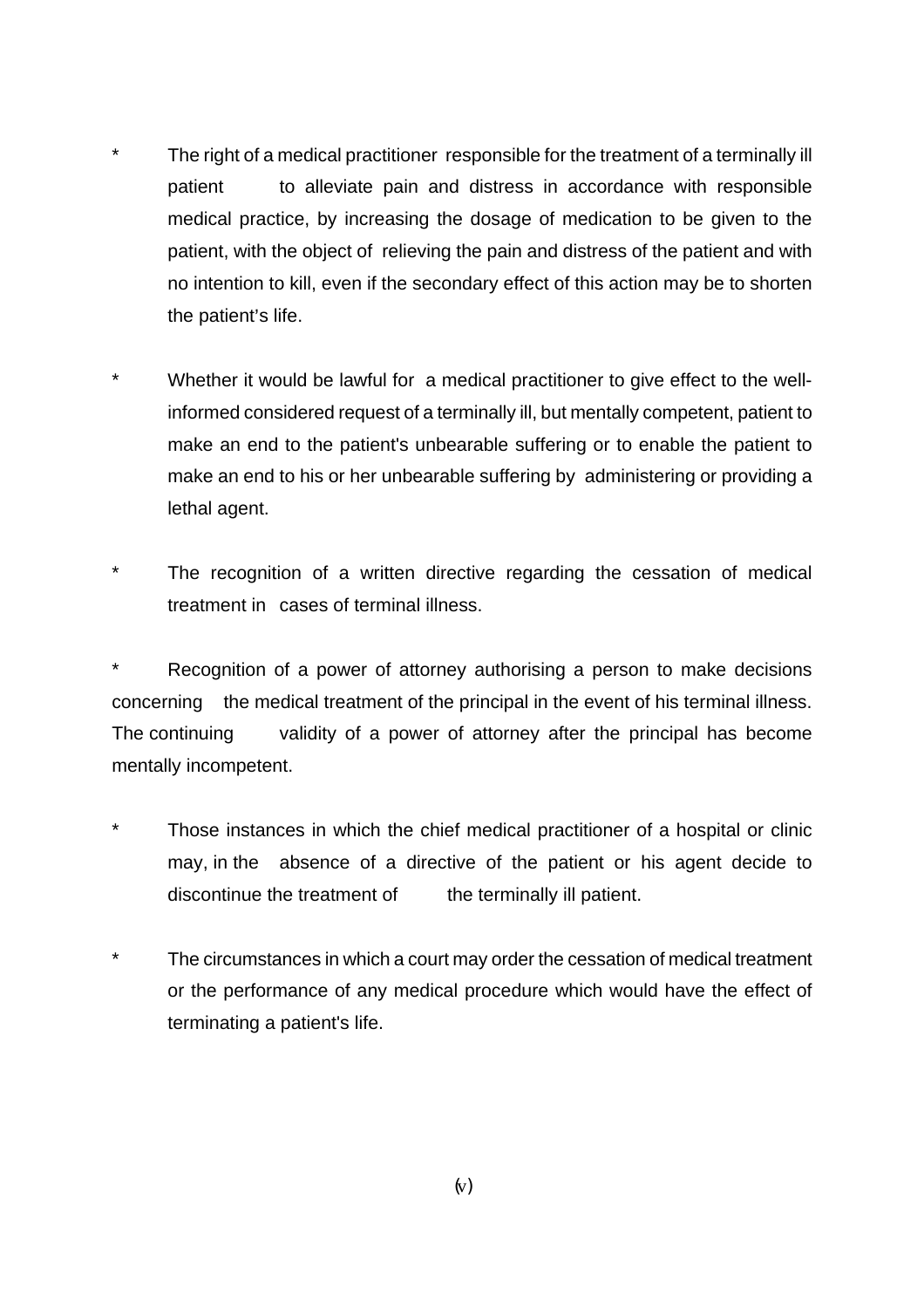For the purposes of focussing attention on the various problem areas and to elicit discussion and debate, a draft bill, not necessarily reflecting the views of the Commission, is published for comment.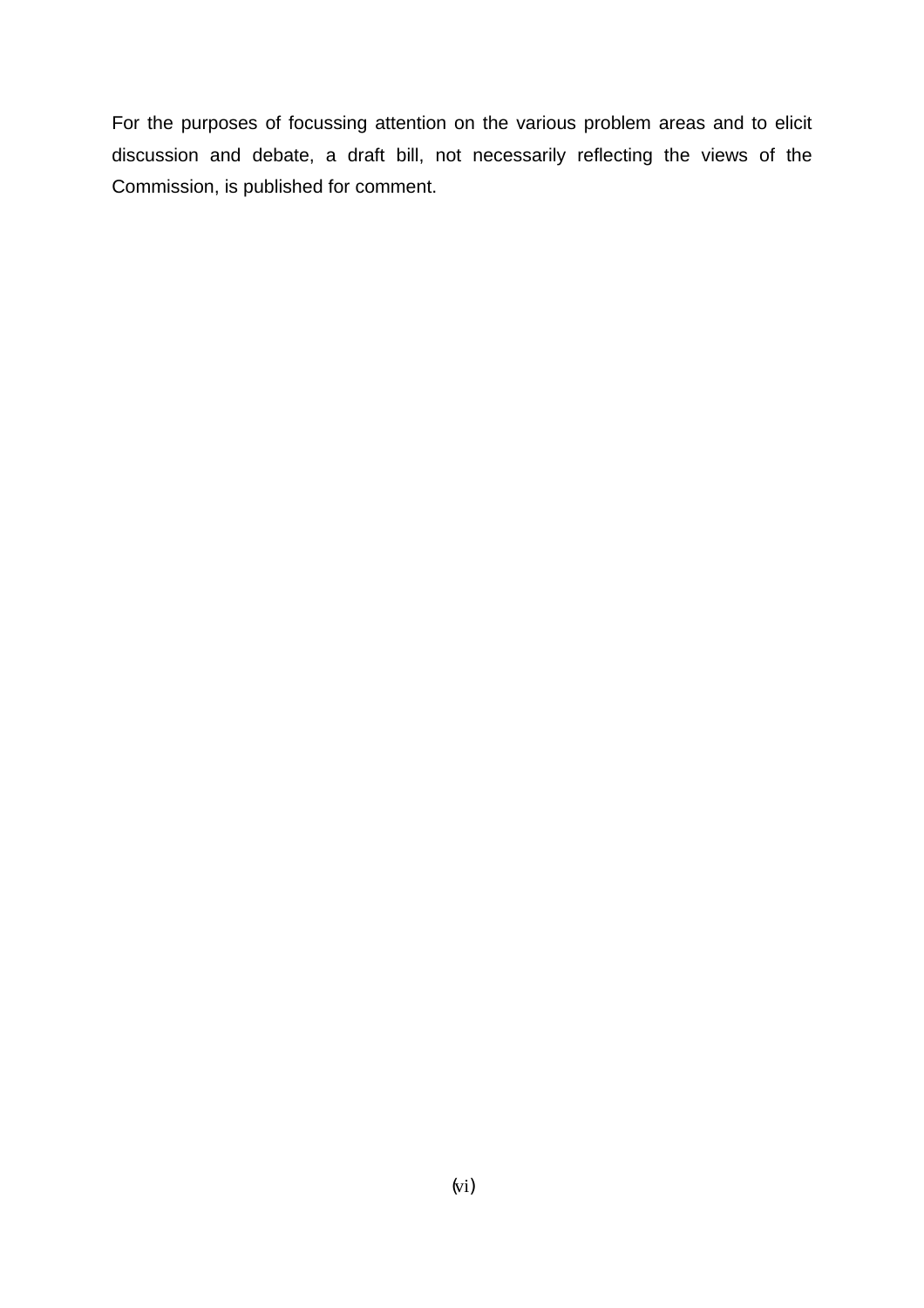| <b>CONTENTS</b>        |                                                       | <b>PAGE</b>             |
|------------------------|-------------------------------------------------------|-------------------------|
| <b>INTRODUCTION</b>    |                                                       | (iii)                   |
| <b>PREFACE</b>         |                                                       | (v)                     |
| <b>SUMMARY</b>         |                                                       | (vii)                   |
| <b>LIST OF SOURCES</b> |                                                       | (xii)                   |
| <b>TABLE OF CASES</b>  |                                                       | (xviii)                 |
|                        |                                                       |                         |
| <b>CHAPTER 1</b>       |                                                       | 1                       |
|                        | Origin of the investigation                           | 1                       |
| <b>CHAPTER 2</b>       |                                                       | $\overline{\mathbf{4}}$ |
| is clinically dead     | The artificial preservation of life where the patient | $\overline{\mathbf{4}}$ |
| <b>CHAPTER 3</b>       |                                                       | 10                      |
| decisions.             | Cases where the patient is competent to make          | 10                      |
| (i)                    | Cessation of life-sustaining medical<br>treatment     | 12 <sub>2</sub>         |
| (ii)                   | Assisted suicide                                      | 20                      |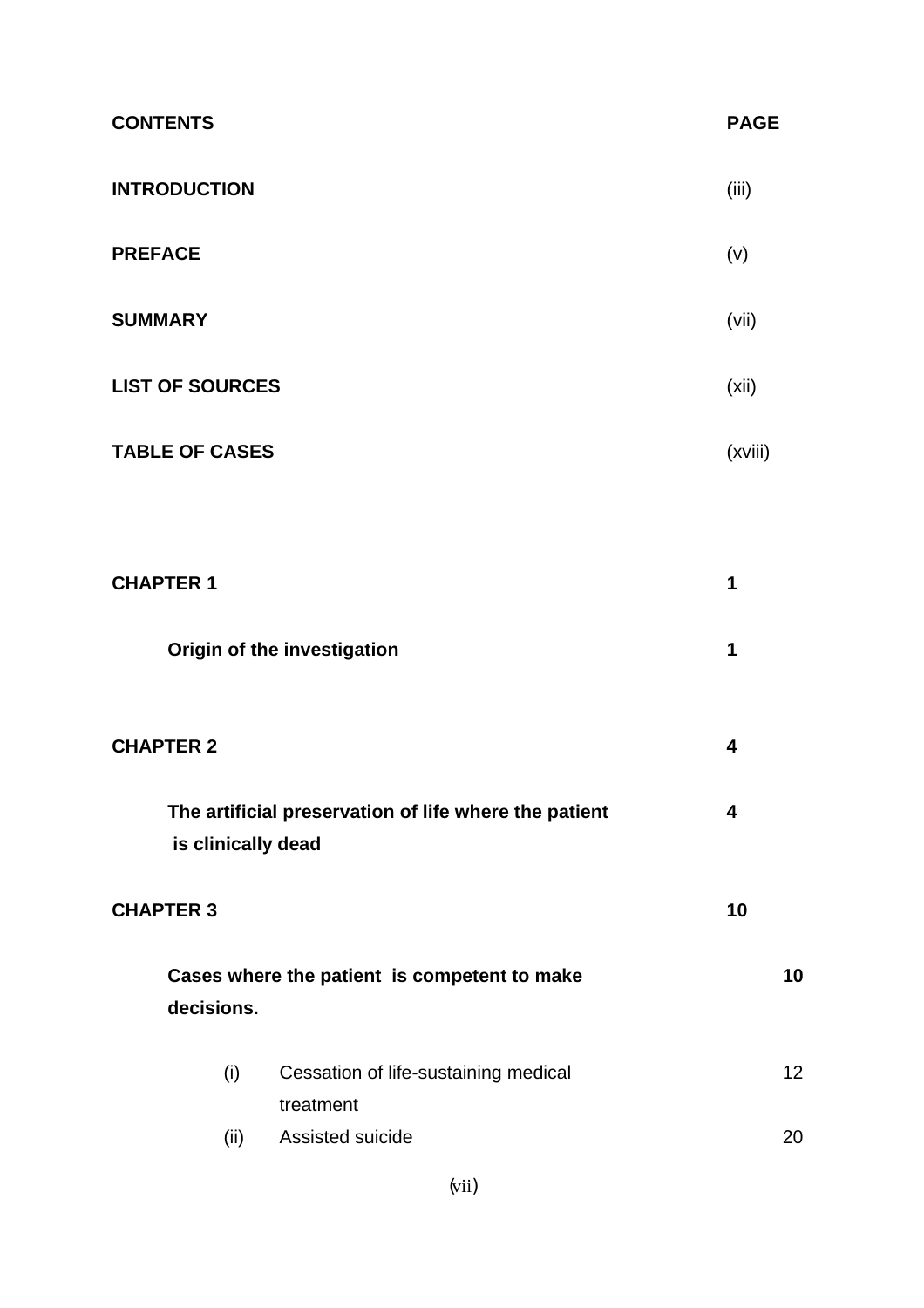|                            | (iii) | Voluntary active euthanasia   |     | 28                                             |    |
|----------------------------|-------|-------------------------------|-----|------------------------------------------------|----|
|                            | (iv)  | Involuntary active euthanasia |     | 48                                             |    |
| <b>CHAPTER 4</b>           |       |                               |     |                                                | 49 |
| of recovery or improvement |       |                               |     | The incompetent patient who has no prospect    | 49 |
|                            |       |                               |     |                                                |    |
|                            | (i)   |                               |     | Cessation of life-sustaining medical           | 50 |
|                            |       | treatment                     |     |                                                |    |
|                            |       | A)                            |     | There is an advance directive (living will) or | 50 |
|                            |       |                               |     | power of attorney                              |    |
|                            |       |                               | (a) | Comparative law                                | 52 |
|                            |       |                               |     | *USA                                           | 52 |
|                            |       |                               |     | *Australia                                     | 55 |
|                            |       |                               |     | <i>*</i> Canada                                | 61 |
|                            |       |                               |     | Alberta                                        | 61 |
|                            |       |                               |     | Saskatchewan                                   | 63 |
|                            |       |                               |     | Newfoundland                                   | 64 |
|                            |       |                               |     | Manitoba                                       | 68 |
|                            |       |                               |     | *United Kingdom                                | 69 |
|                            |       |                               | (b) | The legal position in South Africa             | 71 |
|                            |       |                               | (c) | Conclusion                                     | 73 |
|                            |       | B)                            |     | There is no advance directive (living will) or | 78 |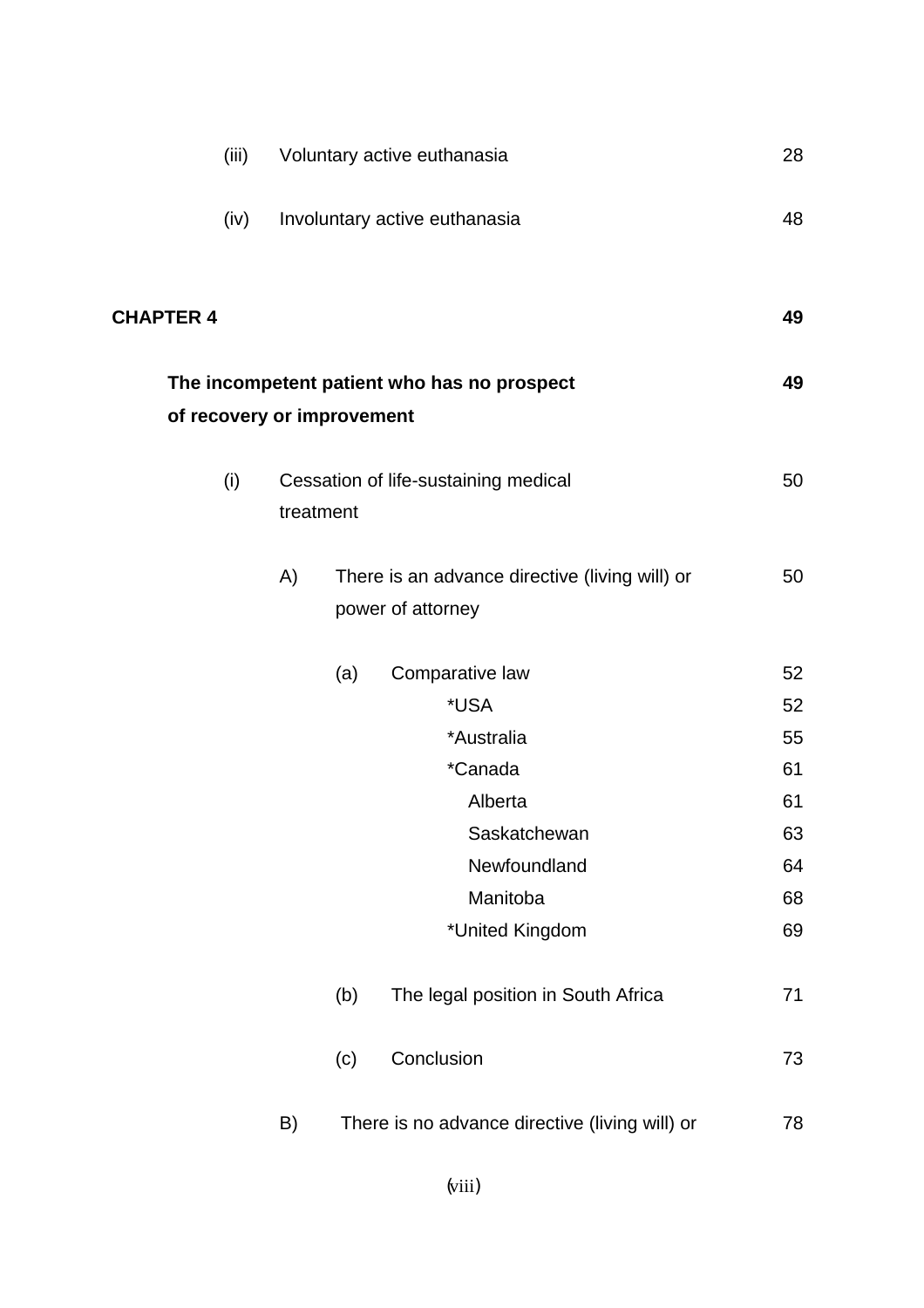|  |  | power of attorney |  |
|--|--|-------------------|--|
|--|--|-------------------|--|

|                  |      | (a) | Comparative law               | 79 |
|------------------|------|-----|-------------------------------|----|
|                  |      |     | *USA                          | 79 |
|                  |      |     | *United Kingdom               | 82 |
|                  |      | (b) | The position in South Africa  |    |
| 87               |      |     |                               |    |
|                  |      | (c) | Conclusion                    | 89 |
|                  | (ii) |     | Involuntary active euthanasia |    |
| 92               |      |     |                               |    |
|                  |      |     |                               |    |
| <b>CHAPTER 5</b> |      |     |                               | 95 |

| A draft bill on the rights of the terminally ill |  |
|--------------------------------------------------|--|
|                                                  |  |

**ANNEXURE A** 96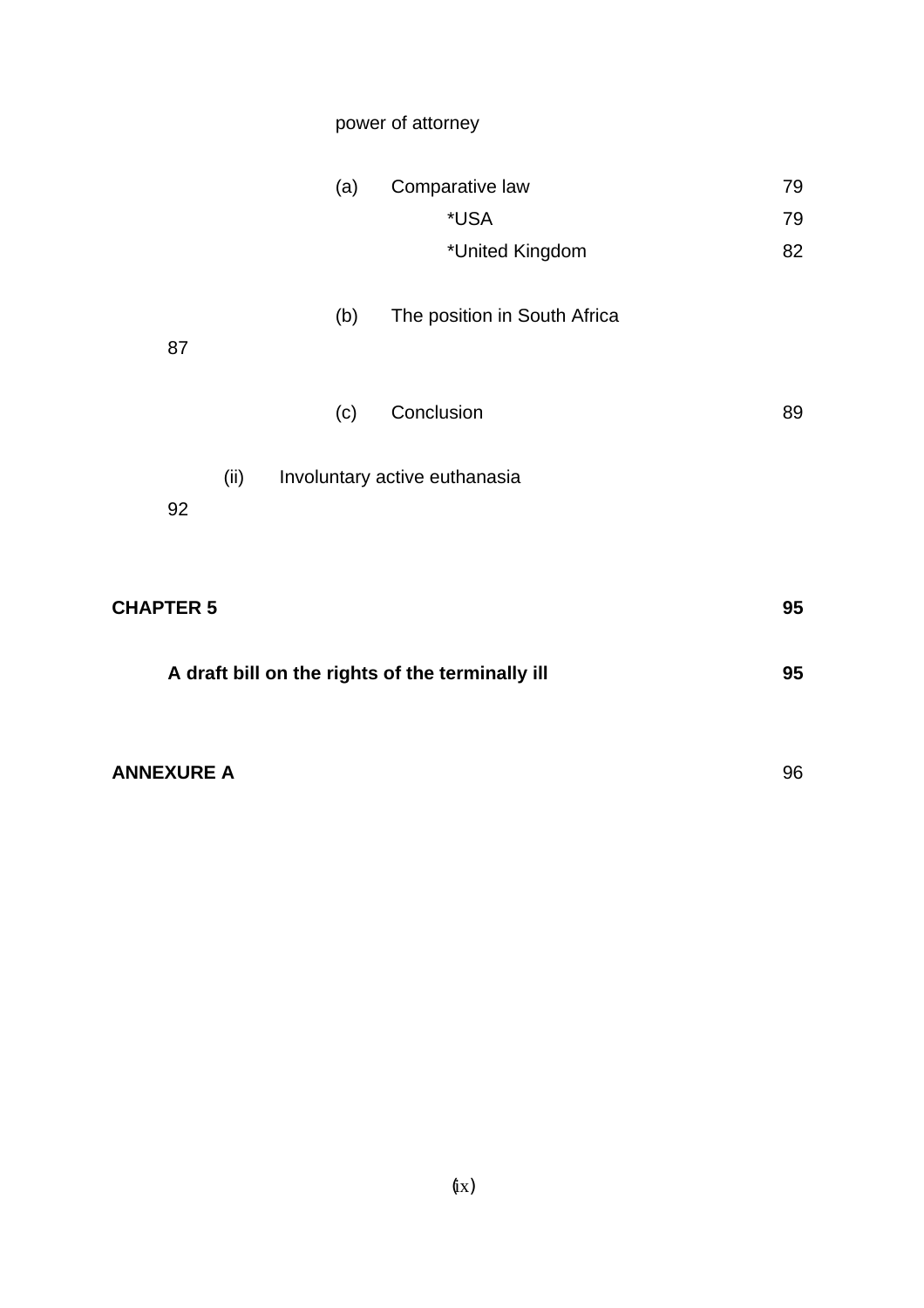### **LIST OF SOURCES**

Alberta Law Reform Institute **Advance directives and substitute decision-making in personal health care** Report for discussion No 11 November 1991.

Alberta Law Reform Institute and The Health Law Institute **Advance directives and substitute decision-making in personal health care** Joint Report No 64 March 1993.

**Australian Medical Association media release** March 25 1997.

Barnard, C N "A human cardiac transplant: an interim report of a successful operation performed at Groote Schuur Hospital, Cape Town" 1967 **S A Medical Journal** 1271.

Benatar, S R "Dying and 'euthanasia'" 1992 **SA Medical Journal** 35.

Bix, B "Physician assisted suicide and the United States Constitution" 1995 Modern **Law Review** 404.

Boister, N " Causation at the death" 1993 **THRHR** 516.

British House of Lords **Report of the Select Committee on medical ethics** 31 January 1994.

British Medical Association **Treatment of patients in persistent vegetative state** September 1992.

Burrows, R "Removal of life support in intensive care units" 1994 Medicine and Law 489.

De Klerk, A "Transplantation of human tissue and organs in South African law" 1992 **TRW** 112.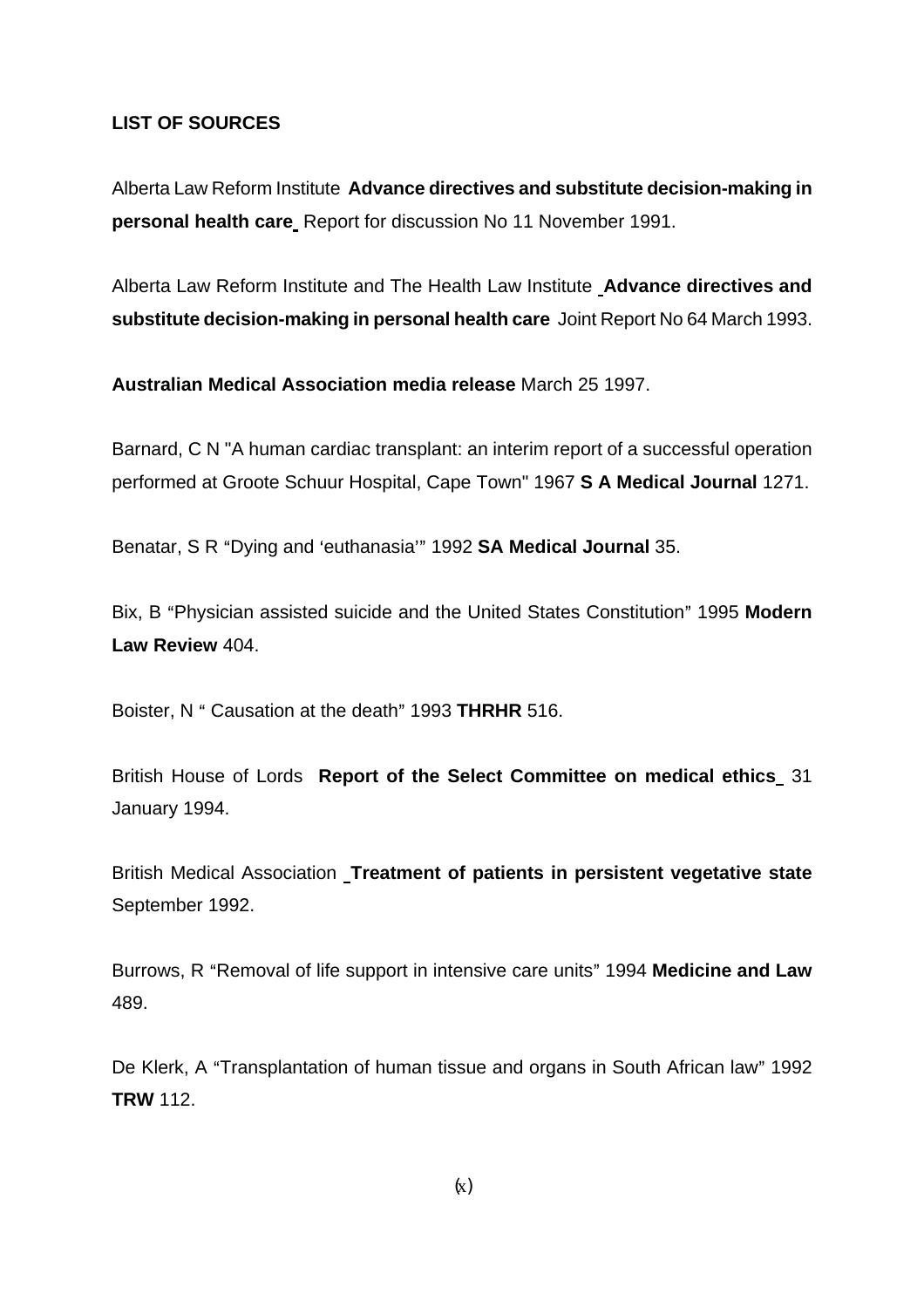Departement van Justitie en Welzijn, Volkgezondheid & Cultuur **Gezamentlijk persbericht** No 2775 11 August 1993.

Dorfling, D F **"Genadedood" in die strafreg - 'n regsfilosofiese en regsvergelykende perspektief** (unpublished thesis submitted in partial fulfilment of the degree Magister Legum) Faculty of Law, Rand Afrikaans University 1991.

Dörfling, D F "Eutanasie: die reg van die **curator personae** om verdere behandeling van 'n pasiënt te verbied - 'n nuwe regverdigingsgrond in die Suid-Afrikaanse reg" 1993 **TSAR** 345.

Doyle, D, Harris G & Mac Donald N (eds) **Oxford textbook of palliative medicine**  London Oxford University Press 1993.

Dreyer, L "Redelike dokter versus redelike pasiënt" 1995 **THRHR** 532.

Dworkin, R Life's dominium: an argument about abortion and euthanasia London Harper Collins 1993.

Dyer, C (ed) **Doctors, patients and the law** Oxford Blackwell 1992.

Earle, M "Informed consent": is there room for the reasonable patient in South African law?@ 1995 **SALJ** 629.

Eekelaar, J "White coats or flak jackets? Doctors, children and the courts - again" 1993 **Law Quarterly Review** 182.

Finnis, J M "**Bland**: Crossing at the Rubicon?" 1993 Law Quarterly Review 329.

Griffiths, J "Assisted suicide in the Netherlands: the **Chabot** case" 1995 Modern Law **Review** 232.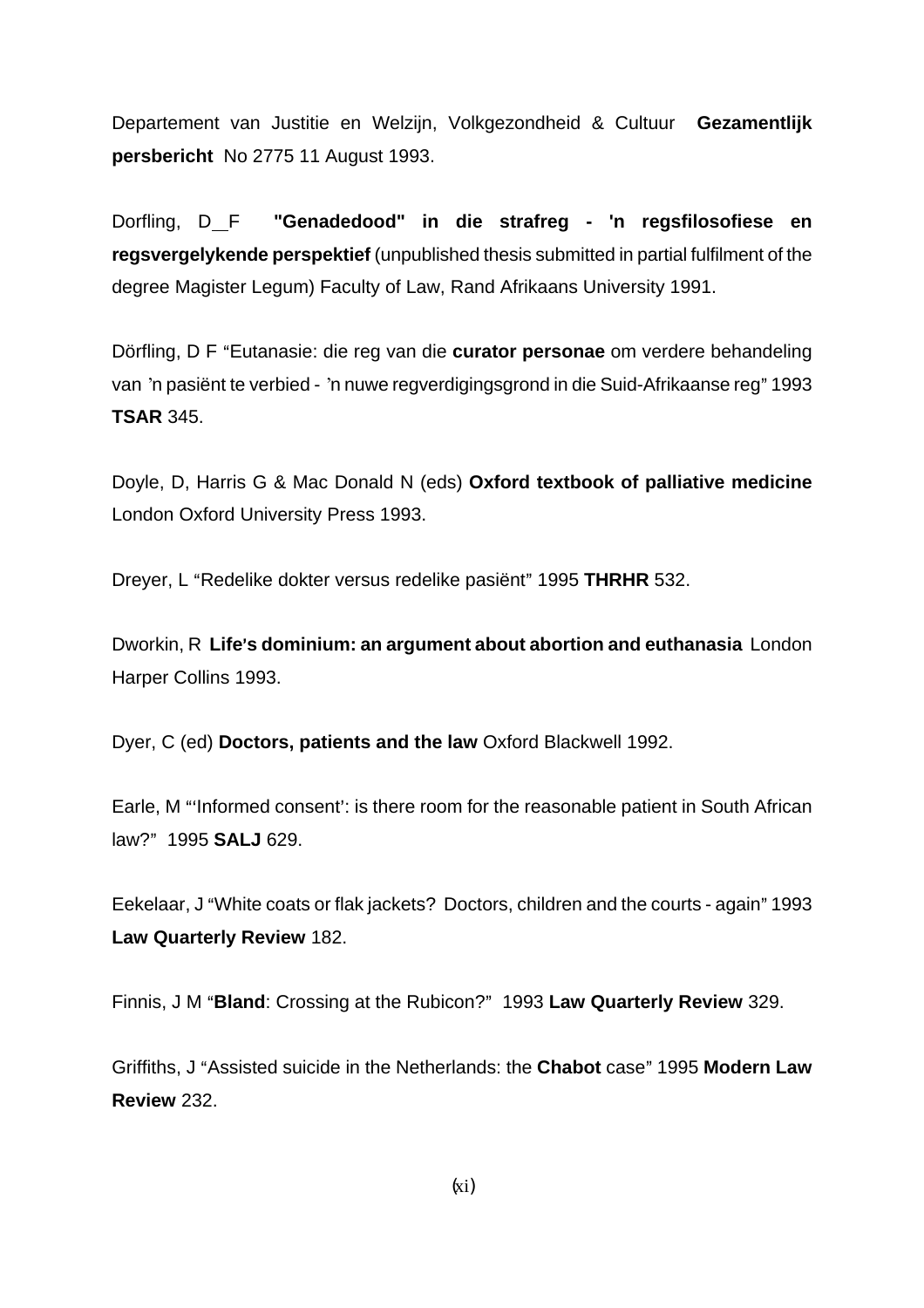Griffiths, J "Assisted suicide in the Netherlands: postscript to **Chabot**" 1995 Modern **Law Review** 895.

Hu, P AThe acceptability of active euthanasia in China@ 1993 **Medicine and Law** 47.

Hunt, T M A & Milton, J R L **South African criminal law and procedure Vol 2** 2nd edition Cape Town Juta 1982.

Kapp, MB "Ageism' and right to die litigation" 1994 Medicine and Law 69.

Kennedy, I & Grubb, A **Medical law: text and materials** London Butterworths 1989.

Keown, J "The law and practice of euthanasia in the Netherlands" 1992 **The Law Quarterly Review** 51.

Keown, J "Physician assited suicide and the Dutch Supreme Court" 1995 Law **Quarterly Review** 394.

Labuschagne, J M T "Dekriminalisasie van eutanasie" 1988 **THRHR** 167.

Labuschagné, J M T " Aktiewe eutanasie en professionele hulpverlening by selfdoding van 'n psigiatriese pasiënt" 1995 **SALJ** 227.

Law Commission **Mentally incapacitated adults and decision making: an overview**  Consultation Paper No.119London HMSO 1991.

Law Commission **Mentally incapacitated adults and decisionmaking: a new jurisdiction** Consultation Paper No 128 London HMSO 1993.

Law Reform Commission of Canada **Report on euthanasia, aiding suicide and cessation of treatment** 1983.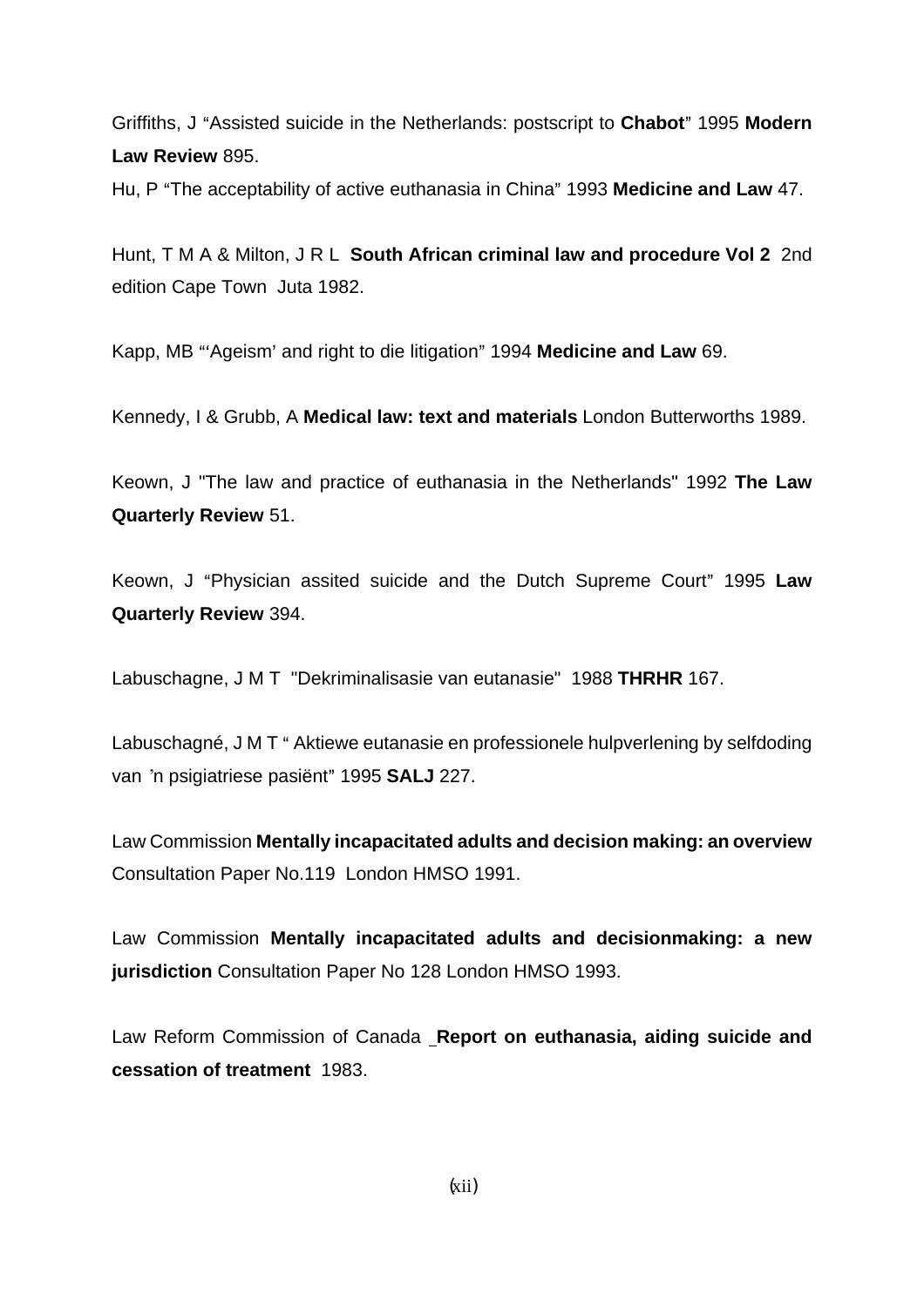Law Reform Commission of Saskatchewan **Proposals for an advance health care directives act** December 1991.

Law Reform Commission of Western Australia **Report on medical treatment for the dying** 1991.

Leenen, H J J "The definition of euthanasia" 1984 **Medicine and Law** 333.

Leenen, H J J "Supreme Court's decisions on euthanasia in the Netherlands" 1986 **Medicine and Law** 349.

Leenen, H J J "Dying with dignity: developments in the field of euthanasia in the Netherlands" 1989 **Medicine and Law** 517.

Leonard-Taitz, J "Euthanasia, the right to die and the law in South Africa" 1992 **Medicine and Law** 597.

Lowe, N & Juss, S "Medical treatment - pragmatism and the search for principle" 1993 **Modern Law Review** 865.

Lupton, M L "Clarke v Hurst NO, Brain NO & Attorney-general, Natal" 1992 SACJ 342.

Manitoba Law Reform Commission **Report on self-determination in health care (living wills and health care proxies)** Report No 74 1991.

Mason, J K & McCall Smith, R A **Law and medical ethics** 3rd edition London Butterworths, 1991.

Ministry of Justice, the Netherlands **Newsletter** February 1993.

Newfoundland Law Reform Commission **Advance health care directives and attorneys for health care** Discussion Paper No 6 1992.

(xiii)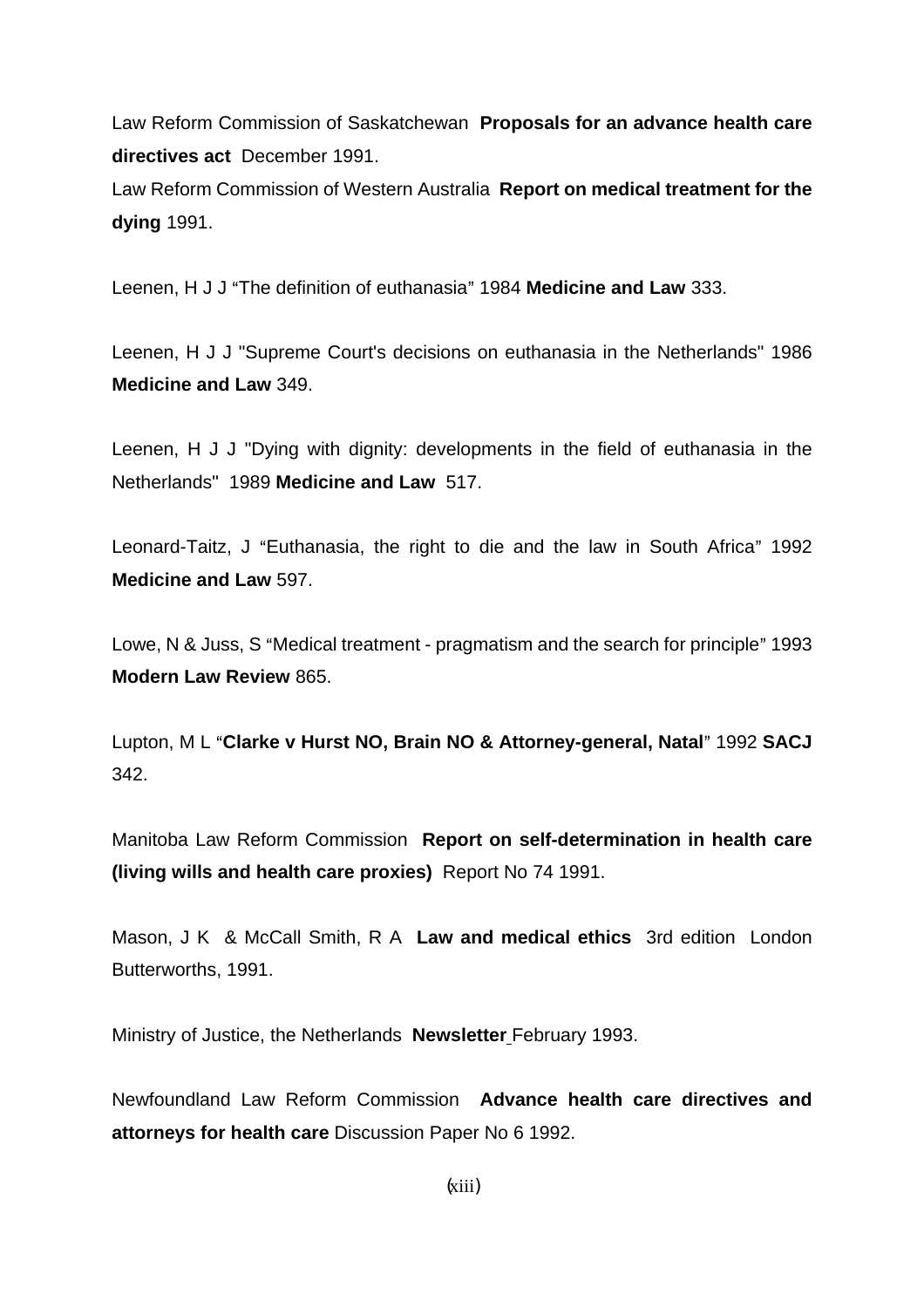Plachta, M "The right to die in Canadian legislation, case law and legal doctrine" 1994 **Medicine and law** 639.

Pozgar, G D **Legal aspects of health care administration** 4th edition Maryland Aspen Publishers 1990.

**Pretoria News**, 7 January 1997, 7.

Roberts, S E "When not to prolong life" 1990 Law Quarterly Review 218.

Rougé, D Telmon, N, Albarède, J-L & Arbus, L "Questions raiseed by artificial prolongation of life of the aged patient" 1994 Medicine and law 269.

**Roy Morgan Gallup Research Report** February 18, 1997.

Stern, K "Competence to refuse life sustaining medical treatment" 1994 Law Quarterly **Review** 541.

Strauss, S A **Doctor, patient and the law** 3rd edition Pretoria J L van Schaik Publishers 1991.

Strauss, S A "Toestemming deur 'n jeugdige" 1964 **THRHR** 116.

Strauss, S A "Bodily injury and the defence of consent" 1964 **SALJ** 179.

Strauss, S A "Onvrywillige genadedood: 'n belangrike Transvaalse beslissing" 1969 **THRHR** 385.

**Telegraaf** 12 May 1993.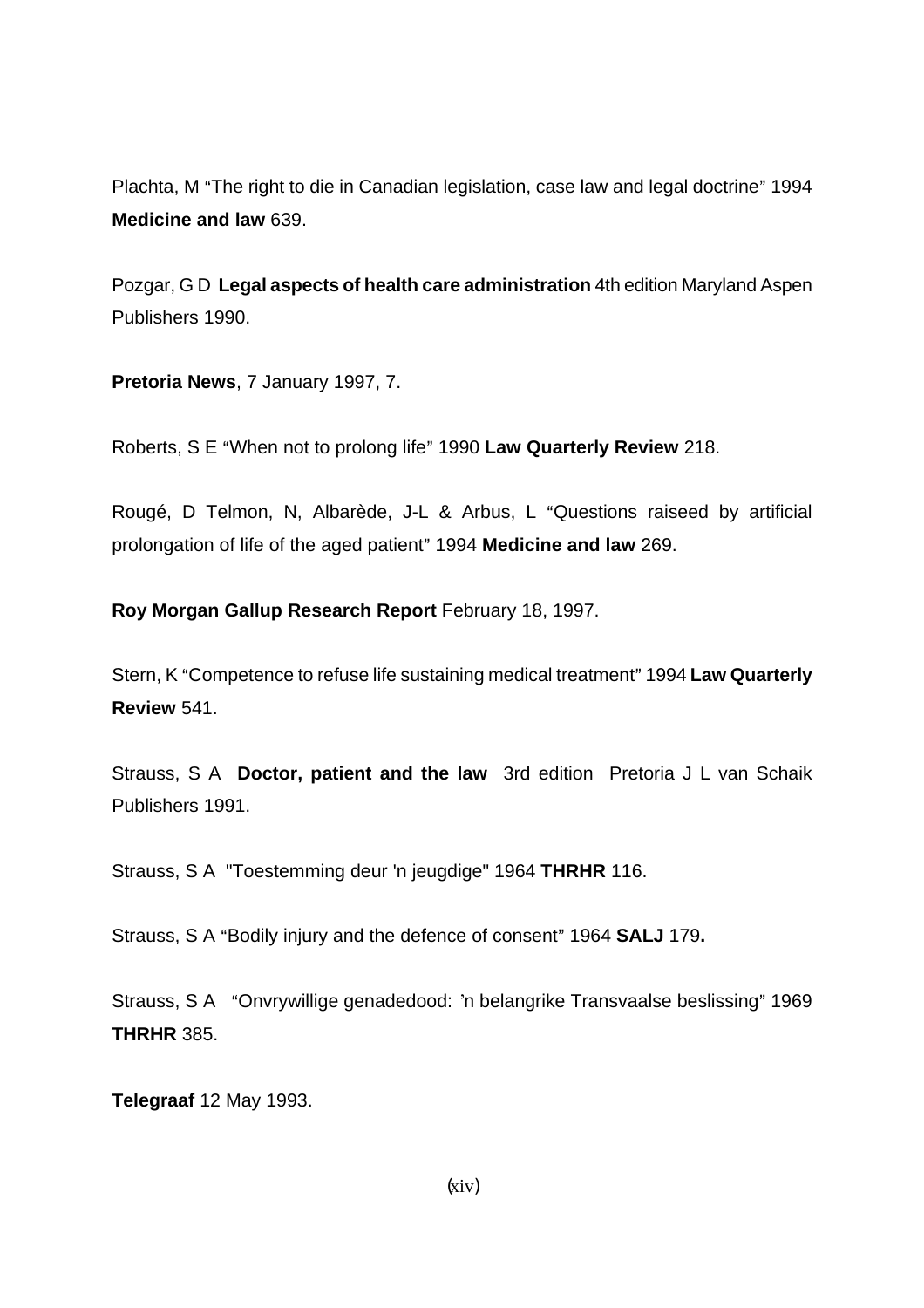**The Australian** March 26 1997,12.

Trindade, F A "Disclosure of risks in proposed medical treatment" 1993 Law Quarterly **Review** 352.

Van den Heever, P "The patient's right to know: informed consent in South African medical law@ 1995 **De Rebus** 53.

Van der Merwe, N J & Olivier, P J J **Die onregmatige daad in die Suid-Afrikaanse reg** 6th edition Pretoria Van der Walt and Son 1989.

Van der Wal, G & Dillmann, R J M "Euthanasia in the Netherlands" 1994 British **Medical Journal** 1346.

Van Oosten, F F W "Aandadigheid aan selfmoord in die Suid-Afrikaanse reg" 1985 **TSAR** 189.

Van Oosten, F F W "Castell v De Greef and the doctrine of informed consent: medical paternalism ousted in favopur of patient autonomy" 1995 De Jure 164.

Weinfeld, J "Active voluntary euthanasia - should it be legalised?" 1985 Medicine and **law** 101.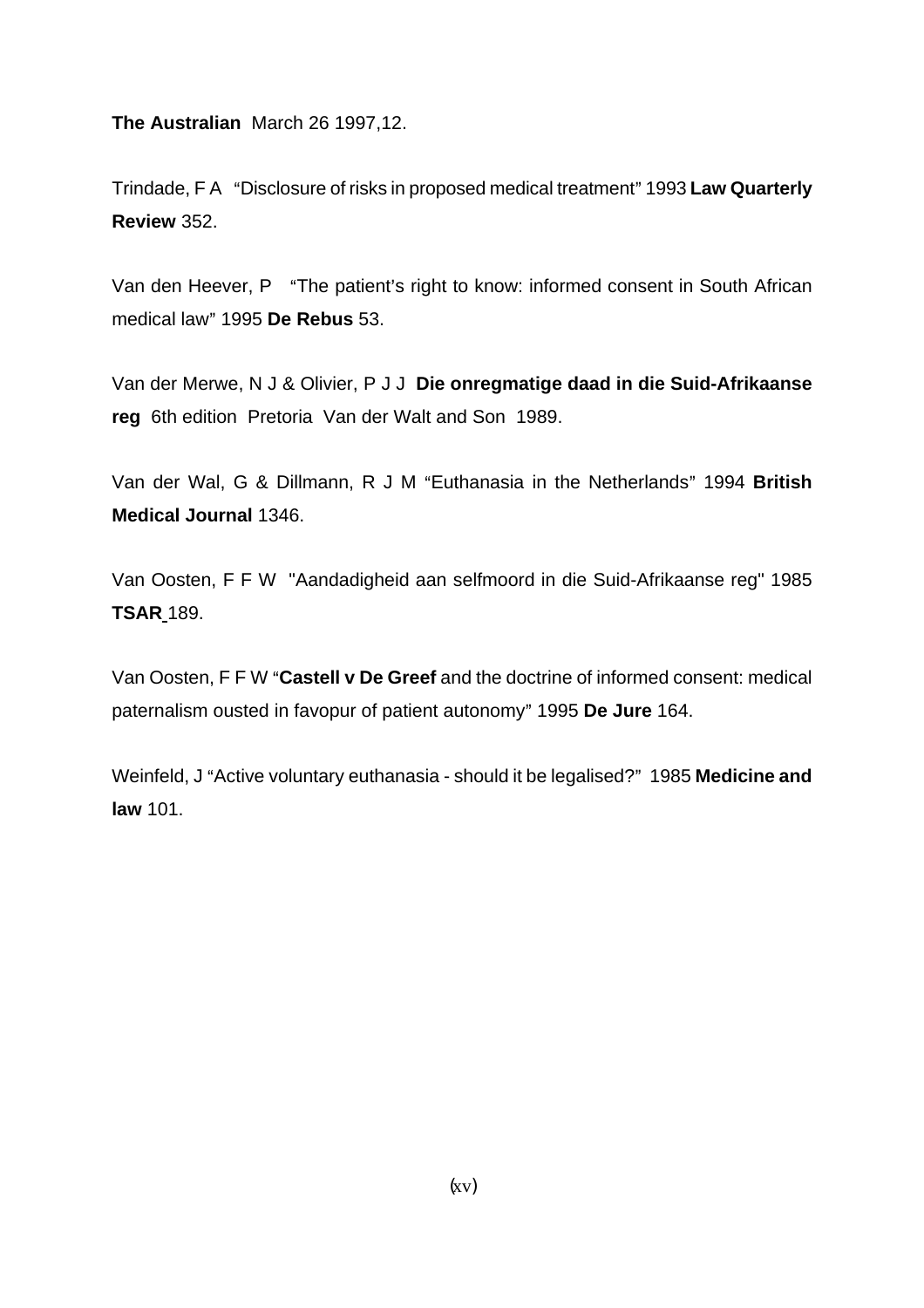### **TABLE OF CASES**

### **SOUTH AFRICA**

**Clarke v Hurst NO and others** 1992 4 SA 630 (D). **Esterhuizen v Administrator, Transvaal** 1957 3 SA 710 (T). **Ex parte Die Minister van Justisie: In re S v Grotjohn** 1970 2 SA 355 (A). **Lange v Lange** 1945 AD 332. **R v Davidow** 1955 WLD unreported. **R v Makali** 1950 1 SA 340 (N). **R v McCoy** 1953 2 SA 4 (SR). **R v Nbakwa** 1956 2 SA 557 (SR). **R v Peverett** 1940 AD 213. **S v De Bellocq** 1975 3 SA 538 (T). **S v Gordon** 1962 4 SA 727 (N). **S v Hartmann** 1975 3 SA 532 (C). **S v Hibbert** 1979 4 SA 717 (D). **S v Marengo** 1990 WLD unreported. **S v McBride** 1979 4 SA 313 (W).

- **S v Smorenburg** 1992 CPD unreported.
- **S v Williams** 1986 4 SA 1188 (A).

### **USA**

**Cruzan v Director Missouri Department of Health** (1990) 497 US 261; 111 L Ed 2d 224; 110 S Ct 2841.

**In re Claire Conroy** 98 NJ 321; 486 A 2d 1209 NJ 1985.

**In re Hilda M Peter** 108 NJ 365; 529 A 2d 419 NJ 1987.

**In re Nancy Ellen Jobes** 108 NJ 394; 529 A 2d 434 NJ 1987.

**In re Quinlan** 81 NJ 10; 355 A 2d 647 (NJ 1976).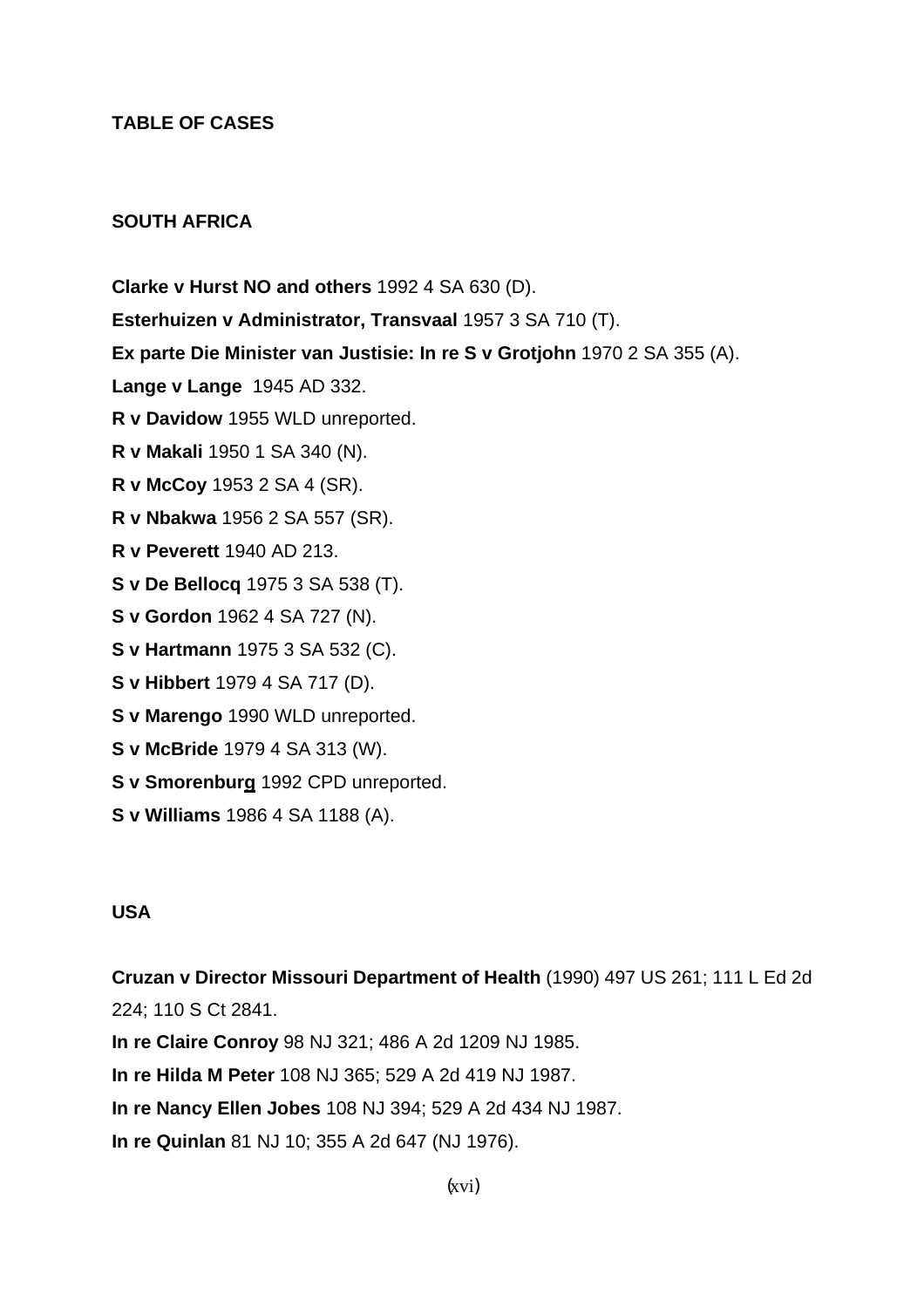**John F Kennedy Memorial Hospital Inc v Bludworth** 452 So 2d 921 (Fla 1984).

## **UNITED KINGDOM**

**Airedale NHS Trust v Bland** [1993] 1 All ER 821.

**Bolam v Friern Hospital Management Committee** [1957] 2 All ER 118; [1957] 1 WLR 582.

**Gillick v West Norfolk and Wisbeck Area Health Authority and another** [1985] 3 All ER 402.

**F v West Berkshire Health Authority** [1989] 2 All ER 545, [1990] 2 AC 1.

**In re B (a minor) (wardship: sterilization)** [1987] 2 All ER 206; [1988] AC 199.

**In re B (a minor) (wardship: medical treatment)** [1990] 3 All ER 927; [1981] 1 WLR 1421.

**In re C (a minor)(wardship: medical treatment)** [1989] 3 WLR 240.

**In re J (a minor)** [1990] 3 All ER 930.

**In re R** [1991] 4 All ER 177.

**In re S (Adult: Refusal of treatment)** [1992] 3 WLR 806.

**In re T(adult): Refusal of treatment** [1992] 4 All ER 649; [1992] 3 WLR 782.

**In re W** [1993] Fam Court 64.

**Sidaway v Bethlehem Royal Hospital Governors** [1985] 1 All ER 643.

## **AUSTRALIA**

**Wake and Gondarra v Northern Territory of Australia** July 1996, Supreme Court of the Northern Territory, as yet unreported.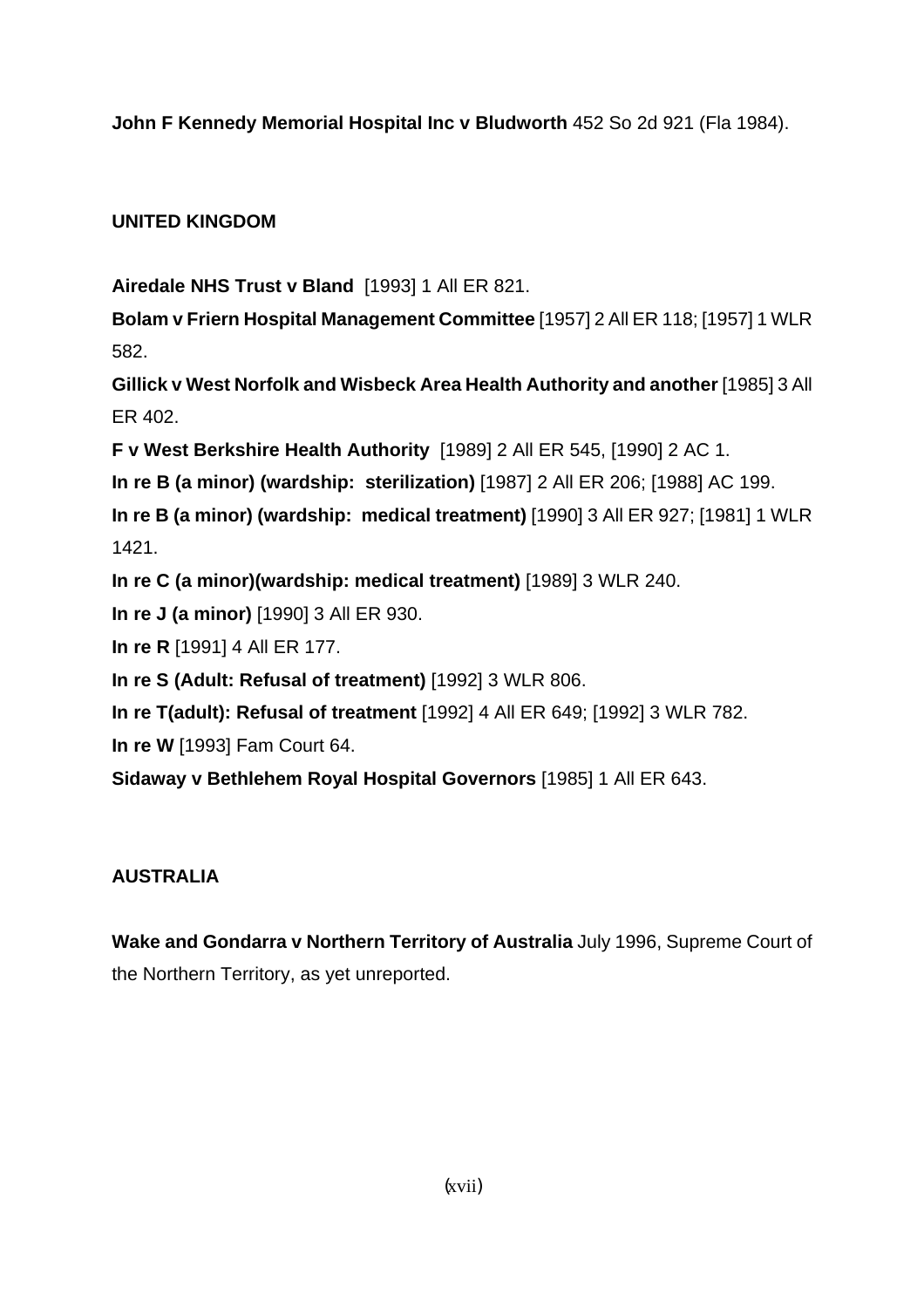### **CHAPTER 1**

### **ORIGIN OF THE INVESTIGATION**

1.1 The South African Voluntary Euthanasia Society (SAVES), which has since changed its name to SAVES The Living Will Society, suggested in a letter to the Commission, dated 14 October 1991, that the Commission should consider legislation regarding a document known as a "Living Will". This proposal was subsequently substantiated in a memorandum dated 27 December 1991, which contained more detailed information about the Society and its objectives as well as references to applicable overseas legislation, articles and newspaper reports.

1.2 On 27 January 1992, at a meeting of the Working Committee, the Commission approved the proposal submitted by SAVES as a research project. However, it was decided that issues relating to the termination of life should, for the sake of completeness, also be investigated under the heading "Euthanasia and the artificial preservation of life".

1.3 In 1994 the Commission published a working paper on euthanasia and the artificial preservation of life.<sup>1</sup> Working Paper 53 contained a draft bill which elicited a live and varied response. Submissions ranged from passionate calls for the legalisation of euthanasia to outright condemnation of any act associated therewith. The submissions received, the discussions that followed, the points raised at two workshops, $2$  the participation of the general public, all assisted the Commission in its

<sup>1</sup> SA Law Commission **Euthanasia and the artificial preservation of life** Working paper 53 March 1994 (hereinafter referred to as Working paper 53).

<sup>2</sup> On 22 June 1994 and 18 October 1996.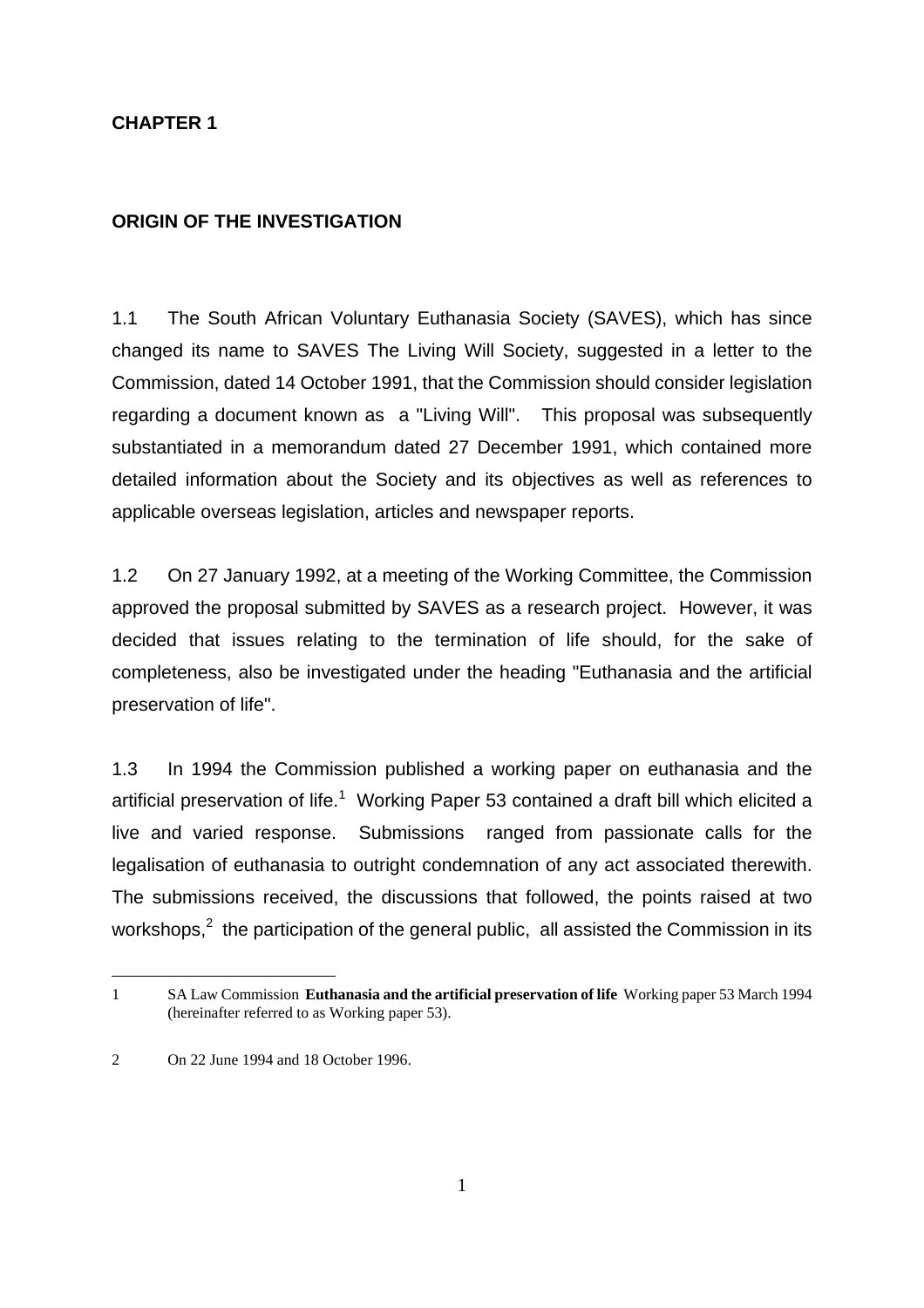task. All points of criticism and suggestions for improvement were duly considered. We take this opportunity to thank all who responded to Working Paper 53 and the Commission's request for submissions.

1.4 The subject under discussion readily lends itself to theorisation and moralising. Our research has however indicated that it is especially in this field that a sober and practical approach will be most fruitful.<sup>3</sup>

1.5 Our research has also shown that the subject under discussion lends itself to confusion with regard to the terminology used. An analysis of the situation brought us to the conclusion that there are basically three categories within which the preservation of life and questions relating to actions that hasten death should be discussed, namely:

- (a) The artificial preservation of life after clinical death has set in;
- (b) the preservation of the life of a competent but terminally ill patient;
- (c) the preservation of the life of an incompetent, terminally ill patient.

1.6 The rules of law relating to each category in question will be stated, followed by a discussion in every case.

1.7 Since the question of euthanasia has never been put before the South African public in its entirety, which this working paper sets out to do, the Commission states the issues objectively and neutrally and does not propose specific measures at this stage. The object of this paper is to elicit public response. Merely for the purposes of focussing attention on the various problem areas and to evoke discussion and debate, a draft bill, not necessarily reflecting the views of the Commission, is published for comment as Annexure A.

 $\overline{a}$ 3 An excellent example of such an approach is found in the **Report of the Select Committee on medical ethics** of the British House of Lords, published on 31 January 1994 (hereinafter referred to as Report of the Select Committee).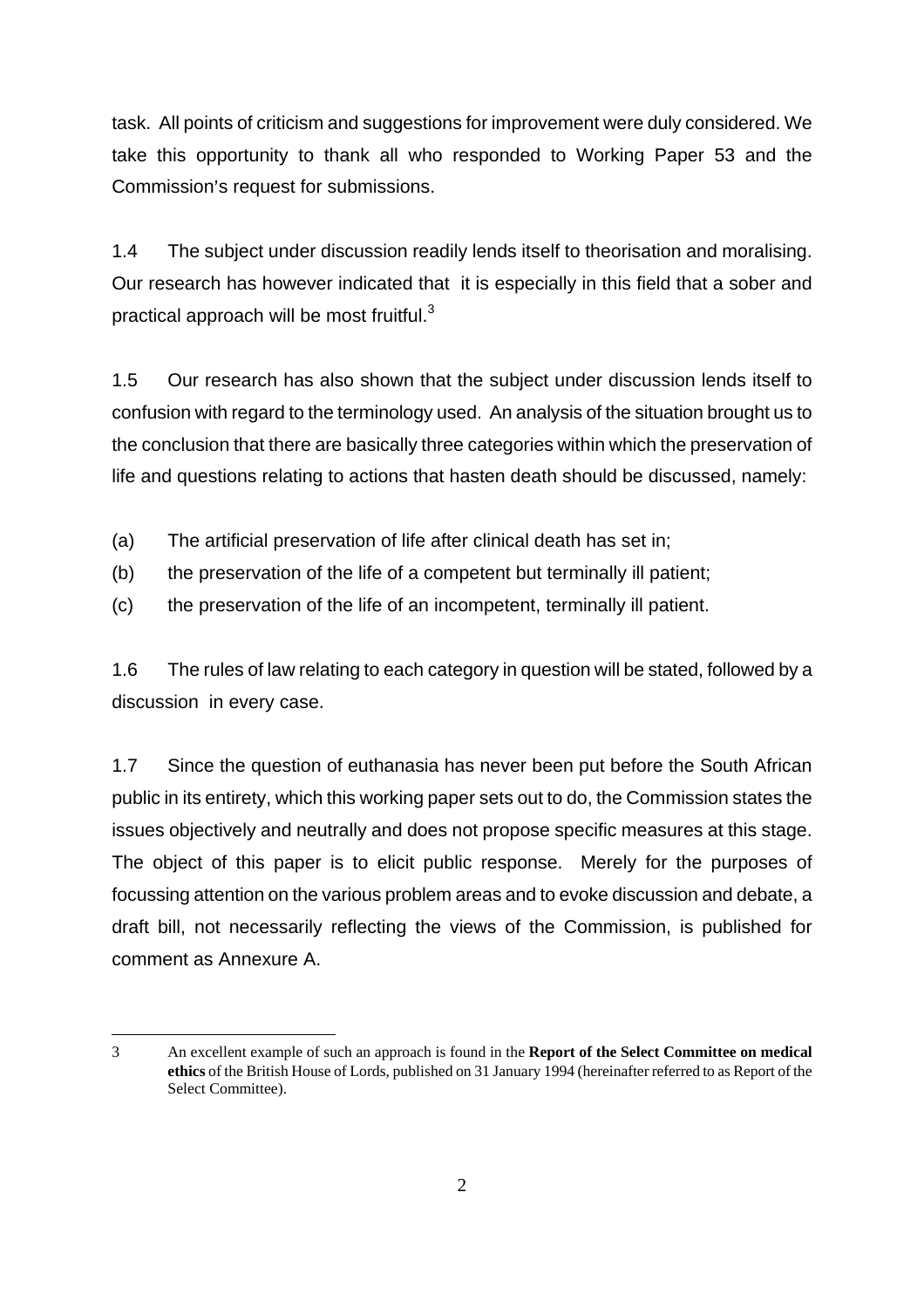1.8 The Commission will only in its final report suggest measures of law reform to Parliament in so far as these may appear to be necessary and advisable.

1.9 During the course of 1996 the magazines You and Huisgenoot invited their readers to contact the Project Leader in connection with their personal experiences and opinions regarding the cessation of life of family members or themselves. Close to a hundred letters were received by the Project leader. We wish to express our gratitude to You and Huisgenoot for their co-operation. Copies of this Discussion paper will be forwarded to the respondents and we invite their further comments.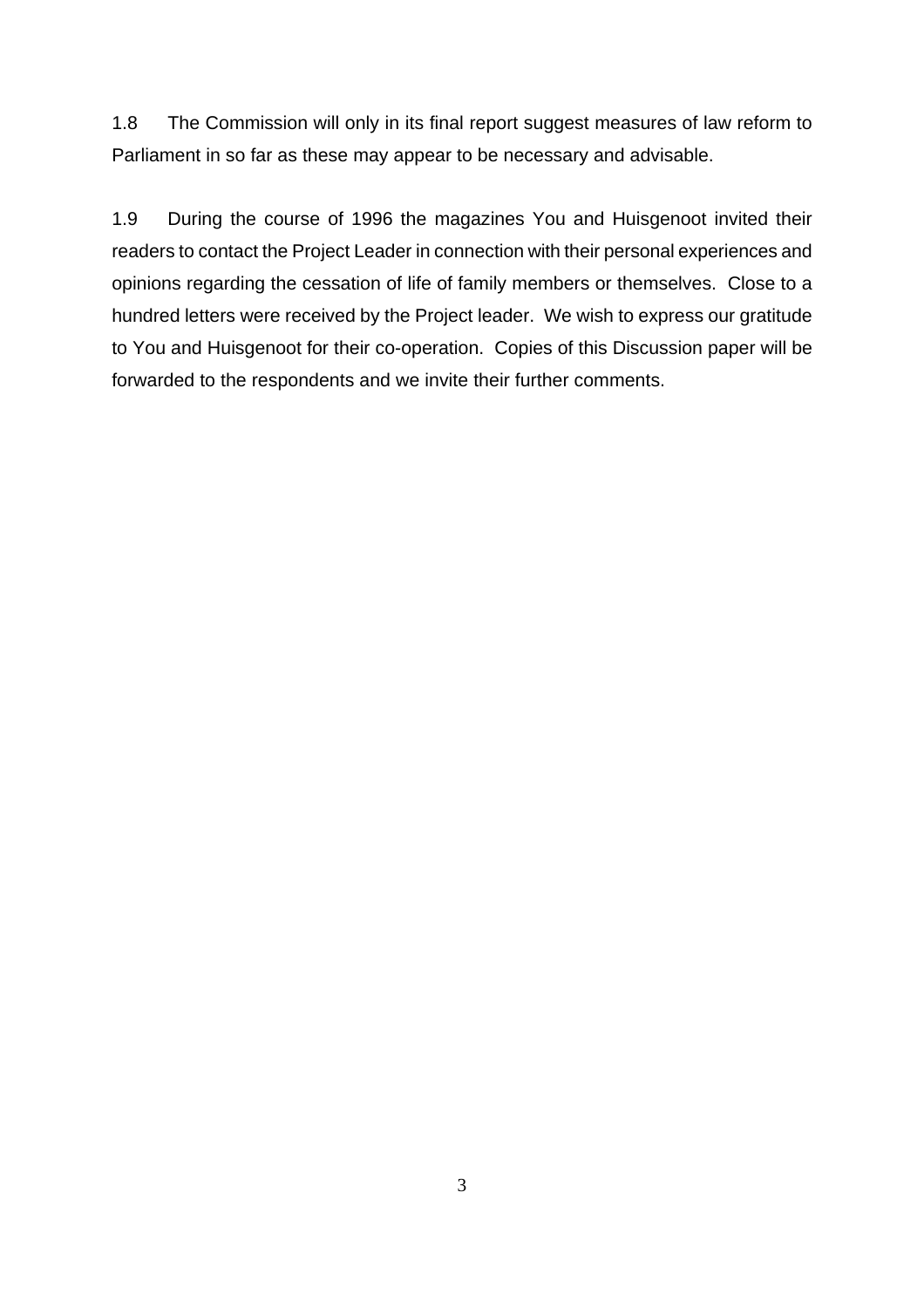### **CHAPTER 2**

 $\overline{a}$ 

# **THE ARTIFICIAL PRESERVATION OF LIFE WHERE THE PATIENT IS CLINICALLY DEAD**

2.1 People, especially moralists and persons with strong religious beliefs, often speculate in a metaphysical way about the concepts "life" and "death". Quite often qualities are attributed to the concept of "life" that gives it an esoteric meaning, for example that life should be equated with a decent existence or one associated with consciousness, and on this basis conclusions are then drawn. The jurist must however inevitably follow a more sober, certain and accordingly more clinical approach - just like the medical scientist.

2.2 No consensus has however been reached in medical science on the question as to precisely when it is that death sets in<sup>1</sup>. With the first heart-transplant operation, Professor Chris Barnard and his team used the following test: the absence of heart activity for five minutes, measured by an electrocardiograph, the absence of spontaneous respiration and the absence of reflexes.<sup>2</sup>

2.3 However, consensus is apparently now developing to the effect that irrespective of whether other criteria apply, death definitely sets in with the death of the brainstem, that is to say when no response is ascertainable on the electro-encephalograph.

<sup>1</sup> Strauss, S A **Doctor, patient and the law** 3rd ed Pretoria J L van Schaik Publishers 1991 321(hereinafter referred to as "Strauss Doctor, patient and the law"); Benatar, S R "Dying and 'euthanasia'" 1992 SA **Medical Journal** 35.

<sup>2</sup> Barnard, C N "A human cardiac transplant: an interim report of a successful operation performed at Groote Schuur Hospital, Cape Town" 1967 **S A Medical Journal** 1271.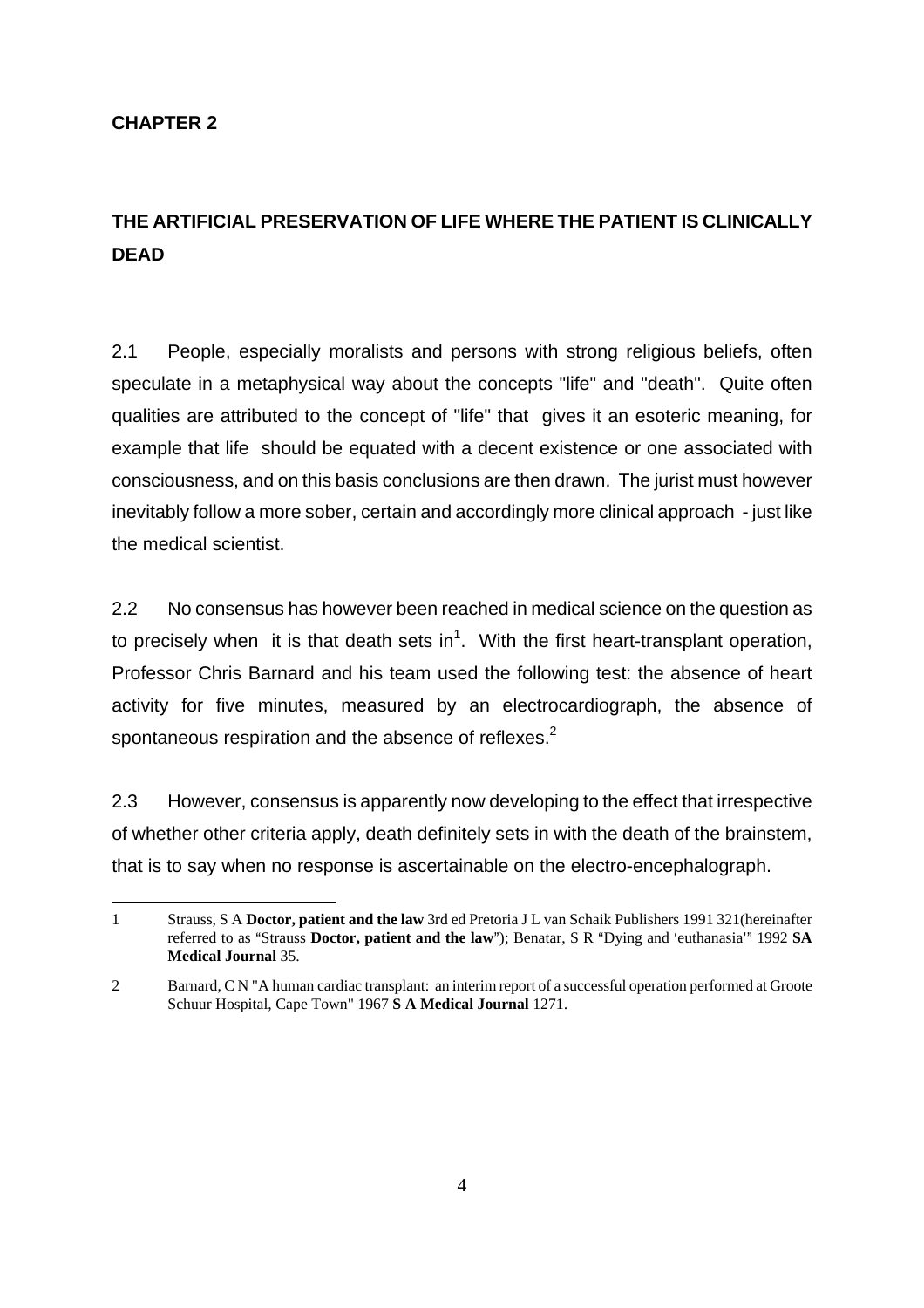2.4 The previously mentioned report of the British House of Lords<sup>3</sup> outlines the developments regarding medical science in this field. The report indicates that since 1980 there has been broad agreement by the medical profession that brain death equals death, though the criteria for diagnosis and the existence of legal definitions of brain death still vary between countries. The definition of brain death in the United States of America for instance requires"... the confirmed death of the whole brain as indicated by clinical tests and a flat waveform on the electro-encephalogram". In the United Kingdom the position is different: '...the definition requires clinical evidence confirming death of the brainstem which supports vital organs such as the heart and lungs".

2.5 In our law the generally accepted test is still the irreversible loss of spontaneous circulatory and respiratory functions. The establishment of such irreversible loss depends on clinical diagnosis and proof. Although the legislator had the opportunity to authoritatively prescribe a test, it chose not to do so. The now repealed Anatomical Donations and Post Mortem Examinations Act<sup>4</sup> contained no criteria for the establishment of death. Section 3(2) of this Act *inter alia* stipulated that for purposes of tissue-removal the death of a person had to be established by at least two medical practitioners, one of whom shall have been practising for at least five years after the date on which he was registered as a medical practitioner. Establishment of the death of a person with the object of tissue removal in terms of this Act was therefore left entirely in the hands of the doctors. This approach has also been followed in the current Human Tissue Act.<sup>5</sup>

<sup>3</sup> **Report of the Select Committee** Appendix 5 at 70.

<sup>4</sup> Act 24 of 1970. This Act was repealed by the Human Tissue Act 65 of 1983. See further De Klerk, A ATransplantation of human tissue and organs in South African law@ 1992 **TRW** 112.

<sup>5</sup> Act 65 of 1983.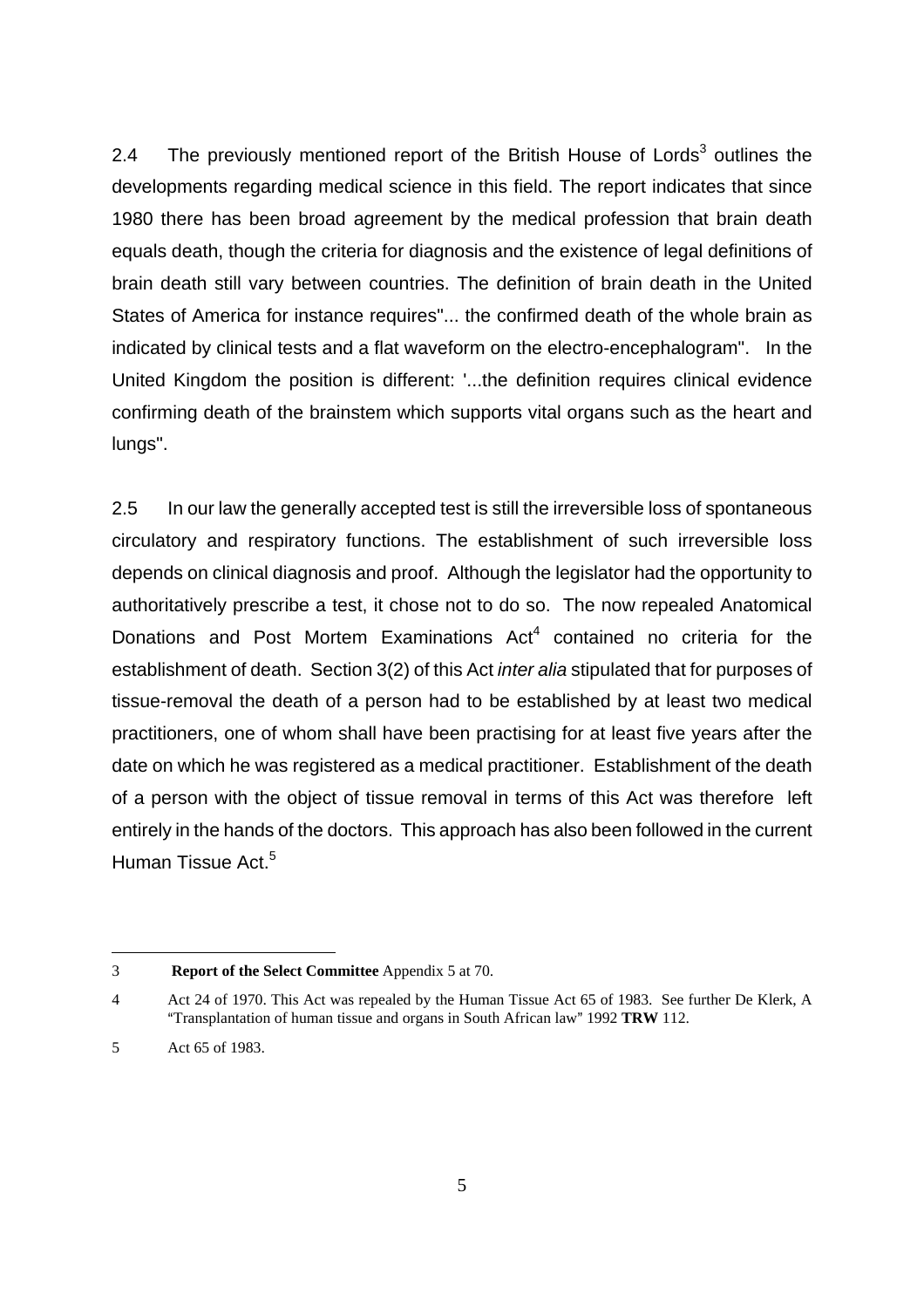2.6 In so far as case law is concerned, the position has not been cleared up either. In **S v Williams<sup>6</sup>** the accused shot the deceased in the neck with the result that his jugular vein and carotid artery were severed. Medical help was summoned quickly and the patient, who had lost a great deal of blood and was unconscious, was connected to a respirator. The jugular vein and carotid artery were ligatured. After one day it was found that according to medical evidence the left side of the brain was dead and a day later no brain activity could be discerned. The brain stem was also dead. He was, however, kept 'alive' by artificial respiration for forty-eight hours, after which the respirator was disconnected on the instructions of the neurosurgeon, after consultation with two other neurosurgeons. Ten minutes later no heartbeat could be found.

2.7 The question was whether the accused had in fact caused the death of the deceased. The trial court regarded the moment of death as being of cardinal importance. Accordingly it found that death set in with the death of the brain stem, in other words at the moment when brain activity (including activity of the brain stem) ceased.

2.8 On appeal it was submitted that the trial court had incorrectly held that a person is legally dead when death of the brain-stem occurs, even though the person's heartbeat and respiration have not yet ceased. According to this submission the accused was still alive when the respirator was disconnected and it was therefore the disconnection of the respirator that caused his death.

2.9 The Appellate Division did not consider it necessary to decide whether the medical approach concerning the moment of death, as reflected in the trial court's verdict, should be accepted in law as the moment of death. The Appellate Division dealt with this question on the basis of what was described as probably the traditional public policy on this question, namely that death occurs with the cessation of a person's respiration and heartbeat.<sup>7</sup> With respect, the mere question as to the existence in a

<sup>6 1986 4</sup> SA 1188 (A).

<sup>7</sup> Supra at 1194 E-F.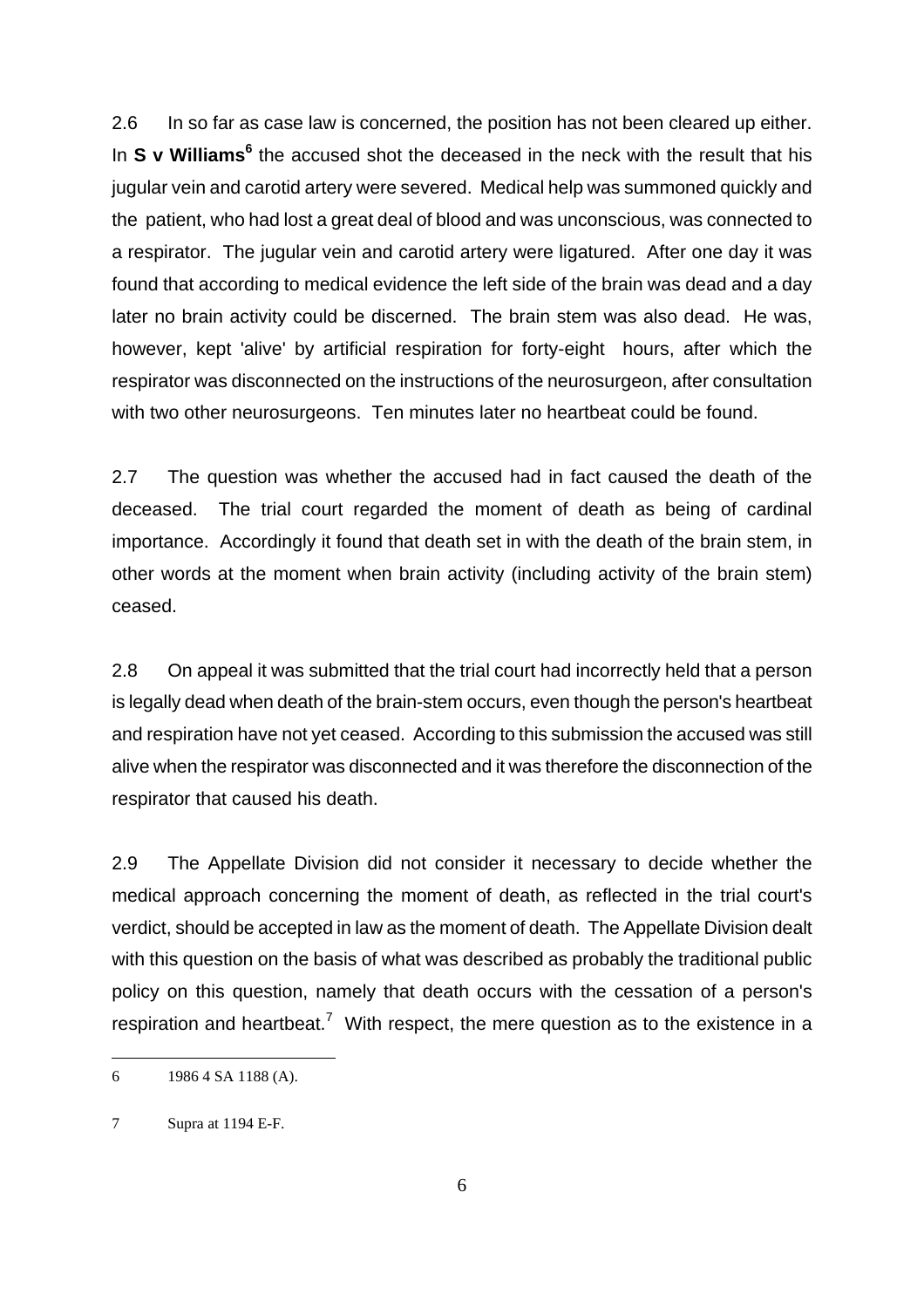patient of respiration and heartbeat cannot be a complete description of a clinical test for death. Many people experience cardiac arrest and respiratory failure for a few seconds or minutes after which normal functions are resumed. The traditional test referred to **independent** respiratory and circulatory functions.

2.10 It would appear unnecessary for present purposes to choose or to justify one or the other of these tests. It is enough to accept that death occurs with irreversible cessation of spontaneous circulatory and respiratory functions or with irreversible brainstem-death. Whether one or the other has occurred is a question of fact and depends on clinical proof.

2.11 Quite often a person who is already dead according to the above-mentioned tests is kept 'alive' artificially by a ventilator, that is to say, he or she is ventilated and the circulatory functions are kept going. If it could however be proved that brain-stem death has occurred, such a person would, in our opinion, already be legally dead. Alternatively, if no apparatus is available to prove brain-stem death, we agree with the opinion of Dorfling:<sup>8</sup>

A person will be considered dead if in the announced opinion of a physician based on ordinary standards of medical practice, he has experienced an irreversible cessation of spontaneous respiratory and circulatory functions. In the event that artificial means of support preclude a determination that these functions have ceased, a person will be considered dead if in the announced opinion of a physician, based on ordinary standards of medical practice, he has experienced an irreversible cessation of spontaneous brain functions. Death will have occurred at the time when the relevant functions ceased.

2.12 For the purposes of our investigation the central question is: Suppose it can be proved that a person is clinically dead according to the above-mentioned tests, but he or she is being kept 'alive' by a heartlung-machine or ventilator. Is the medical practitioner entitled to disconnect the life-sustaining system?

<sup>8</sup> Dörfling, D F **"Genadedood" in die strafreg - 'n regsfilosofiese en regsvergelykende perspektief**  (Unpublished thesis submitted in partial fulfilment of the degree Magister Legum) Faculty of Law Rand Afrikaans University 1991 at 157 (hereinafter referred to as "Dörfling").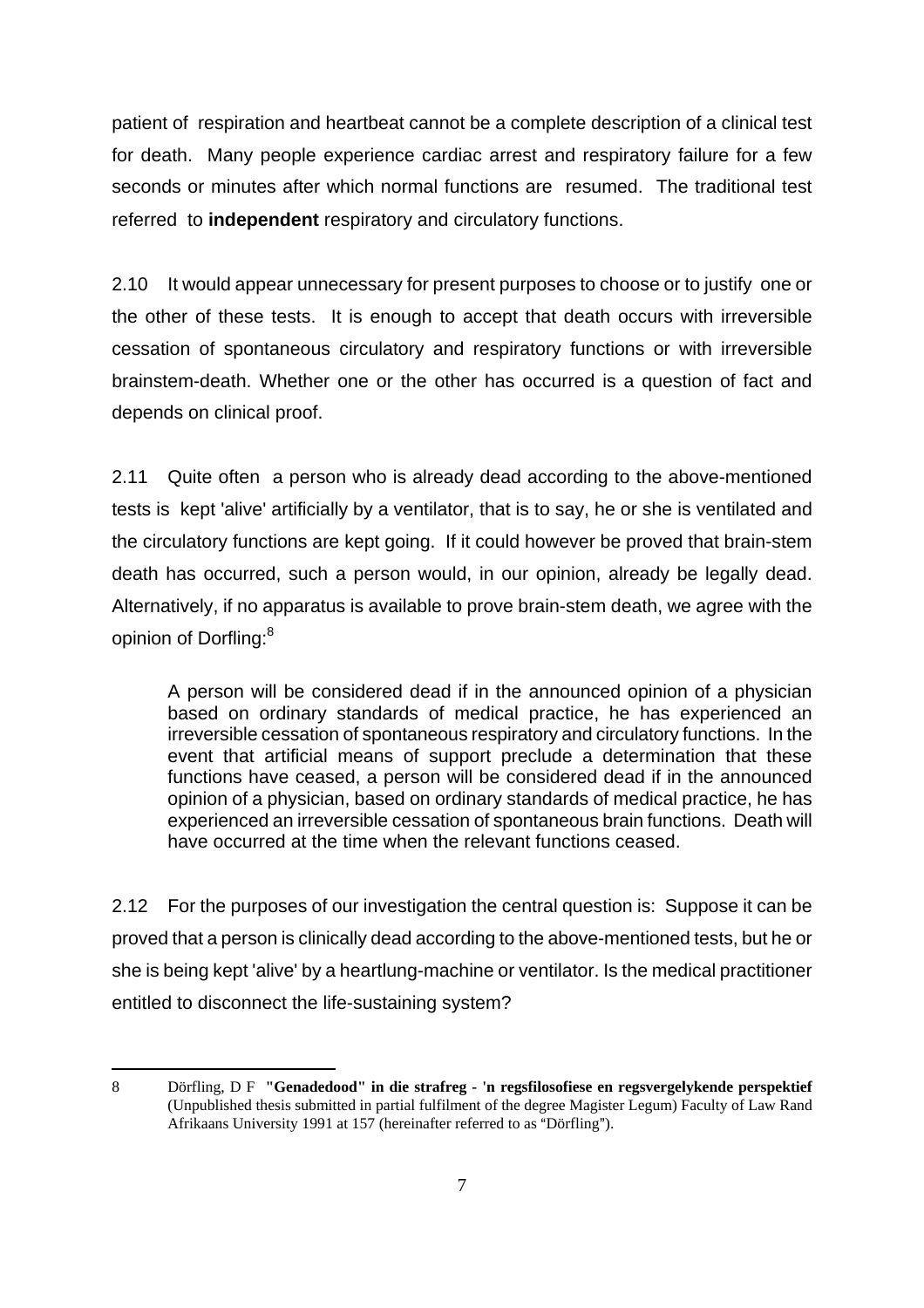2.13 According to the present legal rules, the answer to this question is an unqualified "yes". There is no rule in our law which requires any person to artificially bestow certain signs of life on a person who is already dead. The respiration and heartbeat that seemingly exist are artificial and do not represent life. To disconnect the life-sustaining system would therefore not be to cause death.

2.14 In S v Williams<sup>9</sup> the Appellate Division came to the same conclusion. The court held that the disconnection of the respirator could not be seen as the act that caused death, but that it was merely the termination of a fruitless attempt to save the person's life. This is not what killed him. It is the action of the accused that caused his death.

2.15 The disconnection of the respirator in the case currently under discussion is therefore not an action which can be described as mercy killing or euthanasia.

2.16 Logically it follows that where the medical practitioner responsible for the treatment of the patient concerned is convinced that the patient is clinically dead according to any of the tests described above, the disconnection of the respirator will neither be unlawful for the purposes of criminal law nor for the purposes of private law.

2.17 The only problem which needs to be addressed in this instance is whether the present legal position should be formalised in legislation. The advantage of legislation could only be to remove legal uncertainty. In our view, the law is clear, but are doctors, patients and the families of patients sufficiently aware of the legal position? If not, does the remedy lie in legislation or, rather, in extra-legal education? **The guidance of our readers is sought on this question.** 

2.18 Should legislative enactment be deemed necessary, it may read as follows:

### *Conduct of a medical practitioner in the event of clinical death*

<sup>9</sup> Supra.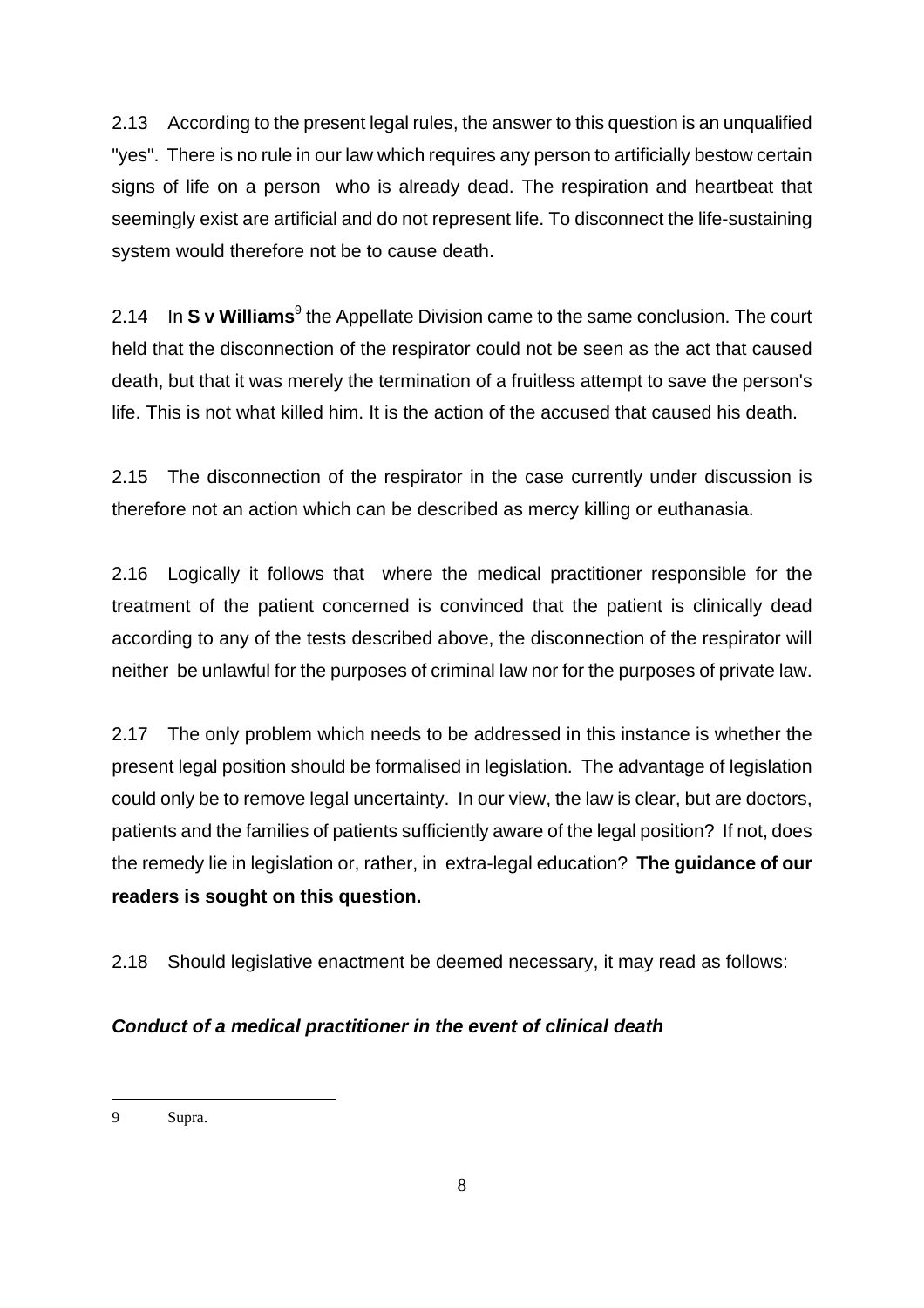- *2. (1) For the purposes of this Act, a person is considered to be dead when two medical practitioners agree and confirm in writing that a person is clinically dead according to the following criteria for determining death, namely -* 
	- *(a) the irreversible absence of spontaneous respiratory and circulatory functions; or*
	- *(b) the persistent clinical absence of brain-stem function.*

*(2) In the event of a person being considered to be dead according to the provisions of sub-section (1), the medical practitioner responsible for the treatment of such person may withdraw or order the withdrawal of all forms of treatment.*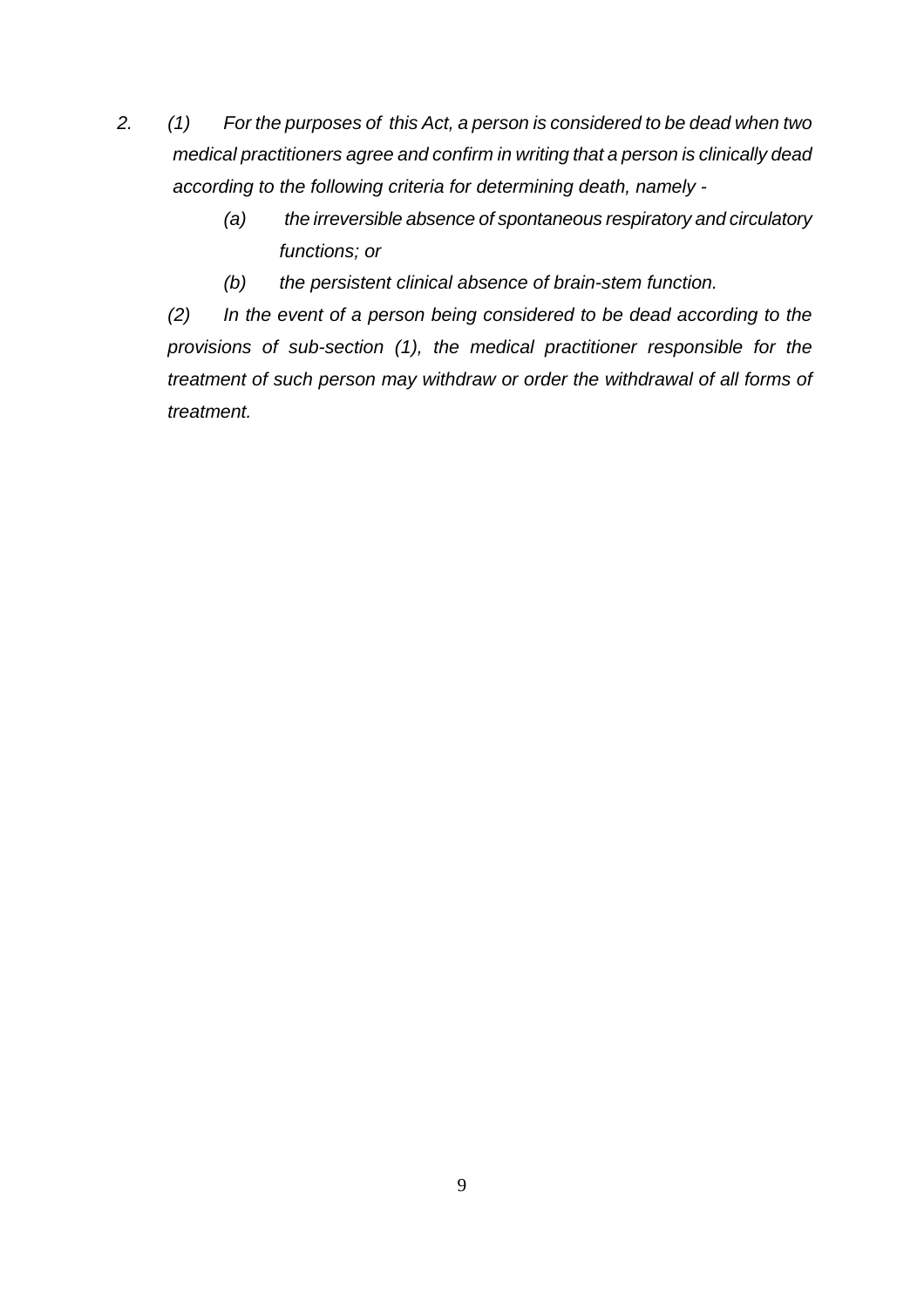### **CHAPTER 3**

### **CASES WHERE THE PATIENT IS COMPETENT TO MAKE DECISIONS**

3.1 This chapter deals with those instances where the patient is in possession of all his or her faculties, and therefore legally and mentally competent to make certain requests of the medical practitioner which, if acceded to, would amount to the hastening of the death of the patient concerned. The question is whether agreement to such requests would be unlawful or lawful and if any legal reform is necessary.

3.2 Before this problem can be dealt with, clarity has to be obtained with regard to the terms "legal competency" and "mental competency".

3.3 In general a person will be regarded as legally competent if he or she has the ability to enter into a legal transaction and therefore take part in commerce and law. The essence of the term "legal competency" lies in the fact that a person should be able to understand the nature and implications of the legal transaction concerned. He or she therefore understands its nature and implications and consents to it while he or she is not being influenced by mental illness or any other factor that could seriously impair his or her capacity to understand the nature and consequences of the action.<sup>1</sup>

<sup>1</sup> **Lange v Lange** 1945 AD 332.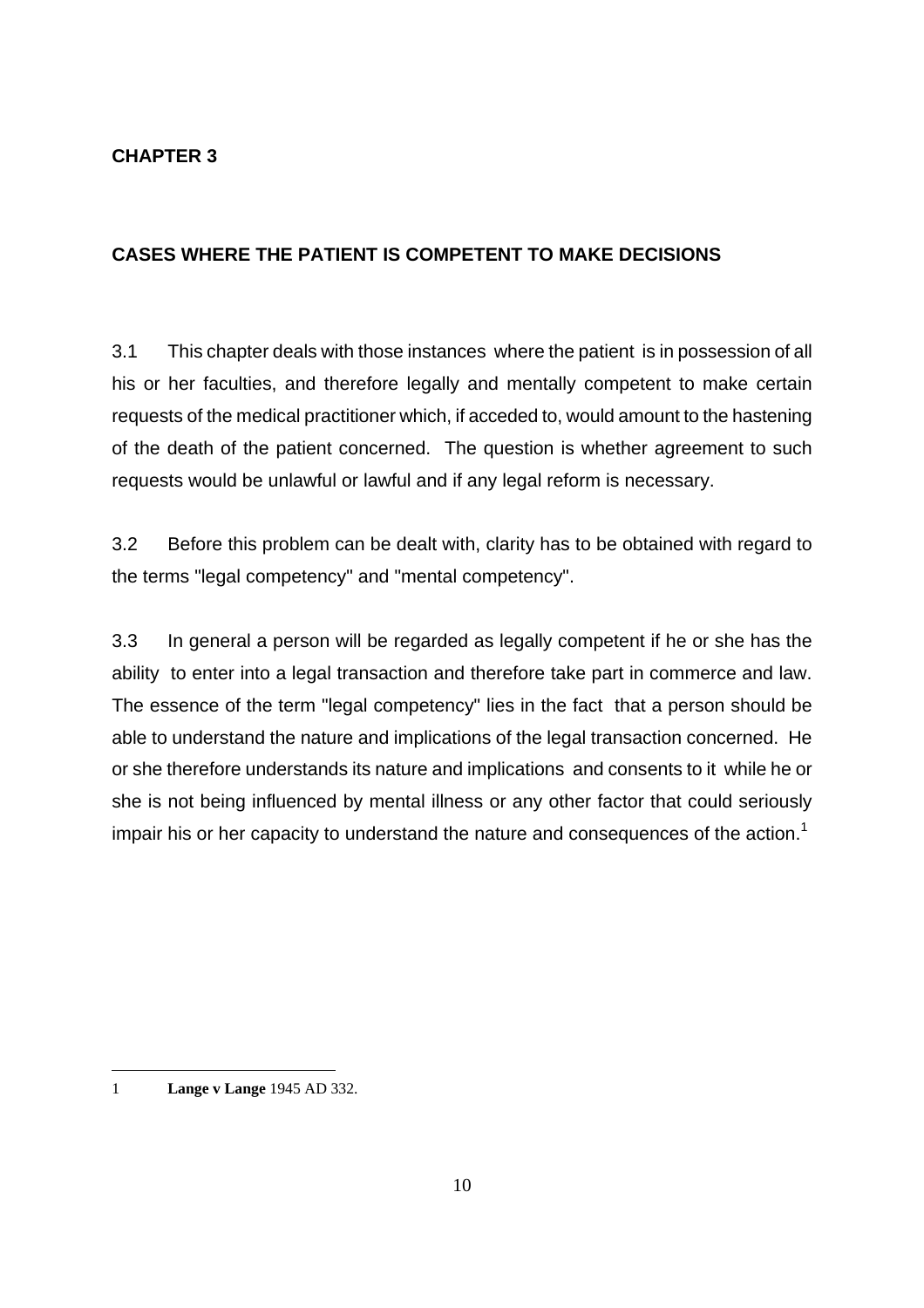3.4 The situation sketched in 3.1 deals not only with the competence, in general, to conclude a legal transaction, but it deals specifically with the legal act which is known as **consent to injury.** A prerequisite for the validity of this consent is that the consenting person should be mentally competent. This means that persons under twenty-one years of age and who do not therefore have unlimited contractual capacity in the eyes of the law, may still be mentally competent to consent to injury. As it is the bodily integrity of a person that is at issue here, the writers agree that for this kind of consent the co-operation of a minor's parent or guardian is not a prerequisite, as long as it is certain that the minor is mentally competent.<sup>2</sup>

3.5 Whether the consenting person is mentally competent or not is a question of fact on which it is unnecessary now to dwell.

3.6 A prerequisite for valid consent to injury is that the consent has to be voluntary consent $^3$  and that the consenting person has to have had full knowledge of the extent of his or her rights and of the nature of the injury.<sup>4</sup>

3.7 A further requirement is that the consent to injury is considered valid only if it is not **contra bonos mores.** In our law it is for instance accepted that a person cannot consent to serious bodily mutilation.<sup>5</sup> This requirement should however be approached with caution as consent to serious bodily mutilation is not in all cases considered **contra bonos mores.** Say, for instance, that in light of medical considerations it is found that

<sup>2</sup> Strauss, S A "Toestemming deur 'n jeugdige" 1964 **THRHR** 116 at 123; Van der Merwe, N J en Olivier, P J J **Die onregmatige daad in die Suid-Afrikaanse reg** 6th edition Pretoria Van der Walt & Son 1989 at 91-92.

<sup>3</sup> **R v McCoy** 1953 2 SA 4 (SR).

<sup>4</sup> **Esterhuizen v Administrator, Transvaal** 1957 3 SA 710 (T). See also Van den Heever, P "The patient's right to know: informed consent in South African medical law" 1995 De Rebus 53; Van Oosten, F F W " Castell v De Greef and the doctirne of informed consent: medical paternalism ousted in favour of patient autonomy" 1995 **De Jure** 164; Earle, M "Informed consent': is there room for the reasonable patient in South African law?" 1995 **SALJ** 629; Deyer, L "Redelike dokter versus redelike pasient" 1995 **THRHR** 532; Burrows, R "Removal of life support in intensive care units" 1994 **Medicine and Law** 489; Stern, K ACompetence to refuse life-sustaining medical treatment@ 1994 **Law Quarterly Review** 541.

<sup>5</sup> **R v McCoy** supra.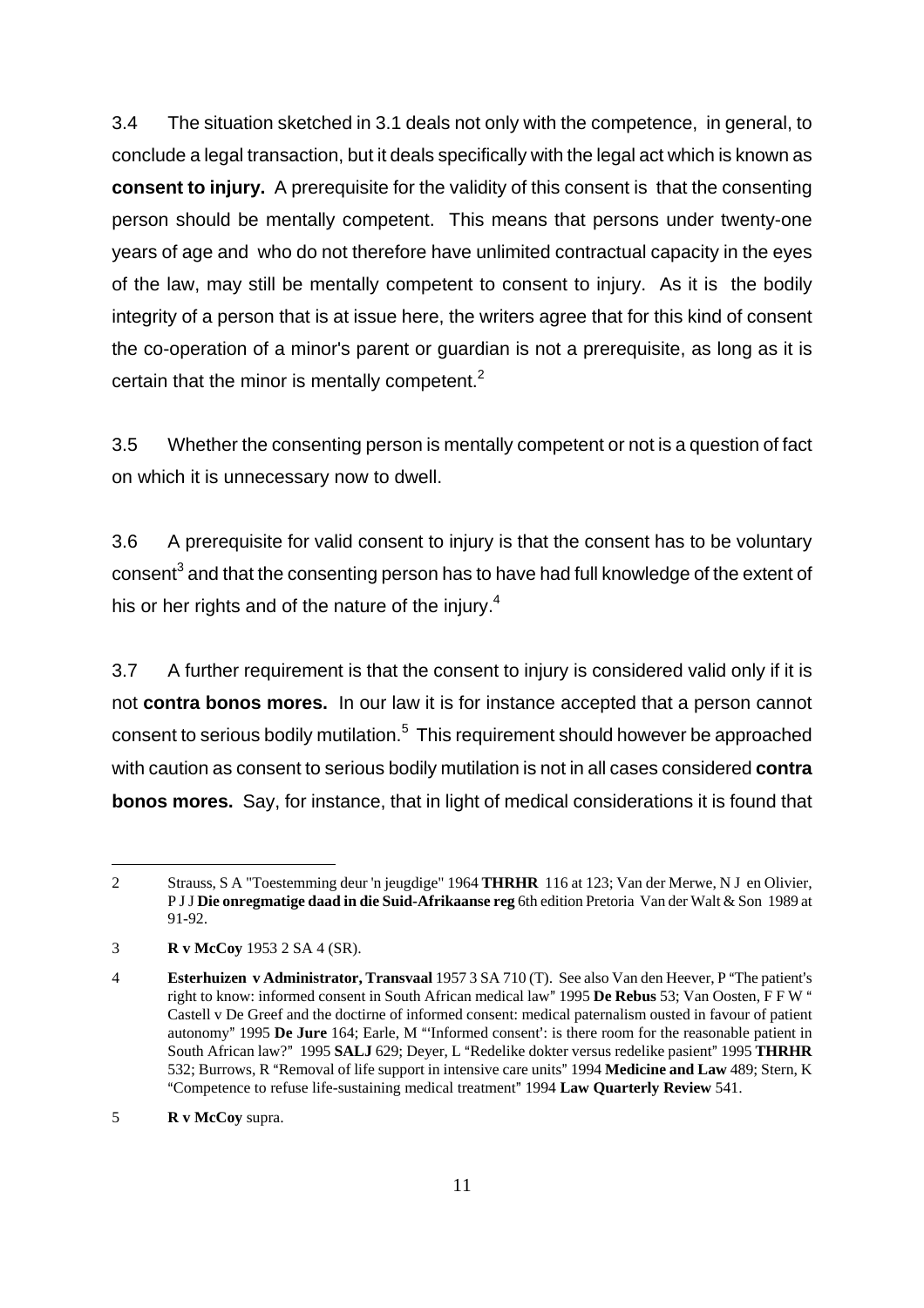the amputation of a leg is inevitable. The patient's consent to the amputation, that is to say the serious bodily mutilation, would certainly not be seen as invalid.<sup>6</sup>

3.8 The consent of a mentally competent patient can be relevant in the following situations:

### **(i) Cessation of life-sustaining medical treatment**

3.9 The case under discussion here is that of a mentally competent patient who is terminally ill and for whom no effective medical treatment exists. One thinks here of a patient with terminal cancer, Aids sufferers and persons with chronic and untreatable diseases, for instance motor-neuron disease and others. Generally these patients' lives are prolonged, in comparison with the natural condition, by for example intravenous or nasogastric feeding, the administering of antibiotics to avoid or fight secondary infections and the administering of oxygen when necessary.

3.10 It can happen that such a patient may find the situation unbearable as a result of pain and suffering or because of the indignity of the situation. He or she then requests the cessation of the life-prolonging treatment but with the continuation of palliative care.

<sup>6</sup> See also Strauss, S A "Bodily injury and the defense of consent" 1964 **SALJ** 179 at 332.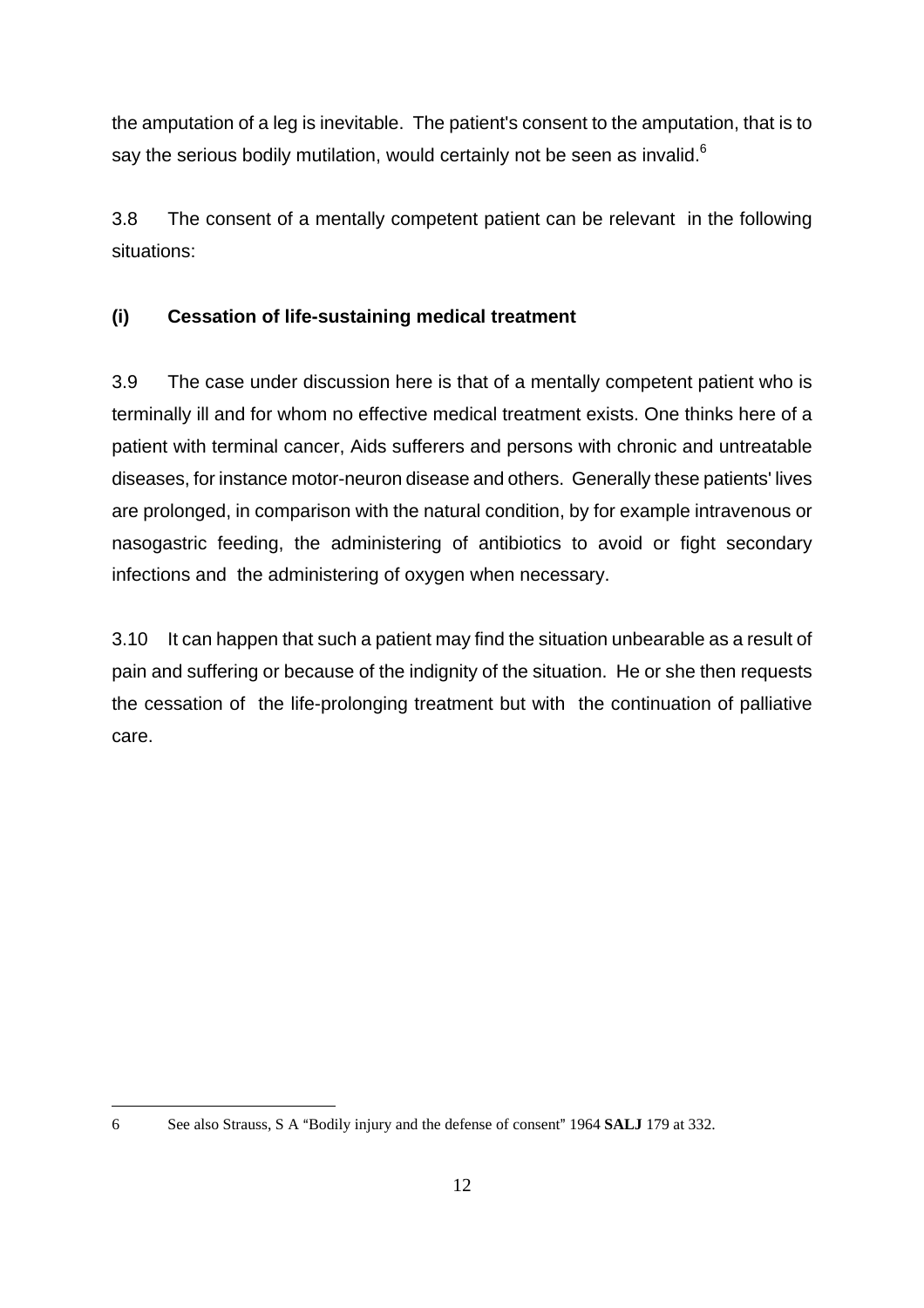3.11 Palliative care<sup>7</sup> can be described as medical intervention not intended to cure but to alleviate the suffering, including the emotional suffering, of the patient. It is concerned with the quality of life when, in the course of an illness, death becomes inevitable. With palliative care many patients can be kept comfortable until the moment of death.

3.12 The question is therefore: suppose a patient who has the necessary mental capacity and who realises the nature, extent and consequences of a request for the cessation of life-sustaining treatment, still persists in his request: will compliance with that request be **contra bonos mores** or should effect be given to it?

<sup>7</sup> Browde, S "There would be little need for euthanasia if doctors understood how to deliver a 'good death' **The Sunday Independent** 8 December 1996.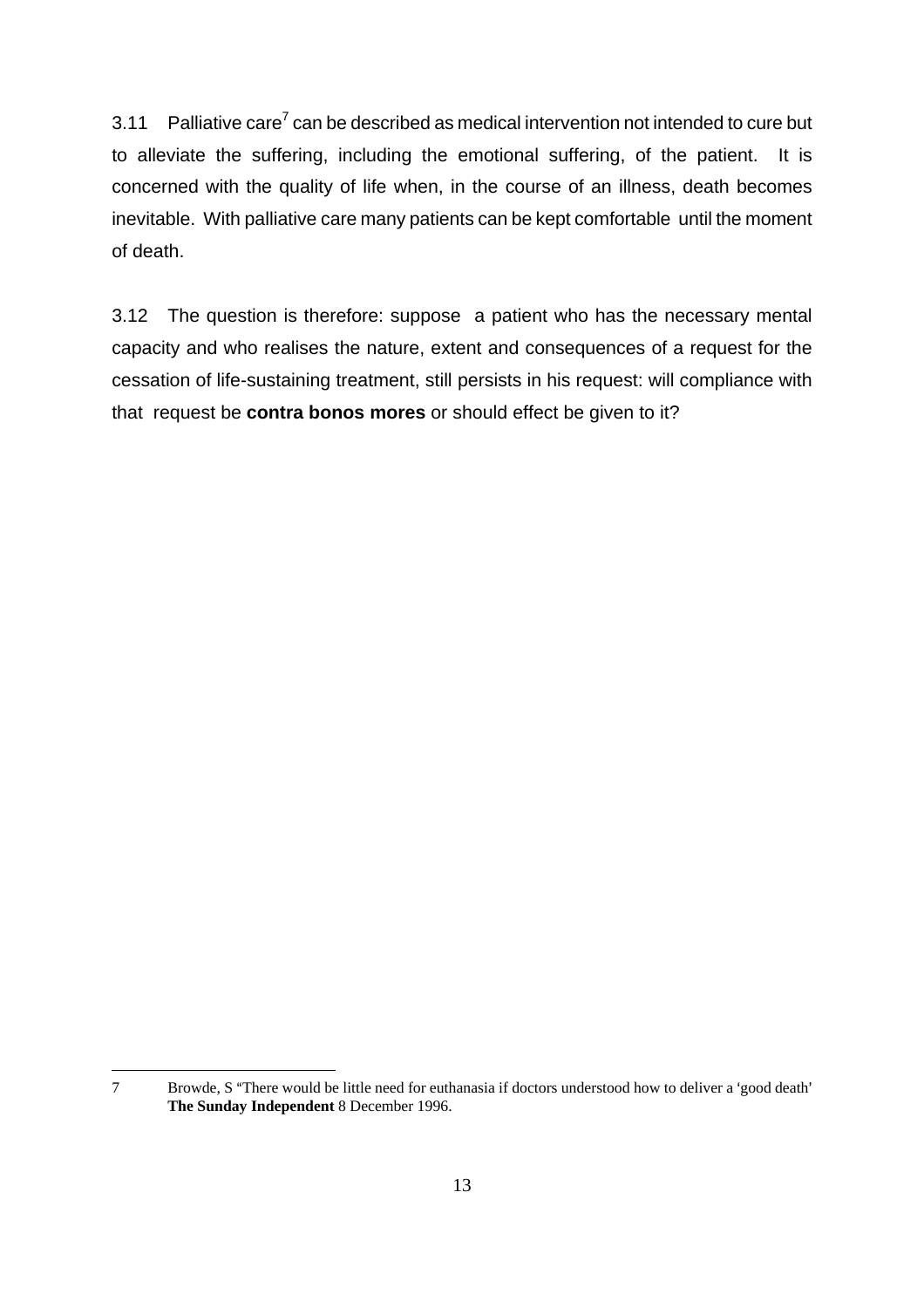3.13 In English law the rule is acknowledged that an adult patient who has the necessary mental capacity and who has been fully informed of the consequences of his or her decision, has the right to refuse any treatment, even if such refusal would hasten death. The House of Lords' "Report of the Select Committee on medical ethics" <sup>8</sup> states that a patient who is mentally competent and fully informed of the consequences may refuse any form of medical treatment. Reference is made to two court judgements: in the case Sidaway v Bethlehem Royal Hospital Governors<sup>9</sup> Lord Scarman said that "... a doctor who operates without the consent of the patient is... guilty of the civil wrong of trespass to the person; he is also guilty of the criminal offence of assault". From this it follows that a patient who has the necessary mental capacity may refuse medical treatment and that no medical treatment may be forced on such a person against his or her will. In **In re T(adult: refusal of treatment)**10 the Court of Appeal again affirmed this right of the patient.

3.14 The same report<sup>11</sup> recalls that the British Department of Health has positively acknowledged this right. Their contribution in this regard reads as follows:

A patient who has the necessary mental capacity and has been properly informed of the nature of his condition and the implications of the treatment proposed is entitled to accept or decline that treatment as he sees fit.... The patient's right to self-determination regarding the treatment he will accept is paramount. The BMA (British Medical Association) said 'ultimately the individual's right to self determination decides whether or not treatment can be

<sup>8</sup> Op cit, par 41.

<sup>9 [1985] 1</sup> All ER 643. See also Trindade, F A "Disclosure of risks in proposed medical treatment" 1993 **Law Quarterly Review** 352.

<sup>10 [1992] 3</sup> WLR 782.

<sup>11</sup> **Report of the Select Committee** par 42 and further.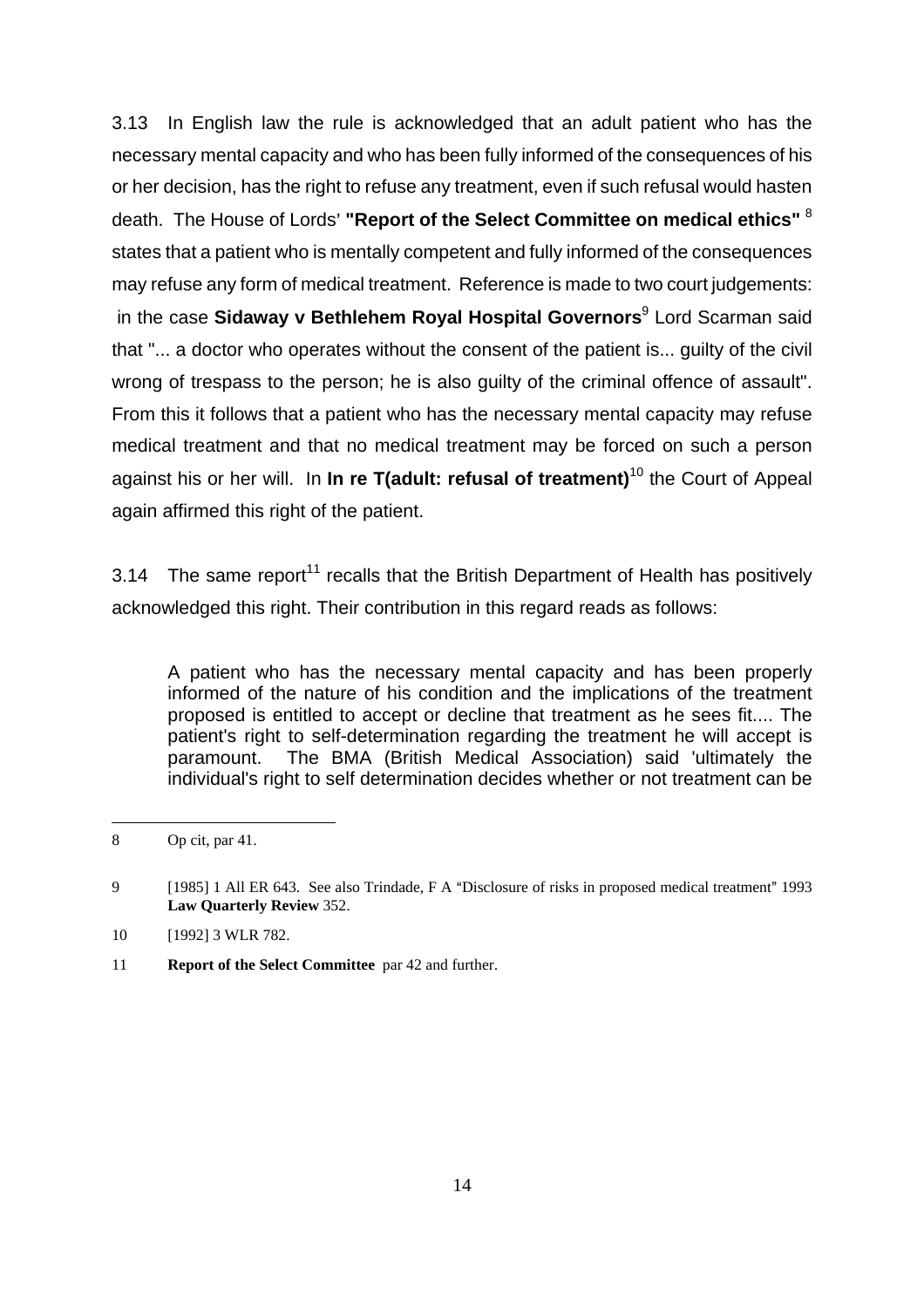given... the decisions of a competent patient regarding non-treatment must be respected'.

3.15 The report further states that the medical practitioner has to tread carefully with regard to the question whether consent has been given in a specific case. The report states that the British Alzheimer's Disease Society led evidence to the effect that practitioners often assume that patients are behaving irrationally and are thus incapable of giving informed consent. The British Department of Health recommends that should a medical practitioner have any doubt as to whether valid consent has been given, a second medical opinion on that question should be sought and the matter should further be discussed with other members of the health care team and with the patient's relatives and friends who could cast light on whether the decision was in keeping with the patient's previous wishes.<sup>12</sup>

3.16 The report also states that a too-ready acceptance of the validity of the patient's wishes may cause a problem. The medical practitioner has to be very careful to make sure that the patient's request is not influenced by an undiagnosed depressive illness which, if successfully treated, might affect his or her attitude.<sup>13</sup>

3.17 The report also refers to the fact that a great deal of dissatisfaction exists with regard to the judgment of the High Court in the case of **In re S (Adult: Refusal of treatment)**14 in which the court forced the woman in question, against her wishes, to have a Caesarean section performed. The woman refused the operation on religious grounds, although she had been advised that both she and the fetus would die without it. The court forced her to undergo the operation and she survived, but the child didn't. Apparently the case was heard as a matter of urgency and the judgement given on

<sup>12</sup> Op cit par 44.

<sup>13</sup> Op cit par 45.

<sup>14 [1992] 3</sup> WLR 806.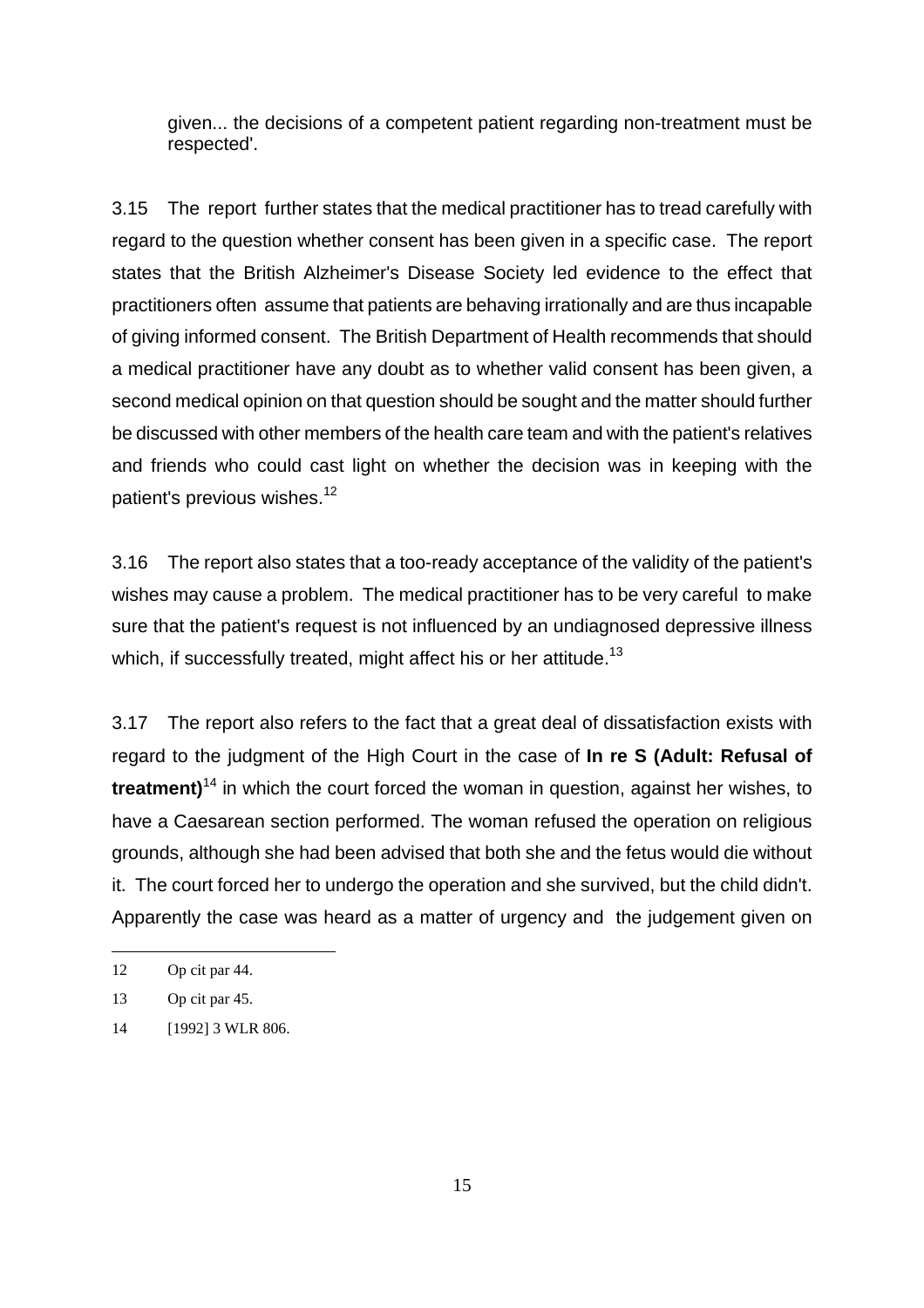short notice. A number of witnesses expressed their dissatisfaction with this judgment.<sup>15</sup>

<sup>15</sup> **Report of the Select Committee** para 46.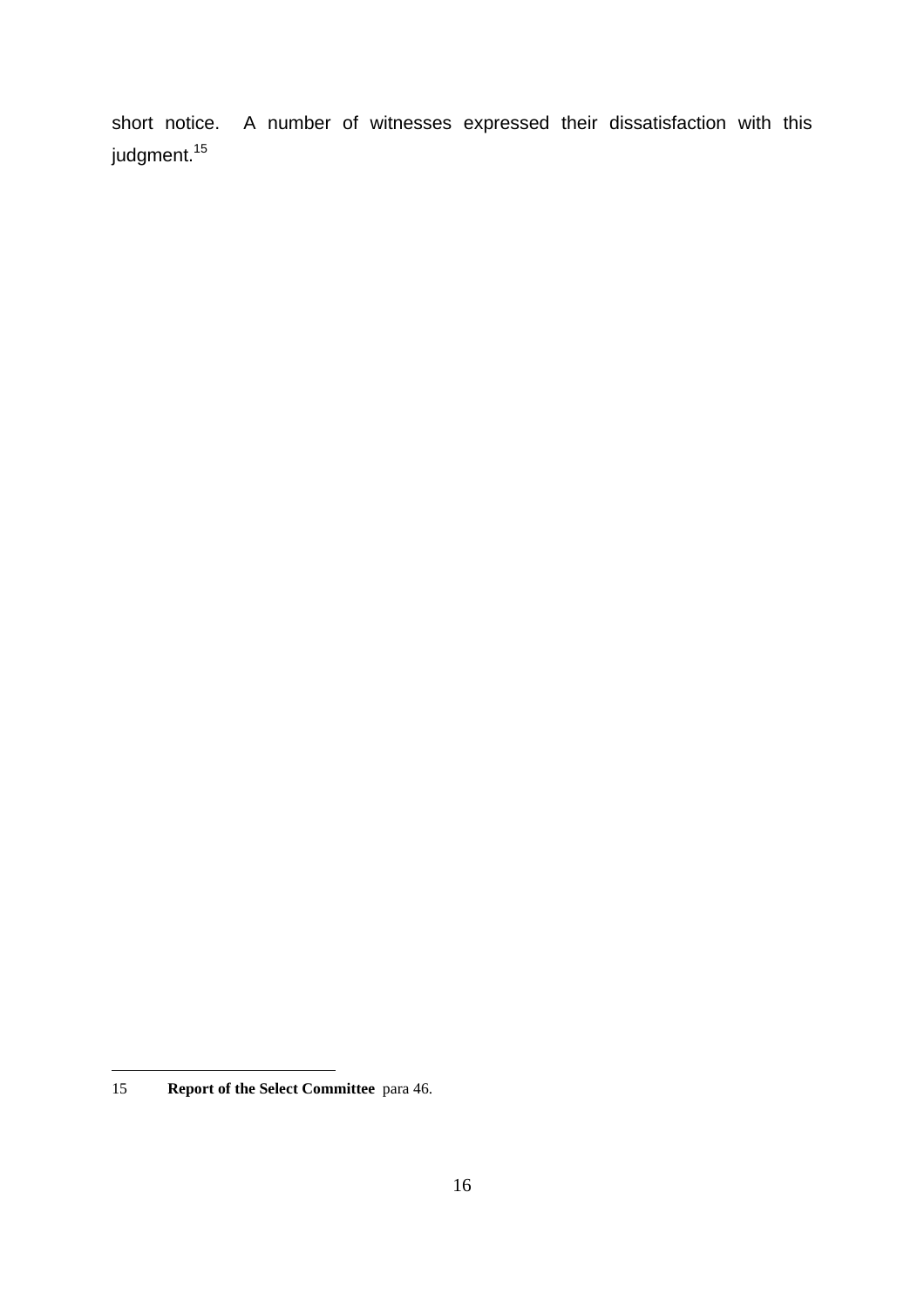3.18 In the case of children, the position in English law is that parents or competent guardians can consent to the treatment of the child if it is in its best interest.<sup>16</sup> Under the Family Law Reform Act of 1969 minors aged sixteen and seventeen are presumed to be competent to consent to treatment unless there is a reason to suppose that they are not. Even children under the age of sixteen may consent to treatment if they have "sufficient understanding and intelligence.... to understand fully what is proposed".<sup>17</sup>

3.19 However, it is important to note that the right of minors to refuse consent has not been upheld by the courts. In two cases the courts have given consent for treatment of competent minors who had refused treatment.<sup>18</sup>

3.20 It is not evident that South African law differs substantially from English law in this regard. In our opinion it is clear that the right to refuse medical treatment where the patient has the necessary mental capacity is also acknowledged in our law. It would also be a prerequisite here for the patient to be informed fully with regard to the consequences of his or her refusal, to understand the nature of the consequences and to give the instructions for the life-prolonging treatment to be discontinued. It would seem that the legal position is that our courts would acknowledge the medical practitioner's obligation to comply with such a request and that, in doing so, he or she would not act unlawfully, either according to criminal law or in terms of private law, even if such an action would have the effect of hastening death.

3.21 With reference to the submissions received by the Commission and the discussions during the workshops held on 22 June 1994 and 18 October 1996, it seems that South African medical practitioners would in general comply with the request of a

18 **Re R** [1991] 4 All ER 177 and **Re W** [1993] Fam Court 64.

<sup>16</sup> See also Roberts, S E "When not to prolong life" 1990 Law Quarterly Review 218 for a discussion of In **re C (a minor) (wardship: medical treatment)** [1989] 3 WLR 240 (CA) and **In re B (a minor)** [1981] 1 WLR 1421 (CA). See further Lowe, N & Juss, S "Medical treatment - pragmatism and the search for principle" 1993 Modern Law Review 865; Eekelaar, J "White coats or flak jackets? Doctors, children and the courts - again" 1993 Law Quarterly Review 182.

<sup>17</sup> **Gillick v West Norfolk and Wisbeck Area Health Authority and another** [1985] 3 All ER 402.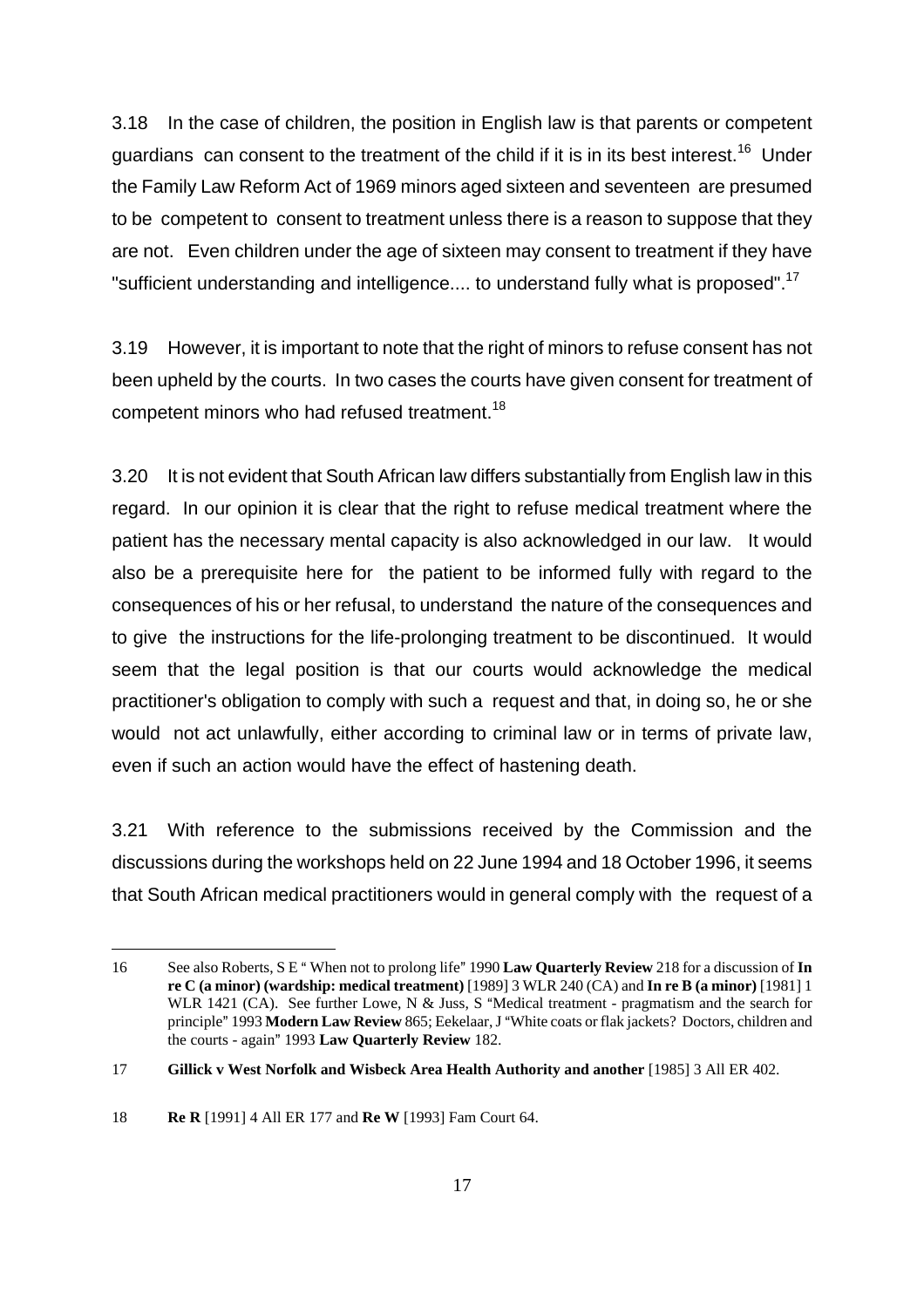mentally competent patient for the discontinuance of life-prolonging treatment and the provision of palliative care only. Some medical practitioners, however, seem to be under the misconception that it is their duty to prolong life at all cost, notwithstanding the quality thereof. They may influence the patient, his or her family and next of kin to continue with the life-prolonging treatment. Every patient is of course free to discharge his or her medical practitioner and to appoint another practitioner in his or her place, but indications are that very few patients have the perseverance to follow this route.

3.22 The Commission is prima facie of the view that the cessation of treatment as discussed above is legally supportable, **but would like the guidance of our readers on this aspect**.

 3.23 Some people may argue that it seems necessary, possibly for the sake of caution, but also in order to remove any uncertainty, to confirm the right of the mentally competent patient by way of legislation to refuse life-sustaining treatment.

3.24 The legislative enactment might read as follows:

#### *Mentally competent person may refuse treatment*

*3. (1) Every person above the age of 18 years and of sound mind is competent to refuse any life-sustaining medical treatment or the continuation of such treatment with regard to any specific illness from which he or she may be suffering.* 

*(2) Should it be clear to the medical practitioner under whose treatment or care the person who is refusing treatment as contemplated in subsection (1) is, that such a person's refusal is based on the free and carefully considered exercising of his or her own will, he or she shall give effect to such a person's refusal even though it may cause the death or the hastening of death of such a person.*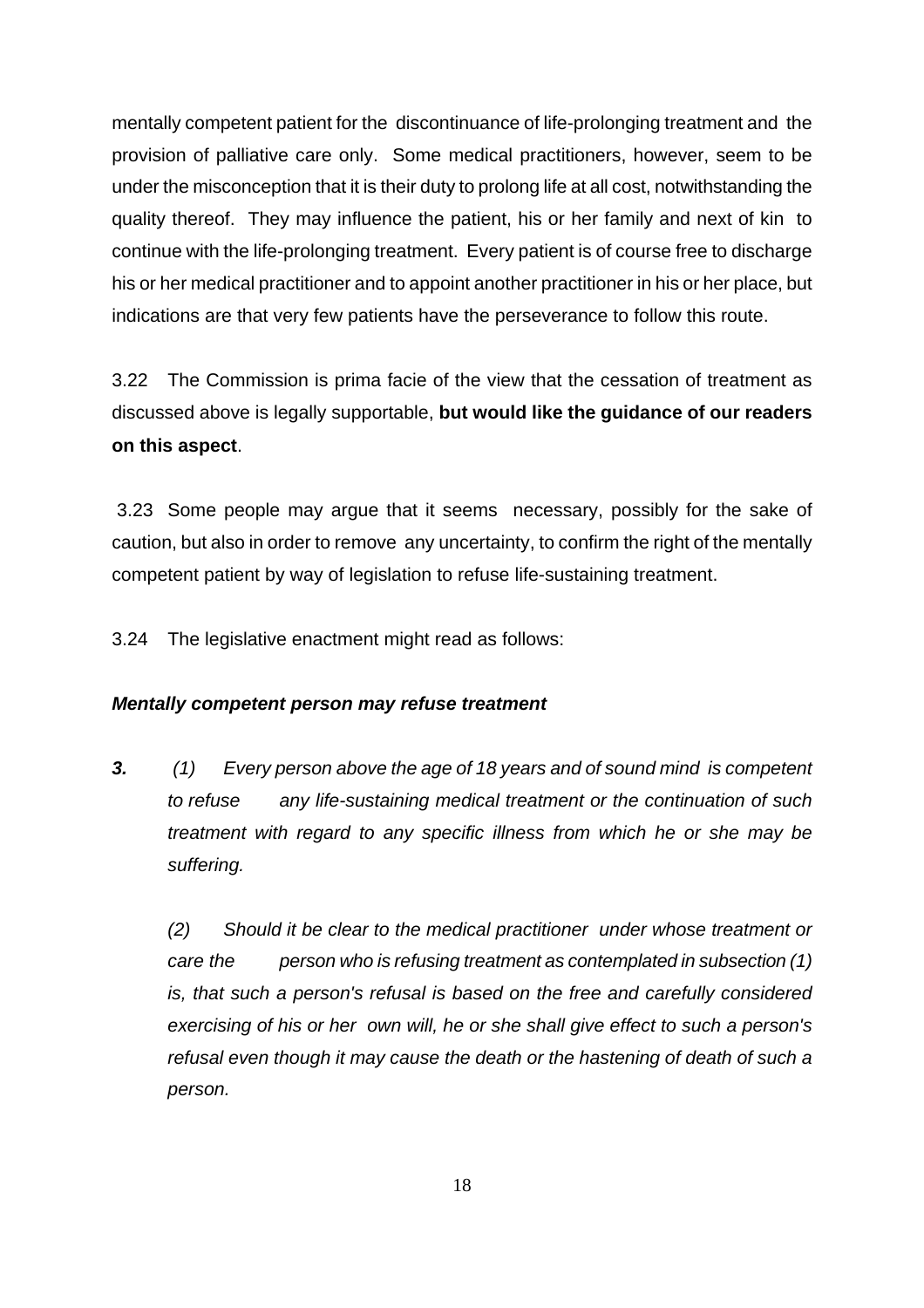3.25 A further complication that was brought to our attention, and which was also discussed in the abovementioned Report of the British House of Lords<sup>19</sup> with regard to the cases now being discussed, is the so-called double effect. It is true that patients often request the discontinuance of life-prolonging treatment in circumstances as set out above and that medical practitioners comply with this request. The request is furthermore for the provision of palliative care only, which includes the administering of pain-killing drugs.

 $\overline{a}$ 19 Op cit par 242 and further.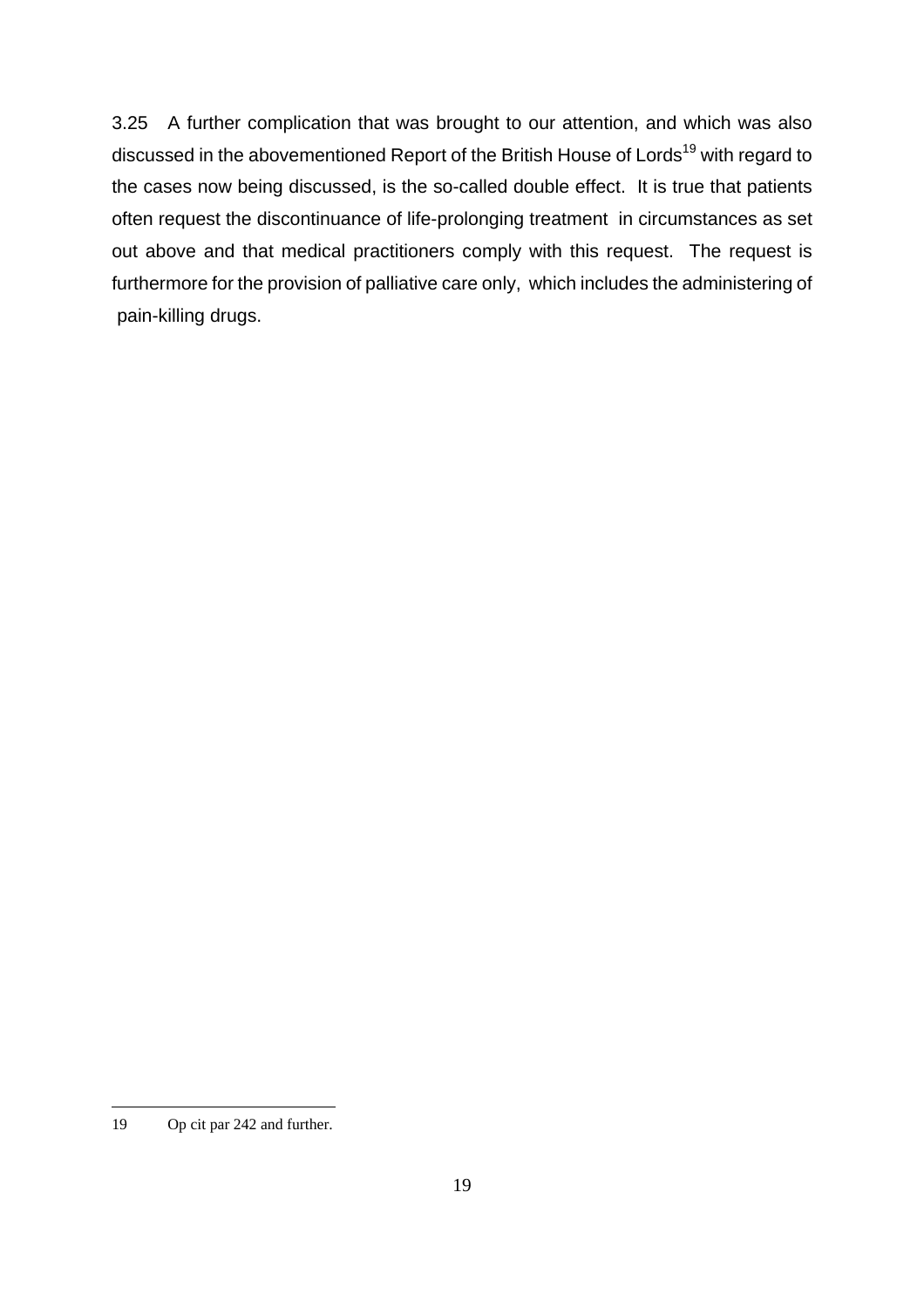3.26 A guideline for behaviour by a medical practitioner in respect of a terminally ill patient who is enduring pain is to be found in the World Medical Association's Declaration of Venice of October 1983. The declaration affirms the doctor's duty to heal and, if possible, to relieve suffering. Furthermore, the following rules are set out:<sup>20</sup>

The physician may relieve suffering of a terminally ill patient by withholding treatment with the consent of the patient or his immediate family if unable to express his will. Withholding of treatment does not free the physician from his obligation to assist the dying person and give him the necessary medicaments to mitigate the terminal phase of his illness.

3.27 The effect of large dosages of pain-killers is, however, that it may hasten death. It is apparently the position in our medical practice, as in England, that medical practitioners fail to supply sufficient pain-killers to ensure effective relief of pain for the patient, as they are afraid that they may be criminally prosecuted on account of the fact that such large dosages of pain-killers may hasten death and that they may therefore be held criminally liable.

3.28 Authority exists in our law to the effect that the hastening of a person's death, if it was done unlawfully and with the necessary intention, would constitute murder.<sup>21</sup> It can also be argued that the medical practitioner, even though he may have had a pure motive, had **dolus eventualis** under those circumstances.

3.29 Professor Strauss<sup>22</sup> nevertheless feels that administering drugs to a terminally ill patient would be lawful, even if it has the secondary effect of hastening death, if the

.

 $\overline{a}$ 20 Declaration of Venice, October 1983 15.

<sup>21</sup> **R v Makali** 1950 1 SA 340 (N) at 344.

<sup>22</sup> Strauss **Doctor, patient and the law** 345.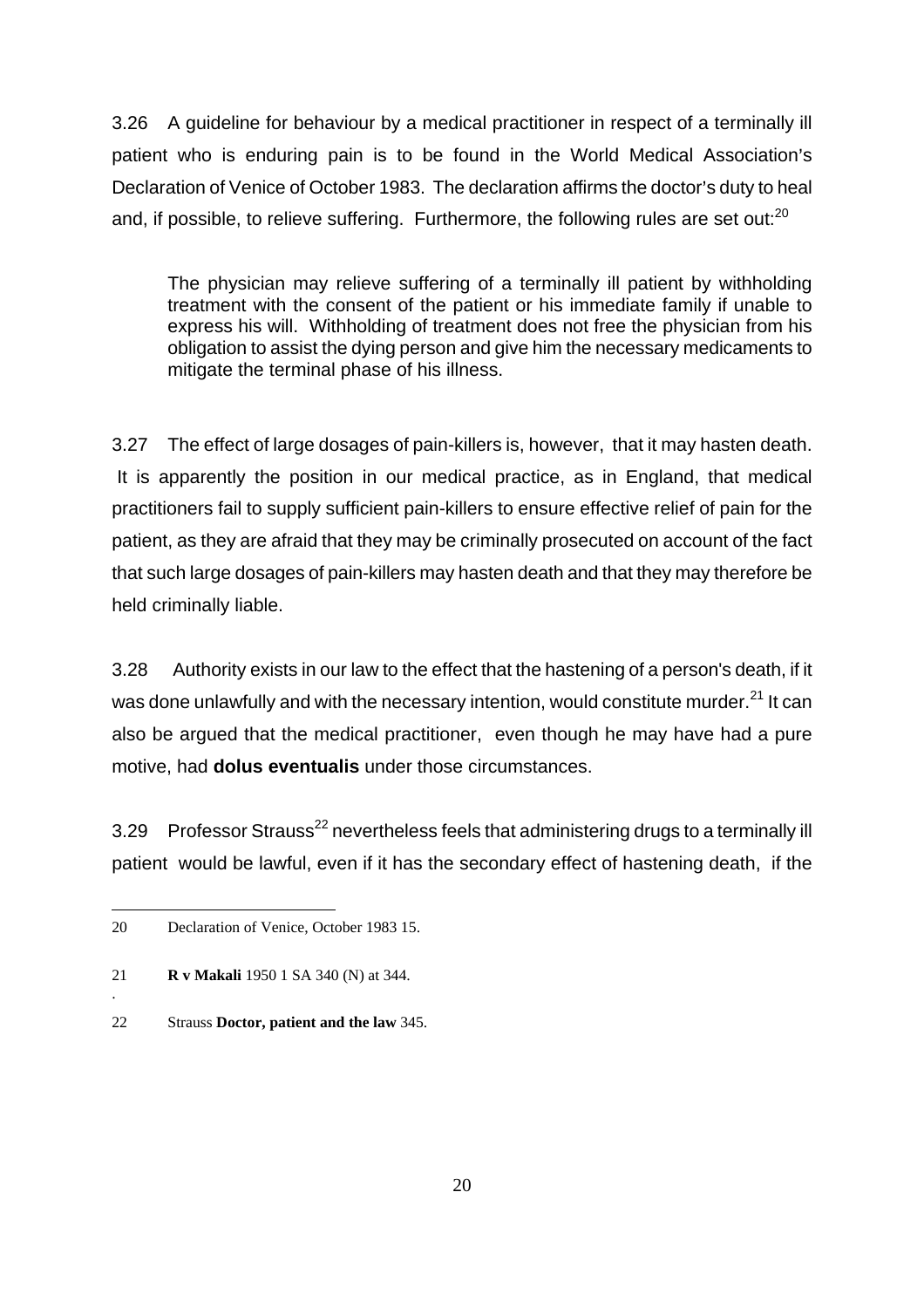doctor acted in good faith and used the normal drugs in reasonable quantities with the object of relieving pain and without the intention of causing death.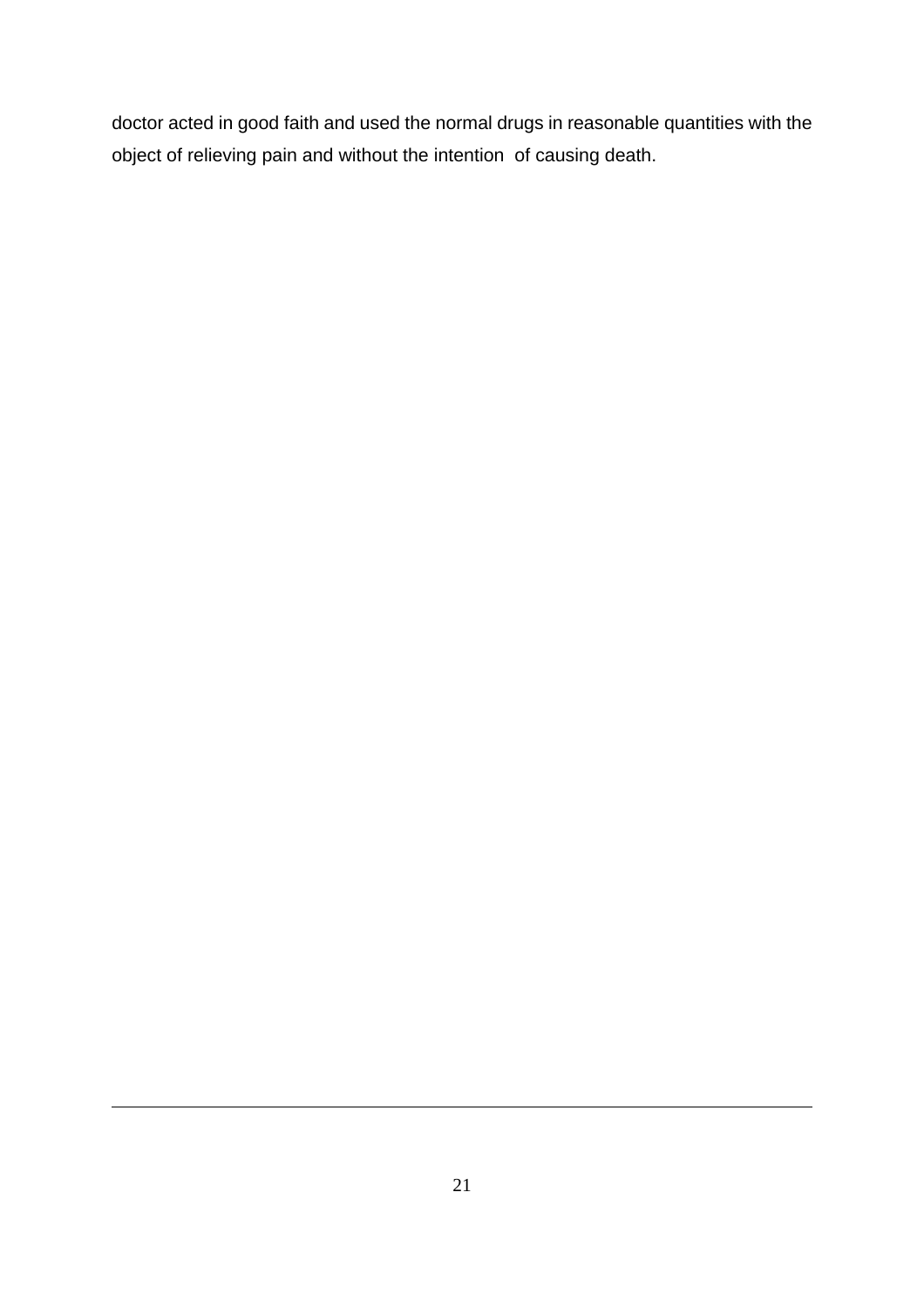3.30 Professor Strauss refers to a paper by Professor H J J Leenen from Amsterdam in which, amongst other things, he said: $^{23}$ 

The administration of the pain-alleviating method can be qualified as an act with double effect. It must not be defined according to its side-effect, the unavoidable shortening of life, but according to its aim, which is to combat the pain of which the patient is suffering. Many medical acts and drugs have side-effects, but nobody will define them from the viewpoint of these side-effects. The same is true for pain-killing.

3.31 This is also the position as set out in the Report of the British House of Lords where it was stated that it was common practice and unexceptional for doctors to prescribe sufficient drugs to control the pain of a patient adequately even though a probable consequence may be the shortening of the patient's life.<sup>24</sup> The report rejected the charge of medical hypocrisy in that the so-called double effect was being used as a cloak for what in effect amounted to widespread euthanasia. They did however acknowledge the fact that the doctor's intention, and the evaluation of the pain and distress suffered by the patient, are of crucial significance in judging the double effect. They referred to the fact that juries are however asked everyday to assess intention in all sorts of cases and could also do so in respect of double effect if in a particular case there was any reason to suspect that the doctor 's prime intention was to kill the patient rather than to relieve suffering. 25

3.32 Should legislative enactment of this principle be deemed necessary, it might read as follows:

24 **Report of the Select Committee**, par 73, 20.

25 Op cit, par 243, 50.

<sup>23</sup> As quoted by Strauss **Doctor, patient and the law** 346, since published as "The Definition of Euthanasia" 1984 (3) **Medicine and Law** 333.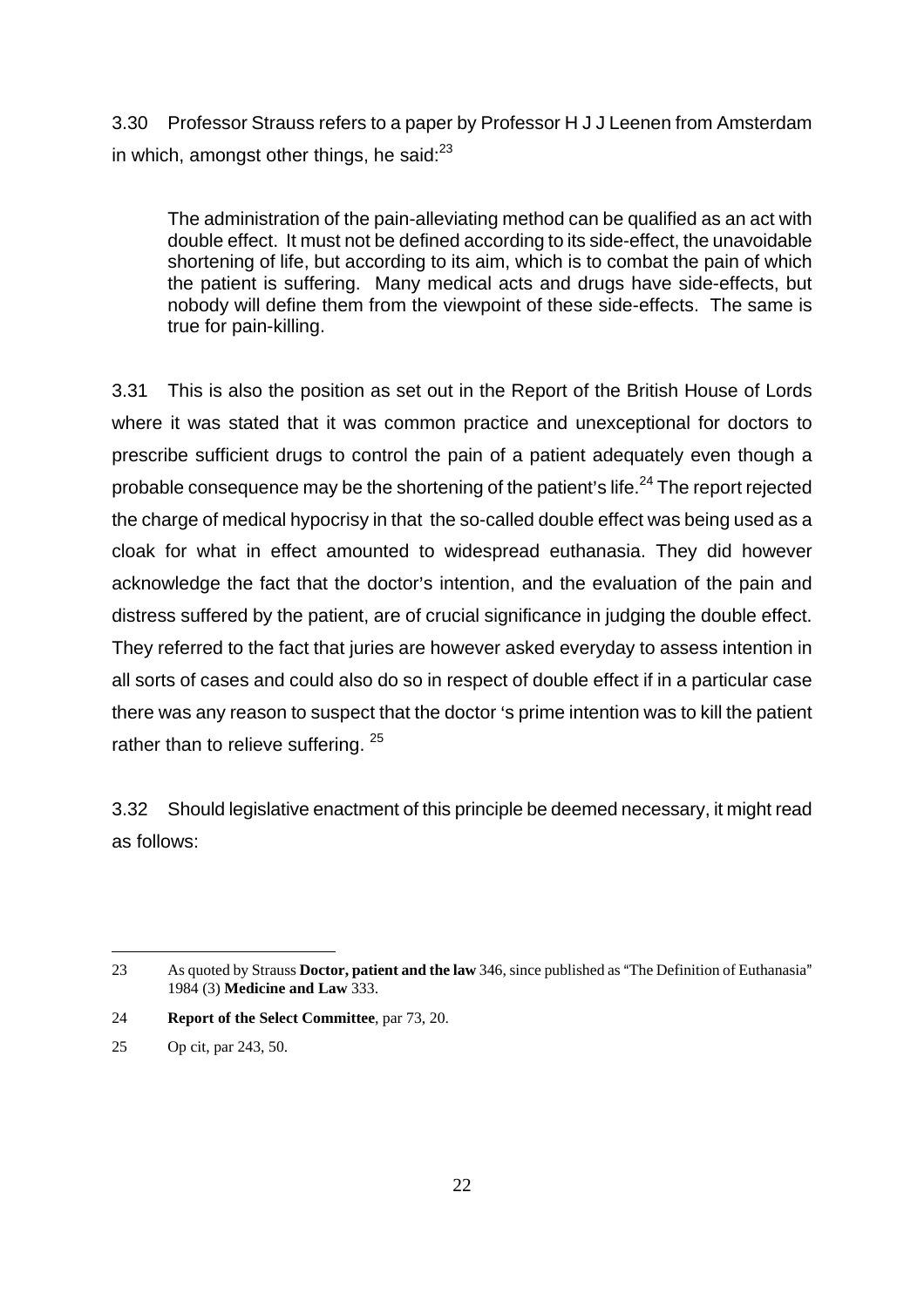#### *Conduct of medical practitioner in relieving distress*

*4. (1) Should it be clear to a medical practitioner responsible for the treatment of a patient that the patient is suffering from a terminal illness and that such a*  patient's pain and distress cannot satisfactorily be alleviated by ordinary palliative  *treatment, he or she may, in accordance with responsible medical practice-* 

- *(a) with the object to provide relief of severe pain and distress; and*
- *(b) with no intention to kill*

*increase the dosage of medication (whether analgesics or sedatives) to be given to the patient, even if the secondary effect of this action may be to shorten the life of the patient.* 

*(2) No medical practitioner shall treat a patient as contemplated in subsection (1) unless the condition of the patient concerned has been confirmed by at least one other medical practitioner who is not directly involved in the treatment of the patient concerned, but who is competent to express a professional opinion on the patient*=*s condition in view of his or her expertise with regard to the illness with which he or she is affected and on account of his examination of the patient concerned.* 

*(3) (a) A medical practitioner who treats a patient as contemplated in subsection (1) shall record in writing his findings regarding the condition of the patient and his conduct in treating the patient. (b) A medical practitioner as contemplated in subsection (2) shall record in writing his findings regarding the condition of the patient concerned.* 

3.33 The next two cases to be discussed relate to the relatively small percentage of mentally competent patients who are terminally ill, for whom no effective medical treatment is available and for whom the palliative medical skills are not adequate. They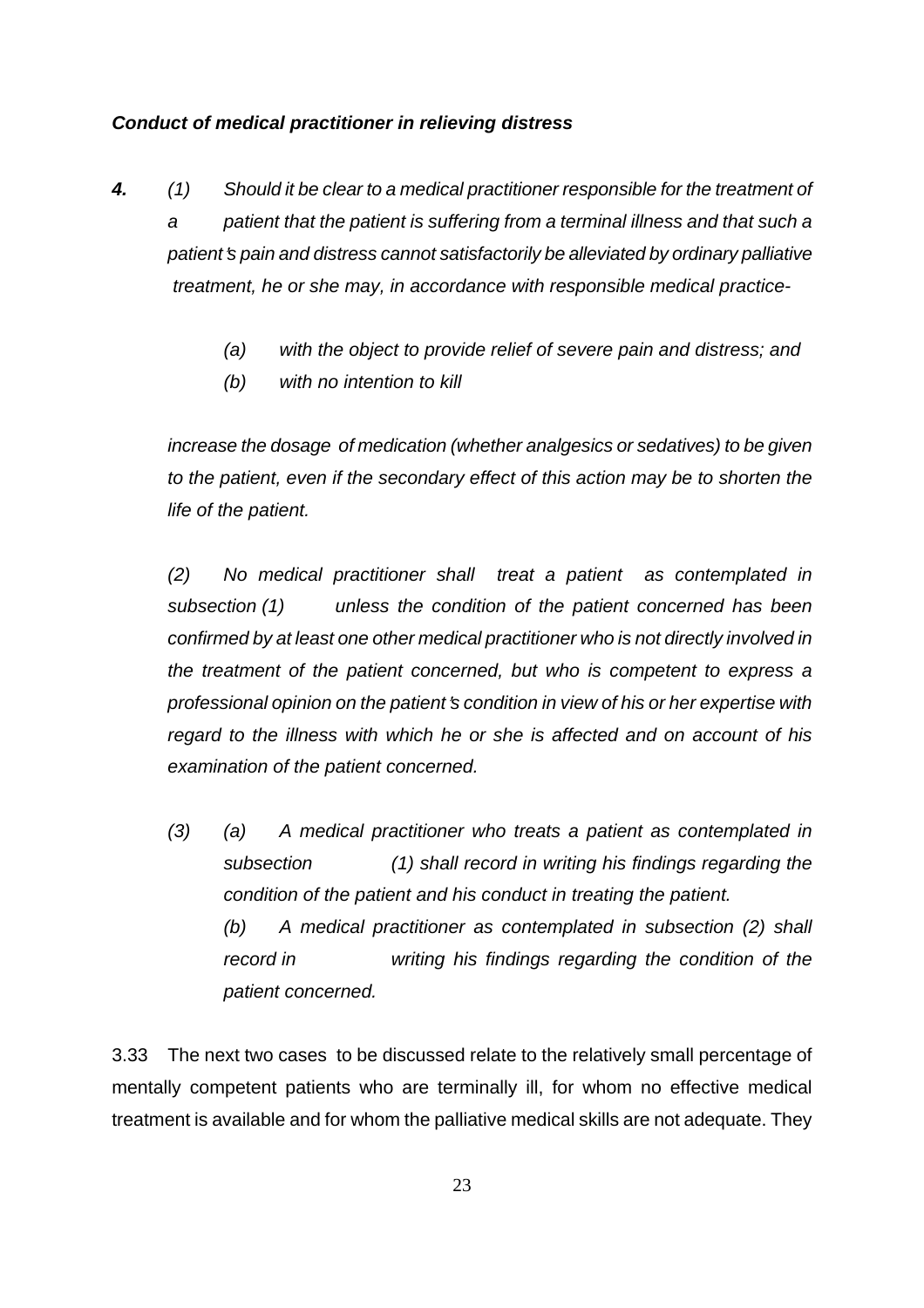may be subject to unbearable pain or discomfort despite all the known techniques and not prepared to continue living under such circumstances.

## **(ii) Assisted suicide**

3.34 In this case the patient does not only require, as has been set out in paragraph (i) discussed above, that life-prolonging medical treatment should be discontinued. He or she wants something more: the patient may for example request that lethal drugs be made available to take him or herself; or the patient may request to be supplied with a hipodermic needle containing a lethal drug in order to give him or herself an injection.

3.35 In our law the position is that the person who knowingly supplies a drug to a patient for use in a suicide is guilty of aiding and abetting a suicide and can accordingly be found guilty of murder. An example in point is that of **R v Peverett**. 26 In this case the accused, Peverett, concluded a suicide pact with his mistress, one Saunders. Peverett connected the exhaust pipe of the car with the interior of the car and the two of them sat in the car with the doors and windows closed while the engine was running. They were both later found in an unconscious state but survived the attempted suicide. Peverett was found guilty of the attempted murder of Saunders. Watermeyer JA held as follows:<sup>27</sup>

In the present case it is clear that the accused contemplated and expected that as a consequence of his acts Mrs. Saunders would breathe the poisoned gas and die.<br>In the seve of the law, therefore, he intended to kill her, however little he may eye of the law, therefore, he intended to kill her, however little he may have desired her death.

The Appeal Court confirmed the conviction of attempted murder.

 $\overline{a}$ 26 1940 AD 213.

<sup>27</sup> Supra at 219.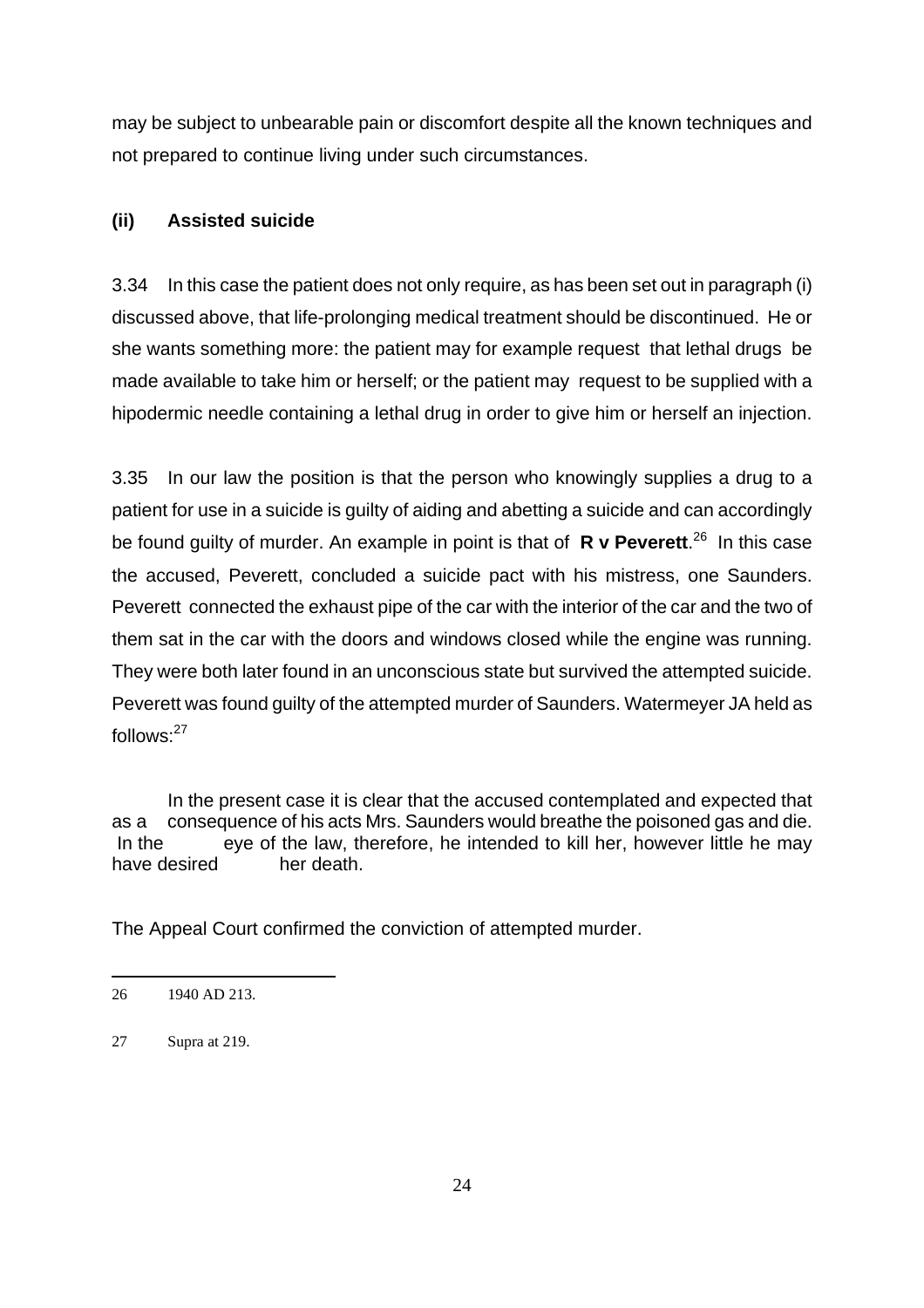3.36 In a decision by the then South Rhodesian court, **R v Nbakwa**, 28 the facts were that Nbakwa, a man who lived according to the traditions of his tribe, suspected and accused his mother of the death of his child. His mother then requested him to kill her. Nbakwa went to the hut where his mother was lying ill, tied a rope to a rafter in the hut and tied a noose in the other end. He then told her to hang herself. She asked him to lift her up and asked for something to stand on. He helped her to get up and then put a block of wood under the rope. He then looked on while she hanged herself by kicking away the block of wood. Nbakwa was acquitted on a charge of murder. The rationale of the judgement was that there was no chain of causation between Nbakwa's act and the subsequent death of the mother. She caused her own death. Beadle J stated as follows:<sup>29</sup>

The accused did not actually kill the deceased himself, but if his acts could be construed as an attempt to do so he could be legally convicted of attempted murder, since on an indictment for murder a verdict of attempted murder is a competent one. I will first consider, therefore, whether these particulars disclose on the part of the accused an attempt to murder the deceased. In my view the acts of the accused on this occasion do not go far enough to constitute an attempt; they go no further than what are commonly called acts of preparation. The accused provided a means for causing death and he persuaded the woman to kill herself, but the actual act which caused the death of the woman was the act of the woman herself. There was, to use a common legal expression, a **novus actus interveniens** between the actions of the accused and the death of the deceased which in my view broke the chain of causation between the act of the accused and the death of the deceased....... The direct cause of death was not the action of the accused. I come to the conclusion, therefore, that the accused's acts did not go far enough to constitute an attempt to murder; at most his acts went no further than acts of preparation.

3.37 In South Africa the school of thought in **R v Nbakwa**30 was followed in **S v Gordon.**31 Gordon and a girlfriend concluded a suicide pact. Gordon obtained some lethal drug and both took some of it. The girlfriend died, but Gordon lived. He was

<sup>28 1956 (2)</sup> SA 557 (SR).

<sup>29</sup> Supra at 559 A-E.

<sup>30</sup> Supra.

<sup>31 1962 4</sup> SA 727 (N).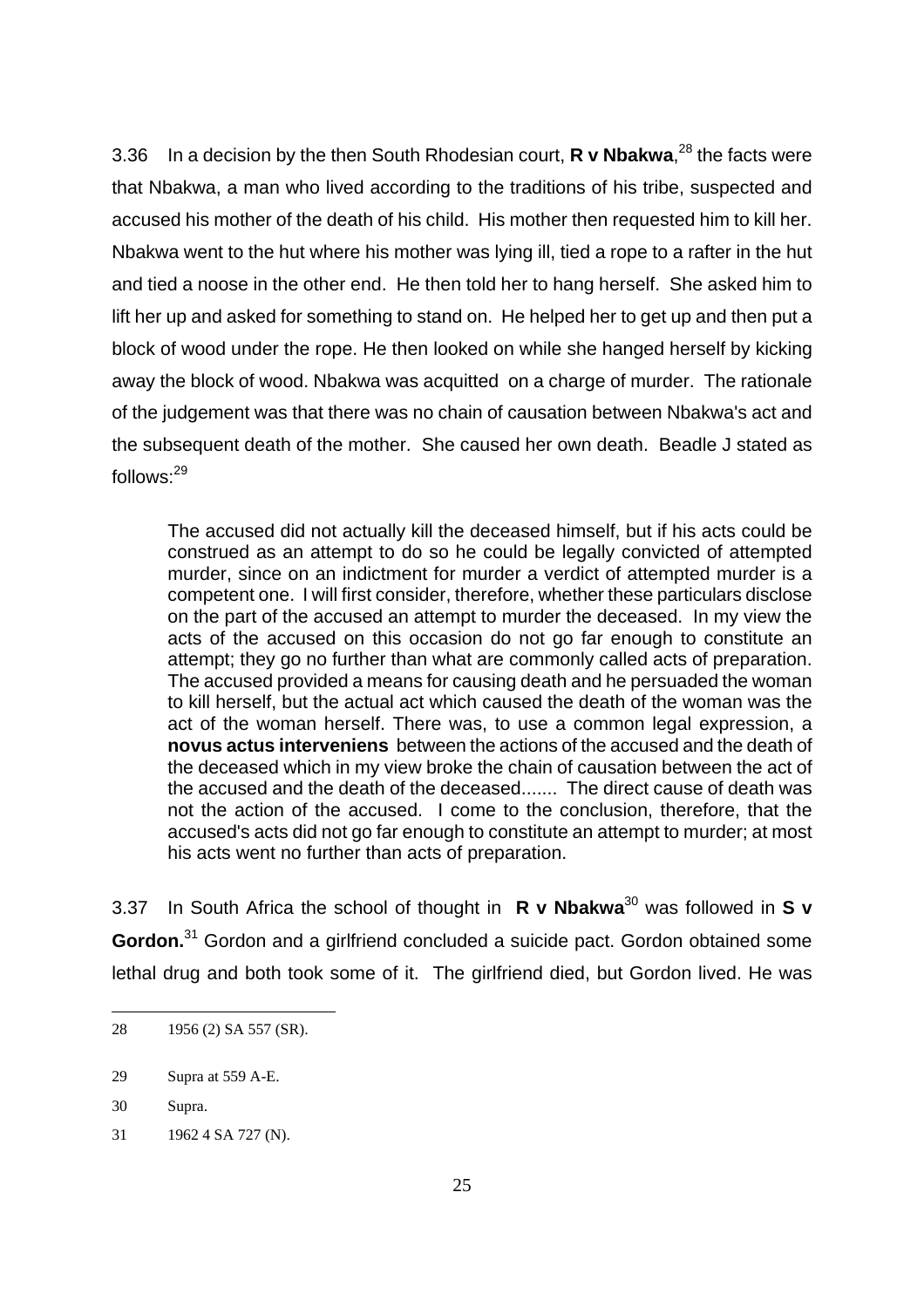charged with murder. Henning J distinguished the said case from **R v Peverett**<sup>32</sup> as  $follows: <sup>33</sup>$ 

Now it will be observed that in that case the accused completed every necessary act to bring about the death of himself and Mrs Saunders, the starting of the engine being the final act. In the present case it is an accepted fact that<br>the deceased took the tablets herself and that was the final act which brought herself and that was the final act which brought about her death.

 $\overline{a}$ 32 Supra.

<sup>33</sup> Op cit at 730 B-C.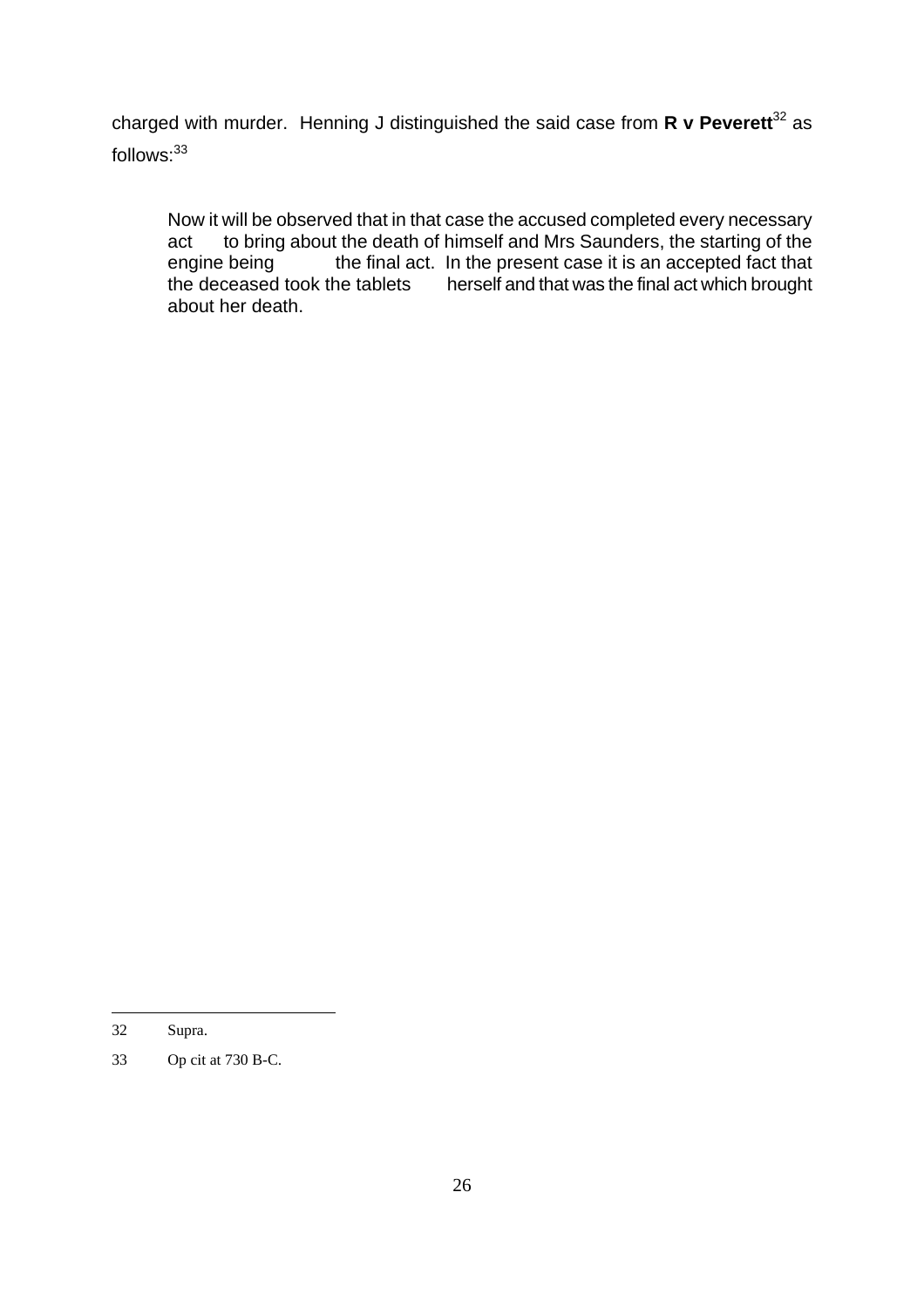## 3.38 Henning J found that Gordon was not guilty of the murder. He stated as follows: 34

To my mind, the mere fact that he provided the tablets knowing that the deceased would take them and would probably die cannot be said to constitute, in law, the killing of the deceased. The cause of her death was her own voluntary and independent act in swallowing the tablets. He undoubtedly aided and abetted her to commit suicide, but that is not an offence. The fact that he intended her to die is indisputable, but his own acts calculated to bring that result about fall short of a killing or an attempted killing by him of the deceased. One might say that the accused, as it were, provided the deceased with a loaded pistol to enable her to shoot herself. She took the pistol, aimed it at herself and pulled the trigger. It is not a case of **qui facit per alium facit per se**.

3.39 When the matter came before the Appeal Court for the first time, in **Ex parte Die Minister van Justisie: In re S v Grotjohn<sup>35</sup>, the court was of the opinion that the** school of thought as stated in **Rv Nbakwa**36 and **S v Gordon**37 was not unqualifiedly correct. Chief Justice Stevn held as follows: 38

Of 'n persoon wat 'n ander aanmoedig, help of in staat stel om selfmoord te pleeg, 'n misdaad begaan, sal afhang van die feite van die besondere geval. Met die oog op die gewysdes wat aanleiding tot die vrae gegee het, is dit egter nodig om op die voorgrond te stel dat die blote feit dat die laaste handeling die selfmoordenaar se eie, vrywillige, nie-misdadige handeling is, nie sonder meer meebring dat bedoelde persoon aan geen misdaad skuldig kan wees nie. Die antwoord op die tweede vraag hang eweseer van die feitelike omstandighede af. Na gelang daarvan kan die misdaad moord, poging tot moord of strafbare manslag wees.

36 Supra.

- 37 Supra.
- 38 Op cit at 365 H.

<sup>34</sup> Op cit at 731 B-D.

<sup>35 1970 2</sup> SA 355 (A).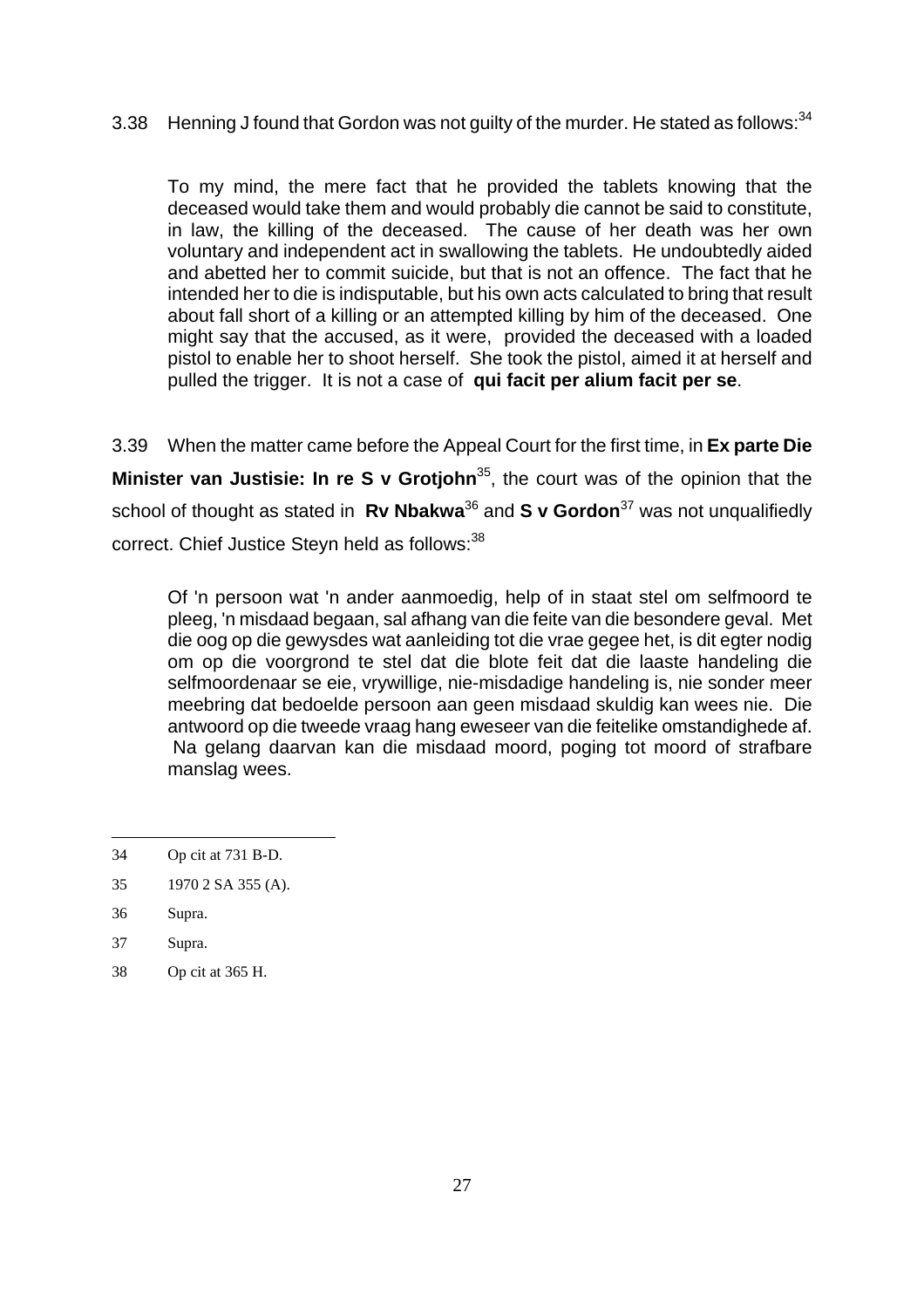3.40 The warning in **Ex parte Minister van Justisie : In re S v Grotjohn**39 apparently brought new insight to the trial courts, as can be seen in **S v Hibbert<sup>40</sup>** where Hibbert handed his depressed wife a fire-arm after she had expressed the desire to commit suicide. He was convicted of murder after his wife used the fire-arm he had given her to commit suicide. Shearer J explained as follows:<sup>41</sup>

Now in the present case the accused set in motion a chain of events which ended in the deceased pressing the trigger of a fire-arm which she had been given by the accused and thus causing her death. The successive words and actions of the accused were designed to place her in possession of that firearm and were accompanied by the obvious hazard that the deceased might be persuaded to inflict upon herself an injury which could result in her death. The accused's conduct fell short only of the final act of pulling the trigger. It seems to me that the act of pulling the trigger to which all other conduct conduced, cannot in any sense be described as independent of the course of conduct. That being so, we conclude that there was, in the proper sense of that expression, no **actus novus interveniens** which broke the chain of causation set in motion and continued by the series of acts of the accused which I have mentioned. The accused must, as we have found, have appreciated that injury and possibly death could result from his actions. That being so there is present the necessary intention to bring home a charge of murder. We find therefore that the accused occasioned the death of the deceased by his conduct; that he had the necessary intention and is therefore guilty as charged of murder.

Hibbert was sentenced to four years' imprisonment all of which was conditionally suspended for five years.<sup>42</sup>

<sup>39</sup> Supra.

<sup>40 1979 4</sup> SA 717 (D).

<sup>41</sup> Op cit at 722 E-H.

<sup>42</sup> See also Van Oosten, F F W "Aandadigheid aan selfmoord in die Suid-Afrikaanse reg" 1985 **TSAR** 189 at 194; Labuschagne, J M T "Dekriminalisasie van eutanasie" 1988 **THRHR** 167 especially at 171-174; Hunt, T M A and Milton, J R L **South African criminal law and procedure Vol 2** 2nd edition Cape Town Juta 1982 at 369-371.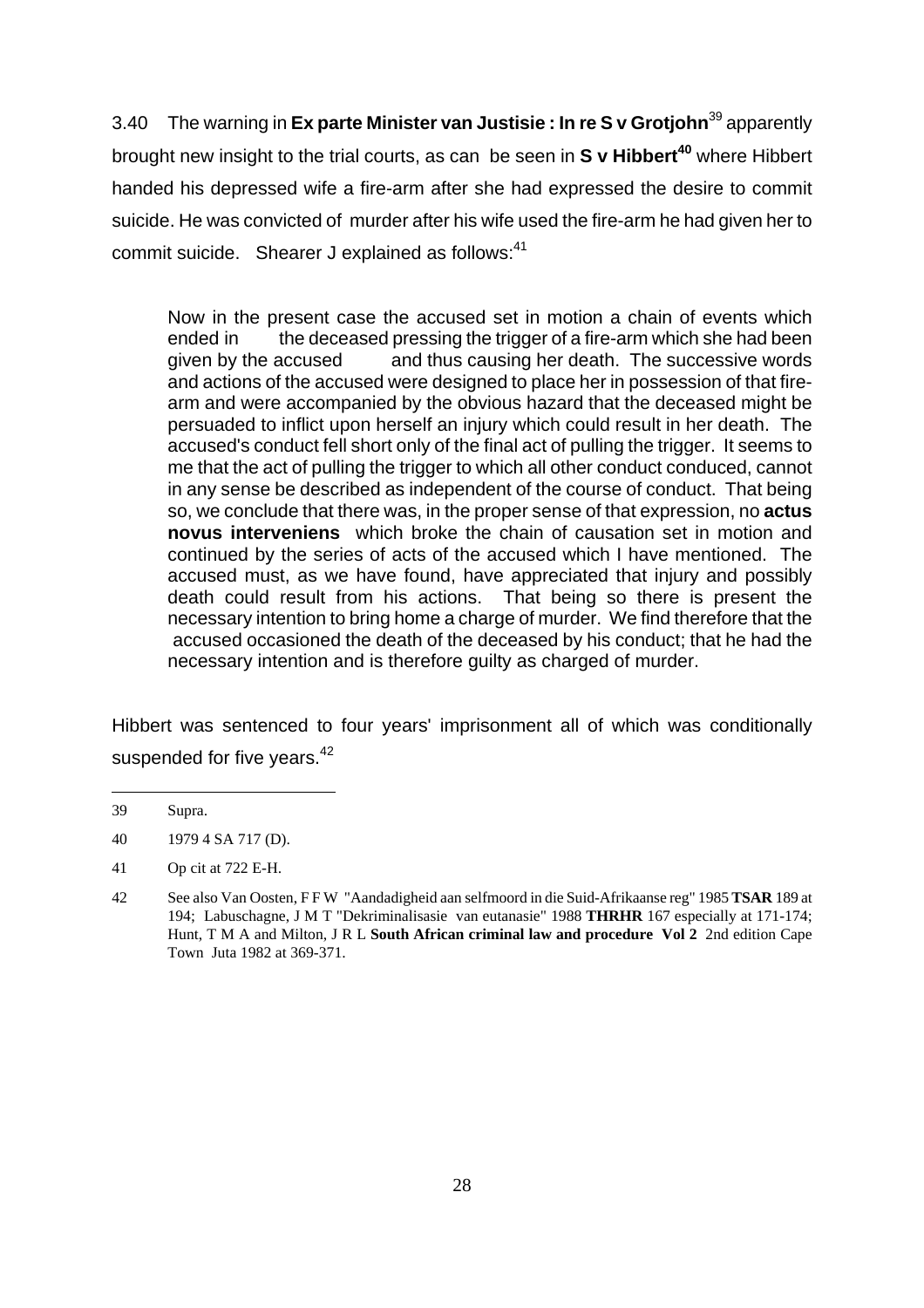3.41 In the Western world aiding, abetting and assisting suicide is generally punishable.43 According to section 2(a) of the **British Suicide Act**, 1961 aiding, abetting and assisting suicide is punishable with imprisonment of up to fourteen years.

### 3.42 Section 241 of the **Canadian Penal Code** reads as follows:

Everyone who

(a) counsels a person to commit suicide or (b) aids or abets a person to commit suicide, whether suicide ensues or not, is guilty of an indictable offence and liable to imprisonment for a term not exceeding fourteen years.

The Law Reform Commission of Canada published a report in 1983<sup>44</sup> in which it did not recommend the decriminalisation of the aiding of suicide.

3.43 In Australia the **Criminal Code** also states that it is a crime to aid another in committing suicide. According to a report of the Law Reform Commission of Western Australia<sup>45</sup> it would, in that country, be a crime for a doctor to place poison in the hand of a patient knowing that it would cause his death. This would amount to aiding suicide.<sup>46</sup>

 $\overline{a}$ 43 See in general Hu, P "The acceptability of active euthanasia in China" 1993 **Medicine and Law** 47; Bix, B APhysician assited suicide and the United States Constitution@ 1995 **Modern Law Review** 404.

<sup>44</sup> Law Reform Commission of Canada **Report on euthanasia, aiding suicide and cessation of treatment** 1983.

<sup>45</sup> Law Reform Commission of Western Australia **Report on medical treatment for the dying** 1991 (hereinafter referred to as **Western Australia Report**).

<sup>46</sup> See below for a discussion of the current position in Northern Australia.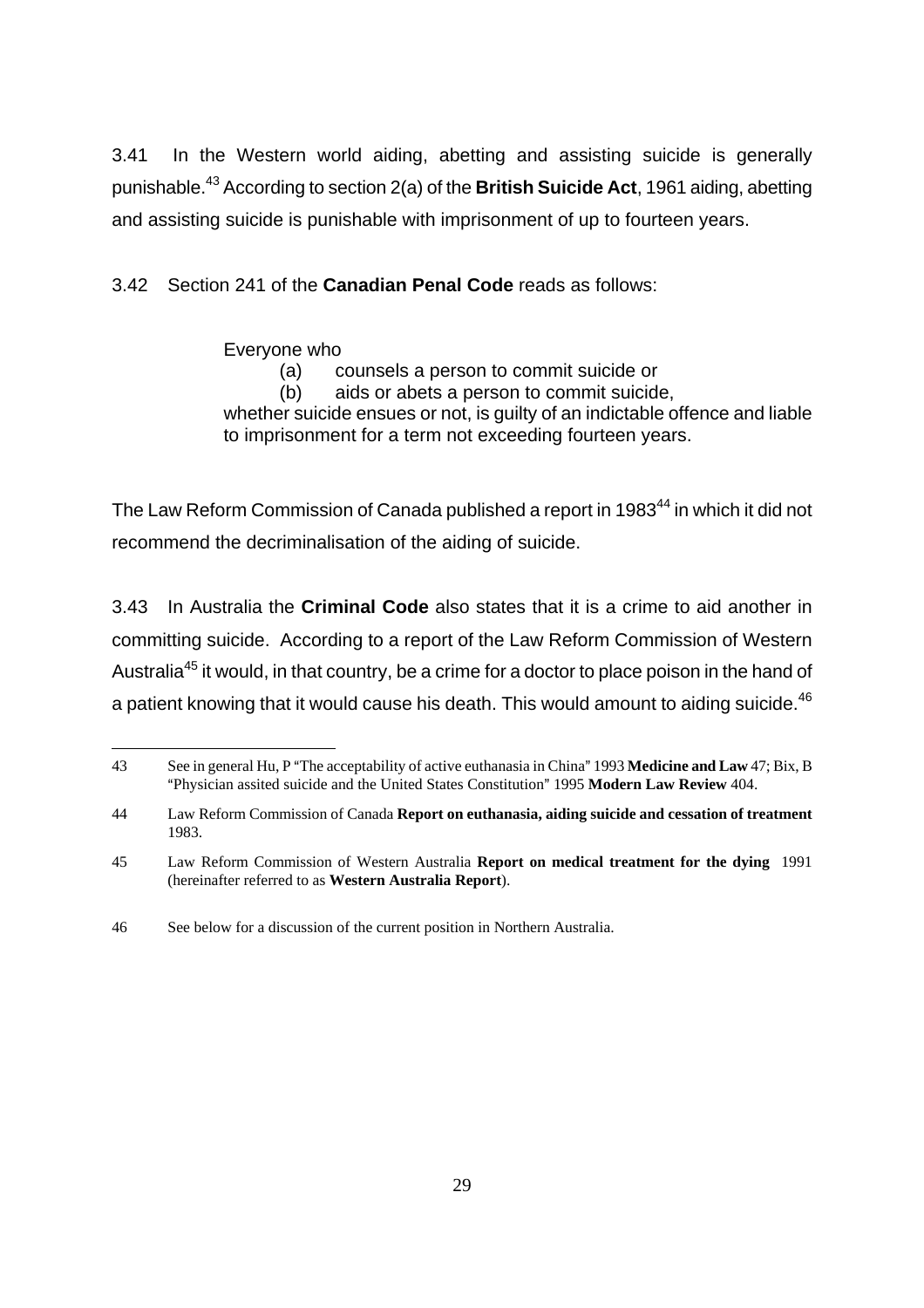3.44 Section 294 of the Dutch **Criminal Code** reads as follows:

[H]ij die opzetlijk een ander tot zelfmoord aanzet, hem daarbij behulpzaam is of hem de middelen daartoe verschaft, wordt, indien de zelfmoord volgt gestraft met gevangenisstraf van ten hoogste drie jaren of geld boete van de vierde kategorie.

3.45 This section should be read with section 293 of the Dutch **Criminal Code** that reads as follows:

> Hij die een of ander op zijn uitdrukkelijk en erstig verlangen van het leven berooft, wordt gestraft met gevangenisstraf van hoogstens twaalf jaren.

3.46 Notwithstanding the express prohibitions found in sections 293 and 294 of the Dutch Criminal Code, the criminal courts in the Netherlands have since 1973 shown an inclination in suitable cases to accept necessity as a defence for contraventions of said sections.<sup>47</sup>

3.47 An example of this can be found in the well-known Alkmaar case $^{48}$  in which the Dutch Supreme Court held, on appeal, that a doctor, who had applied active euthanasia at the request of an elderly woman suffering from several painful diseases, had acted lawfully. The accused relied on the defence of **force majeure** as a result of medical necessity.

3.48 Section 40 of the Dutch Criminal Code states that when a person commits a crime as a result of "overmacht" he is not criminally liable. "Overmacht" takes two forms, namely psychological **force majeure** and necessity. Necessity is regarded here

<sup>47</sup> See Griffiths, J "Assisted suicide in the Netherlands: the **Chabot** case" 1995 Modern Law Review 232; Griffiths, J "Assisted suicide in the Netherlands: postscript to **Chabot"** 1995 **Modern Law Review** 895; Keown, J "Physician assisted suicide and the Dutch Supreme Court" 1995 **Law Quarterly Review** 394.

<sup>48 (</sup>NJ) (1985) No. 106, 451 as discussed by Leenen, H J J "Supreme Court's decisions on euthanasia in the Netherlands" 1986 Medicine and Law 349. See also Labuschagné, J M T "Aktiewe eutanasie en professionele hulpverlening by selfdoding van 'n psigiatriese pasiënt" 1995 SALJ 227.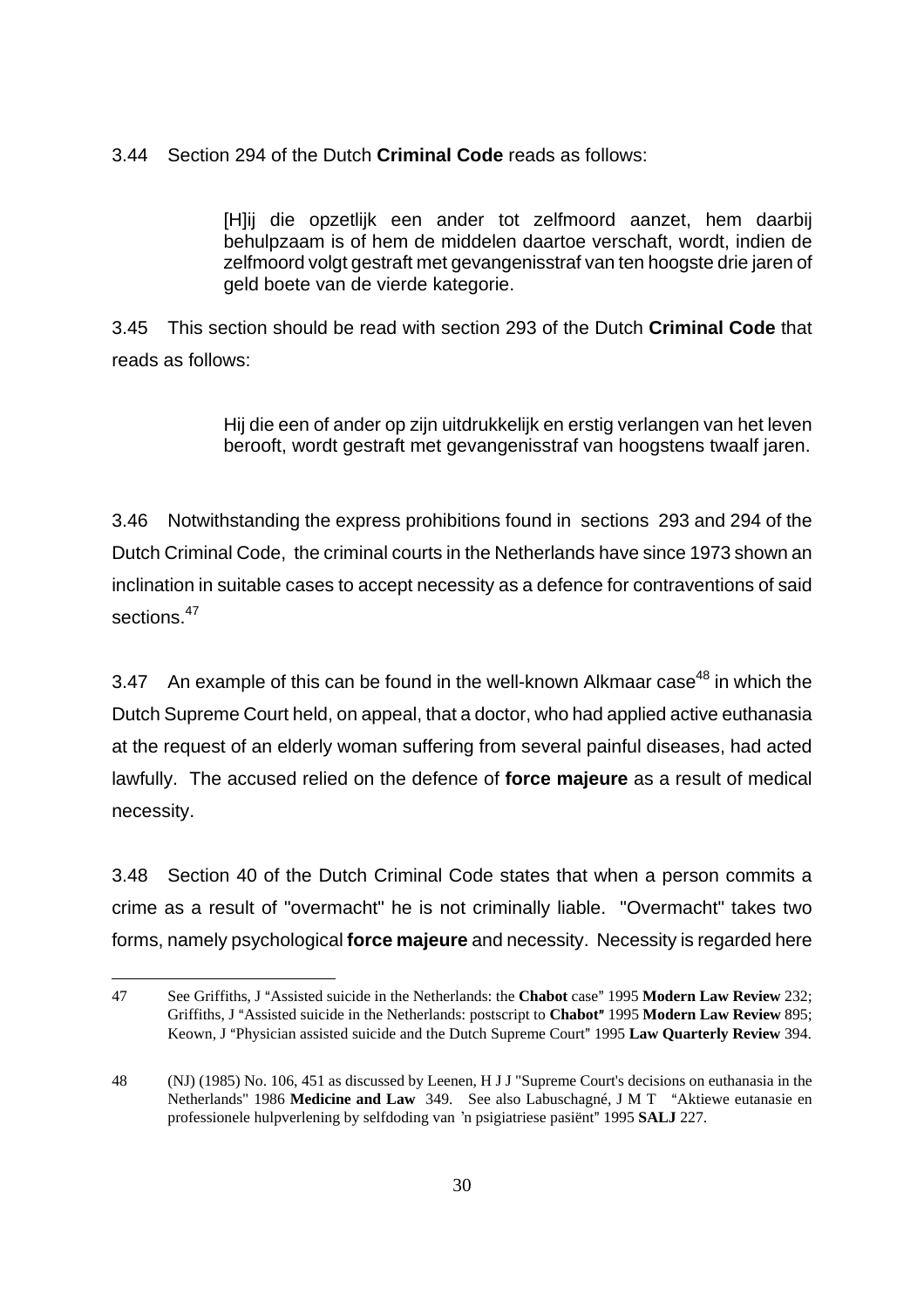as a ground of justification (although, in the Netherlands, it can be used as a ground for the exclusion of culpability as well) and is found where two interests are weighed up against each other and the interest sacrificed weighs less than the interest protected. It is furthermore required that it should not be possible to attain the object aimed at in a less punishable manner.<sup>49</sup>

3.49 Necessity in this case therefore refers to the patient's unbearable situation which induces the doctor to disregard the law (for a so-called "higher good"). The question of whether necessity exists is answered according to responsible medical opinion measured against the existing standard of medical ethics.

<sup>49</sup> Dörfling 20.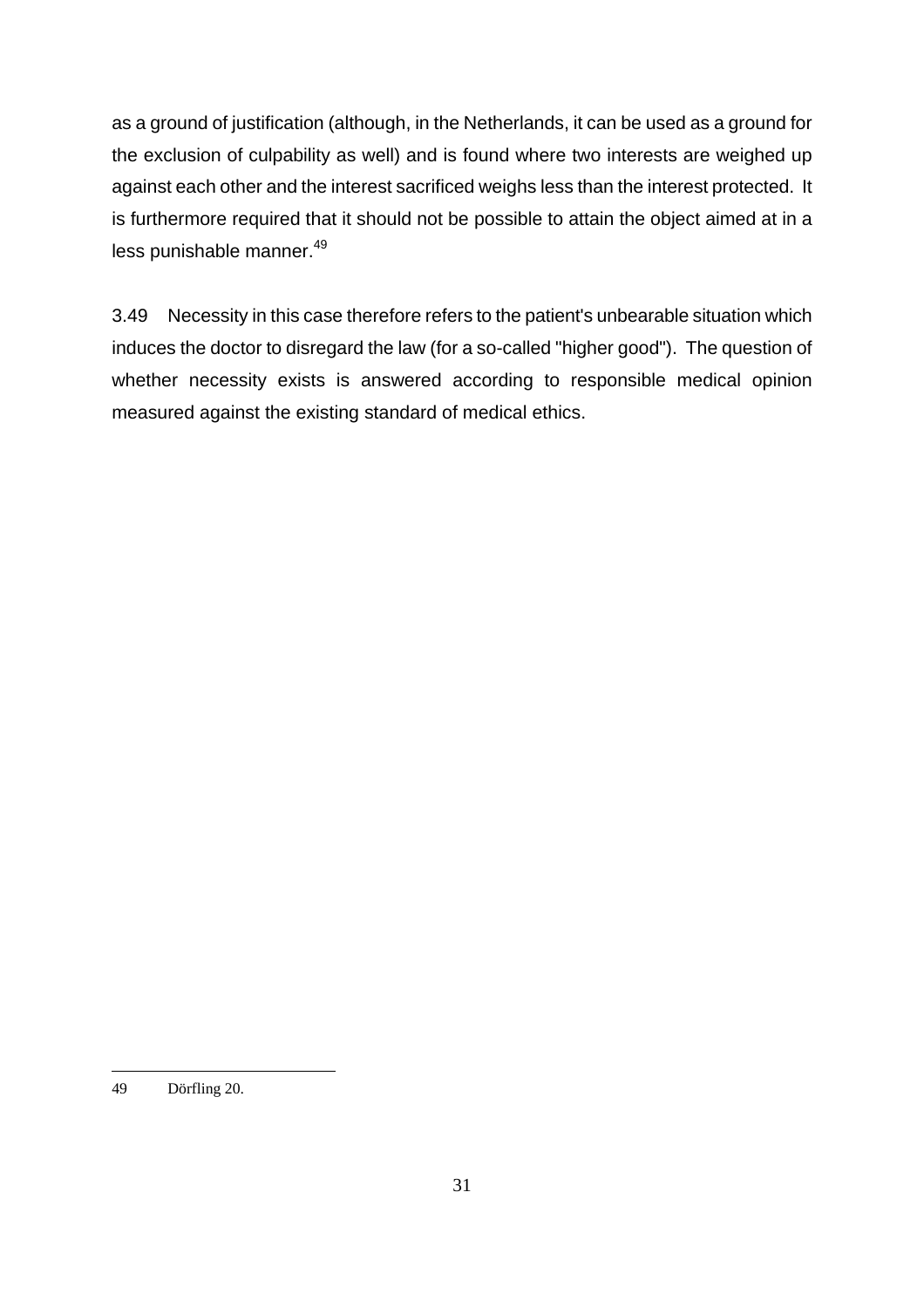3.50 In 1989 the criteria laid down by the criminal courts in the Netherlands to determine whether the defence of necessity applied in a given case were summarised as follows by Mrs Borst-Eilers,<sup>50</sup> Vice-President of the Health Council:

- (a) The request for euthanasia must come only from the patient and must be entirely free and voluntary;
- (b) it must be a well-considered, durable and persistent request;
- (c) the patient must be experiencing intolerable suffering with no prospect of improvement;
- (d) euthanasia must be a last resort;
- (e) euthanasia must be performed by a physician;
- (f) the physician must consult with a second independent physician who has experience in this field.

3.51 In medical circles the Royal Dutch Medical Association (KNMG), to which 60 per cent of Dutch doctors belong, has played a significant role since 1973. In 1984 a report was published that led in 1988 to a publication entitled **Guidelines for Euthanasia**, setting out guidelines that closely correspond to the above criteria as developed by the courts over the years.

 $\overline{a}$ 50 Borst-Eilers, E "The status of physician administered active euthanasia in the Netherlands" (paper delivered at the Second International Conference on health law and ethics, London, July 1989) as quoted by Keown, J "The law and practice of euthanasia in the Netherlands" 1992 **The Law Quarterly Review** 51 at 56.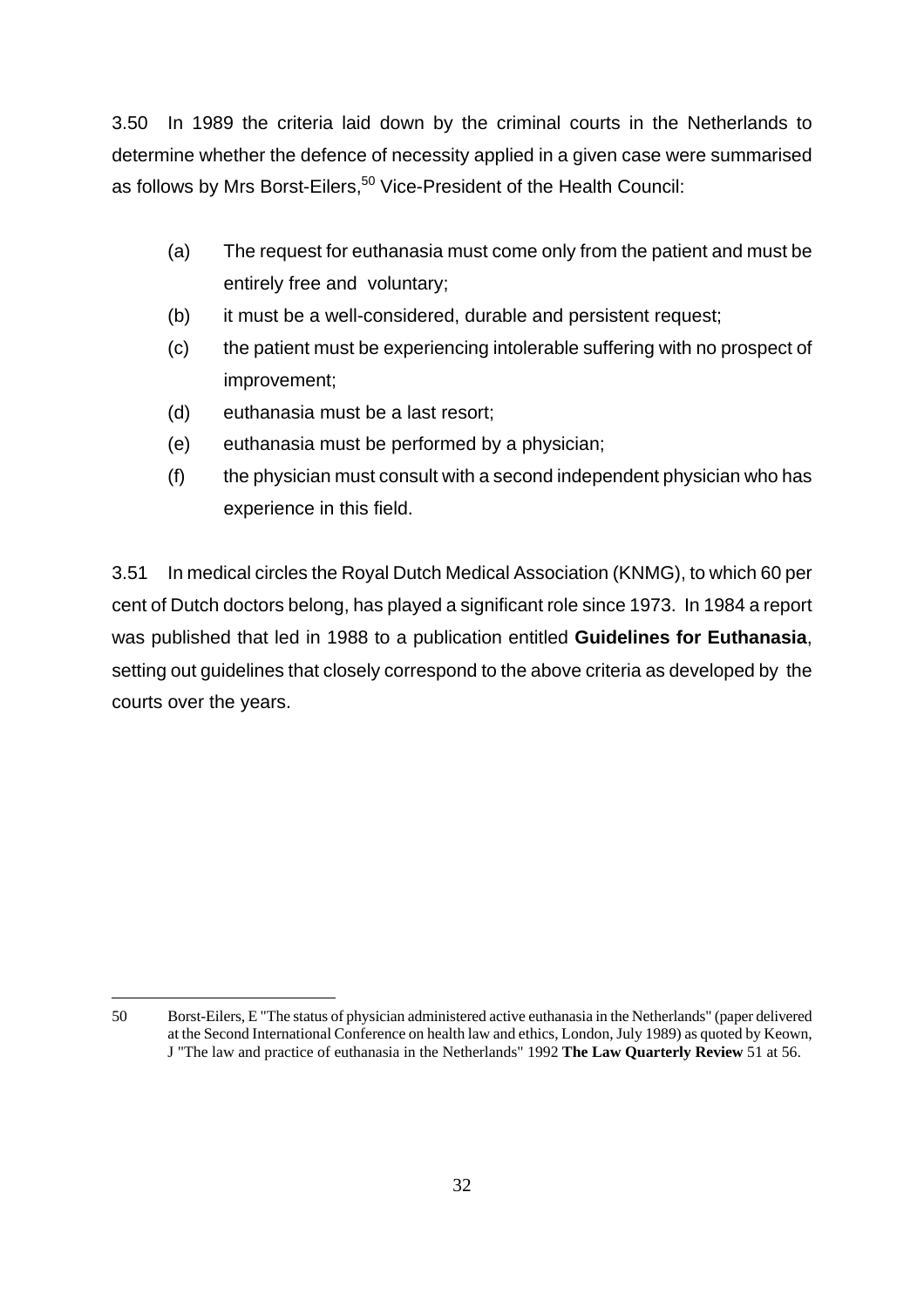3.52 In November 1990 the Minister of Justice and the KNMG agreed that a doctor, after practising euthanasia, would have to submit a report to the 'gemeentelijke lijkschouwer" (coroner), who would in turn inform the public prosecutor. The prosecutor would ask the police to investigate the matter only if the **Guidelines for Euthanasia** had not been complied with. The final decision whether to prosecute would be taken by the "Procureurs-Generaal", but in practice they simply approve the decision of the prosecutor.<sup>51</sup> In 1992, 1 300 such reports were received.<sup>52</sup>

3.53 Because medical practice and court decisions were no longer in accordance with the spirit of the legislation and different courts applied different criteria, the Dutch Government decided in 1982 to establish a State Committee to investigate euthanasia. In 1985 the Committee recommended that sections 293 and 294 be amended in order to allow a doctor to apply euthanasia in specific instances. Because of the opposition of the Christian Democrats, the Bill was not passed, but in December 1987 a compromise was reached by the opposing parties.<sup>53</sup>

3.54 The compromise provided that sections 293 and 294 would remain unchanged, but that the position in practice, as set out above, would be given legal foundation. In September 1991 the findings of an independent commission consisting of jurists and doctors led to the introduction of a proposed Bill<sup>54</sup> in this regard, which was accepted in the Second Chamber of Parliament but rejected in the First Chamber because provision was made for both voluntary and non-voluntary euthanasia (i.e. incompetent persons, for example comatose patients).<sup>55</sup> In the Netherlands non-voluntary euthanasia is still regarded as murder.

<sup>51</sup> Keown 60.

<sup>52</sup> Ministry of Justice, the Netherlands **Newsletter** February 1993.

<sup>53</sup> Leenen, H J J "Dying with dignity: developments in the field of euthanasia in the Netherlands" 1989 **Medicine and Law** 517 at 523.

<sup>54</sup> Wijziging van de Wet op de Lijkbezorging No 22572.

<sup>55</sup> **Telegraaf**, 12 May 1993.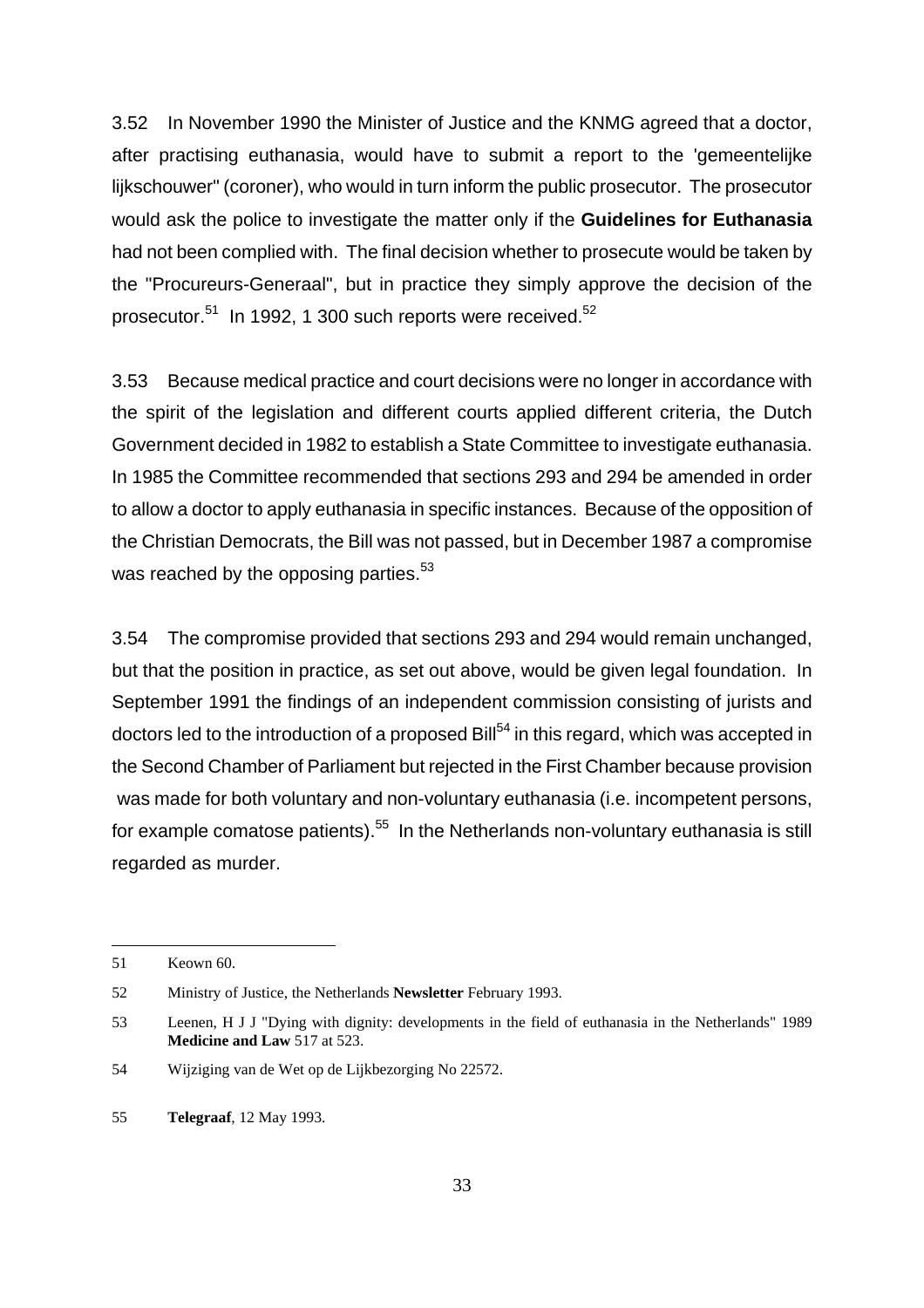3.55 The Bill was amended and stated that under no circumstances would the verifying of the doctor's actions be excluded. Even euthanasia at a patient's express request, practised according to the prescribed criteria, would therefore not automatically be exempted from punishment. It furthermore provided that non-voluntary euthanasia would as a rule be regarded as punishable.

3.56 In order to make a sensible decision with regard to the legal position in the case under discussion, it is necessary to look at the third possible category of the cases under discussion, namely where the patient desires active euthanasia.

#### **(iii) Voluntary active euthanasia**

3.57 The example that is usually used to illustrate what is referred to as "voluntary" active euthanasia" is that of a terminally ill person who requests the termination of his or her life as he or she is experiencing unbearable pain and where the doctor then administers a lethal injection.

3.58 In South Africa such an act would undoubtedly be unlawful and the person giving the assistance could be convicted of murder. We discuss the following cases.

#### **S v Davidow** <sup>56</sup>

3.59 The accused was charged with the murder of his mother, who was suffering from a terminal illness accompanied by severe pain. The accused did everything in his power to obtain the best possible medical treatment for his mother. Her condition was, however, incurable and was deteriorating. She was very depressed and expressed the wish to be relieved of her suffering. The accused was extremely concerned about his mother's condition. Finally he asked a friend to give his mother a lethal injection. The friend refused. Eventually the accused, who was in a state of emotional turmoil, shot and killed his mother in her hospital bed. The accused was eventually found not guilty since he was not accountable for his actions as a result of his emotional state during the

<sup>56 1955</sup> WLD unreported.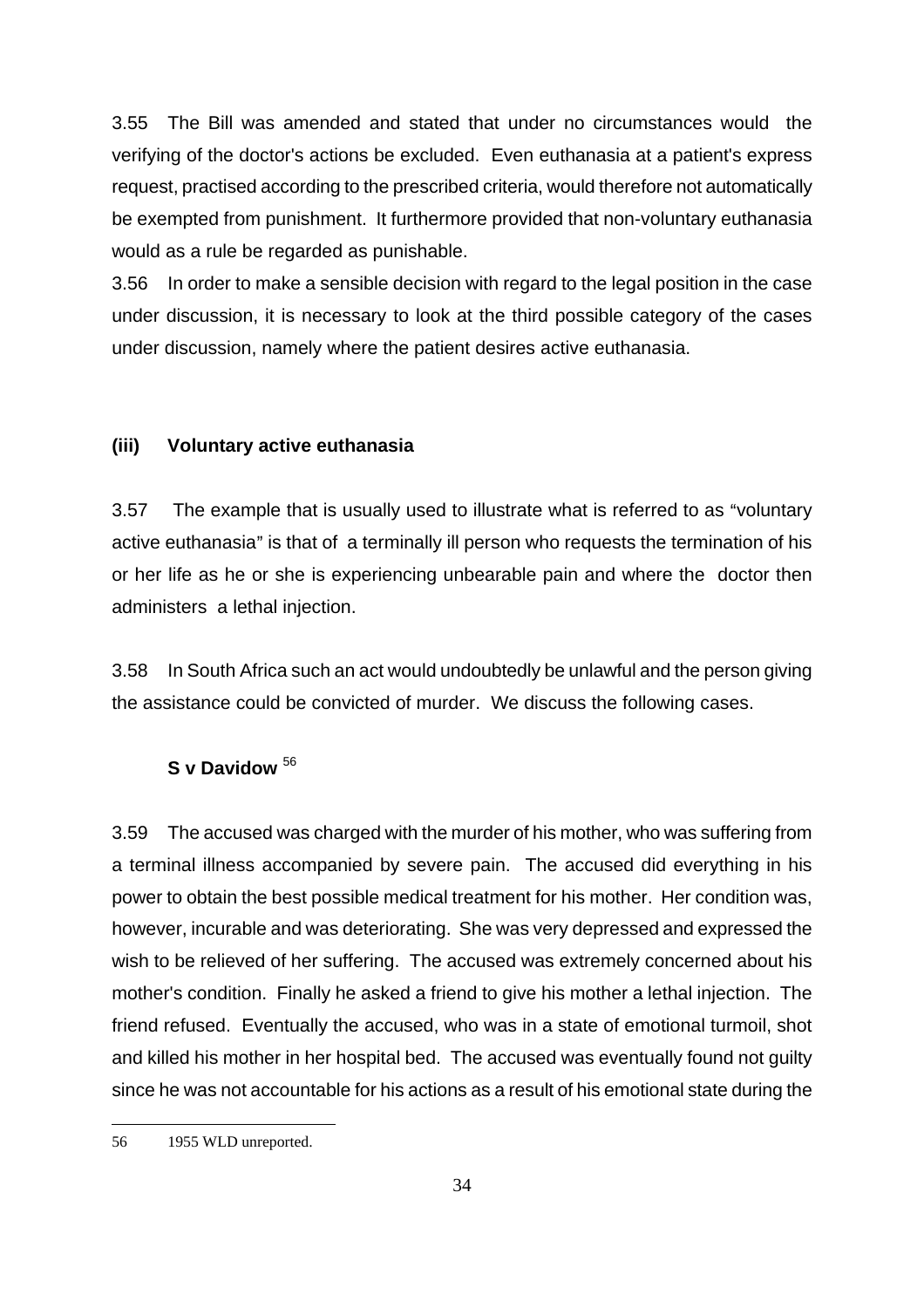perpetration of the deed. There was, however, no question as to the unlawfulness of the act.

**S v De Bellocq**<sup>57</sup>

 $\overline{a}$ 57 1975 3 SA 538 (T).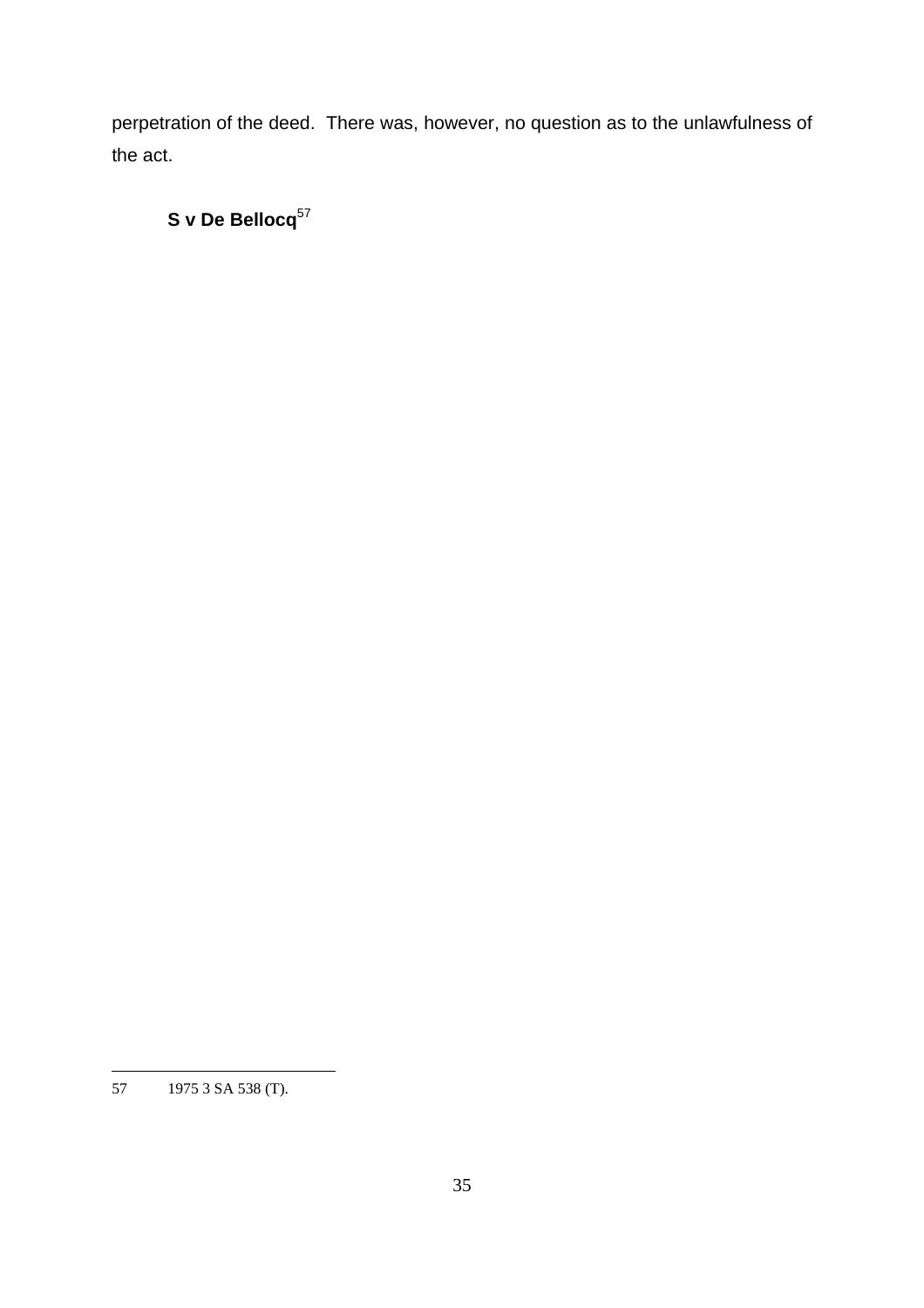3.60 The accused, a young married woman, gave birth to a premature baby. After a few weeks it appeared that the baby was suffering from a disease known as toxoplasmosis, was an idiot and would never be able to live a normal life. The accused was a medical student and realised the extent of the problem. On the spur of the moment she drowned the baby in the bath. She was eventually found guilty of murder. On account of the overwhelming extenuating circumstances, she was however sentenced in terms of section 349 of the old Criminal Procedure Act<sup>58</sup>. This section provided that the accused could be discharged on her own recognisance provided that she would appear and be sentenced if called upon by the court.

# **S v Hartmann**<sup>59</sup>

3.61 The elderly father of the accused, a medical practitioner, suffered from cancer. The accused had treated his father for a considerable period. The condition of the father deteriorated and he was on the point of death. Morphine was administered to ease the pain. Eventually the practitioner injected his father with a lethal dose of pentothal, which immediately caused his death. The accused was convicted of murder. He was sentenced to one year's imprisonment. He was detained until the rising of the court and the balance of the sentence was suspended for one year. The Medical and Dental Council took disciplinary action by suspending him temporarily.

S v McBride<sup>60</sup>

 $\overline{a}$ 

60 1979 4 SA 313 (W).

<sup>58</sup> Act 56 of 1955.

<sup>59 1975 3</sup> SA 532 (C).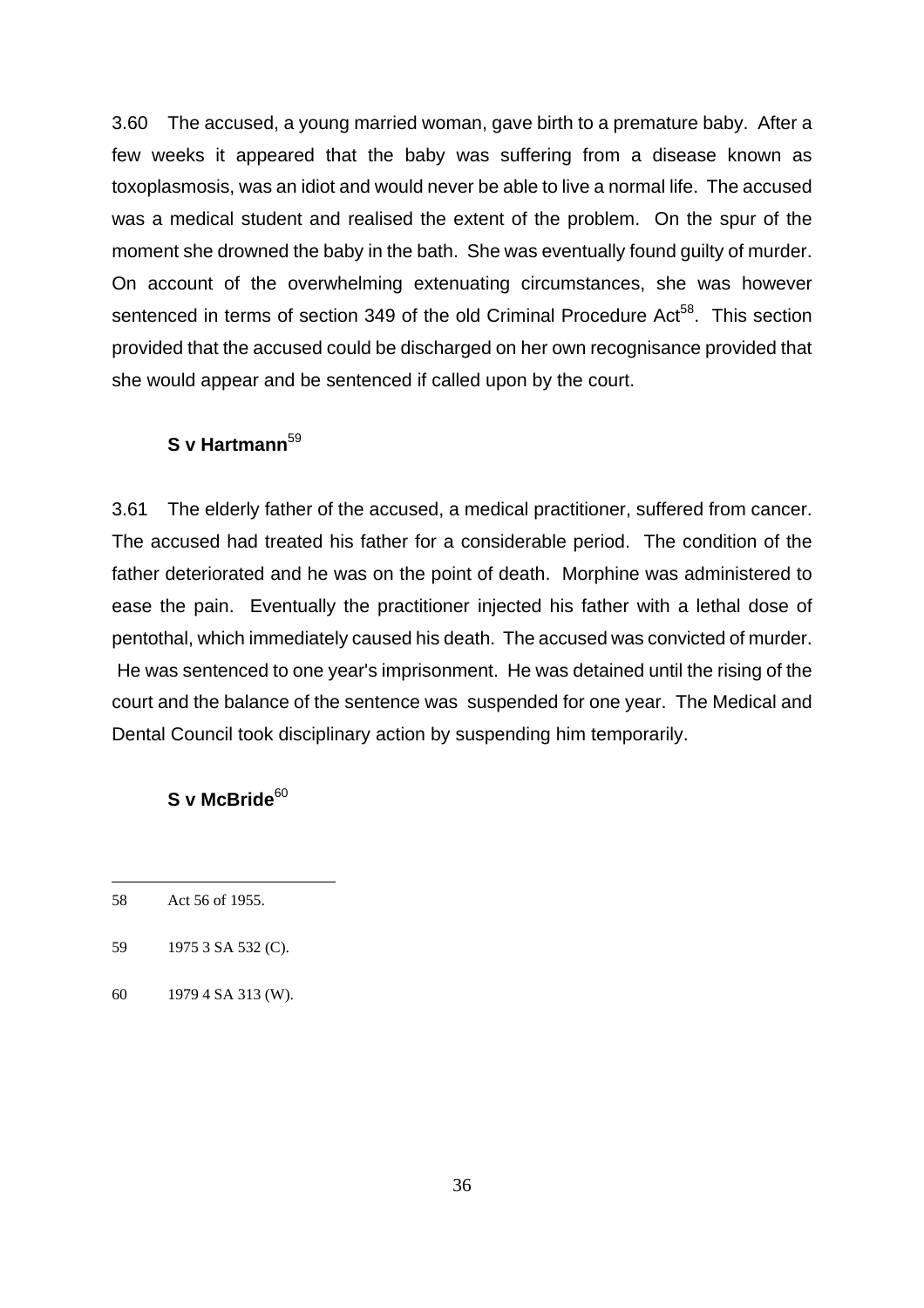3.62 The accused and his wife were under the impression that the wife suffered from cancer. Her health deteriorated. Their financial position, likewise, deteriorated. The accused decided to take his wife's life and then his own. He shot and killed his wife, but his own life was saved through the intervention of others. He was accused of murdering his wife but the charge was dismissed on the grounds of criminal incapacity.

# **S** v Marengo<sup>61</sup>

3.63 The accused shot and killed her 81-year old father, who suffered from cancer. She pleaded guilty to a charge of murder and stated that she could no longer endure her father's suffering. She was convicted of murder and sentenced to three years' imprisonment suspended for five years.

# **S** v Smorenburg<sup>62</sup>

3.64 The accused was a nursing sister. She attempted on two occasions to end the lives of terminally ill patients by injecting them with insulin in order to end their suffering. She was found guilty of attempted murder on both counts and was sentenced to three months' imprisonment suspended in its entirety.

3.65 All of the above-mentioned cases deal with active euthanasia. In each case the accused actively contributed to the death of the deceased. In each case the motive for the act was to end the suffering or useless existence of the deceased. However, in no case could the act be regarded as lawful. The courts, at best, reflected the sense of justice of the community regarding the blameworthiness of the accused by imposing very light sentences.

 $\overline{a}$ 61 WLD October 1990 unreported.

<sup>62</sup> CPD June 1992 unreported.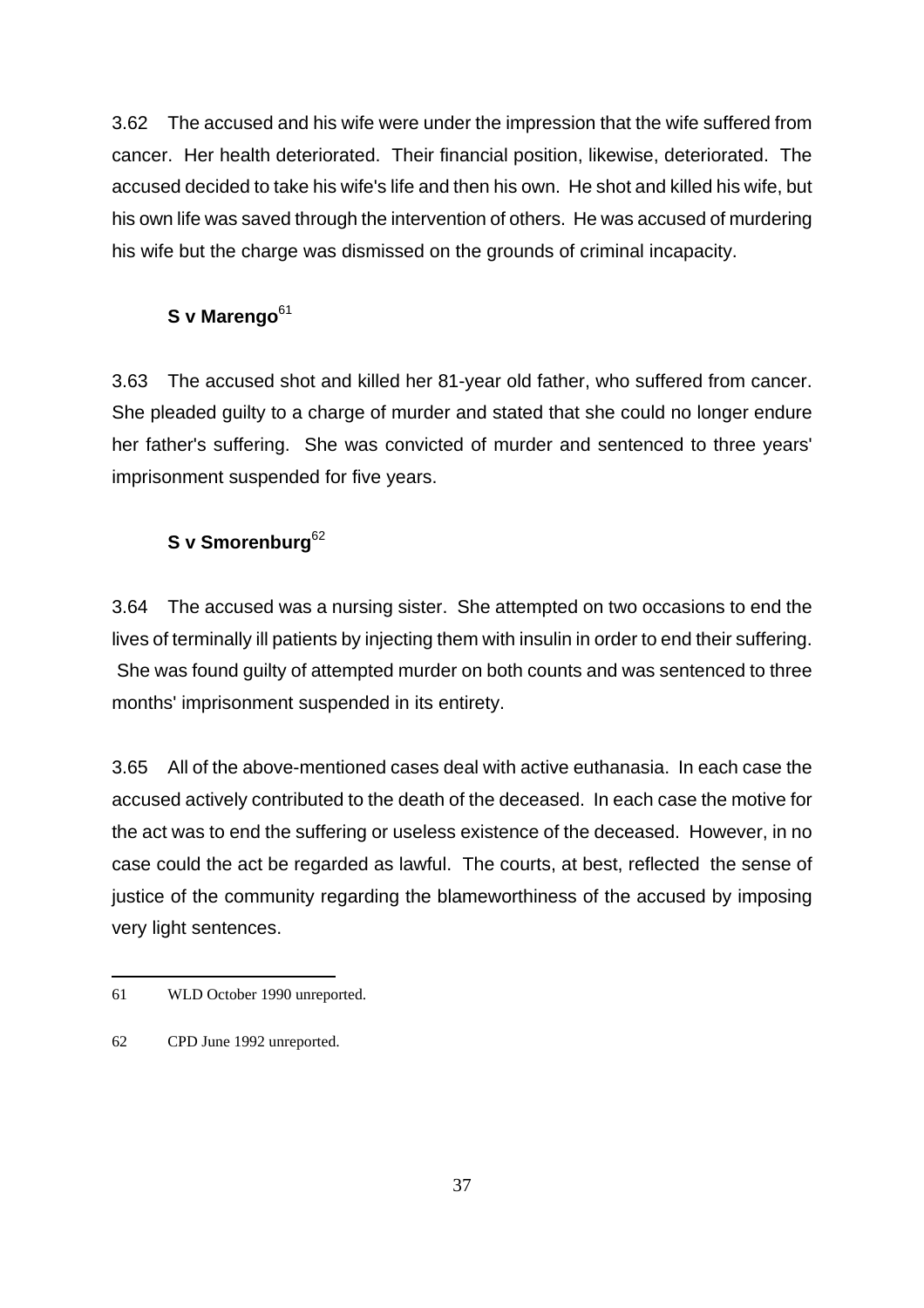3.66 The attitude of the South African judicature reflects the Anglo-American view. In Britain, Australia and Canada and in most of the states of the USA active assistance in terminating life is unlawful and is regarded as murder. In the previously mentioned **Report of the Select Committee**<sup>63</sup> the position in Britain was again revised, but the commissioners recommended that the legal position should not be amended.

3.67 We have already referred to the position in the Netherlands under section 293. Although active life-terminating assistance (euthanasia) is punishable, the defense of necessity is accepted as a ground for justification if the conditions referred to above have been adhered to.

3.68 In the Netherlands a nationwide survey  $64$  found that about one third of persistent, explicit requests for euthanasia were agreed to. In the remaining two thirds, either alternatives were found which made the patient's life bearable again, or the patient died naturally before any action was taken. Of all deaths in the Netherlands, 1,8 per cent (that is two thousand three hundred cases annually) were the result of voluntary euthanasia. There were a further four hundred cases (0,3 per cent of all deaths) of assisted suicide. According to the survey there was an increase in the number of cases of voluntary euthanasia. Of the doctors interviewed for the study, fifty four per cent said that they had practised voluntary euthanasia or had assisted a suicide; many said that they would be reluctant to do so again, and then only in the face of unbearable suffering and if there was no alternative.

<sup>63</sup> Op cit para 259-260.

<sup>64</sup> **Report of the Select Committee** par 121.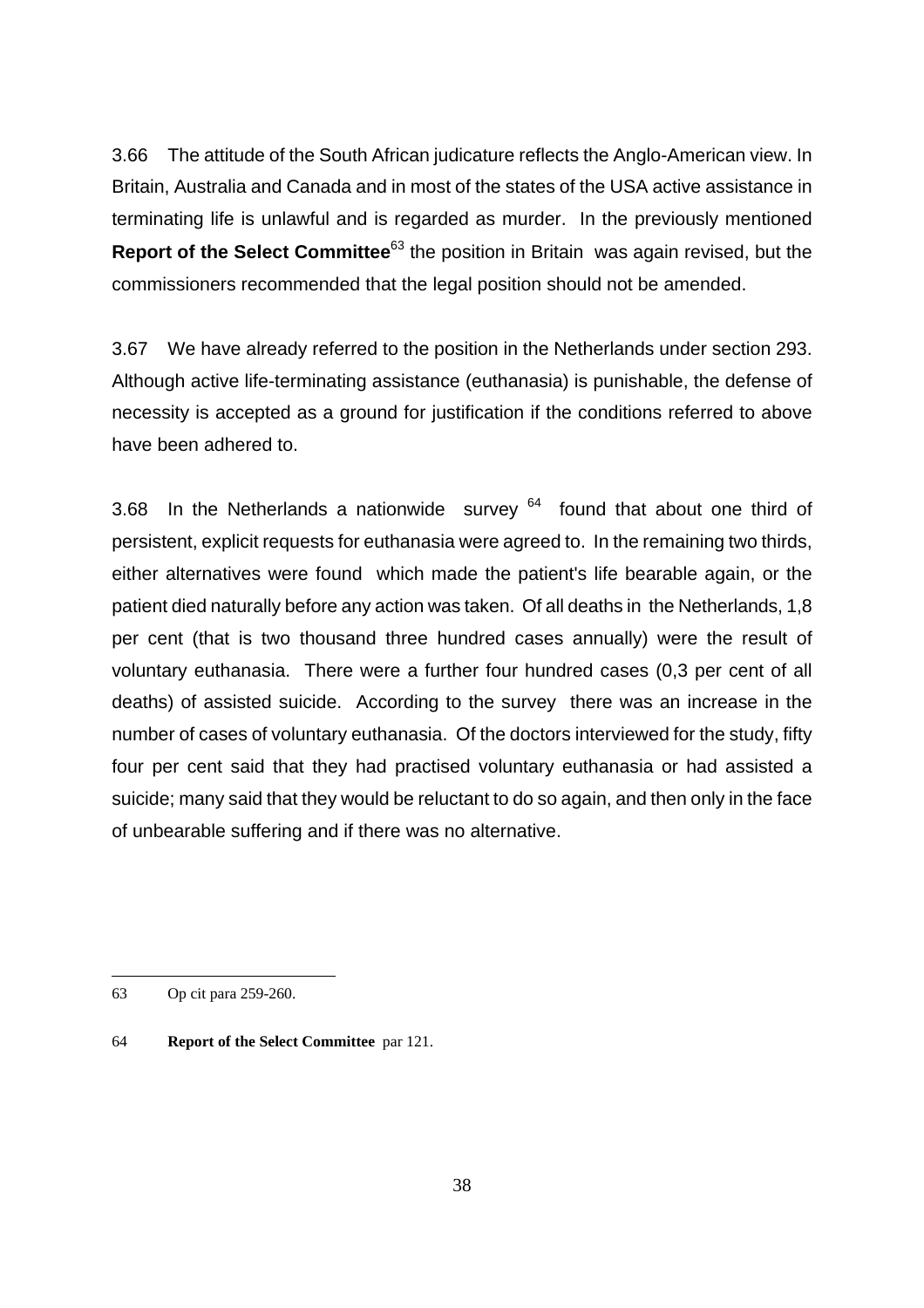3.69 The latest development in the field of 'physician-assisted termination of life' flowed from the pen of the legislature of the Northern Territory of Australia, which enacted the **Rights of the Terminally III Act** in 1996. This Act drew world-wide attention,<sup>65</sup> both critical and supportive. In March 1997 the Act however became void as the federal government (Senate) voted by a narrow margin of thirty eight votes to thirty four to overturn it by passing the **Euthanasia Laws Bill 1996** (the Andrews' Private Members Bill). The vote set the scene for continuing controvercy over the rights of states and territories to make their own laws and the constitutional powers of the Commonwealth to veto these laws.<sup>66</sup> Although the Australian Medical Association welcomed this new development it is being suggested that Parliament's will on the matter runs counter to the current views of most Australians.<sup>67</sup> Doctors from both sides of the euthanasia lobby are however united in their calling for better funding for and access to palliative care services.<sup>68</sup> Although the act has been overturned it is, for the sake of completeness, of more than passing interest to refer briefly to its provisions.

3.70 The **Rights of the Terminally III Act** provided that a patient who, in the course of terminal illness, is experiencing pain, suffering and or distress to an unacceptable extent, may request his or her medical practitioner to assist in terminating his or her life. $69$ 

3.71 A medical practitioner who receives such a request from a patient may, subject to section 8, assist the patient to terminate his or her life if the medical practitioner is

<sup>65</sup> **Wake and Gondarra v Northern Territory of Australia**, judgment delivered in July 1996, as yet unreported; See also "Renewed protest over Australia's euthanasia laws" Pretoria News 7 January 1997,7.

<sup>66</sup> **The Australian** March 26 1997,12; State legislation unlike territory legislation is unassailable.

<sup>67</sup> **Roy Morgan Gallup Research Report** 18 February 1997; **The Australian** March 26 1997,12;

<sup>68</sup> Comments made by Dr Robert Marr, national spokesperson for the Coalition for Voluntary Euthanasia , as reported in **The Sydney Morning Herald**, March 26, 1997 and Dr Keith Woollard, President of AMA, **Australian Medical Association media release** 25 March 1997.

<sup>69</sup> Section 4.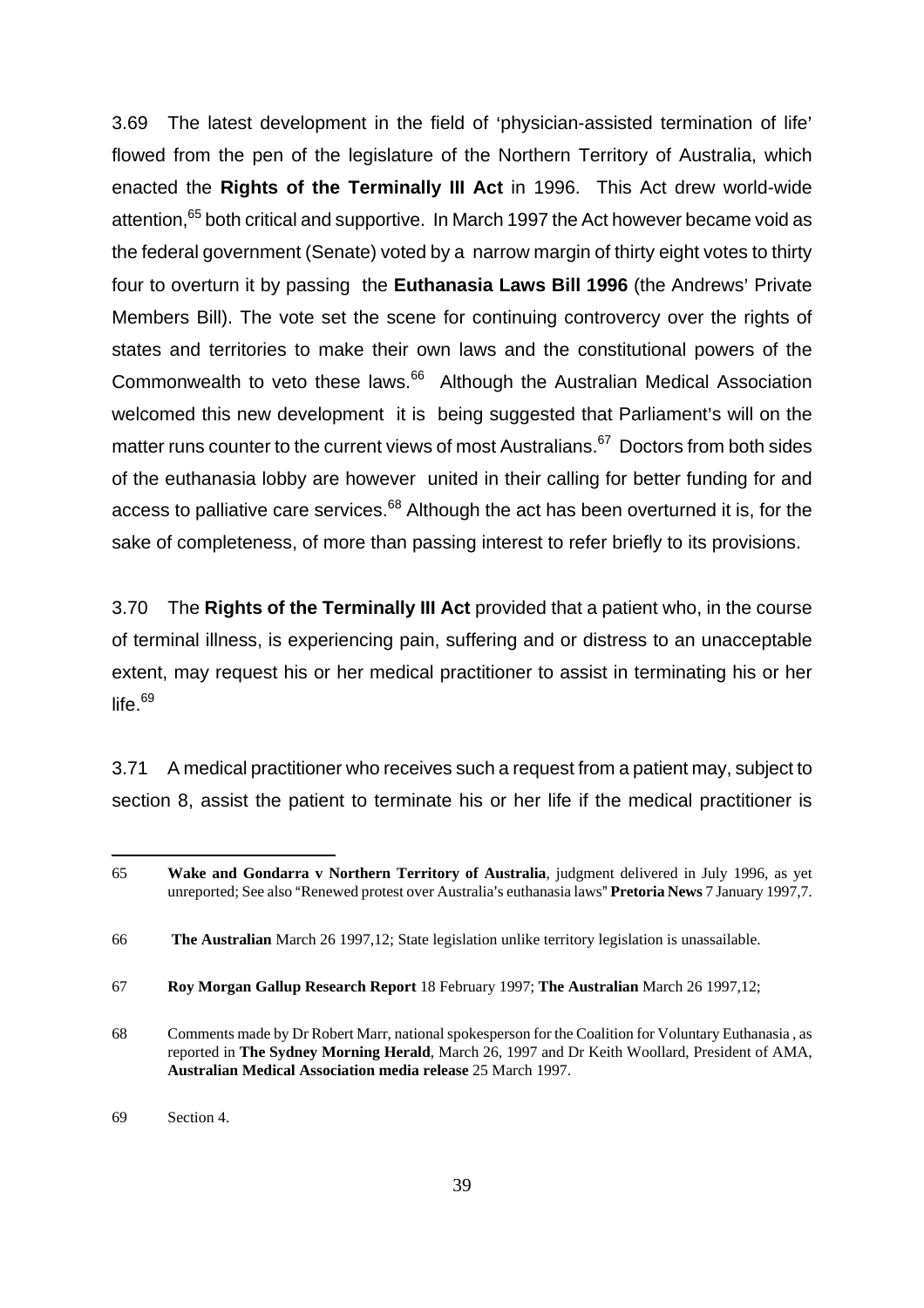satisfied that the conditions of section 7 have been met. The medical practitioner may also deny the request for such assistance.<sup>70</sup>

3.72 Before turning to sections 7 and 8, some of the terminology used in sections 4 and 5 needs clarification:

The Act defines "assist" to include the prescription of a substance and the giving of a substance to the patient for self-administration and the administration of the substance to the patient. The Act therefore covers both active voluntary euthanasia and assisted suicide.

"Terminal illness" is defined as an illness which, in reasonable medical judgment will, in the normal course and without the application of extraordinary measures or of treatment unacceptable to the patient, result in the death of the patient.

3.73 We now return to the conditions laid down by section 7 under which a medical practitioner may render the aforesaid assistance. Section 7 reads as follows:

# 7. CONDITIONS UNDER WHICH MEDICAL PRACTITIONER MAY ASSIST

(1). A medical practitioner may assist a patient to end his or her life only if all of the following conditions are met:

- (a) The patient has attained the age of 18 years;
- (b) The medical practitioner is satisfied, on reasonable grounds, that
	- (i) The patient is suffering from an illness that will, in the normal course and without the application of extraordinary measures, result in the death of the patient;
	- (ii) In reasonable medical judgment, there is no medical measure acceptable to the patient that can reasonably be undertaken in the hope of effecting a cure; and
	- (iii) Any medical treatment reasonably available to the patient is confined to the relief of pain, suffering and/or distress with the object of allowing the patient to die a comfortable death;

 $\overline{a}$ 70 Section 5.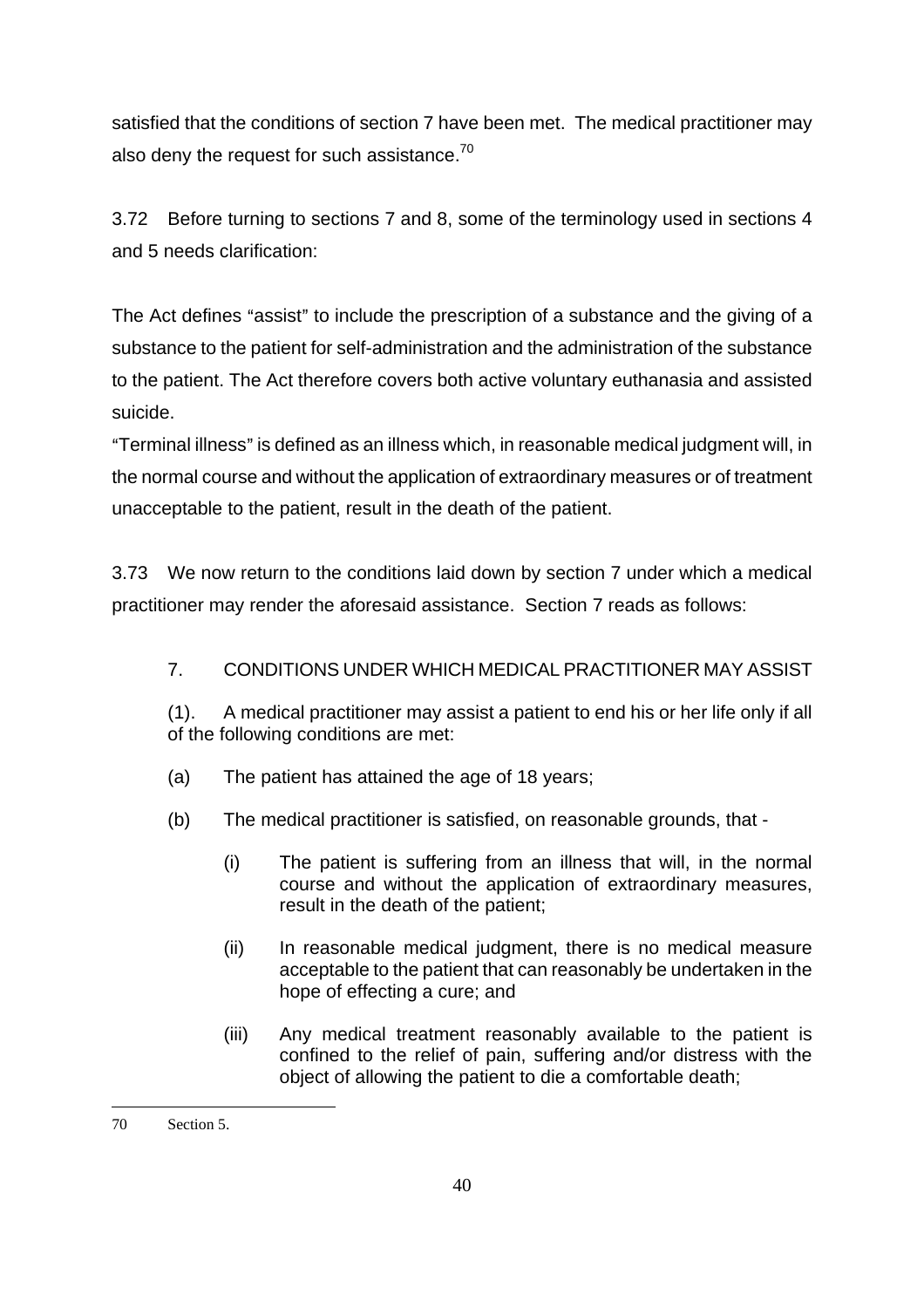- (c) Two other persons, neither of whom is a relative or employee of, or a member of the same medical practice as the first medical practitioner or each other -
	- (i) One of whom is a medical practitioner who holds prescribed qualifications, or has prescribed experience, in the treatment of the terminal illness from which the patient is suffering; and
	- (ii) The other who is a qualified psychiatrist, have examined the patient and have -
	- (iii) In the case of the medical practitioner referred to in subparagraph (i), confirmed -
		- $(a)$  The first medical practitioner's opinion as to the existence and seriousness of the illness;
		- (b) That the patient is likely to die as a result of the illness; and
		- (c) The first medical practitioner's prognosis; and
	- (iv) In the case of the qualified psychiatrist referred to in subparagraph (ii) - that the patient is not suffering from a treatable clinical depression in respect of the illness;
- (d) The illness is causing the patient severe pain or suffering;
- (e) The medical practitioner has informed the patient of the nature of the illness and its likely course, and the medical treatment, including palliative care, counselling and psychiatric support and extraordinary measures for keeping the patient alive, that might be available to the patient;
- (f) After being informed as referred to in paragraph (e), the patient indicates to the medical practitioner that the patient has decided to end his or her life;
- (g) The medical practitioner is satisfied that the patient has considered the possible implications of the patient's decision to his or her family;
- (h) The medical practitioner is satisfied, on reasonable grounds, that the patient is of sound mind and that the patient's decision to end his or her life has been made freely, voluntarily and after due consideration;
- $(i)$  The patient, or a person acting on the patient's behalf in accordance with section 9, has, not earlier than 7 days after the patient has indicated to his or her medical practitioner as referred to in paragraph (f), signed that part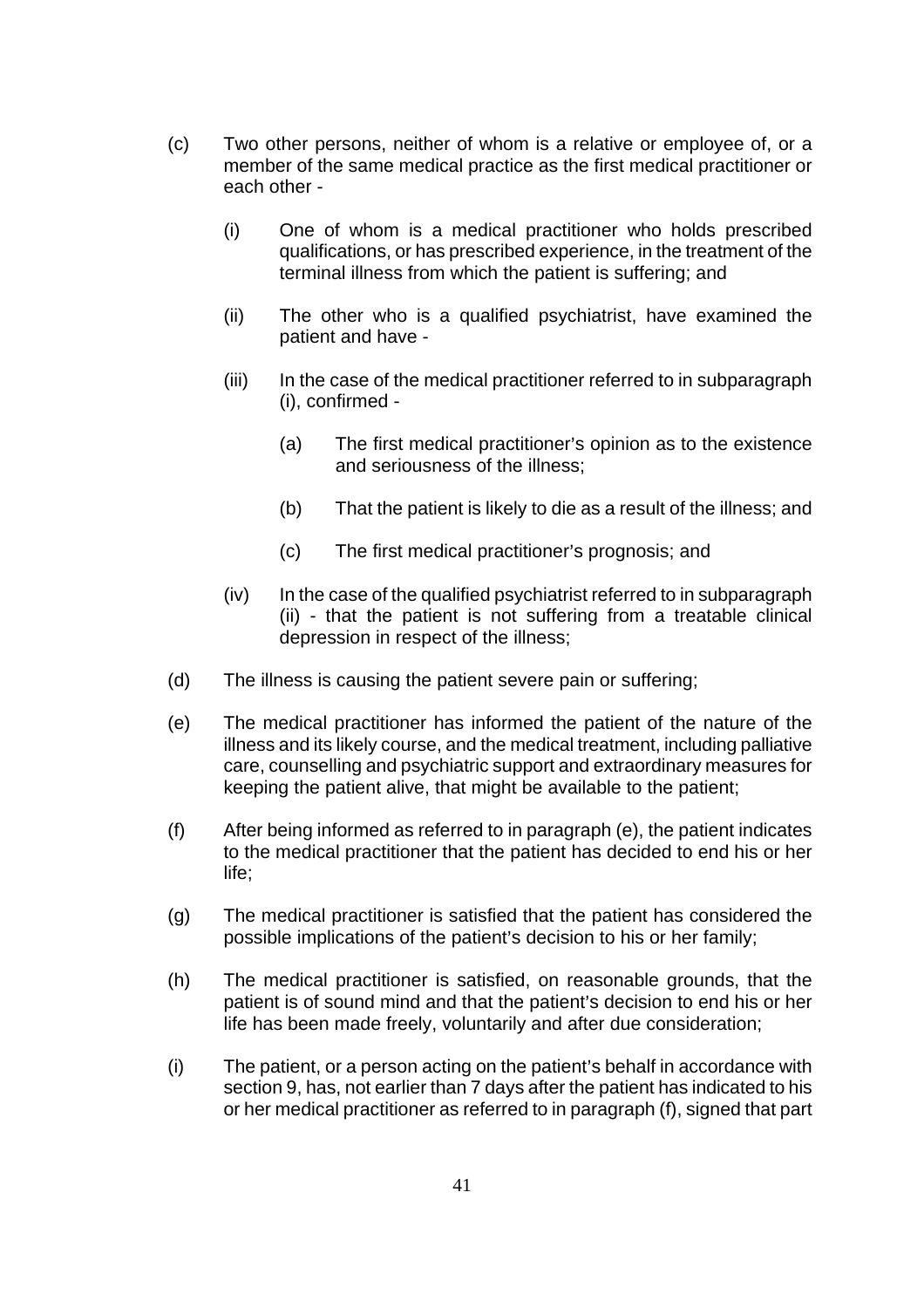of the certificate of request required to be completed by or on behalf of the patient;

- $(i)$  The medical practitioner has witnessed the patient's signature on the certificate of request or that of the person who signed on behalf of the patient, and has completed and signed the relevant declaration on the certificate;
- (k) The certificate of request has been signed in the presence of the patient and the first medical practitioner by another medical practitioner (who may be the medical practitioner referred to in paragraph (c)(i) or any other medical practitioner) after that medical practitioner has discussed the case with the first medical practitioner and the patient and is satisfied, on reasonable grounds, that the certificate is in order, that the patient is of sound mind and the patient's decision to end his or her life has been made freely, voluntarily and after due consideration, and that the above conditions have been complied with;
- (l) Where, in accordance with subsection (4), an interpreter is required to be present at the signing of the certificate of request, the certificate of request has been signed by the interpreter confirming the patient's understanding of the request for assistance;
- (m) The medical practitioner has no reason to believe that he or she, the countersigning medical practitioner or a close relative or associate of either of them, will gain a financial or other advantage (other than a reasonable payment for medical services) directly or indirectly as a result of the death of the patient;
- (n) Not less than 48 hours has elapsed since the signing of the completed certificate of request;
- (o) At no time before assisting the patient to end his or her life had the patient given to the medical practitioner an indication that it was no longer the patient's wish to end his or her life;
- (p) The medical practitioner himself or herself provides the assistance and/or is and remains present while the assistance is given and until the death of the patient.

(2) In assisting a patient under this Act a medical practitioner shall be guided by appropriate medical standards and such guidelines, if any, as are prescribed, and shall considerer the appropriate pharmaceutical information about any substance reasonably available for use in the circumstances.

 $(3)$  Where a patient's medical practitioner has no special qualifications in the field of palliative care, the information to be provided to the patient on the availability of palliative care shall be given by a medical practitioner (who may be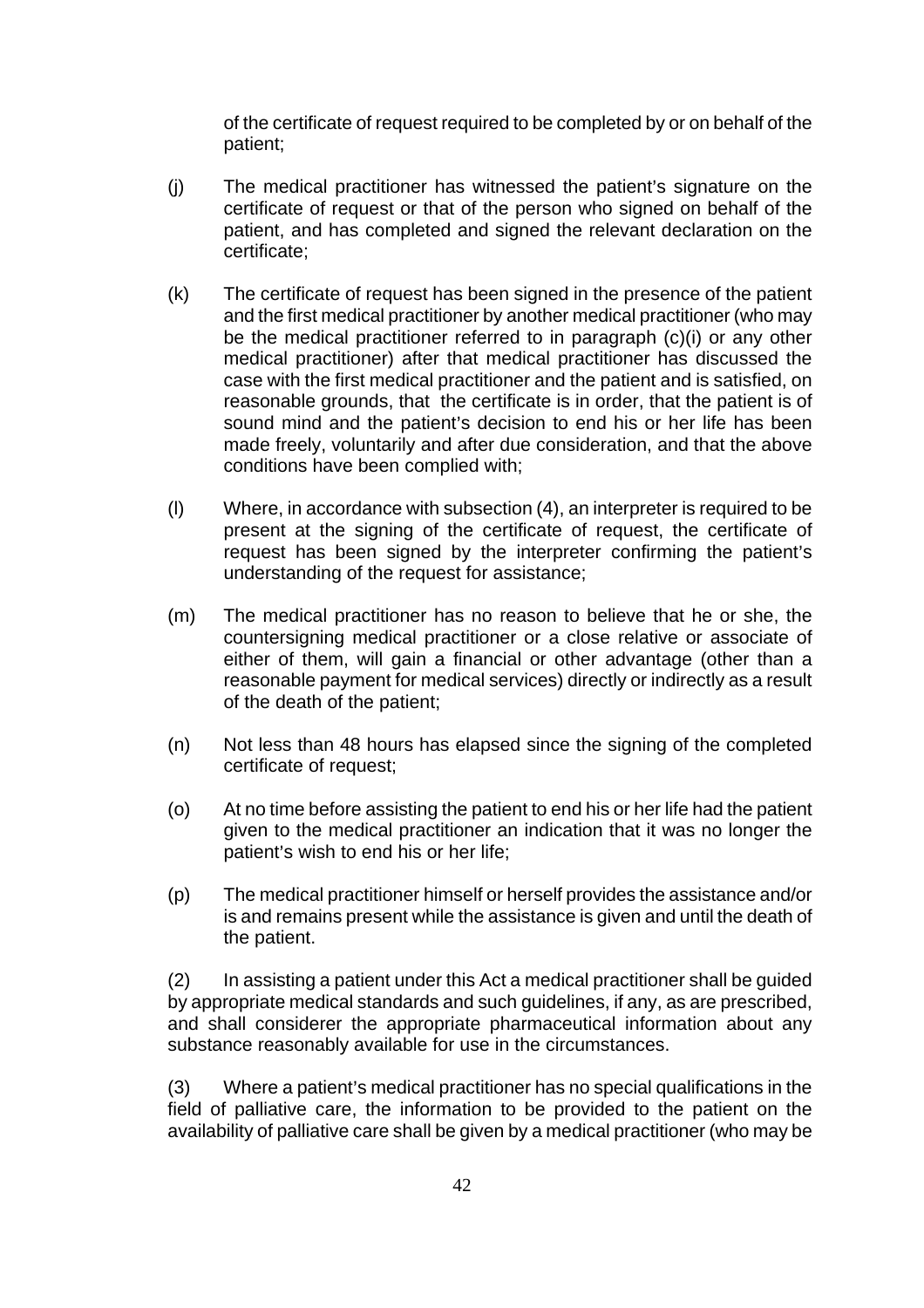the medical practitioner referred to in subsection  $(1)(c)(i)$  or any other medical practitioner) who has such special qualifications in the field of palliative care as are prescribed.

(4) A medical practitioner shall not assist a patient under this Act where the medical practitioner or any other medical practitioner or qualified psychiatrist who is required under subsection (1) or (3) to communicate with the patient does not share the same first language as the patient, unless there is present at the time of that communication and at the time the certificate of request is signed by or on behalf of the patient, an interpreter who holds a prescribed professional qualification for interpreters in the first language of the patient.

3.74 Section 8 of the Act provides a further safeguard. It reads as follows:

### 8. PALLIATIVE CARE

(1) A medical practitioner shall not assist a patient under this Act if, in his or her opinion and after considering the advice of the medical practitioner referred to in section 7(1)(c)(i), there are palliative care options reasonably available to the patient to alleviate the patient's pain and suffering to levels acceptable to the patient.

(2) Where a patient has requested assistance under this Act and has subsequently been provided with palliative care that brings about the remission of the patient's pain or suffering, the medical practitioner shall not, in pursuance of the patient's original request for assistance, assist the patient under this Act. If subsequently the palliative care ceases to alleviate the patient's pain and suffering to levels acceptable to the patient, the medical practitioner may continue to assist the patient under this Act only if the patient indicates to the medical practitioner the patient's wish to proceed in pursuance of the request.

3.75 Section 10 of the Act further provides that a patient may rescind a request for assistance under this Act at any time and in any manner. In such an event the medical practitioner concerned shall destroy the original certificate of request.

3.76 The Act lastly deals with a number of administrative matters, which are not relevant for the purposes of our discussion.

### **Discussion**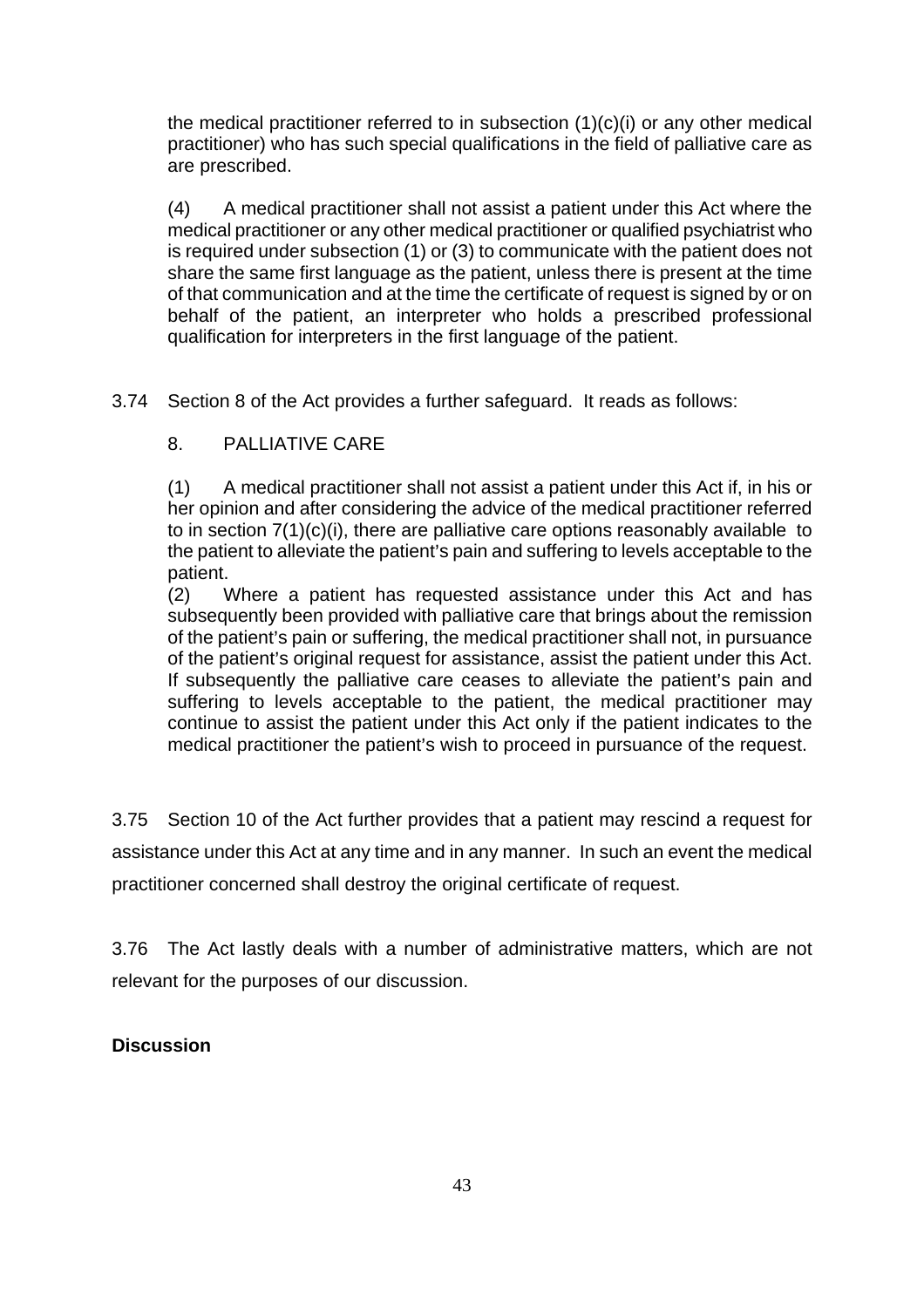3.77 In the discussion above, a distinction is made between cases of assisted suicide (par. (ii)), and cases where the patient requires active assistance in ending his or her life and where the final act is performed by the person granting the request. (par. (iii))

3.78 The first question to be discussed is whether any real distinction, whether moral or legal, can be drawn between the two sets of cases. Is it not true that in both cases the person to whom the request was directed performed the act, and was the intention in both cases not to cause death? Both cases presently under discussion are legally speaking versions of active euthanasia and should be dealt with accordingly. Should legal reform be necessary, it would be imperative to state clearly that both instances should be determined in the way which will be decided upon. It is the principle of assistance in the ending of life, or voluntary euthanasia, which is under discussion here.

3.79 The central question in the present case is therefore whether our community would consider a request for euthanasia as reasonable or unreasonable where the consent is given by a mentally competent person with full knowledge and understanding of the extent, nature and consequences of his or her consent.

3.80 The arguments for and against voluntary active euthanasia have often been debated and are generally known. A reasonably extensive summary of the argument against voluntary euthanasia can be found in the previously mentioned report of the British House of Lords of 1994. We take the liberty to quote fully the relevant section of the report as well as the justification for the decision taken by the committee.<sup>71</sup>

236. The right to refuse medical treatment is far removed from the right to request assistance in dying. We spent a long time considering the very strongly held and sincerely expressed views of those witnesses who advocated voluntary euthanasia. Many of us have had experience of relatives or friends whose dying days or weeks were less than peaceful or uplifting, or whose final stages of life were so disfigured that the loved one seemed already lost to us, or who were

**Report of the Select Committee** par 236 and further. See also Kapp, M B "Ageism' and the right to die litigation" 1994 Medicine and law 69; Rougé, D Telmon, N, Albarède, J-L & Arbus, L "Questions raised by artificial prolongation of life of the aged patient" 1994 Medicine and law 269.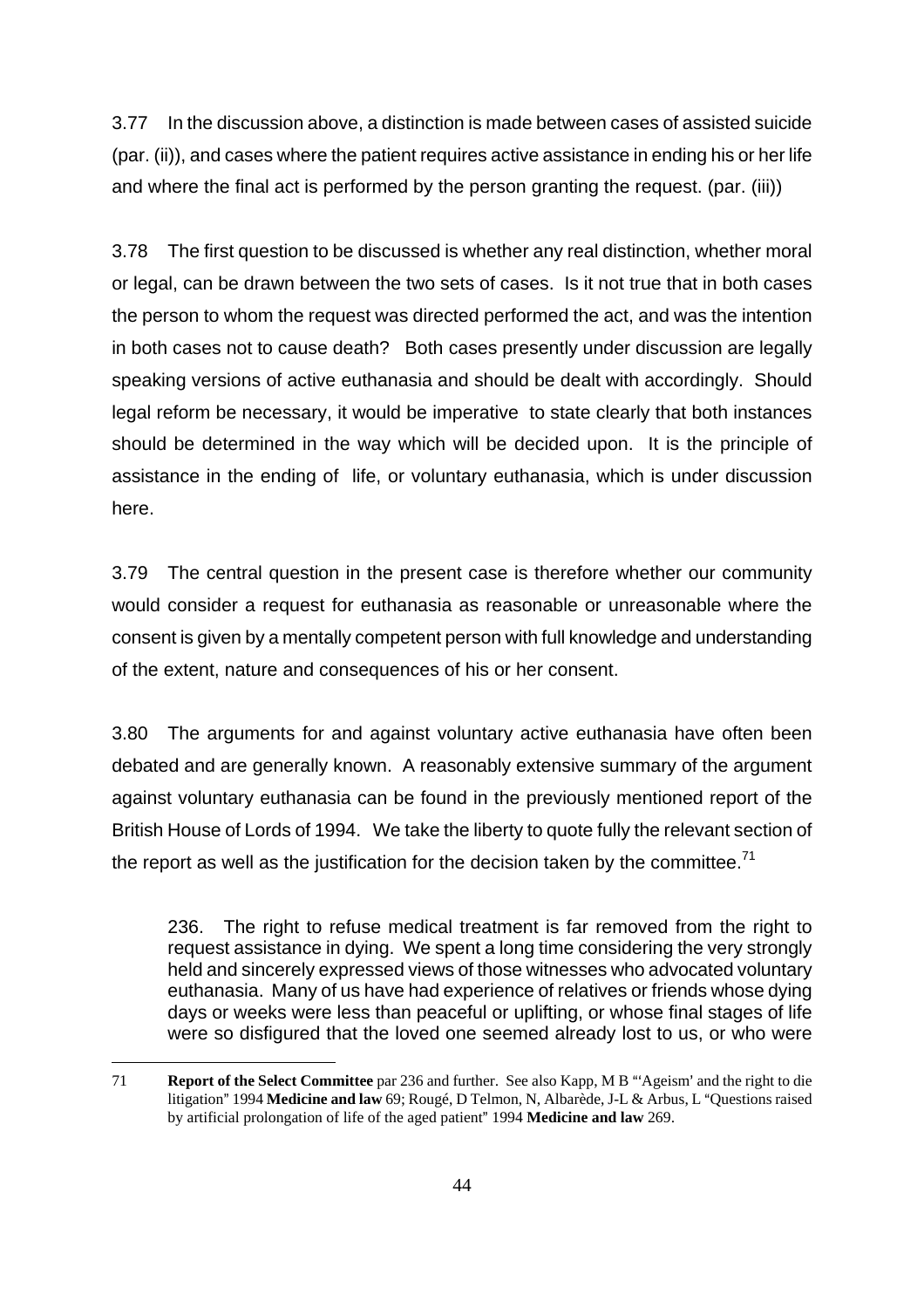simply weary of life. Our thinking must inevitably be coloured by such experience. The accounts we received from individual members of the public about such experiences were particularly moving, as were the letters from those who themselves longed for the release of an early death. Our thinking must also be coloured by the wish of every individual for a peaceful and easy death, without prolonged suffering, and by a reluctance to contemplate the possibility of severe dementia or dependence. We gave much thought too to Professor Dworkin's opinion that, for those without religious belief, the individual is best able to decide what manner of death is fitting to the life which has been lived.

237. Ultimately, however, we do not believe that these arguments are sufficient reason to weaken society's prohibition of intentional killing. That prohibition is the cornerstone of law and of social relationships. It protects each one of us impartially, embodying the belief that all are equal. We do not wish that protection to be diminished and we therefore recommend that there should be no change in the law to permit euthanasia. We acknowledge that there are individual cases in which euthanasia may be seen by some to be appropriate. But individual cases cannot reasonably establish the foundation of a policy which would have such serious and widespread repercussions. Moreover dying is not only a personal or individual affair. The death of a person affects the lives of others, often in ways and to an extent which cannot be foreseen. We believe that the issue of euthanasia is one in which the interest of the individual cannot be separated from the interest of society as a whole.

238. One reason for this conclusion is that we do not think it possible to set secure limits on voluntary euthanasia. Some witnesses told us that to legalise voluntary euthanasia was a discrete step which need have no other consequences. But as we said in our introduction, issues of life and death do not lend themselves to clear definition, and without that it would not be possible to frame adequate safeguards against non-voluntary euthanasia if voluntary euthanasia were to be legalised. It would be next to impossible to ensure that all acts of euthanasia were truly voluntary, and that any liberalisation of the law was not abused. Moreover to create an exception to the general prohibition of intentional killing would inevitably open the way to its further erosion whether by design, by inadvertence, or by the human tendency to test the limits of any regulation. These dangers are such that we believe that any decriminalisation of voluntary euthanasia would give rise to more, and more grave, problems than those it sought to address. Fear of what some witnesses referred to as a "slippery slope" could in itself be damaging.

239. We are also concerned that vulnerable people - the elderly, lonely, sick or distressed - would feel pressure, whether real or imagined, to request early death. We accept that, for the most part, request resulting from such pressure of from remediable depressive illness would be identified as such by doctors and managed appropriately. Nevertheless we believe that the message which society send to vulnerable and disadvantaged people should not, however obliquely, encourage them to seek death, but should assure them of our care and support in life.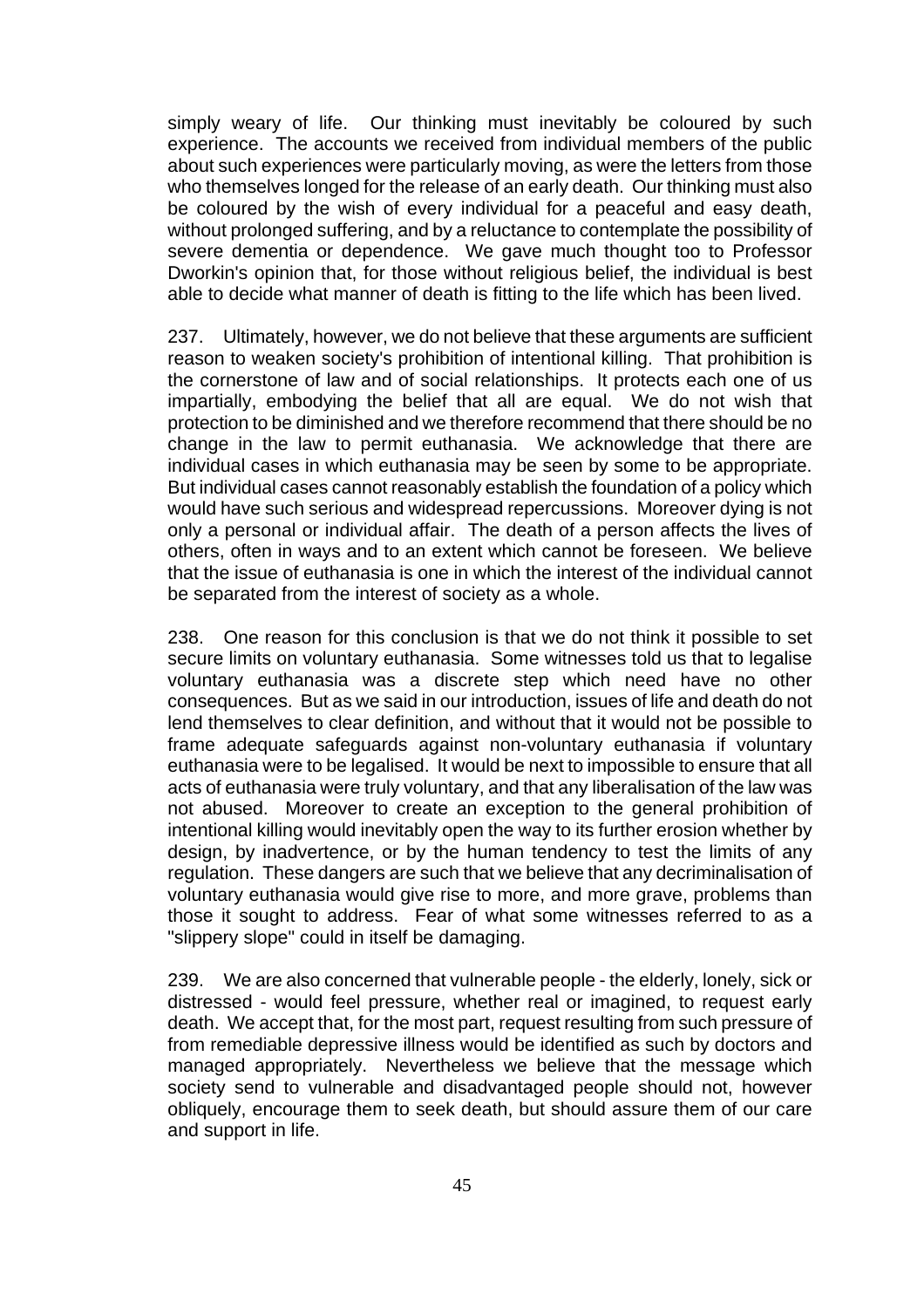240. Some of those who advocated voluntary euthanasia did so because they feared that lives were being prolonged by aggressive medical treatment beyond the point at which the individual felt that continued life was no longer a benefit but a burden. But, in the light of the consensus which is steadily emerging over the circumstances in which life-prolonging treatment may be withdrawn or not initiated, we consider that such fears may increasingly be allayed. We welcome moves by the medical professional bodies to ensure more senior oversight of practice in casualty departments, as a step towards discouraging inappropriately aggressive treatment by less experienced practitioners.

241. Furthermore, there is good evidence that, through the outstanding achievements of those who work in the field of palliative care, the pain and distress of terminal illness can be adequately relieved in the vast majority of cases. Such care is available not only within hospices: thanks to the increasing dissemination of best practice by means of home-care teams and training for general practitioners, palliative care is becoming more widely available in the health service, in hospitals and in the community, although much remains to be done. With the necessary political will such care could be made available to all who could benefit from it. We strongly commend the development and growth of palliative care services.

242. In the small and diminishing number of cases in which pain and distress cannot be satisfactorily controlled, we are satisfied that the professional judgment of the health-care team can be exercised to enable increasing doses of medication (whether of analgesics or sedatives) to be given in order to provide relief, even if this shortens life. The adequate relief of pain and suffering in terminally ill patients depends on doctors being able to do all that is necessary and possible. In many cases this will mean the use of opiates or sedative drugs in increasing doses. In some cases patients may in consequence die sooner than they would otherwise have done but this is not in our view a reason for withholding treatment that would give relief, as long as the doctor acts in accordance with responsible medical practice with the objective of relieving pain or distress, and with no intention to kill.

243. Some witnesses suggested that the double effect of some therapeutic drugs when given in large doses was being used as a cloak for what in effect amounted to widespread euthanasia, and suggested that this implied medical hypocrisy. We reject that charge while acknowledging that the doctor's intention, and evaluation of the pain and distress suffered by the patient, are of crucial significance in judging double effect. If the intention is the relief of severe pain or distress, and the treatment given is appropriate to that end, then the possible double effect should be no obstacle to such treatment being given. Some may suggest that intention is not readily ascertainable. But juries are asked every day to assess intention in all sorts of cases, and could do so in respect of double effect if in a particular instance there was any reason to suspect that the doctor's primary intention was to kill the patient rather than to relieve pain and suffering. They would no doubt consider the actions of the doctor, how they compared with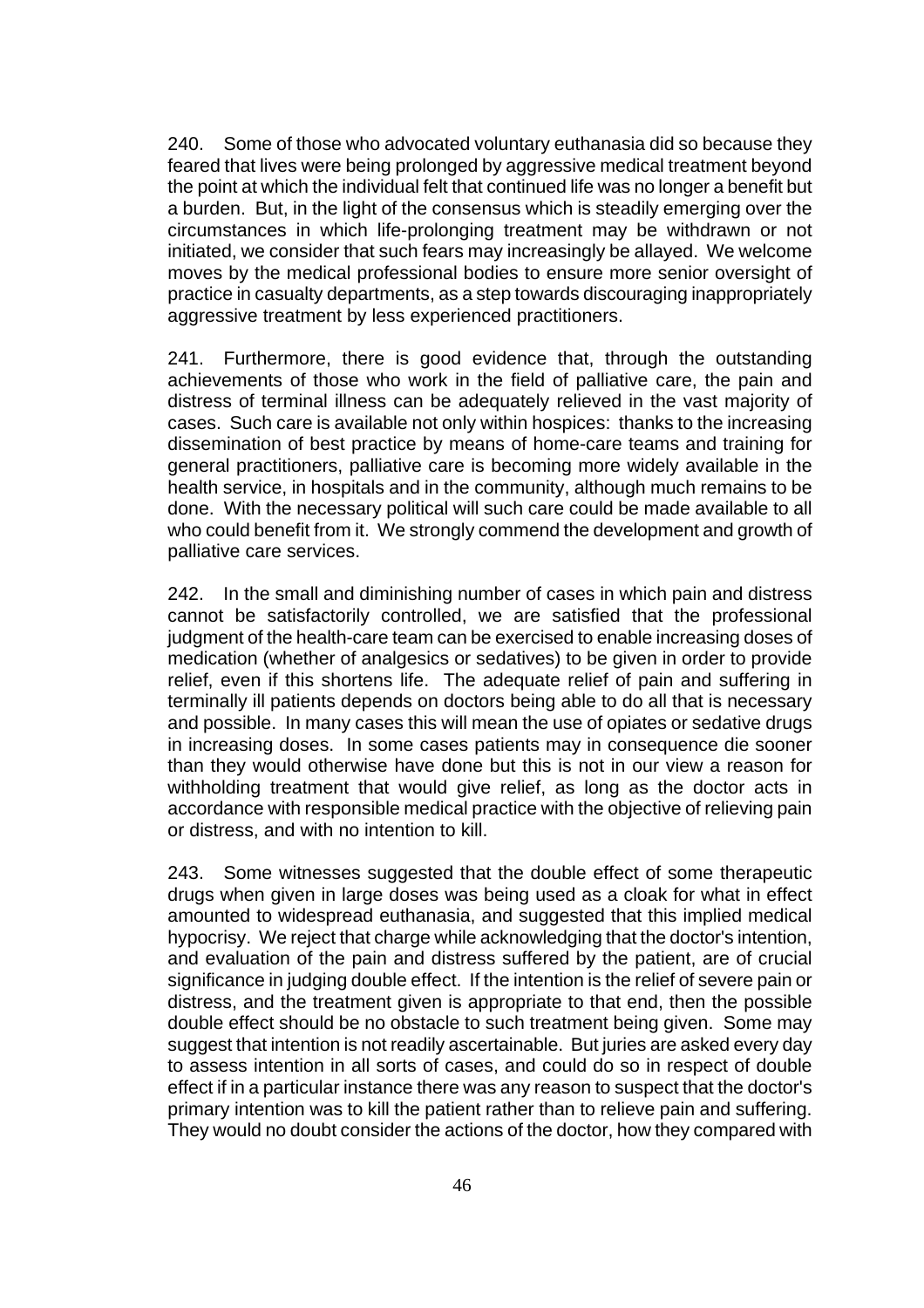usual medical practice directed towards the relief of pain and distress, and all the circumstances of the case. We have confidence in the ability of the medical profession to discern when the administration of drugs has been inappropriate or excessive. An additional safeguard is that increased emphasis on team work makes it improbable that doctors could deliberately and recklessly shorten the lives of their patients without their actions arousing suspicion.

244. We could add that the effects of opiates (the drugs most commonly involved in double effect) and of some other pain-relieving and sedative drugs are so uncertain that the outcome of a particular dose can never be predicted with total confidence. The body weight, metabolism, habituation and general condition of the individual patient all affect the response. There have been cases where an error in dispensing resulted in the administration of a dose which seemed likely to be lethal, yet the patient flourished. A doctor called to testify in the case of Dr Bodkin Adams asserted that a particular dose must certainly kill, only to be told that the patient had previously been given that dose and had survived. The primary effect (relief of pain and distress) can be predicted with reasonable confidence but there can be no certainty that the secondary effect (shortening of life) will result. Decisions about dosage are not easy, but the practice of medicine is all about the weighing of risks and benefits.

3.81 In contrast with the conclusion drawn by the said committee of the House of Lords, Professor Labuschagne of the University of Pretoria is an outspoken champion of the decriminalisation of voluntary euthanasia.<sup>72</sup> He discusses the arguments against euthanasia under the following headings and comments as follows:

1. Religious-moral arguments.

 $\overline{a}$ 

Labuschagne points out that the religious and moral objections to euthanasia are based on diverse religious and moral convictions. He identifies with the writer Williams who argues that religious arguments against euthanasia are in themselves not enough. People who do not share particular convictions should not be bound by them. A rule should therefore be necessary for the "worldly welfare of society generally" before it can lay claim to judicial status. He also holds that a deregulating process on a wide front is taking place in the criminal law.

<sup>72</sup> Labuschagne, J M T "Dekriminalisasie van eutanasie," 1988 **THRHR** 167. See also Weinfeld, J "Active" voluntary euthanasia - should it be legalised" 1985 Medicine and law 101, 108 and further.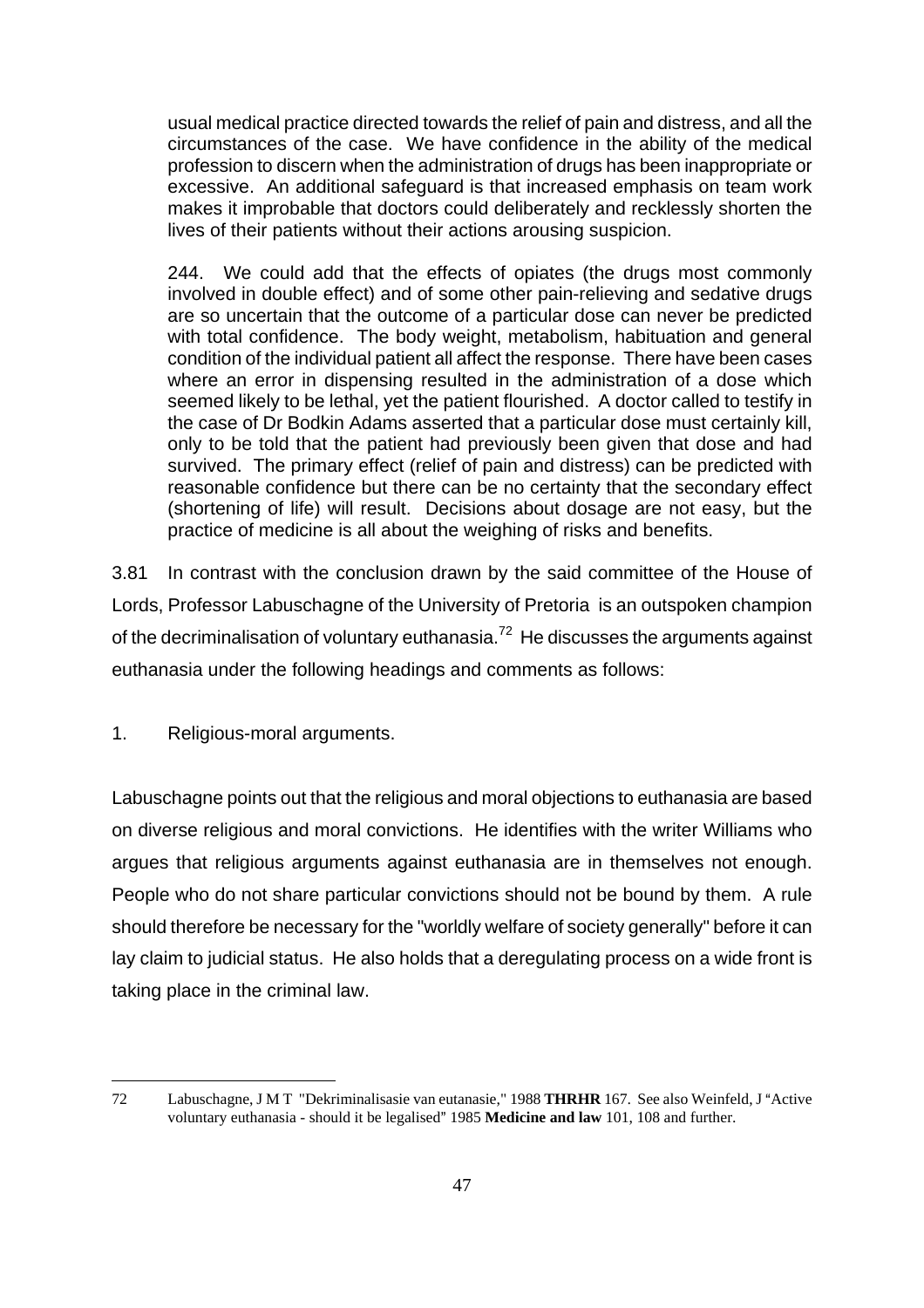Labuschagne discusses the religious-moral arguments in more depth under the following headings:

## (a) God has allocated a specific time of death to every person

He says that it is sometimes argued that God in his Providence has allocated a specific time of death to every person and that man is not supposed to interfere with that. Labuschagne however holds that if this argument is to be taken seriously, the question can then be asked why lives are prolonged artificially by medicine. Medical science is inherently an interference with the processes of nature. He associates himself with the writer Fletcher<sup>73</sup> who indicated that things like sterilisation, artificial insemination and birth control "...are all medically discovered ways of fulfilling and protecting human values and hopes in spite of nature's failures and foolishnesses. Death control, like birth control, is a matter of human dignity."

## (b) The prohibition against killing

Labuschagne mentions the fact that it is sometimes argued that euthanasia is incompatible with the sixth commandment which forbids killing. He however points out that the killing of a person may be lawful in certain circumstances, for example when acting in self-defence. The question is therefore not simply whether a fellow human being has been killed, but rather whether the killing was justified. That is the question that has to be answered.

(c) Suffering has a purpose

<sup>73</sup> Op cit 168.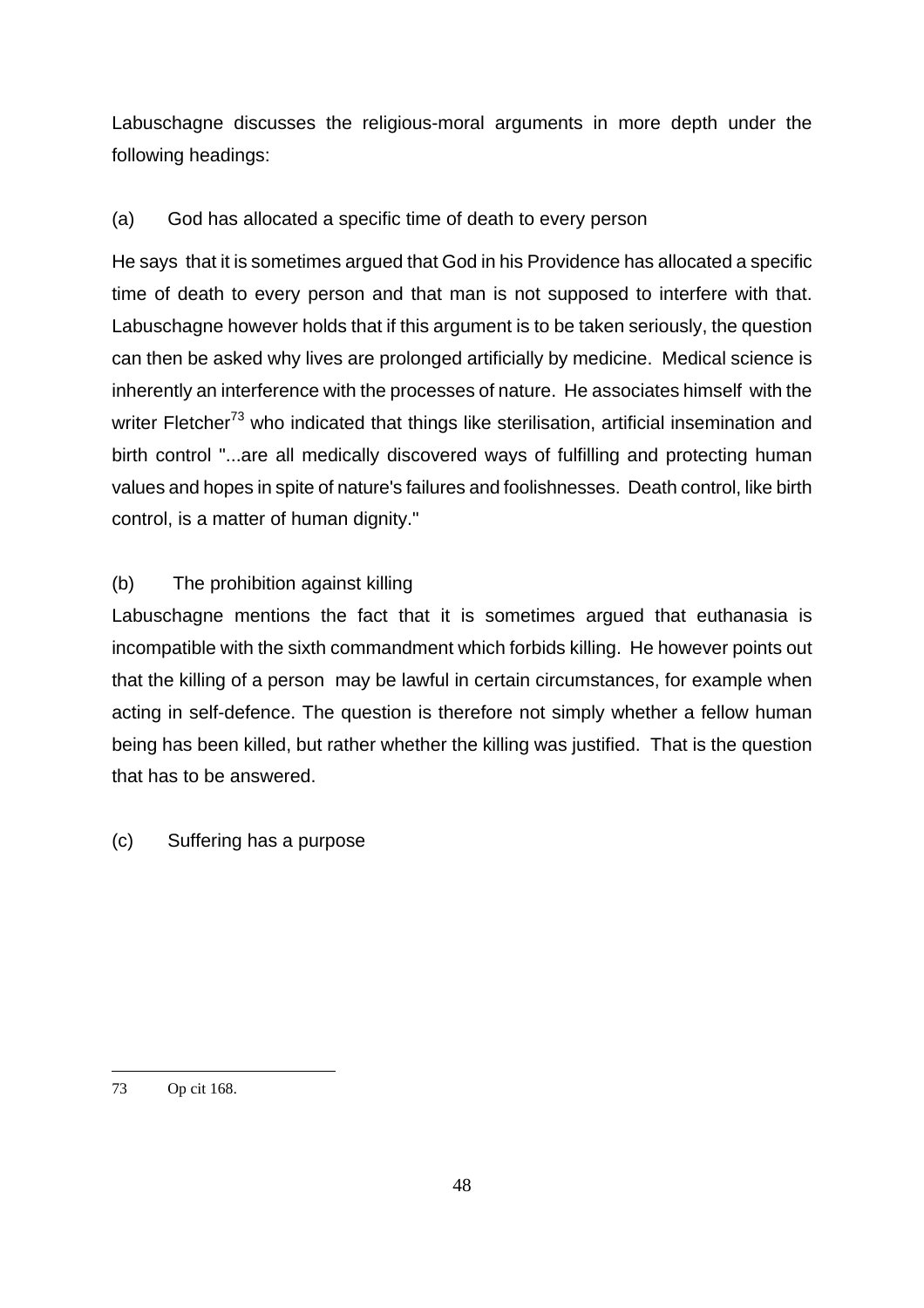The argument is sometimes used, according to Labuschagne, that man should suffer, as suffering has a divine purpose. According to him the opposite principle would be love for one's neighbour, which has as its purpose the lessening or the elimination of human suffering. He associates himself<sup>74</sup> with the writer Mathews where he says:

Nothing could be more distressing than to observe the general degeneration of a fine and firm character into something which we hardly recognize as our friend, as the result of physical causes and of the means adopted to assuage intolerable pain. It is contended that the endurance of suffering may be a means of grace and no Christian would deny this, but I would urge that, in the case of man whose existence is a continuous drugged dream, this cannot be alleged.

## 2. Diagnostic and prognostic mistakes.

According to Labuschagne a further argument against euthanasia is that doctors are bound to make diagnostic or prognostic mistakes and that people sometimes recover from illness against all expectation. However, Labuschagne notes that in the proposals for the decriminalisation of euthanasia it is almost without exception accepted that the opinion of only one expert medical practitioner will not suffice. It should be the unanimous decision of more than one medical practioner, in other words a panel. The fact that mistakes will nevertheless still occur, cannot be denied. Mistakes are typical of the human phenomenon and are found everywhere. Only if man should succeed in obliterating himself, would human mistakes cease. In such a case the need for euthanasia would however also cease. According to him the said argument therefore contributes nothing to the euthanasia debate.

3. No illness is incurable.

Labuschagne notes that it is sometimes argued that no illness is inherently incurable: as long as there is life, there is hope. It is argued that medical science may in future find a

 $\overline{a}$ 74 Ibid.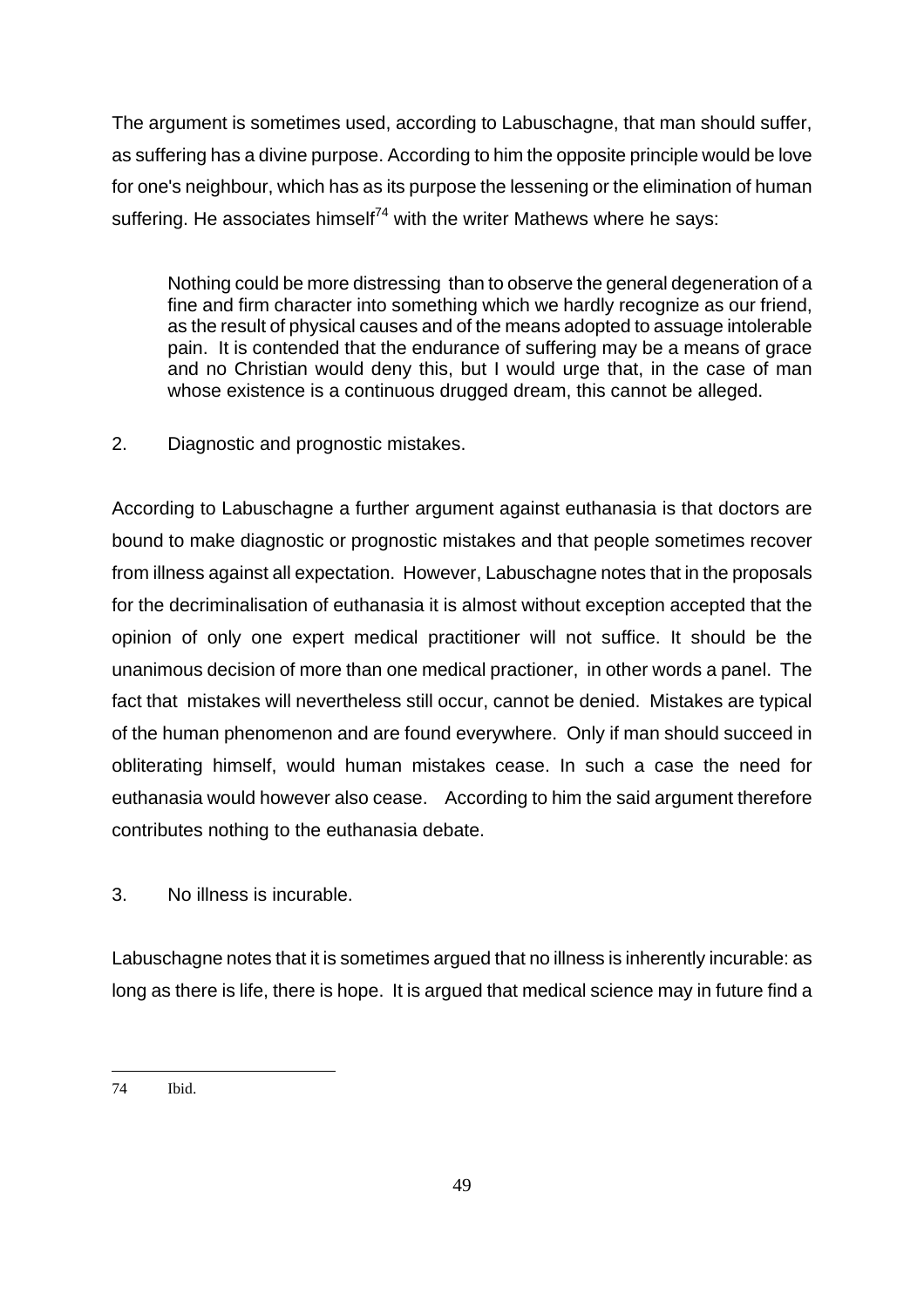cure for a certain illness. Against this Labuschagne holds that a person should judge a situation as it stands. He associates himself with Mathews where he says:

We cannot regulate our conduct at all unless we assume that we must be guided by the knowledge we have. We take for granted that known causes will be followed by known effects in the overwhelming majority of cases. Any other assumption would strike at the roots of sanity.

4. The thin-end-of-the-wedge argument.

It is sometimes argued, according to Labuschagne, that voluntary euthanasia is only the thin end of the wedge and that it could diminish the value attached to life. Legalisation of voluntary euthanasia could open the door to abuse and even foul play. Labuschagne however refutes this argument by saying that it could also be applicable to any other human action. To use an analogy: freedom of speech should be forbidden as it could lead to slander. Nobody can take such an argument seriously.

5. Medical-ethical arguments.

According to Labuschagne the following sub-divisions of this argument can be distinguished:

(a) The Oath of Hippocrates is violated

It is sometimes submitted that euthanasia is in conflict with the Oath of Hippocrates that doctors have to take before practising medicine. Labuschage however, asks the question, whether it is meaningful to be bound to an oath that is over two thousand years old. If so, the oath should be adapted. In any case, the Oath of Hippocrates should be interpreted progressively, as the duty of the medical practitioner is not only to cure illness, but also to eliminate suffering.

(b) Trust in medical science is violated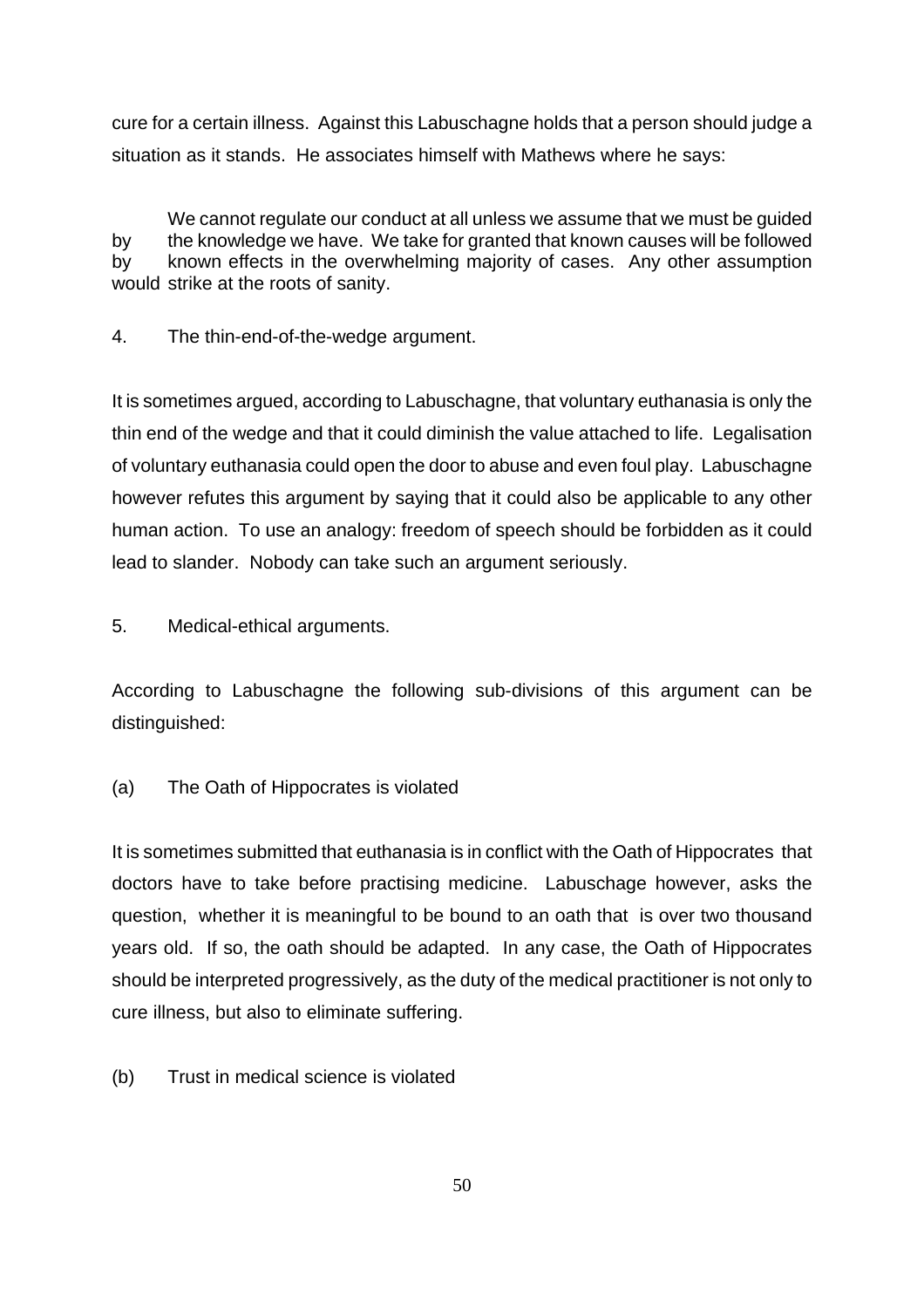According to Labuschagne, it is sometimes submitted that legalising euthanasia (especially active euthanasia) would violate the trust of the population in the medical practitioner and in medical science. It is alleged that patients would see medical practitioners as executioners and not as doctors. In answer to this argument Labuschagne notes that the patient's consent is a requirement in all cases and that mechanisms have been built into the euthanasia process to prevent abuse.

#### (c) Euthanasia assists organ transplants

The argument is sometimes raised that the legitimisation of euthanasia will enable doctors to obtain prime human organs on order, so to speak. Although Labuschagné concedes that organ transplants might benefit should euthanasia be legitimised, he nevertheless argues that this should never be used as justification for euthanasia.<sup>75</sup>

(d) The problem of consent

Labuschagne explains that the problem in this case is that the consent to euthanasia given by the patient while he is in pain, suffering and facing death, and accordingly in a state of anxiety and depression, may be questionable. Can it really be regarded as voluntary? There is a difference between the desire to die and a request to be killed. A British study showed that requests to be killed should not always be taken seriously as they are often intended as cries for help and attention. Although Labuschagne concedes that as factors like pain, illness, drugs and a range of other circumstances may have an effect on a person's mental state, the patient should be evaluated throughout. There should be compulsory consultation between and supervision by experts. The doctor should inform his or her patient as to the diagnosis and prognosis of the illness. This should however only be done should the patient request the information. The information needn't be given all at once. Consent given after having obtained sufficient information is known as informed consent. According to

<sup>75</sup> Op cit 189.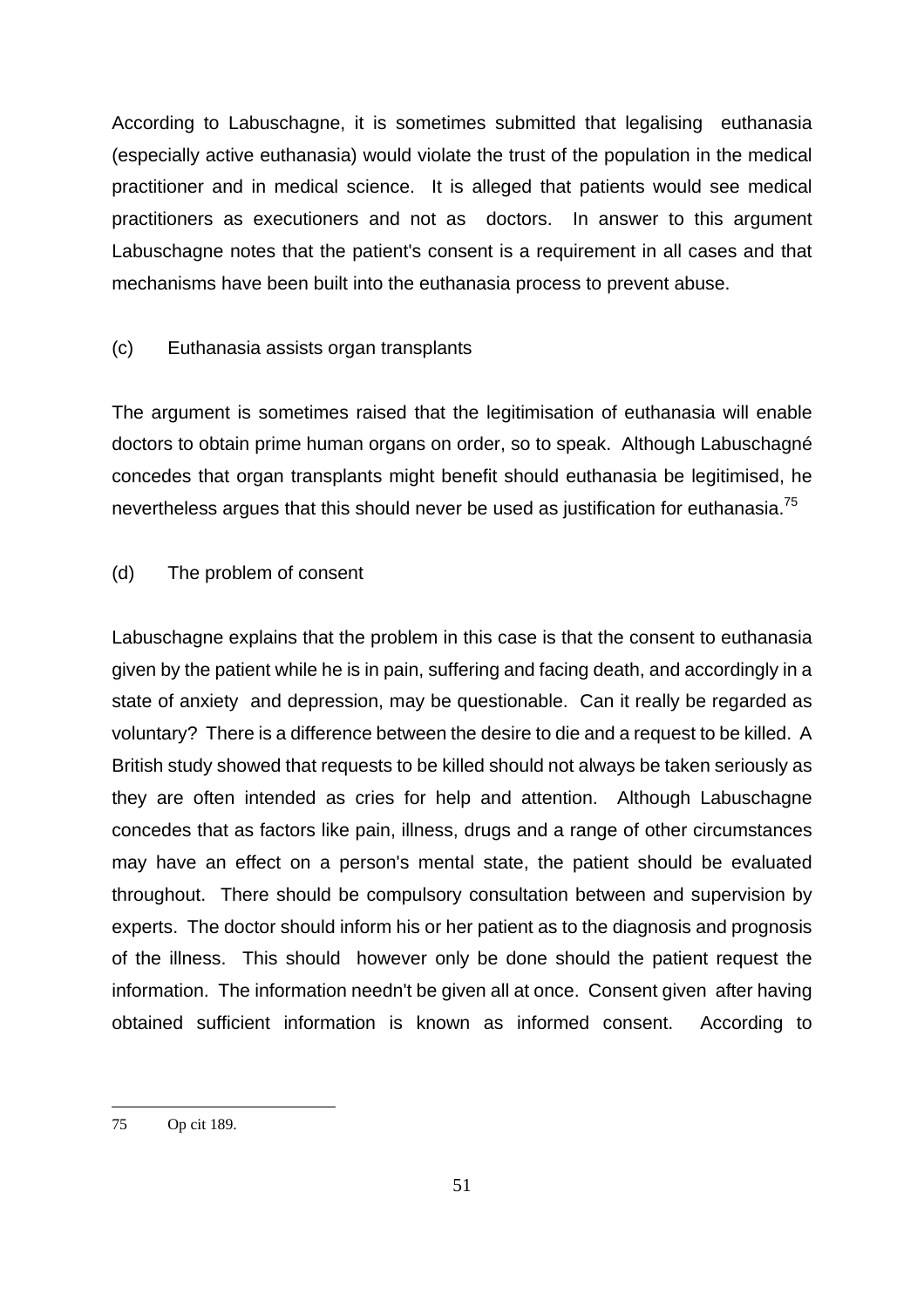Labuschagne, the latter is based on human individuality, dignity and autonomy and forms one of the fundamental tenets of euthanasia.

3.82 Labuschagne<sup>76</sup> is of the opinion that voluntary euthanasia should be legalised. He proposes legislation that would legalise cessation of treatment as well as active euthanasia and suggests the following criteria:

- (a) The patient must be suffering from a **terminal** illness;
- (b) the suffering must be subjectively **unbearable**;
- (c) the patient must **consent** to the cessation of treatment or administering of euthanasia;
- (d) the above-mentioned condition and facts must be **certified** by at least two medical practitioners.

3.83 Labuschagne is also of the opinion that it would be preferable, in order to eliminate any question of criminal liability, to approach the Supreme Court, if possible before performing the act of euthanasia, in order to obtain a declaratory order that all conditions have been met.

3.84 It is therefore clear that Labuschagne wants to control euthanasia and wants to make it permissible only in cases where the necessary certificate has been issued by at least two medical practitioners. It can be assumed that he also intends the act of euthanasia to be performed by a medical practitioner only. This does not however mean that non-medical euthanasia would always be inadmissible. The common law principles with regard to necessity would be applicable in appropriate cases to justify non-medical euthanasia. Labuschagne refers to two hypothetical examples in this regard:

<sup>76</sup> Op cit 190.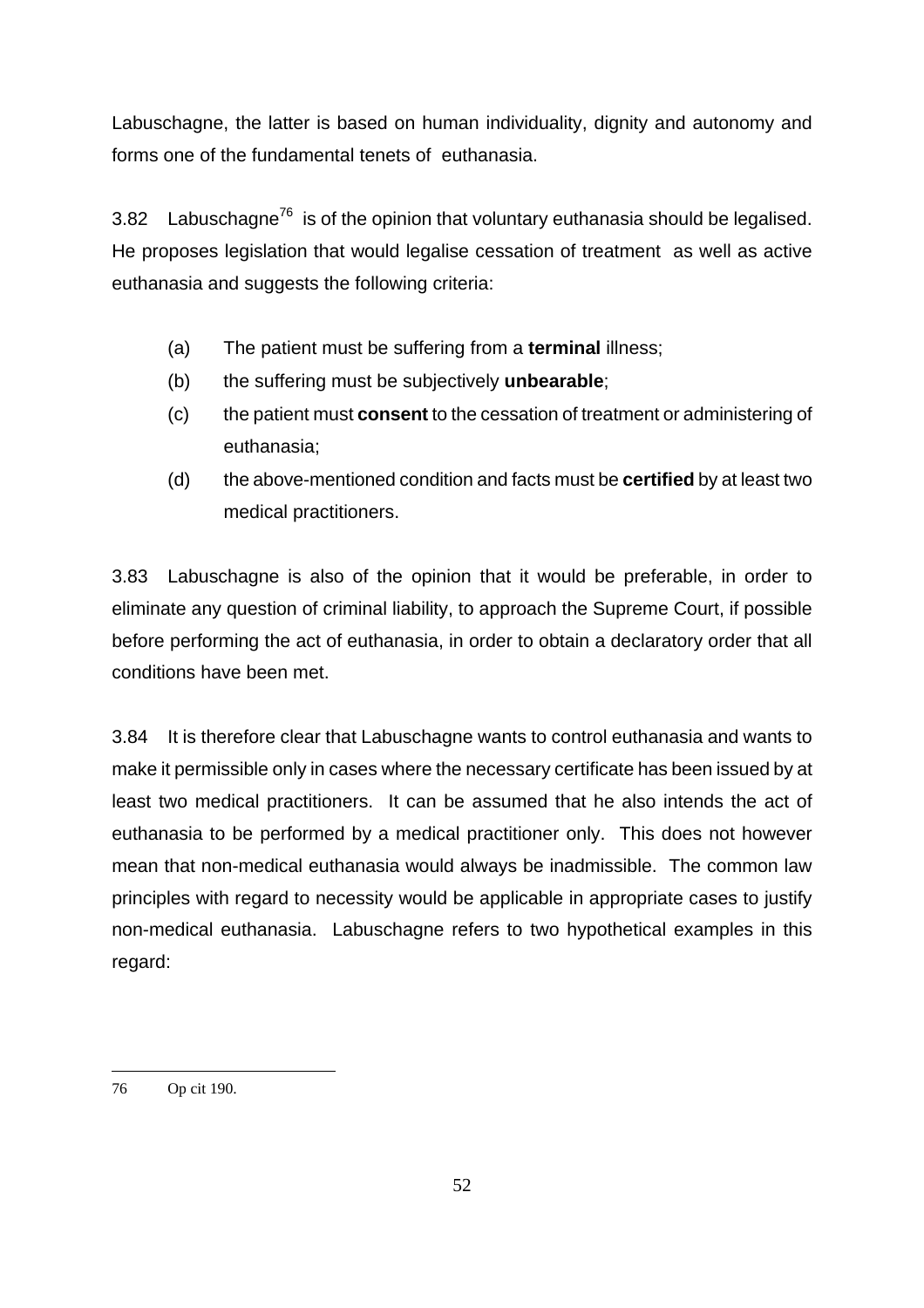- (a) The driver A of a motorvehicle is trapped in his burning car. He requests B to kill him as he does not want to burn to death. B takes his revolver and kills A.
- (b) C, a soldier, lies on the battle-field, seriously wounded. While the enemy draws nearer he asks his friend D to kill him in order to escape a torturous death at the hands of the enemy. D kills him.

Labuschagne is of the opinion that neither B nor D is criminally liable. Both have acted in what is legally known as necessity.

3.85 Labuschagne finally states that his recommendations are based on respect for human dignity and compassion for fellow human beings who have been exposed to great suffering and affliction. The accent therefore falls on the sacredness of the quality of life rather than the sacredness of life per se. He associates himself with Fletcher:<sup>77</sup>

[I]t is harder morally to justify letting somebody die a slow and ugly death dehumanised than it is to justify helping to avoid it.

3.86 He also quotes from Dowling, evidently with approval: $^{78}$ 

By the bed of an actual sufferer the proportions of the problem are seen quite differently. It becomes no longer a question of the sanctity of 'life' and the need to prolong suffering existing just as long as it is technically possible, but a case in which the compelling demands of compassion and dignity combine to impose merciful death as the only natural solution.

3.87 We feel that we have stated all the arguments for and against euthanasia with the necessary thoroughness. The decision as to whether active voluntary euthanasia

<sup>77</sup> Op cit 191.

<sup>78</sup> Op cit 191.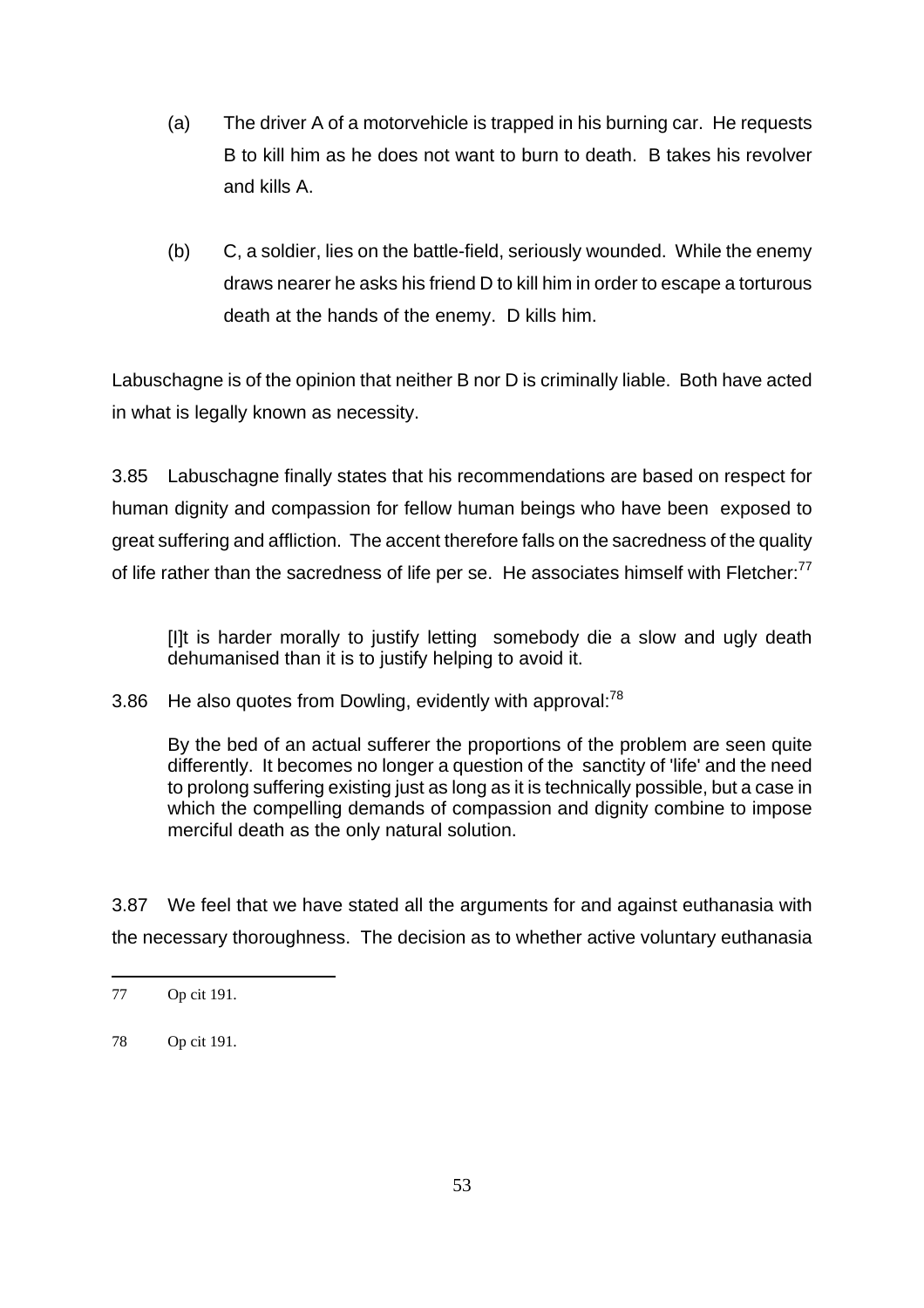and assisted suicide should be allowed is after all one of policy. **We seek the guidance of our readers on this question.**

3.88 Finally, the question should also be asked whether the legalisation of euthanasia would not be in conflict with the right to life as it is currently entrenched in section 11 of the Constitution<sup>79</sup>. Some say no. In the first place they argue that it is the right to life which is entrenched, not the obligation to live. Apart from that they argue that the right to life in the present context should be weighed up against other fundamental rights such as, amongst others, the right to human dignity. Thirdly, they argue that the right to life, should it be applicable in the said case, would in any case be limited by section 36 of the Constitution which permits legislation that is reasonable and justifiable in an open and democratic society. **What do our readers consider to be the correct view?**

3.89 While the Commission is **prima facie** of the view that legal provision should be made to regulate cessation of life-sustaining treatment, the Commission has not taken up any position as regards voluntary euthanasia and assisted suicide, whether for or against**. We require the guidance of our readers in this respect as well.**

3.90 If voluntary euthanasia and assisted suicide should be included as acceptable end of life decisions, **we would also like our readers to inform us what safeguards should be provided for.** Should the request be acceded to only in the case of terminally ill patients? Is the opinion of a single medical practitioner sufficient? Must the request be in writing and attested by independent witnesses?

3.91 Should it be necessary to introduce legislation in this regard, we propose the following clause:

### *Cessation of life*

<sup>79</sup> Act 108 of 1996. For more on 'the right to die', see Plachta, M "The right to die in Canadian legislation, case law and legal doctrine" 1994 **Medicine and law** 639; Leonard -Taitz, J "Euthanasia, the right to die and the law in South Africa" 1992 Medicine and Law 597.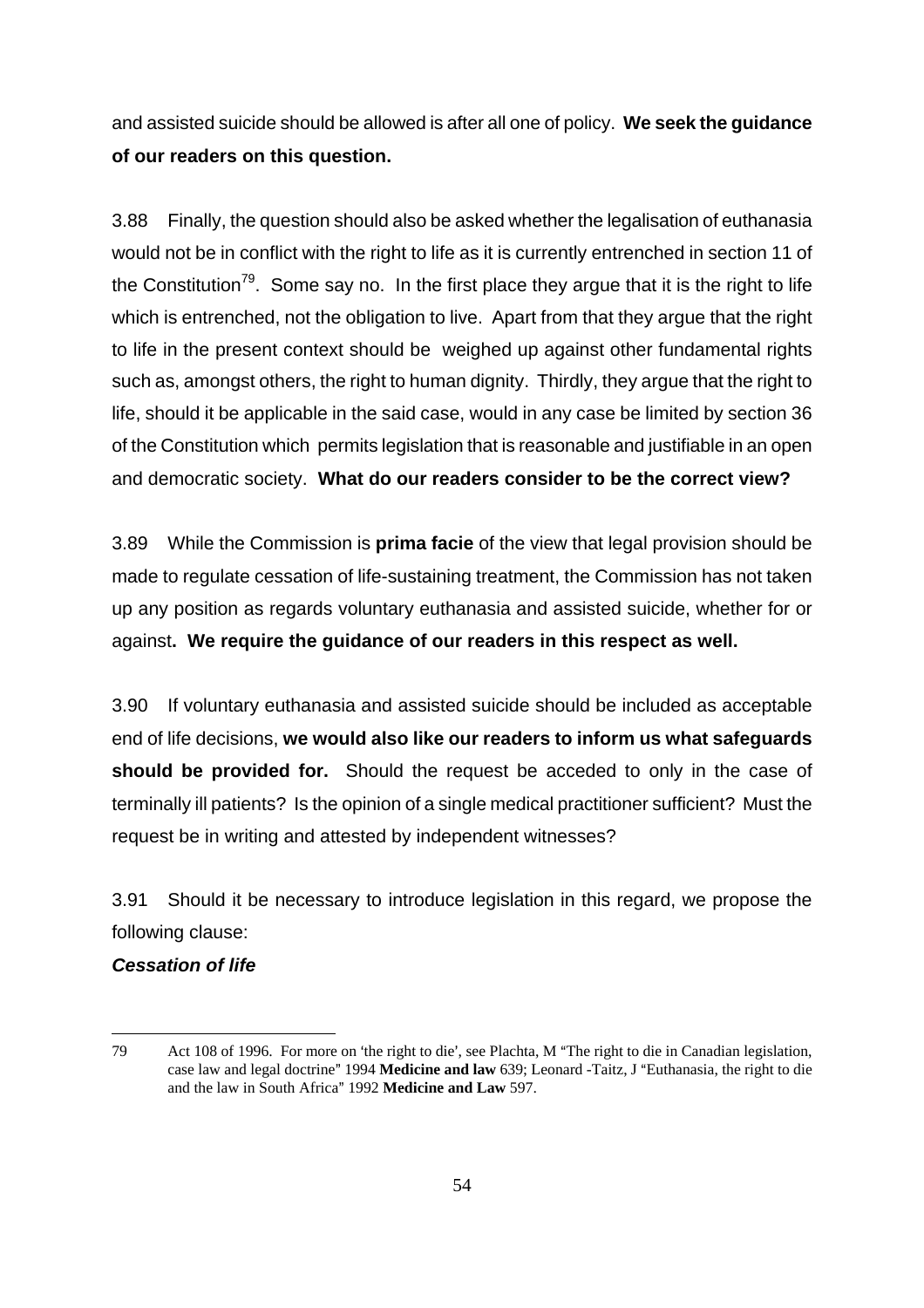- *5. (1) Should a medical practitioner be requested by a patient to make an end to the patient's suffering, or to enable the patient to make an end to his or her suffering by way of administering or providing some or other lethal agent, the medical practitioner shall not give effect to the request unless he or she is convinced that-* 
	- *(a) the patient is suffering from a terminal illness;*
	- *(b) the patient is subject to extreme suffering;*
	- *(c) the patient is over the age of 18 years and mentally competent;*
	- *(d) the patient has been adequately informed as to the illness from which he or she is suffering, the prognosis of his or her condition and of any treatment or care that may be available;*
	- *(e) the request of the patient is based on an informed and well considered decision;*
	- *(f) the patient has had the opportunity to re-evaluate his or her request, but that he or she has persisted; and*
	- *(g) euthanasia is the only way for the patient to be released from his or her suffering.*

*(2) No medical practitioner to whom the request to make an end to a patient's suffering is addressed as contemplated in subsection (1), shall give effect to such a request, even though he or she may be convinced of the facts as stated in that subsection, unless he or she has conferred with an independent medical practitioner who is knowledgable with regard to the terminal illness from which the patient is suffering and who has personally checked the patient's medical*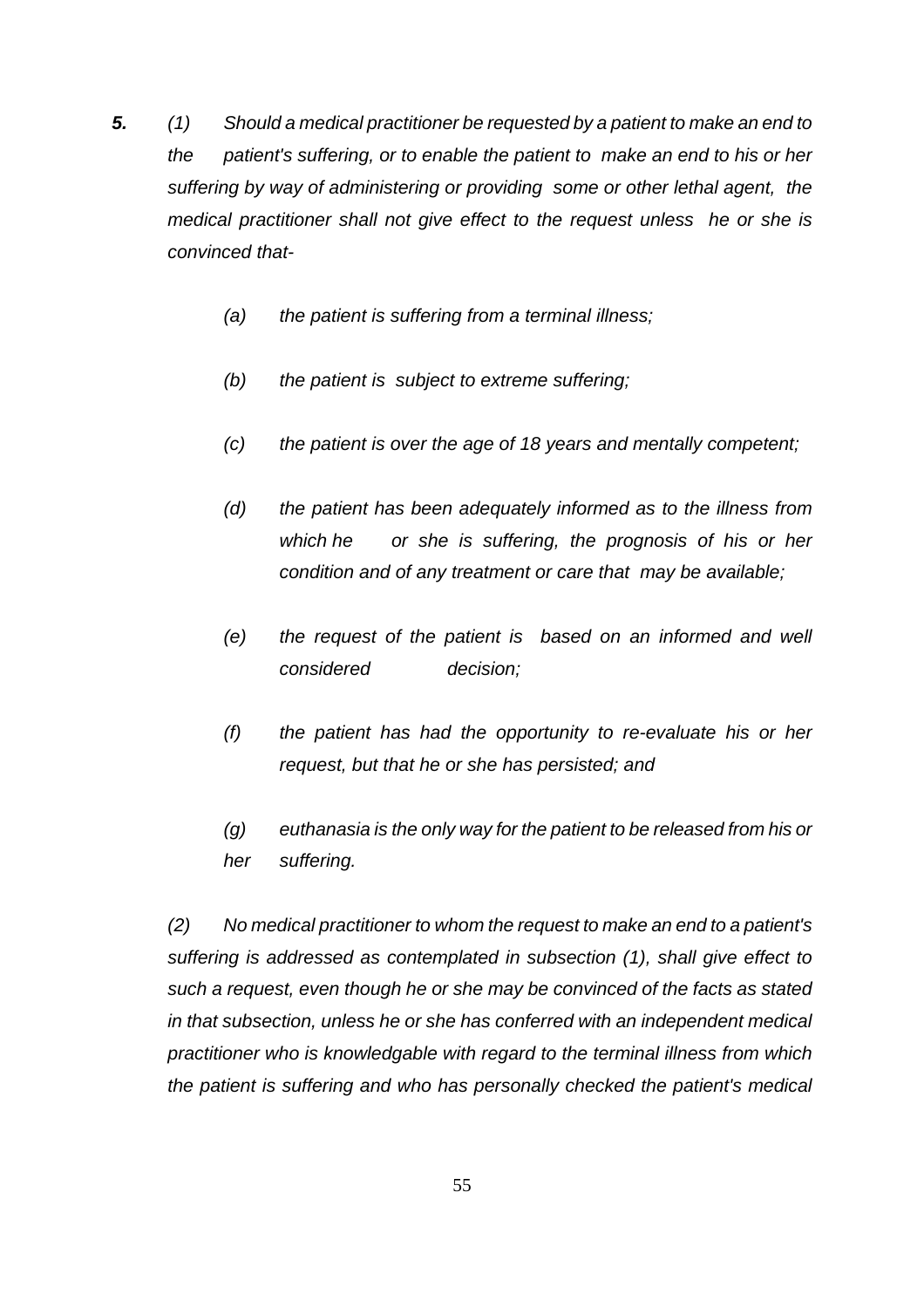*history and examined the patient and who has confirmed the facts as contemplated in subsection (1)(a), (b) and (g).* 

*(3) A medical practitioner who gives effect to a request as contemplated in sub- section (1), shall record in writing his or her findings regarding the facts as contemplated in that subsection and the name and address of the medical practitioner with whom he or she has conferred as contemplated in subsection (2) and the last-mentioned medical practitioner shall record in writing his or her findings regarding the facts as contemplated in subsection (2).* 

*(4) The termination of a patient's life on his or her request in order to release him or her from suffering may not be effected by any person other than a medical practitioner.* 

*(5) A medical practitioner who gives effect to a patient's request to be released from suffering as contemplated in this section shall not suffer any civil, criminal or disciplinary accountability with regard to such an act provided that all due procedural measures have been complied with.* 

*(6) No medical practitioner is obliged to give effect to a patient's request to assist with the termination of the patient's life.* 

### **(iv) Involuntary euthanasia**

3.92 For the sake of completeness the case of involuntary euthanasia has to be discussed as well. This involves those cases where a person, acting in sympathy and compassion for a legally competent person, performs euthanasia either by an omission or by a positive act. In these instances there is no request for euthanasia by the patient.

 3.93 No legal system would tolerate this kind of conduct, especially because of the possible abuse which may occur if it were to be accepted. We therefore feel that no legal reform is necessary in this area. **Do our readers agree with this viewpoint?**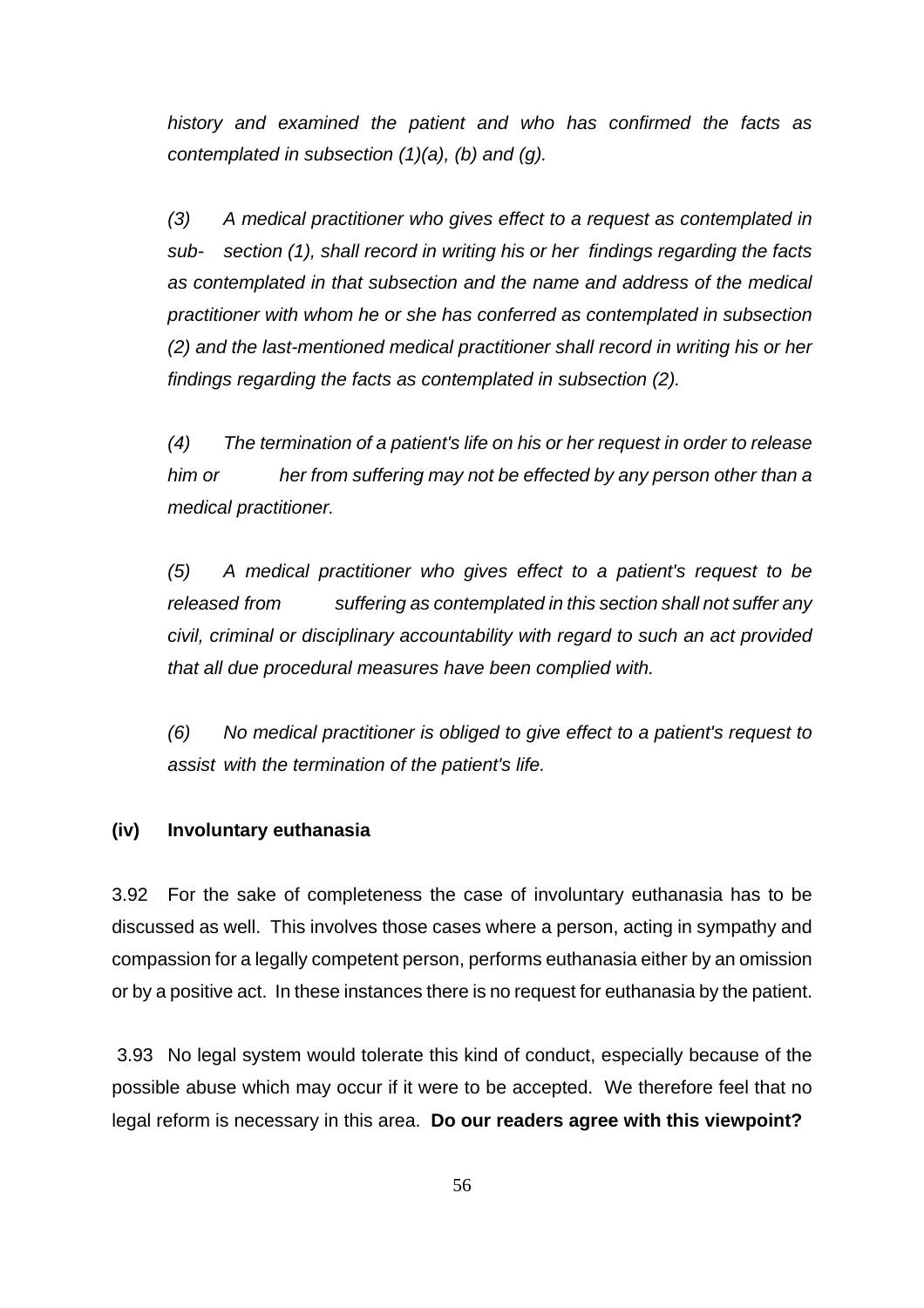### **CHAPTER 4**

 $\overline{a}$ 

# **THE INCOMPETENT PATIENT WHO HAS NO PROSPECT OF RECOVERY OR IMPROVEMENT**

4.1 This Chapter deals with the situation of mentally incompetent or permanently comatose persons **for whom no hope of recovery or improvement exists** who cannot take their own decisions and cannot therefore request cessation of treatment, assistance with suicide or active voluntary euthanasia. Some of these patients can be referred to as being in a permanently vegetative state. They are not brain dead, but they are in an irreversibly, unconscious state. To keep the patient alive, he or she has to be fed artificially, and ventilated, if necessary. Some of the life functions have to be aided.

4.2 The factors that cause this condition are numerous: quite often it is the result of brain injury or asphyxiation as a result of which the blood supply and therefore also the supply of oxygen to the brain is shut off for such a long period that it results in irreversible brain damage. The condition is often the result of a serious stroke, but it can also be the result of brain damage during the birth process, with the result that the child born is in an unconscious, irreversibly vegetative condition for the rest of his or her life.

4.3 In discussing cessation of life-sustaining medical treatment two situations need to be considered separately. The one is where the patient concerned has indicated, before becoming incompetent, in a written and signed document, called a "living will" or "advance directive"<sup>1</sup> or in a power of attorney, his or her wishes regarding life

<sup>1</sup> This is the preferred term. The term "living will" can create the impression that one is dealing with a valid will, which is not the case.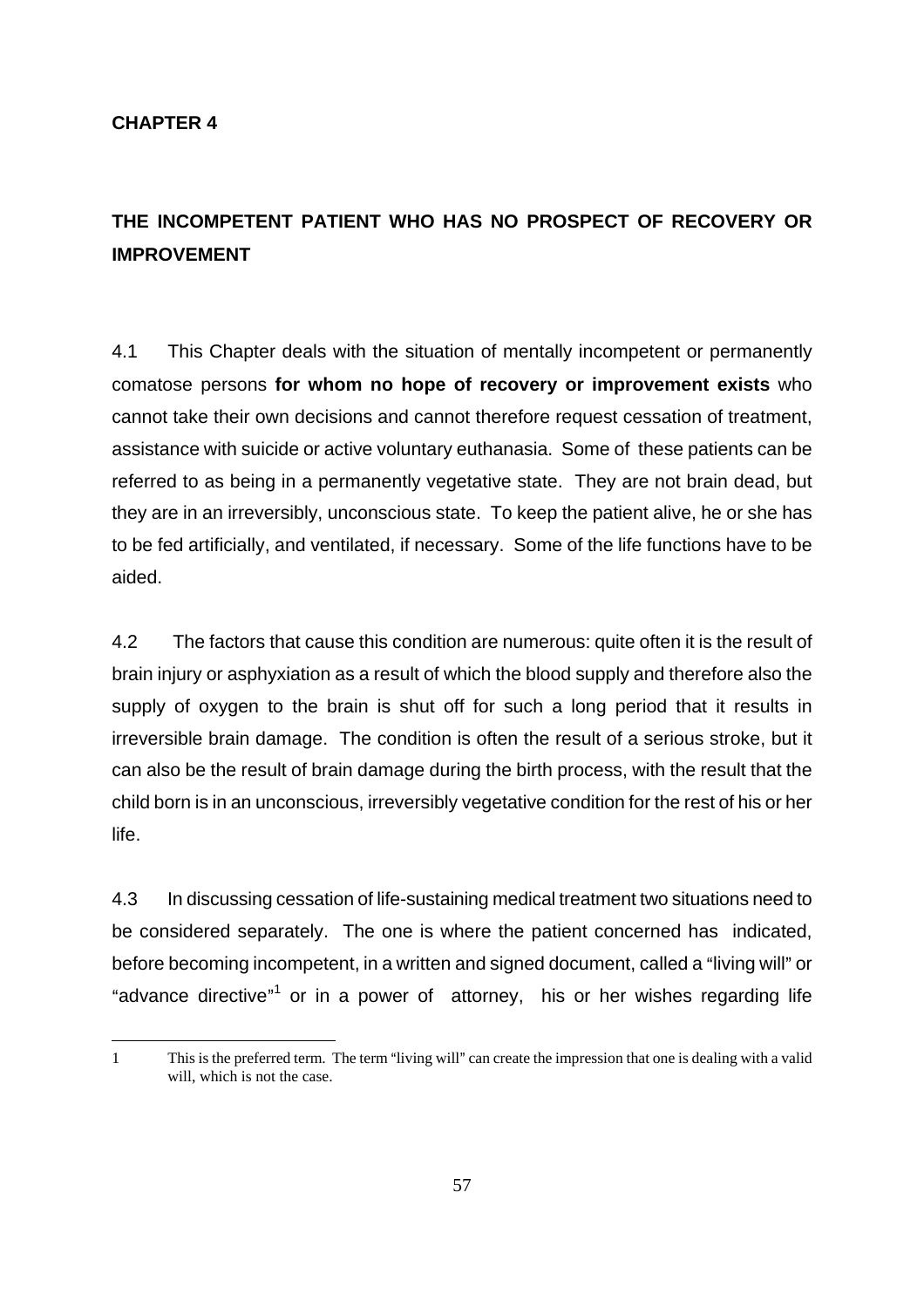sustaining treatment. The other situation is where the patient has not indicated his or her wishes before becoming incompetent.

## **(i) Cessation of life-sustaining medical treatment**

#### **A. There is an advance directive (living will) or power of attorney**

4.4 A so-called advance directive (living will) is drafted by a competent person who foresees the possibility that he or she may at some future date, as a result of physical or mental ability, be unable to make rational decisions as to his or her medical treatment and care. In this document the drafter therefore endeavours to make certain requests or issue directives to the people who would be responsible for his or her medical treatment. The underlying principle is that a patient has the right to refuse specific treatment, even life-sustaining treatment, and that medical staff are obliged to honour the wishes of a mentally competent patient. When a patient is no longer able to make decisions regarding his or her treatment and care, doctors are dependent on prior consent, directives by an agent or their own judgment, with due observance of the ethical code that binds them. The object of the advance directive (living will) is therefore to give guidelines to medical practitioners as to their conduct in circumstances where the patient is unable to do so himself or herself. It is a particular object of this document to absolve medical practitioners from liability should the treatment or the withholding of such treatment hasten the death of the patient.

4.5 The validity of the consent given and the directions set out in the document is, however, not without its problems. We must therefore determine whether the validity of advance directives (living wills) should be recognised by statute and, if so, what precautionary measures should be taken, if any.

4.6 The main clause of the English version of the Living Will, as made available by the South African Living Will Society to its members for signing, reads as follows:

If the time comes when I can no longer take part in decisions for my own future let this declaration stand as the testament to my wishes. If there is no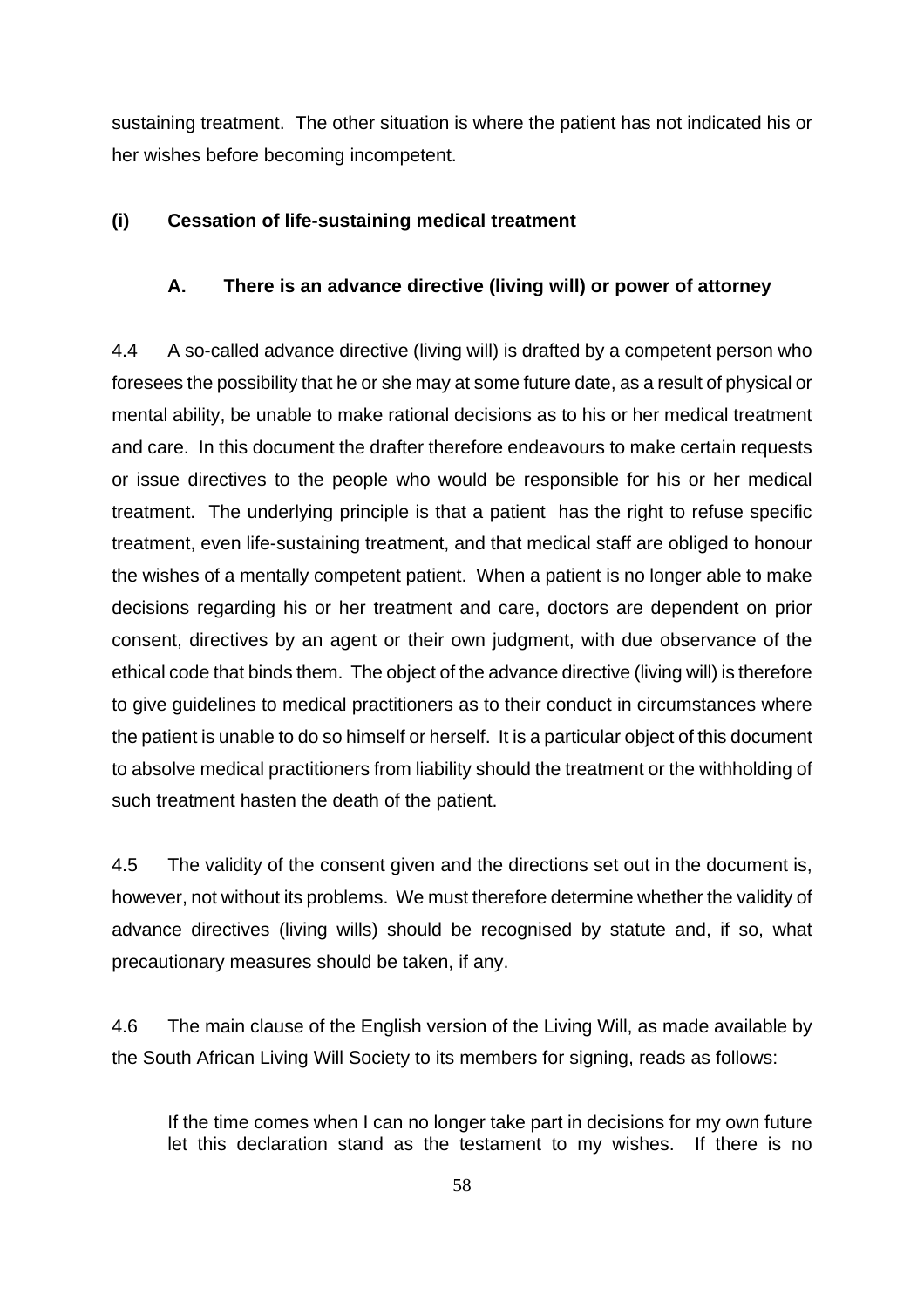reasonable prospect of my recovery from physical illness or impairment expected to cause me severe distress or to render me incapable of rational existence, I request that I be allowed to die and not be kept alive by artificial means and that I receive whatever quantity of drugs may be required to keep me free from pain or distress even if the moment of death is hastened.

4.7 As Professor Strauss<sup>2</sup> rightly observes, the advance directive (living will) is not a will in the technical, testamentary sense of the word. It is merely a standing request to medical staff to act in a specific manner in specific circumstances. Professor Strauss is of the opinion that, as far as the request not to be kept alive by artificial means is concerned, it constitutes a legitimate refusal of consent to treatment and that medical practitioners are accordingly obliged to comply with it. In respect of a clause in an advance directive (living will) that authorises the administering of drugs, even if its secondary effect is to hasten death, Professor Strauss $^3$ feels that complying with such a request would be lawful if the doctor acted in good faith and used the normal drugs in reasonable quantities with the object of relieving pain and not of causing death.<sup>4</sup>

4.8 Various legal systems also use a power of attorney to enable a principal to entrust an agent with the decision-making power regarding the principal's medical treatment and care. The agent is usually a family member or confidant of the principal. The circumstances in which the proxy will come into force are set out in the power of attorney. This happens should the principal no longer be able to make decisions or give instructions to medical practitioners as a result of an illness. Such a power of attorney may also embody the wishes of the principal not to be kept alive artificially in specific circumstances. A power of attorney may therefore often include a so-called "advance" directive" or a "health care directive", which corresponds with the usual terms found in an advance directive (living will).

4.9 In our law a power of attorney lapses when the principal becomes mentally incompetent. An agent would therefore not be able to make decisions as to, for

<sup>2</sup> Strauss **Doctor, patient and the law** 344.

<sup>3</sup> Strauss **Doctor, patient and the law** 345.

<sup>4</sup> See Ch 3, par  $3.25$  and further for a discussion of the so-called " double effect".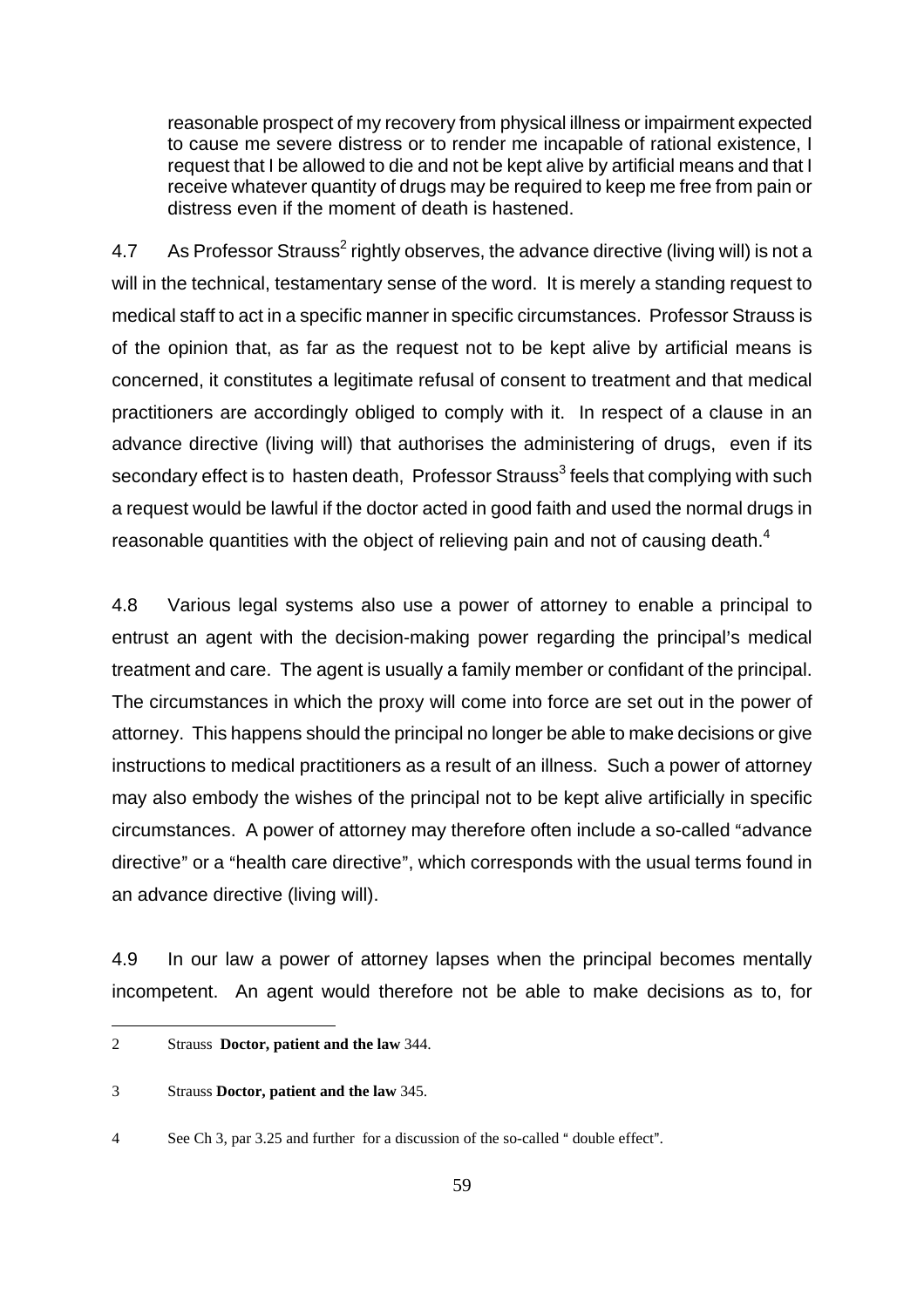example, the performance of an operation or the discontinuation of artificial respiration or feeding on behalf of a person who is permanently unconscious. Legislation would be necessary to permit this.

4.10 During 1988 the Commission investigated the desirability of making provision for an enduring power of attorney in certain circumstances.<sup>5</sup> The investigation was concerned with decision-making in respect of a mentally incompetent person's property and not his or her person. The Commission proposed two Bills - one to make provision for enduring powers of attorney under certain circumstances and the other to make provision for a simpler, less expensive way of appointing a curator in respect of the property of a mentally incompetent person. Only the latter recommendation was accepted. This led to the Mentally III Person's Legal Interests Amendment Act, 1990.<sup>6</sup> It was said that the reason why the first-mentioned Bill was not promoted was because its application would have been very limited and that the legislature does not cater for exceptions.

## **(a) Comparative law**

4.11 We shall now briefly discuss the main developments regarding advance directives (living wills) in comparative perspective.

# **The United States of America**

6 Act 108 of 1990.

<sup>5</sup> South African Law Commission Report **Enduring Powers of Attorney and the Appointment of Curators to Mentally Incapacitated Persons** October 1988.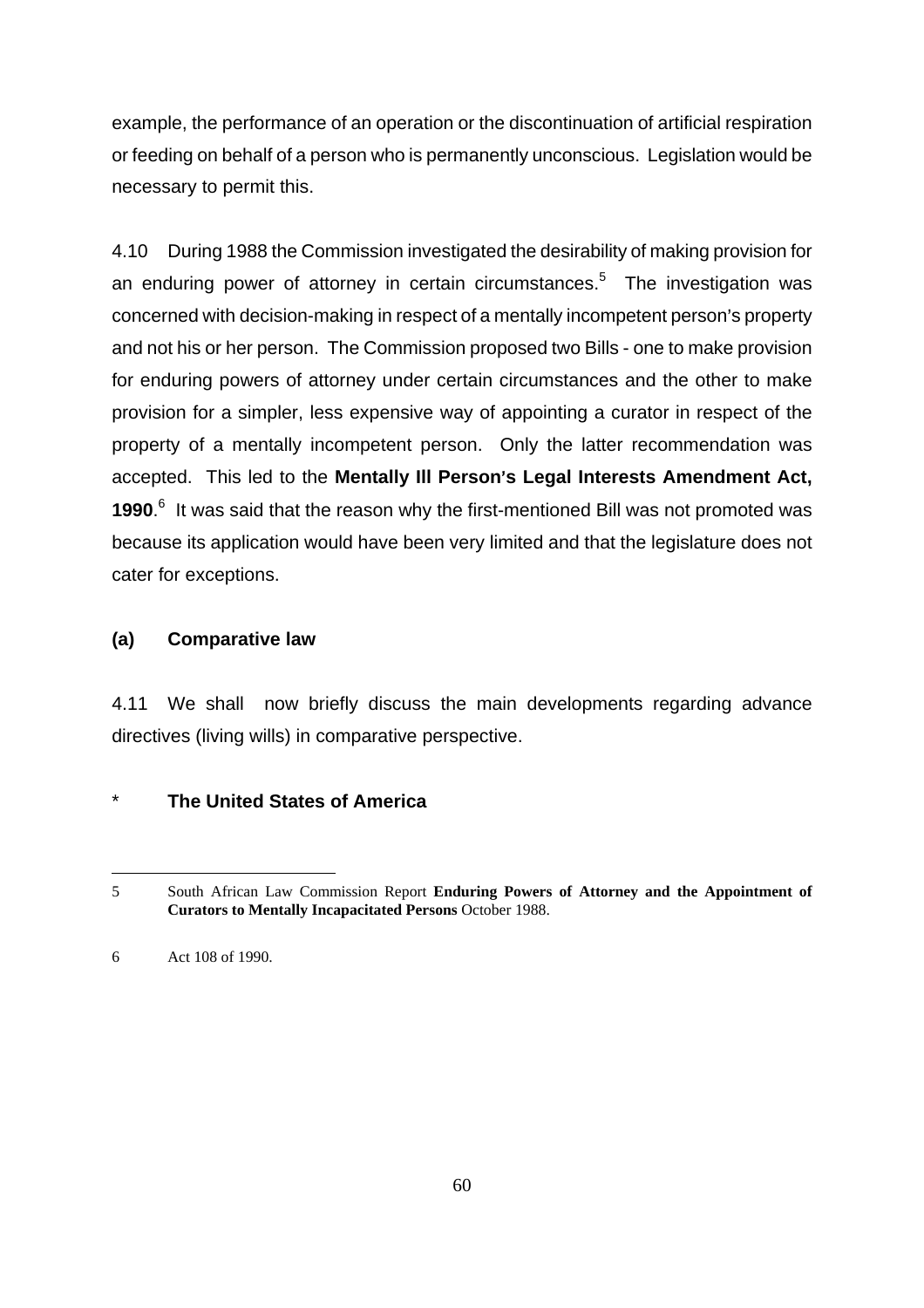4.12 California was the first state to accept legislation with regard to the advance directive (living will) by enacting the **Natural Death Act, 1976**. 7 Subsequently most states have adopted similar legislation.

4.13 It has been found that the requirements for a valid advance directive (living will) differ from one state to another. In general all the states provide for a written document signed by the drafter or by someone on his or her behalf, as well as at least two witnesses. In some states people with an interest in the case are excluded as competent witnesses and a few other states provide for the document to be drafted by an attorney. In California an advance directive (living will) lapses automatically after five years.

4.14 In 1985 the National Conference of Commissioners of Uniform State Laws suggested a uniform enactment with regard to advance directives (living wills) through the **Uniform Rights of the Terminally III Act**. The most important feature of this Act is that it is confined to terminal illnesses. Section 1(9) of the Uniform Act defines a terminal condition as:

[A]n incurable or irreversible condition that, without the administration of life sustaining treatment, will, in the opinion of the attending physician, result in death within a relatively short time.

4.15 Section 1(4) of the Uniform Act defines life-sustaining treatment as:

[A]ny medical procedure or intervention that ... will serve only to prolong the process of dying.

 $\overline{a}$ 7 Pozgar, G D **Legal aspects of health care administration** 4 th edition Maryland Aspen Publishers 1990 195 (hereinafter referred to as "Pozgar **Health care administration**").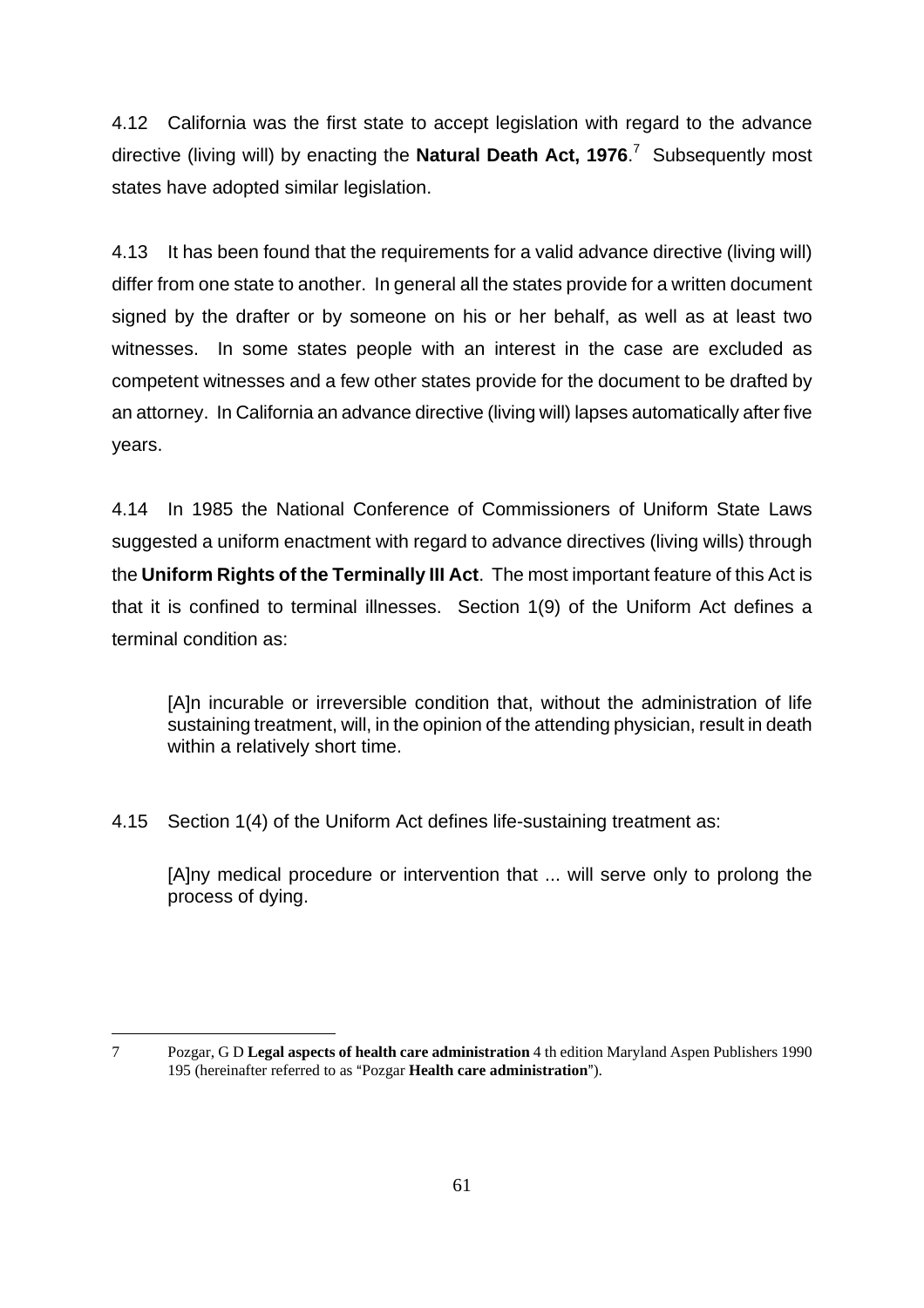# 4.16 In the case **John F Kennedy Memorial Hospital Inc v Bludworth<sup>8</sup> the Supreme**

Court of Florida had to decide the following legal question:

In the case of a comatose and terminally ill individual who has executed a socalled "Living" or "mercy" will, is it necessary that a court appointed guardian of his person obtain the approval of a court of competent jurisdiction before terminating extraordinary life support systems in order for consenting family members, the attending physicians, and the hospital and its administrators to be relieved of civil and criminal liability?

<sup>8 452</sup> So 2d 921 (Fla 1984) on 922.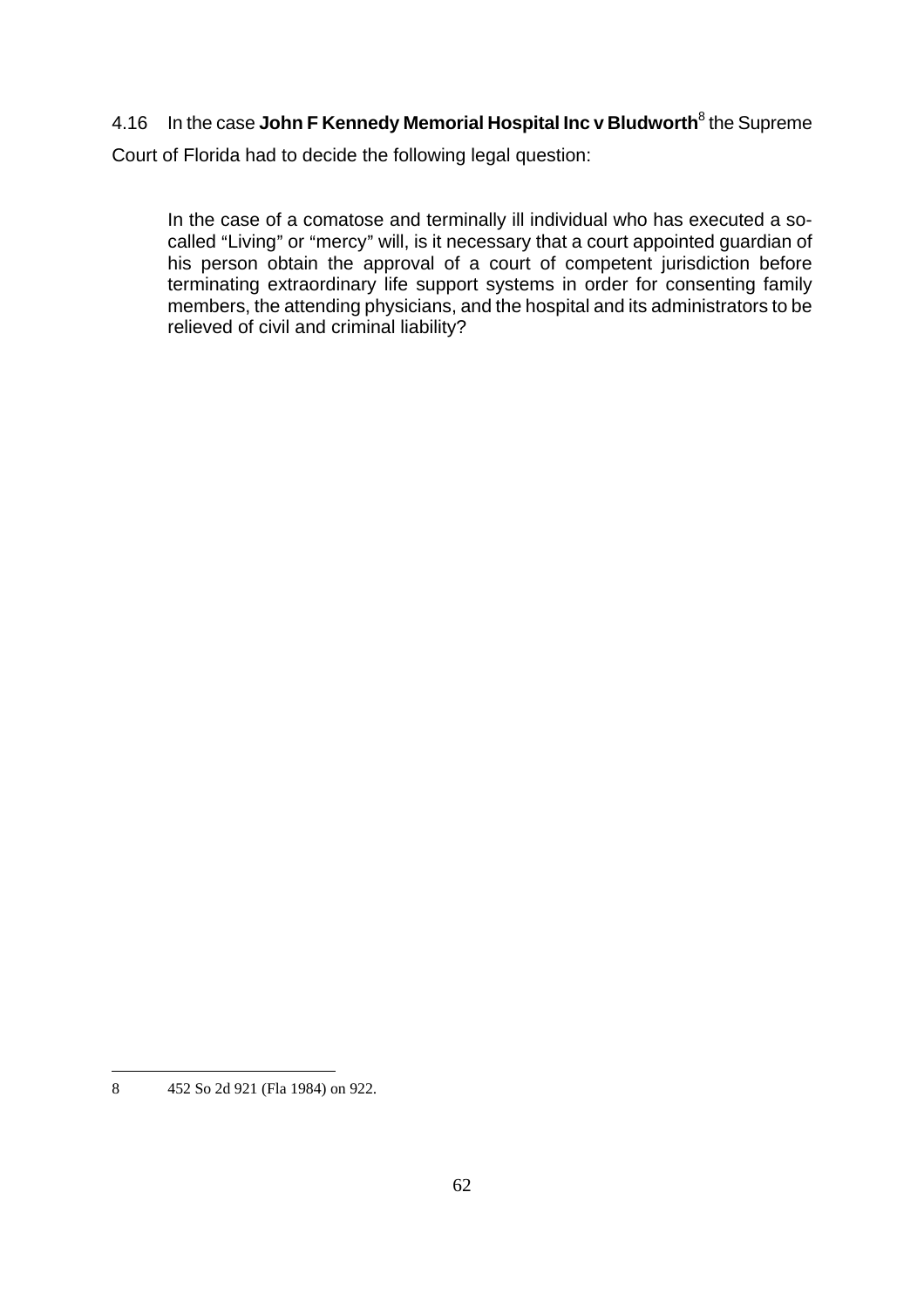4.17 The court held that such approval is not necessary. The court investigated the right of terminally ill patients to refuse to be kept alive artificially and found, on the basis of quoted authority, that such a right was not only recognised in the state of Florida, but also in other states of the USA. The court subsequently considered the question of who may exercise the right when a person is unable to do it himself or herself as a result of his or her comatose state. In this regard the majority of the court held as follows: $9$ 

We hold that the right of a patient, who is in an irreversible comatose and essentially vegetative state, to refuse extraordinary life-sustaining measures, may be exercised either by his or her close family members or by a guardian of the person of the patient appointed by the court. If there are close family members such as the patient's spouse, adult children, or parents, who are willing to exercise this right on behalf of the patient, there is no requirement that a guardian be judicially appointed. However, before either a close family member or legal guardian may exercise the patient's right, the primary treating physician must certify that the patient is in a permanent vegetative state and that there is no reasonable prospect that the patient will regain cognitive brain function and that his existence is being sustained only through the use of extraordinary life sustaining measures. This certification should be concurred in by at least two other physicians with specialities relevant to the patient's condition.

4.18 Regarding the way in which a family member exercises the right on behalf of the patient, the court was of the opinion that conduct is based on the doctrine of "substituted" judgment". In this respect the court observed as follows:<sup>10</sup>

Under this doctrine close family members or legal guardians substitute their judgment for what they believe the terminally ill incompetent persons, if competent, would have done under these circumstances. If such a person, while competent, had executed a so- called "living" or "mercy" will, that will would be persuasive evidence of that incompetent person's intention and it should be given great weight by the person or persons who substitute their judgment on behalf of the terminally ill incompetent.

4.19 It is worth noting that in this case the advance directive (living will) was only regarded as persuasive evidence of the wishes of the person concerned that should

<sup>9</sup> **John F Kennedy Memorial Hospital Inc v Bludworth** 452 So 2d 921 (Fla 1984) at 926.

<sup>10</sup> Op cit 926.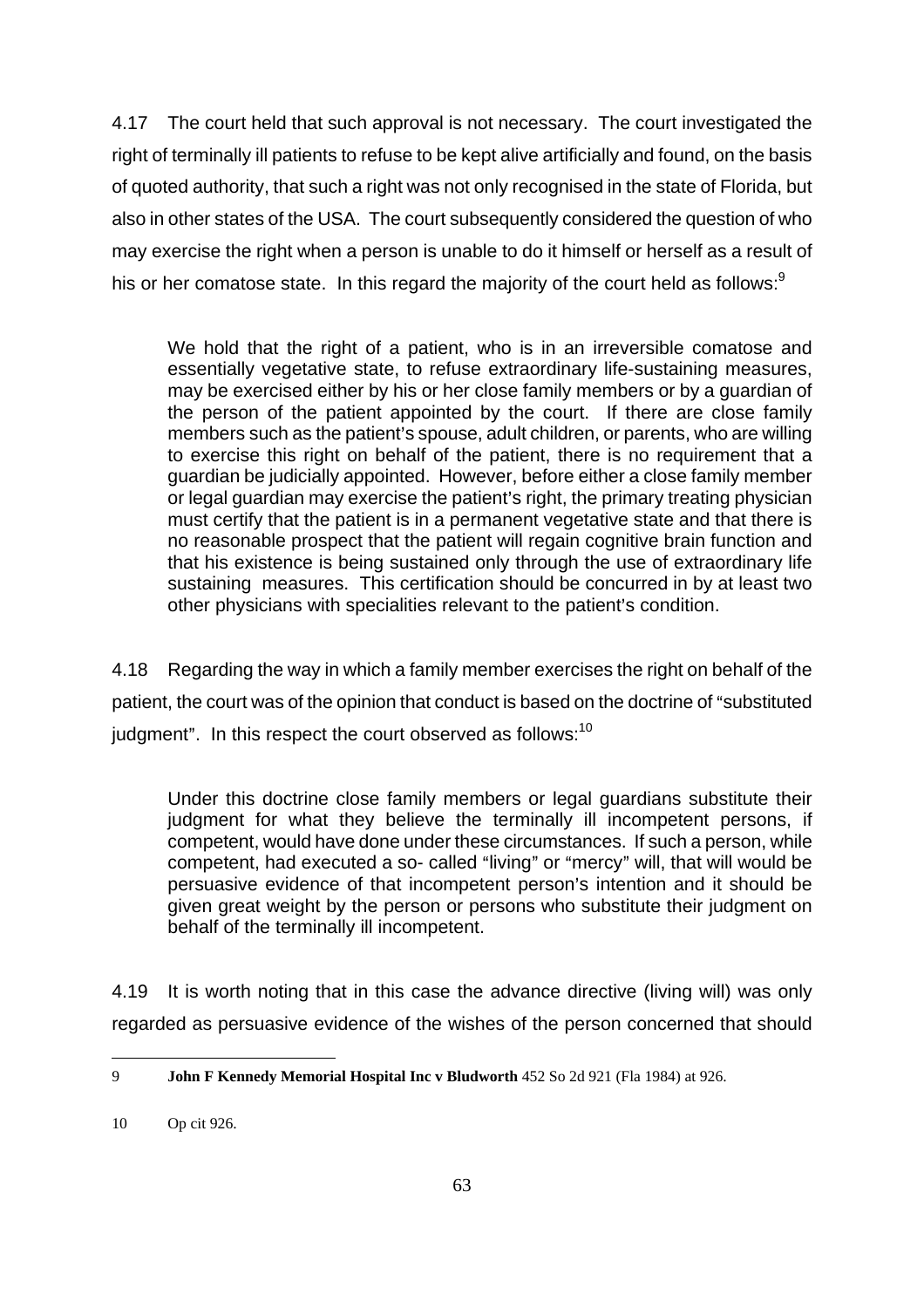carry considerable weight with the decision-maker. However, it appears that the advance directive (living will) in itself could not authorise the discontinuance of artificial life-support systems even when the point had been reached where no recovery was possible. Consent was still required either from the family, the curator or the court.

4.20 The **Patient Self-Determination Act, 1990**11 was enacted on 1 December 1991. It provides that, on admission, hospital staff should specifically enquire from patients whether they wish to fill in a form stipulating which treatment they prefer or refuse and whether they wish to appoint a family member or friend to make decisions on their behalf if circumstances may arise in which they are unable to communicate their wishes themselves. The form is completed voluntarily and is regarded as valid and binding. This Act is a federal Act and is accordingly applicable to all the states in America.

4.21 In addition to advance directive (living will) legislation, some states have also made statutory provision for the appointment of agents by way of enduring powers of attorney, in terms of which decisions can be made on behalf of incompetent patients in respect of their medical treatment.

4.22 The advance directive (living will) legislation has been criticised. The writer George D Pozgar holds the following opinion:<sup>12</sup>

Although many interest groups hailed the enactments of natural death or living will acts as providing the solution to the difficult problems inherent in euthanasia situations, the statutes present inadequacies that must be addressed. A person drafting a living will when healthy and mentally competent cannot predict how he or she will feel at the time of a terminal illness. Moreover, unless the document is updated regularly, how can it be ascertained that the document actually reflects what the patient wishes? If a proxy is used and that proxy is a close family member, there could be danger of a conflict of interest, emotionally or legally. Guidelines must be unified and tightened in order to offer better guidance to physicians and courts.

<sup>11</sup> This Act was enacted as sections 4206 and 4751 of the **Omnibus Budget Reconciliation Act** of 1990.

<sup>12</sup> Pozgar **Health care administration** 196.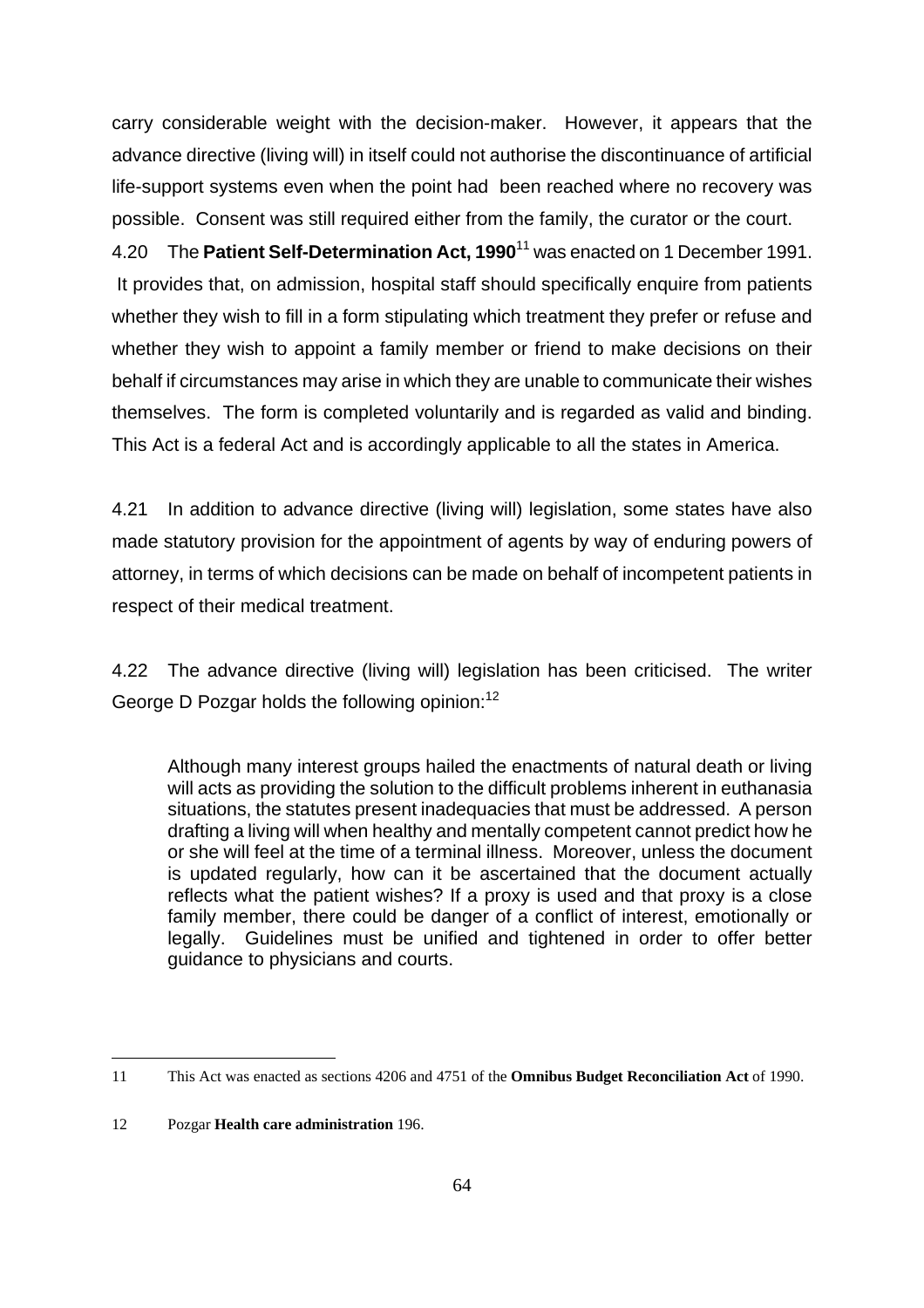## \* **Australia**

4.23 The question regarding the refusal of consent to medical treatment and the artificial support of life is dealt with differently in the different states of Australia.<sup>13</sup> Mainly two approaches are adopted by the different states. Firstly, some states such as South Australia and the Northern Territory give effect to the advance directive (living will) by way of legislation. Secondly, some states such as Victoria and Western Australia make use of substituted decision-making by an agent appointed according to an enduring power of attorney or a curator appointed by the court.

4.24 In South Australia the **Natural Death Act, 1983** recognises the advance directive (living will).14 In broad outline the **Natural Death Act, 1988** of the Northern Territory is modelled on the South Australian legislation. Under this Act a person of sound mind above the age of 18 years who desires not to be subjected to life-prolonging treatment in the event of a terminal illness, may make a directive to that effect in the prescribed form. The directive must be witnessed by two persons. A doctor responsible for the patient's treatment is obliged to act in accordance with the directive unless he or she has reason to believe that the patient has revoked it or was not, at the time of giving the directive, capable of understanding its nature and consequences.

4.25 In the state of Victoria a completely different approach has been adopted by the enactment of the **Medical Treatment Act, 1988.**15 This Act is premised on the basis that a patient's wishes with regard to the refusal of medical treatment should be

 $\overline{a}$ 13 Western Australia Report 7-8.

<sup>14</sup> Western Australia Report 8.

<sup>15</sup> Western Australia Report 21.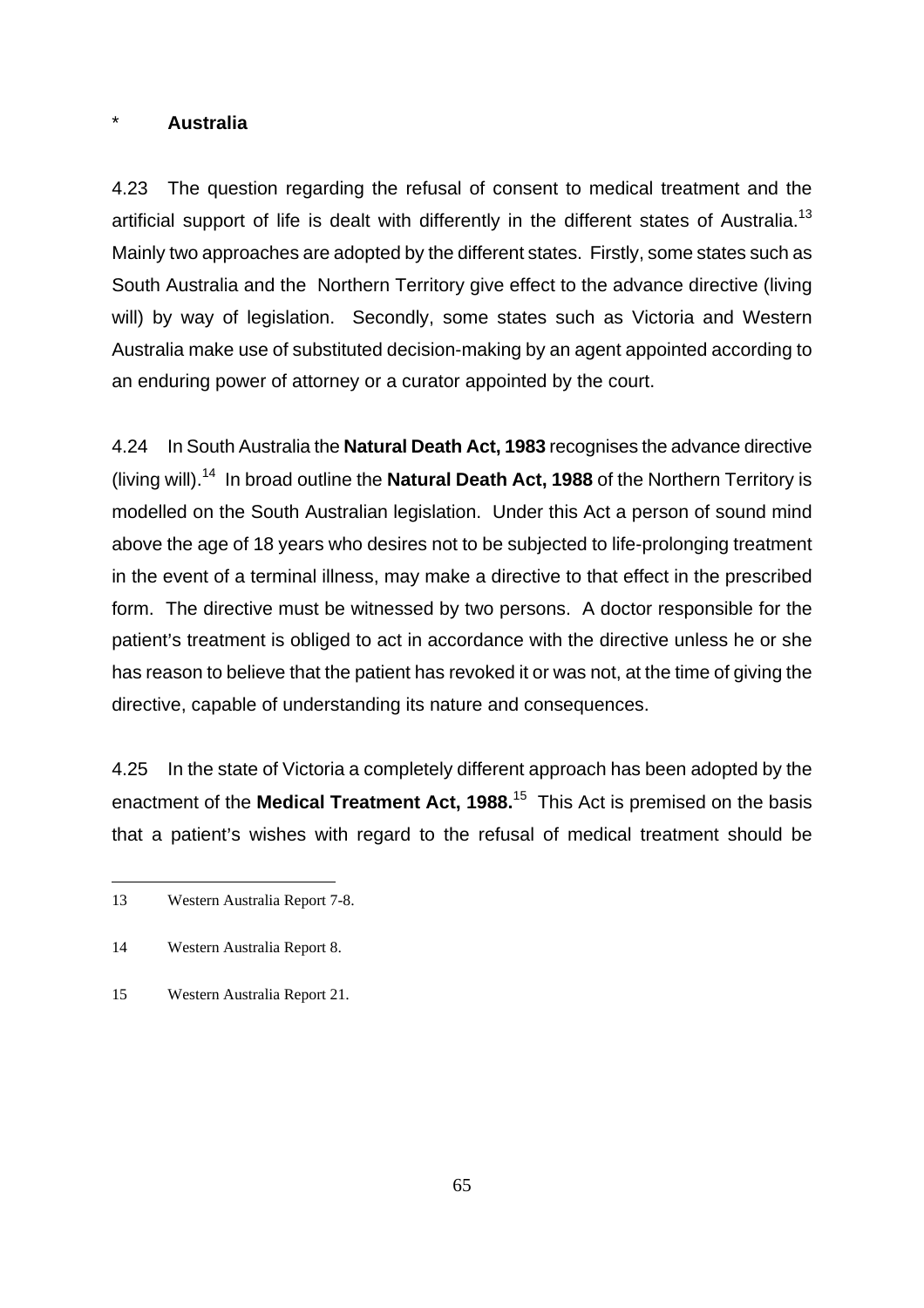complied with. If a patient is unable to make a decision an authorised agent or appointed curator should be able to make the decision on the patient's behalf. The Act is formalistic and prescribes even the finest detail. It begins with a preamble setting out the need for the statutory enactment. This is followed by a statement of purpose.

4.26 For our purposes section 5(1) of the Act is important. It reads as follows:

# **Refusal of treatment certificate**

- 5. (1) If a medical practitioner and another person are each satisfied
	- (a) that a patient has clearly expressed or indicated a decision
		- (i) to refuse medical treatment generally; or
		- (ii) to refuse medical treatment of a particular kind -
	- for a current condition; and

 $(b)$  that the patient's decision is made voluntarily and without inducement or compulsion; and

(c) that the patient has been informed about the nature of his or her condition to an extent which is reasonably sufficient to enable the patient to make a decision about whether or not to refuse medical treatment generally or of a particular kind (as the case requires) for that condition and that the patient has appeared to understand that information; and

(d) that the patient is of sound mind and has attained the age of 18 years-

the medical practitioner and the other person may together witness a refusal of treatment certificate.

The form of the refusal of treatment-certificate is prescribed in the Act.

4.27 A person may also appoint an agent by way of an enduring power of attorney to make decisions on his or her behalf as to his or her medical treatment, if that person is no longer able to do so. An agent thus appointed or duly appointed guardian of the patient may refuse consent to medical treatment on behalf of the patient if the medical treatment would cause unreasonable distress to the patient or if there are reasonable grounds for believing that the patient, if competent, would have considered the treatment unwarranted.<sup>16</sup> As in the case where the decision is made by the patient himself or herself, a medical practitioner and another person must jointly sign a

<sup>16</sup> Sections 5B(1) and (2).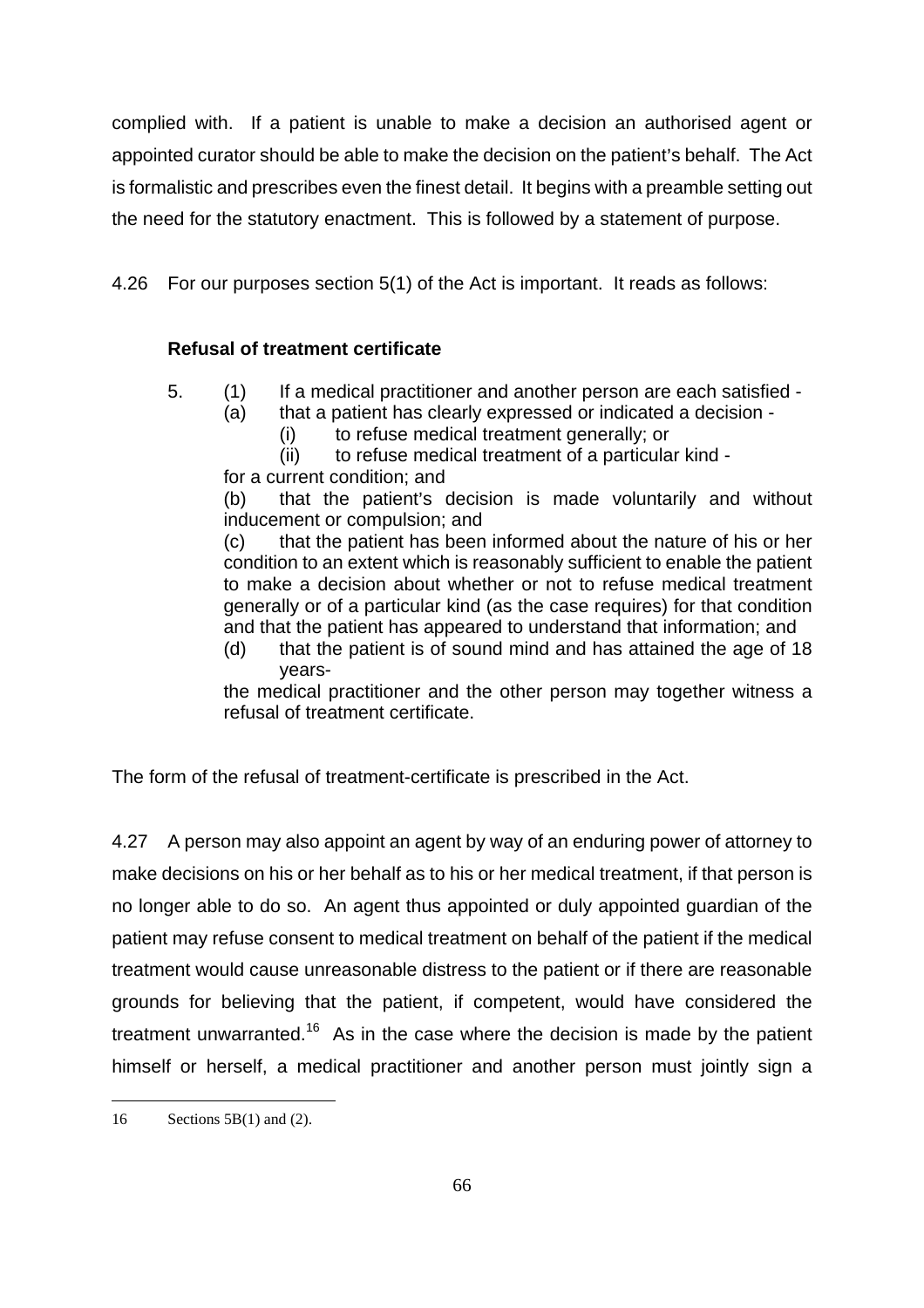certificate of refusal of treatment in respect of the refusal by the agent or guardian, if they are satisfied that the agent or guardian has been informed of the nature of the patient's current condition and that they understand the implications of such refusal. A refusal of treatment certificate in the prescribed form must be completed by the medical practitioner, the other person and the agent or guardian.

4.28 An enduring power of attorney is not revoked by the subsequent incapacity of the principal but can be revoked by the principal himself or herself. The Guardianship and Administration Board may suspend or revoke an enduring power of attorney in specific circumstances.17 One of these circumstances would be if the Board was satisfied that refusal of medical treatment was not in the best interests of the patient.<sup>18</sup>

4.29 The presentation of the refusal of treatment certificate serves as evidence of the patient's refusal of treatment and a medical practitioner who acts in good faith and who refuses to administer or continue medical treatment in reliance on such certificate is not guilty of misconduct or liable in any criminal or civil proceedings.<sup>19</sup>

4.30 The Law Reform Commission of Western Australia investigated the reform of civil and criminal law in this regard. It was mandated to:<sup>20</sup>

To review the criminal and civil law so far as it relates to the obligations to provide medical or life supporting treatment to persons suffering conditions which are terminal or recovery from which is unlikely, and, in particular, to consider whether medical practitioners or others should be permitted or required to act upon directions by such persons against artificial prolongation of life.

4.31 The Law Reform Commission's report was submitted in February 1991. Its point of departure was:<sup>21</sup>

<sup>17</sup> Section 5C.

<sup>18</sup> Section 5C(3).

<sup>19</sup> Section 9.

<sup>20</sup> Western Australia Report 1.

<sup>21</sup> Western Australia Report 9.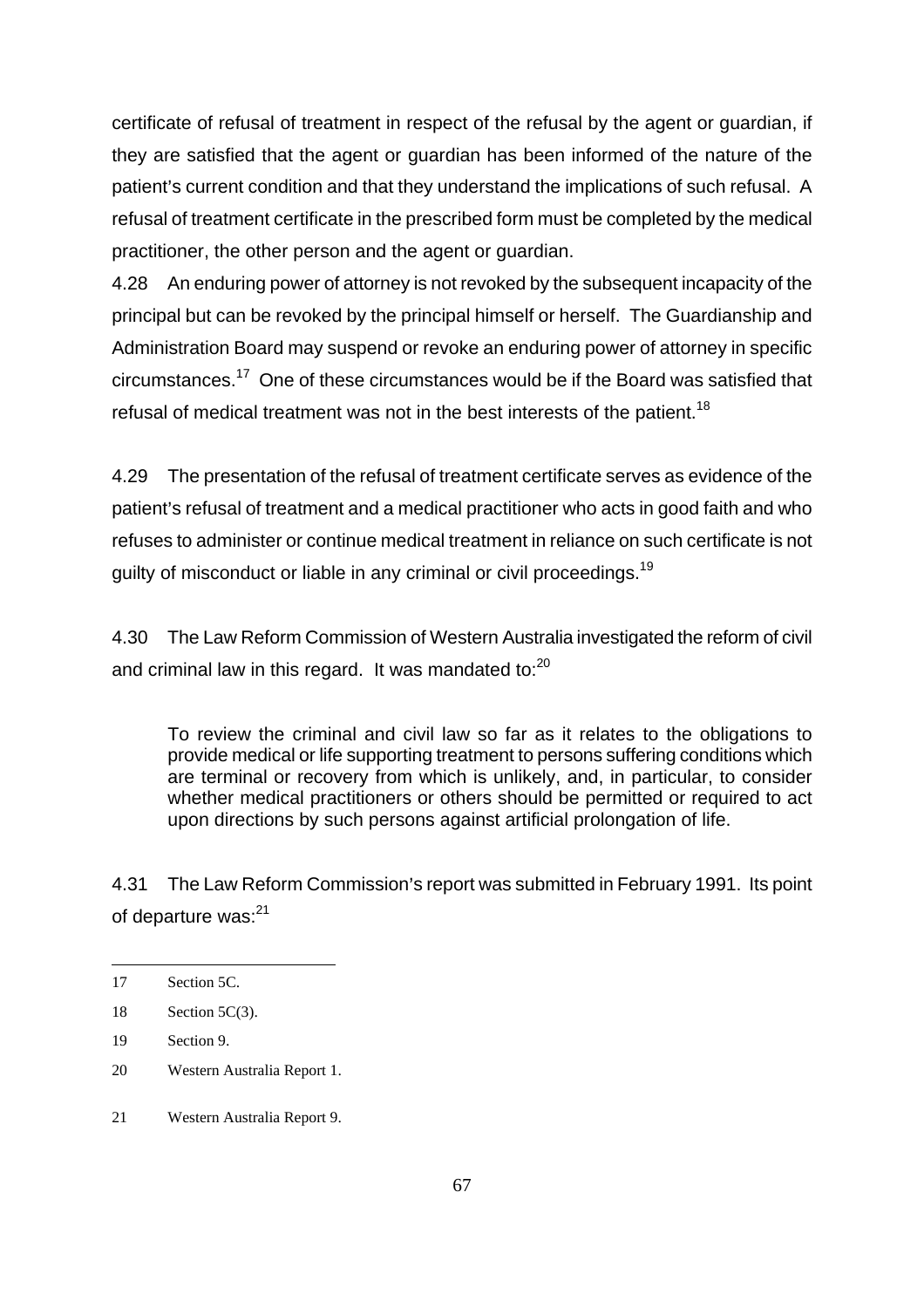.... that persons have a right to self determination. This includes the right to choose whether or not to be treated, or to continue to be treated, and the right to determine the course of future treatment if their mental or physical condition makes them unable to exercise their right of choice at the time.

4.32 The Law Reform Commission was not in favour of a person stipulating his or her wishes in respect of future medical treatment by way of an advance directive (living will). It preferred an enduring power of attorney whereby an agent could be appointed to make decisions on behalf of the principal regarding his or her treatment according to the requirements that exist at that time.

4.33 The Law Reform Commission advanced the following reasons why it found the advance directive (living will) to be unacceptable:<sup>22</sup>

- \* The drafter of the document issues directives as to his or her medical treatment without knowing the precise circumstances that will exist when the will is required to be activated.
- It normally cannot be expected that a person who is healthy when he makes a decision as to the withholding of life-sustaining treatment will take into account all the factors that would have influenced his or her decision if it was made at a time of actual illness or injury.
- \* In most cases the advance directive (living will) is either too specific, thereby failing to cover all circumstances, or too general, thereby causing problems of interpretation, or too discretionary, thereby differing little from a power of attorney.

 $\overline{a}$ 22 Western Australia Report 12 - 13.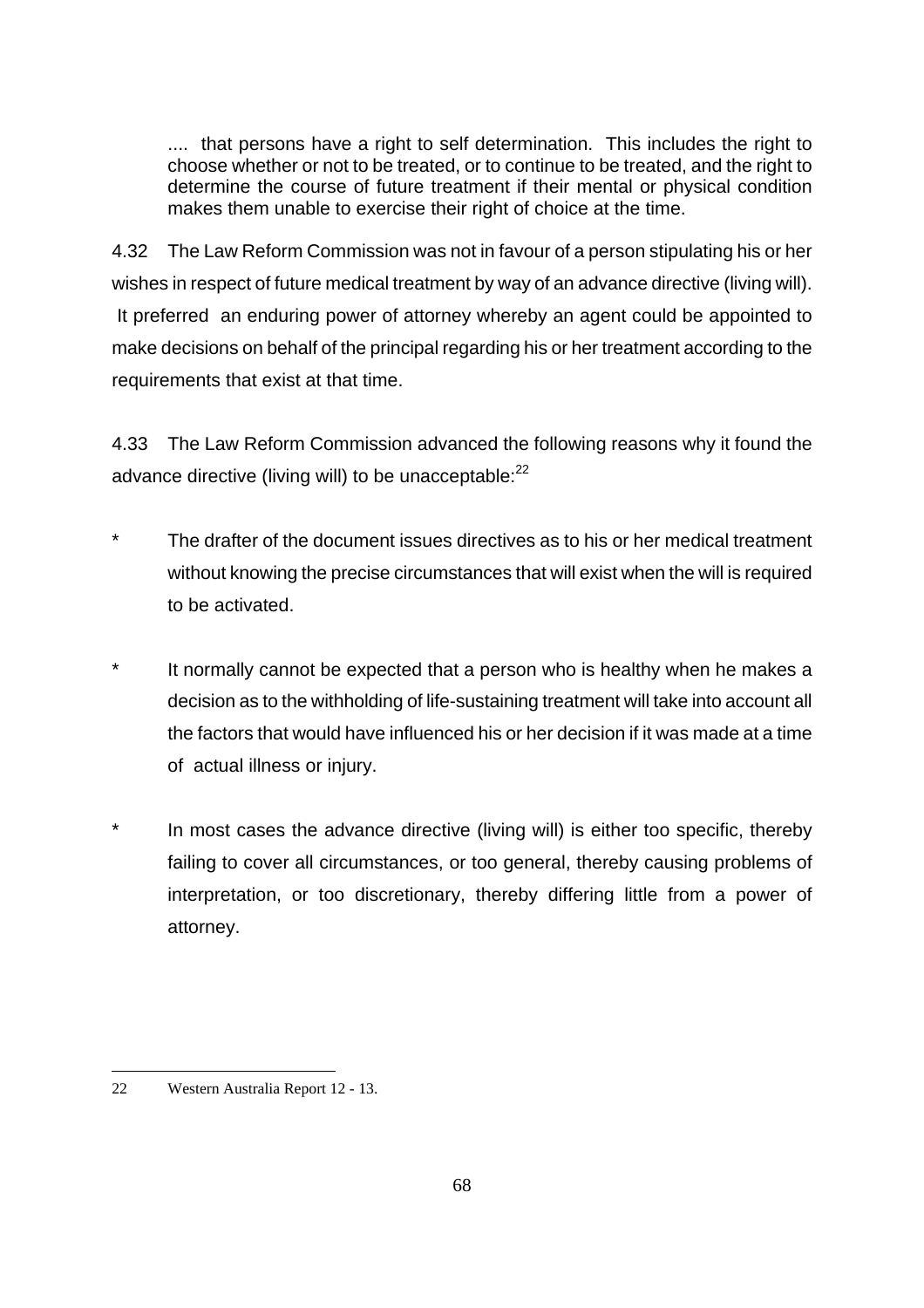- \* There are furthermore problems regarding the question of when the advance directive (living will) should come into force. What should be the criteria and who will decide whether the criteria have been met?
- There are also problems concerning the communication of the information to the attending doctor. Should he or she accept the authenticity of the document at face value? How would he or she be able to ascertain whether the document had been revoked in the mean time?

4.34 The Law Reform Commission favours a system similar to the one entrenched by legislation in the state of Victoria. This entails the competence to appoint an agent, by way of an enduring power of attorney, to make decisions regarding the medical treatment of the principal. The power of attorney takes effect only if the principal becomes incompetent. In cases where no agent has been appointed or where the appointed agent may be unwilling or unable to act, a guardian must be appointed for the incompetent person.<sup>23</sup>

4.35 The decision by the agent or guardian should be based on the decision that the patient would probably have taken in the circumstances, had he or she been able to do so. Where such substituted judgment is inappropriate, the decision should be based on what a reasonable person would probably conceive to be in the best interests of the patient, considering the circumstances.

4.36 The decision made by an agent or guardian on behalf of the incompetent person should be subject to review at the insistence of any interested party.<sup>24</sup> If an agent or guardian makes a decision in good faith, he or she should not be civilly or criminally liable for that decision. Certain formalities are prescribed to ensure the legality of an enduring power of attorney.

<sup>23</sup> Western Australia Report 15.

<sup>24</sup> Western Australia Report 20.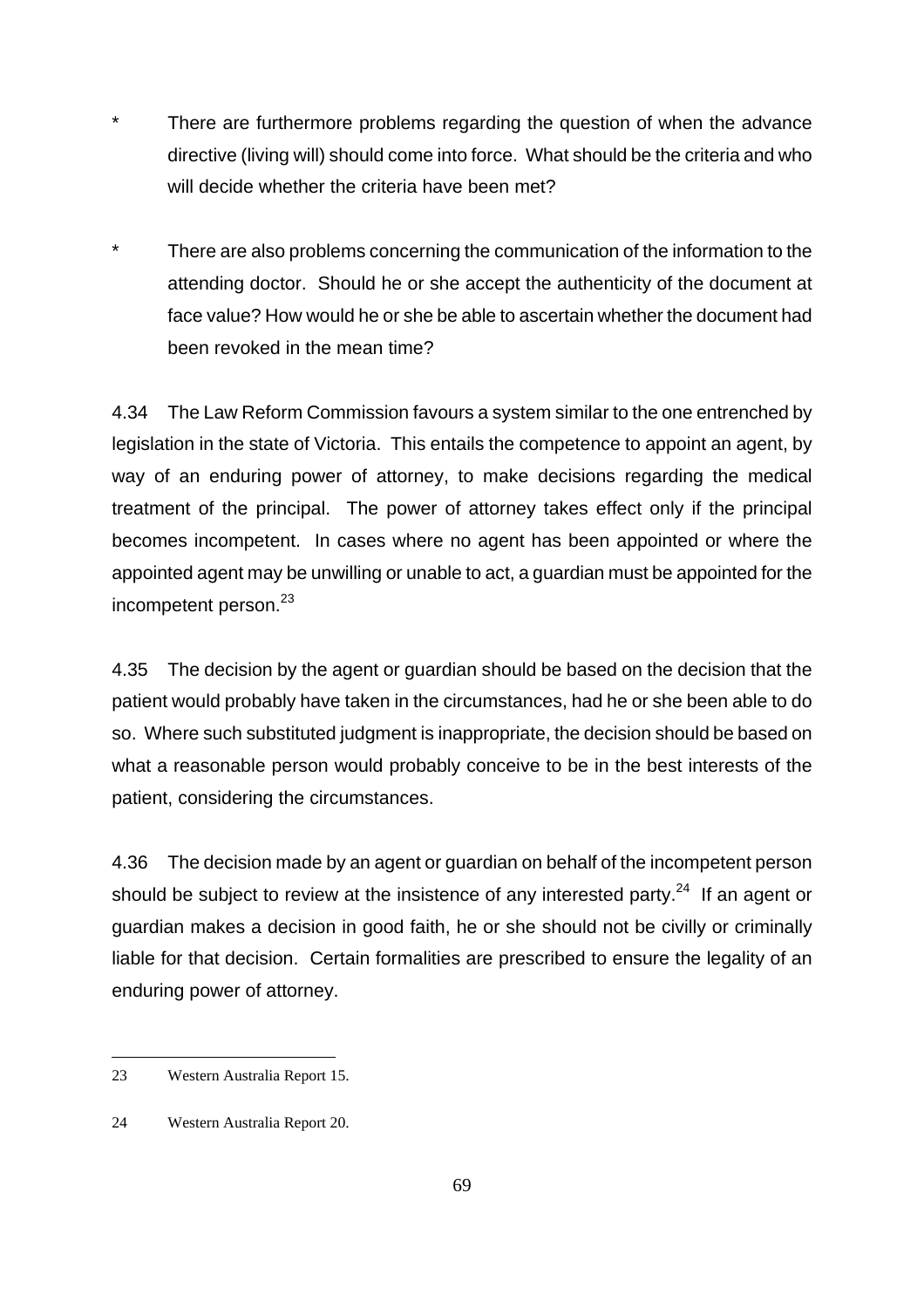4.37 In order to facilitate proof of refusal of medical treatment, the Law Reform Commission suggests that use should also be made of the refusal of treatment certificate, as is the case in Victoria. Unlike Victoria, it is suggested that such refusal should also apply to palliative care, $25$  which is defined as: $26$ 

the provision of reasonable medical procedures for relief of pain, suffering and discomfort; or the reasonable provision of food and water.

4.38 Finally, it is recommended that a doctor should escape liability if, in reliance on a refusal of treatment certificate, he or she refuses to perform medical treatment. No liability should furthermore result where a medical practitioner administers drugs for the purpose of controlling or eliminating pain and suffering even if the treatment shortens the patient's life, provided that the doctor acted with the consent of the patient, his or her agent or guardian or that the treatment was reasonable in the circumstances of the case.

- **\* Canada**
- ˚ **Alberta**

<sup>25</sup> Western Australia Report 23.

<sup>26</sup> Section 3 of the (Victoria) Medical Treatment Act, 1988.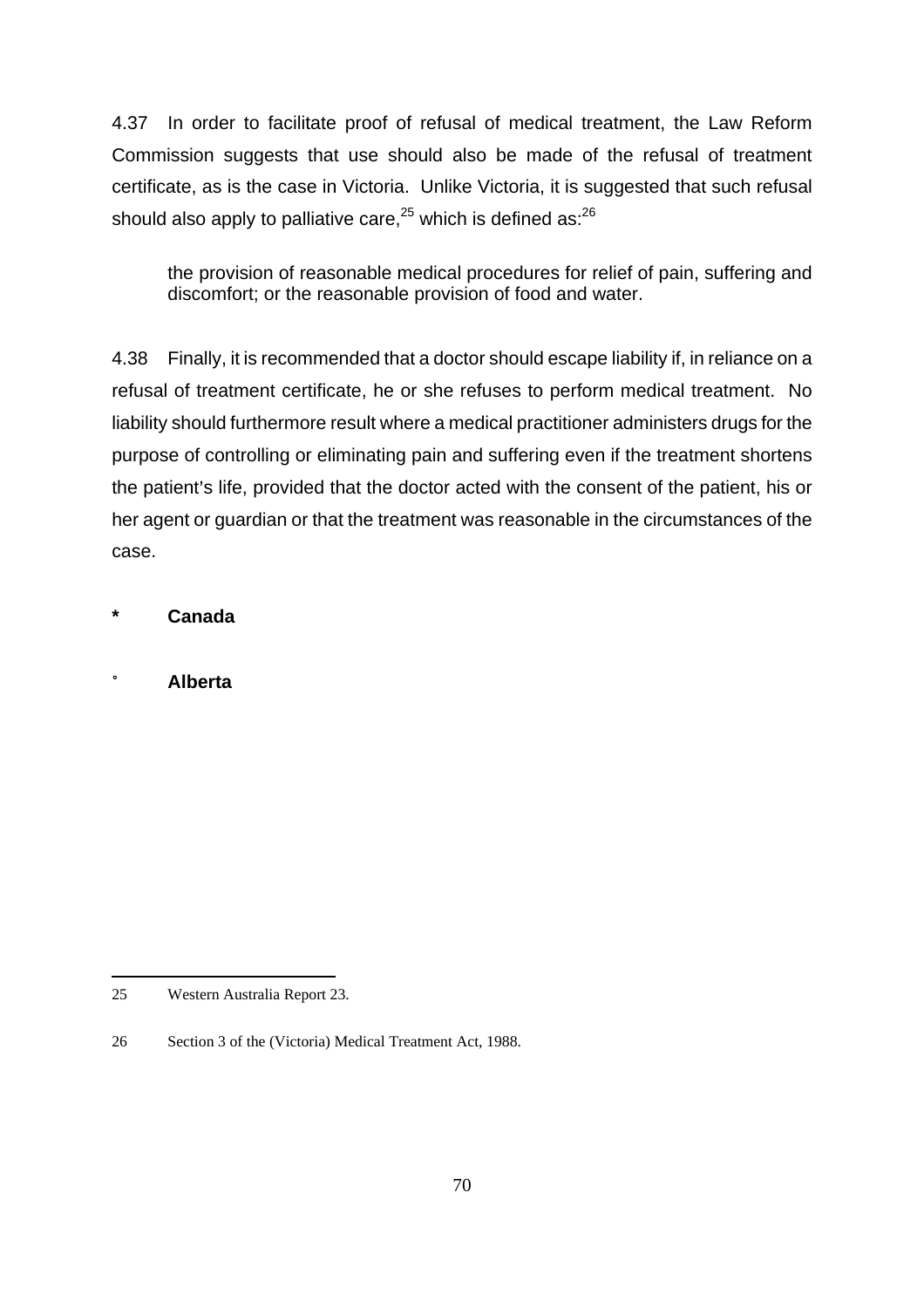4.39 At present there is no advance directive (living will) legislation in Canada, although several attempts have been made to effect a statutory arrangement.<sup>27</sup>

4.40 In its initial report<sup>28</sup> for discussion the Alberta Law Reform Institute recommended that the advance directive (living will) should not be used exclusively. In the report the problems that were foreseen with this document were stated as follows:<sup>29</sup>

The living will concept has a number of inherent problems, the most significant of which is that it involves the individual having to anticipate what medical condition he or she may be faced with in the future, and what treatment options may be available at that time. This inevitably leads to difficulties of interpretation. ... Most standardized or prescribed forms of living will attempt to overcome the problem of anticipation by resorting to generalized and imprecise language, employing such terms as "heroic measures" and "extraordinary treatment". However, this merely exacerbates the problem, because these terms are capable of a wide range of interpretations. In the end, the attending physician may find that the living will is simply too vague and ambiguous to provide any useful guidance as to the patient's wishes.

<sup>27</sup> Alberta Law Reform Institute and The Health Law Institute **Advance directives and substitute decisionmaking in personal healthcare** Joint Report No. 64 March 1993 (hereinafter referred to as "Joint Report").

<sup>28</sup> Alberta Law Reform Institute **Advance directives and substitute decision-making in personal healthcare** Report for discussion No. 11 November 1991 (hereinafter referred to as "Alberta Report).

<sup>29</sup> Alberta Report 30.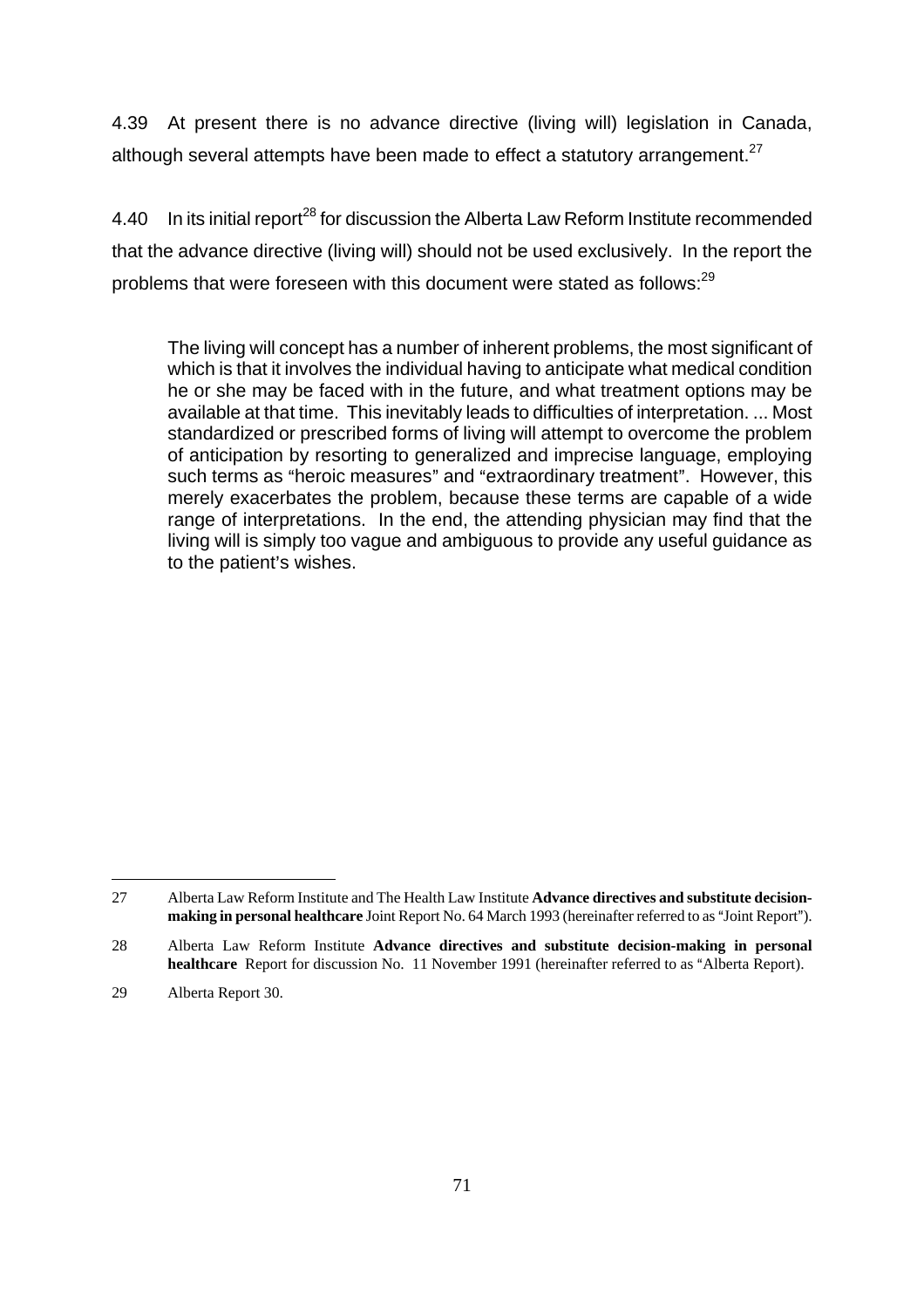4.41 The principal recommendation in the Alberta Report and the Joint Report was that legislation be introduced to give legal effect to health care directives. The Alberta Law Reform Institute and the Health Law Institute argued that a health care directive would enable individuals to exercise control over future health care decisions in a number of ways.<sup>30</sup> First, it could be used to appoint someone as a health care agent, who would have legal authority to make health care decisions on behalf of the individual in the event of his or her becoming incapable of making these decisions personally. Second, the health care directive could identify anyone whom the individual does not wish to act as his or her health care proxy. Third, it could be used to provide instructions and information concerning future health care decisions; for example, instructions as to what types of medical treatment the individual would not want in certain circumstances. If these advance instructions were unambiguous and relevant to the health care decision being considered, they would be legally binding and would have to be followed.<sup>31</sup>

4.42 The Alberta Law Reform Institute identified a need to create a system of substitute decision-making for those patients who have no guardian and who have not appointed a health care agent.<sup>32</sup> It recommended that this be done by way of a statutory list of proxy decision-makers. In the event of a patient being mentally incapable of making a health care decision, the first available person on the statutory list

<sup>30</sup> Joint Report 7.

<sup>31</sup> Joint Report 7 - 8.

<sup>32</sup> Alberta Report 58 - 65.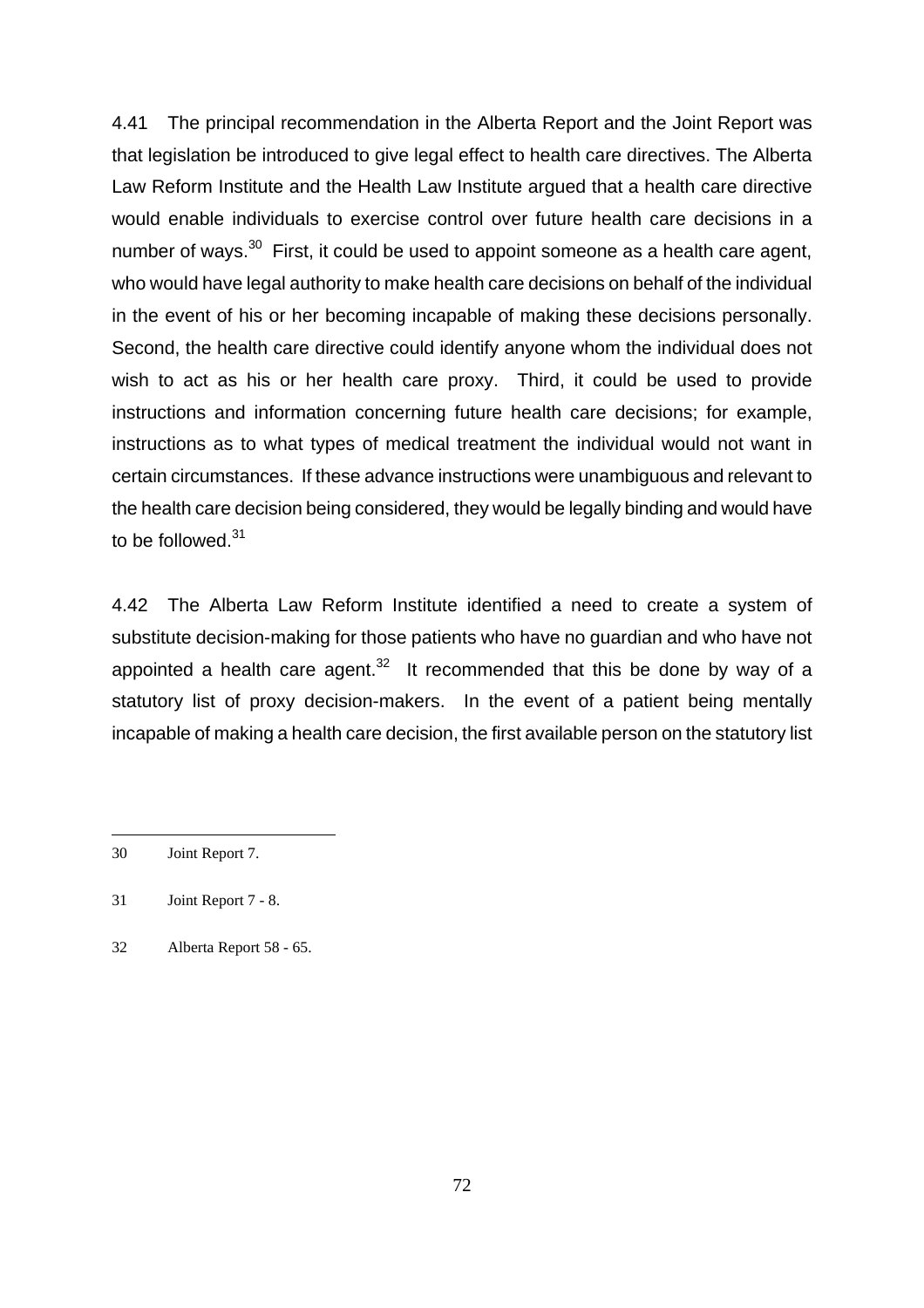would have the legal authority to make the decision on the patient's behalf. It was recommended that the statutory list be as follows: 33

(a) A guardian appointed under the Dependent Adults Act (or the equivalent legislation) with authority to make health care decisions on behalf of the patient;

(b) a health care agent appointed by the patient pursuant to a health care directive;

- (c) the patient's spouse or partner;
- $(d)$  the patient's children;
- $(e)$  the patient's parents;
- $(f)$  the patient's siblings;
- (g) the patient's grandchildren;
- $(h)$  the patient's grandparents;
- $(i)$  the patient's uncle and aunt;
- $(j)$  the patient's nephew and niece;
- (k) any other relative of the patient;
- $(l)$  the patient's health care practitioner.

<sup>33</sup> Joint Report 9.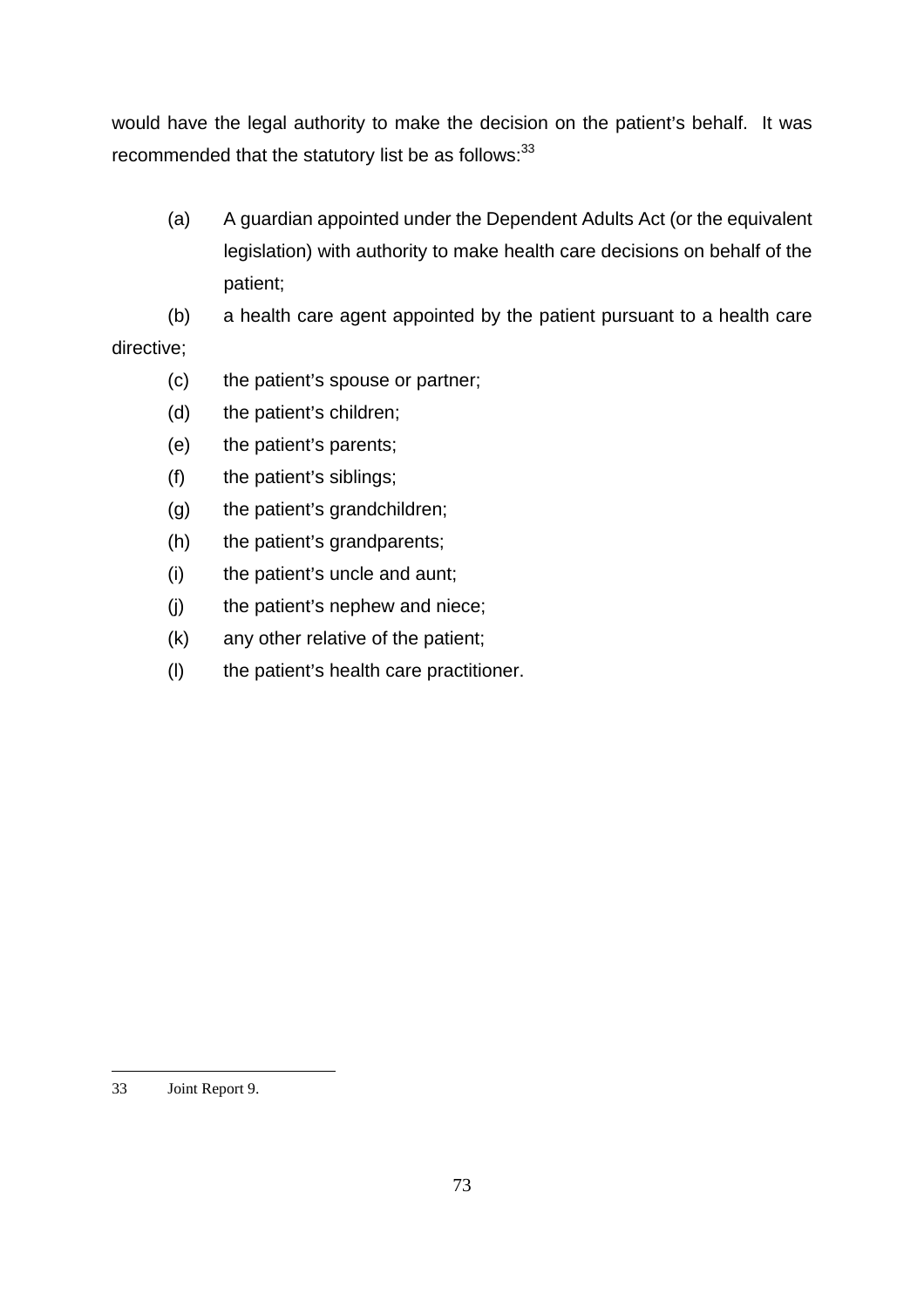4.43 Another key recommendation of the Alberta Law Reform Institute concerned the criteria for substitute decision-making. $34$  As we have seen,  $35$  the view was taken that if the patient's health care directive contains instructions which are unambiguous and relevant, these should be legally binding. What happens if there are no such instructions? In the Alberta Report it was proposed that, where possible, proxies should apply a substituted judgment test - that is, they should decide according to what they believe the patient would have decided if competent, rather than according to what they consider to be in the patient's best interests. This view was affirmed in the Joint Report.<sup>36</sup>

#### **Saskatchewan**

<sup>34</sup> Alberta Report 65 - 70.

<sup>35</sup> See paragraph 4. 73 above.

<sup>36</sup> Op cit 10.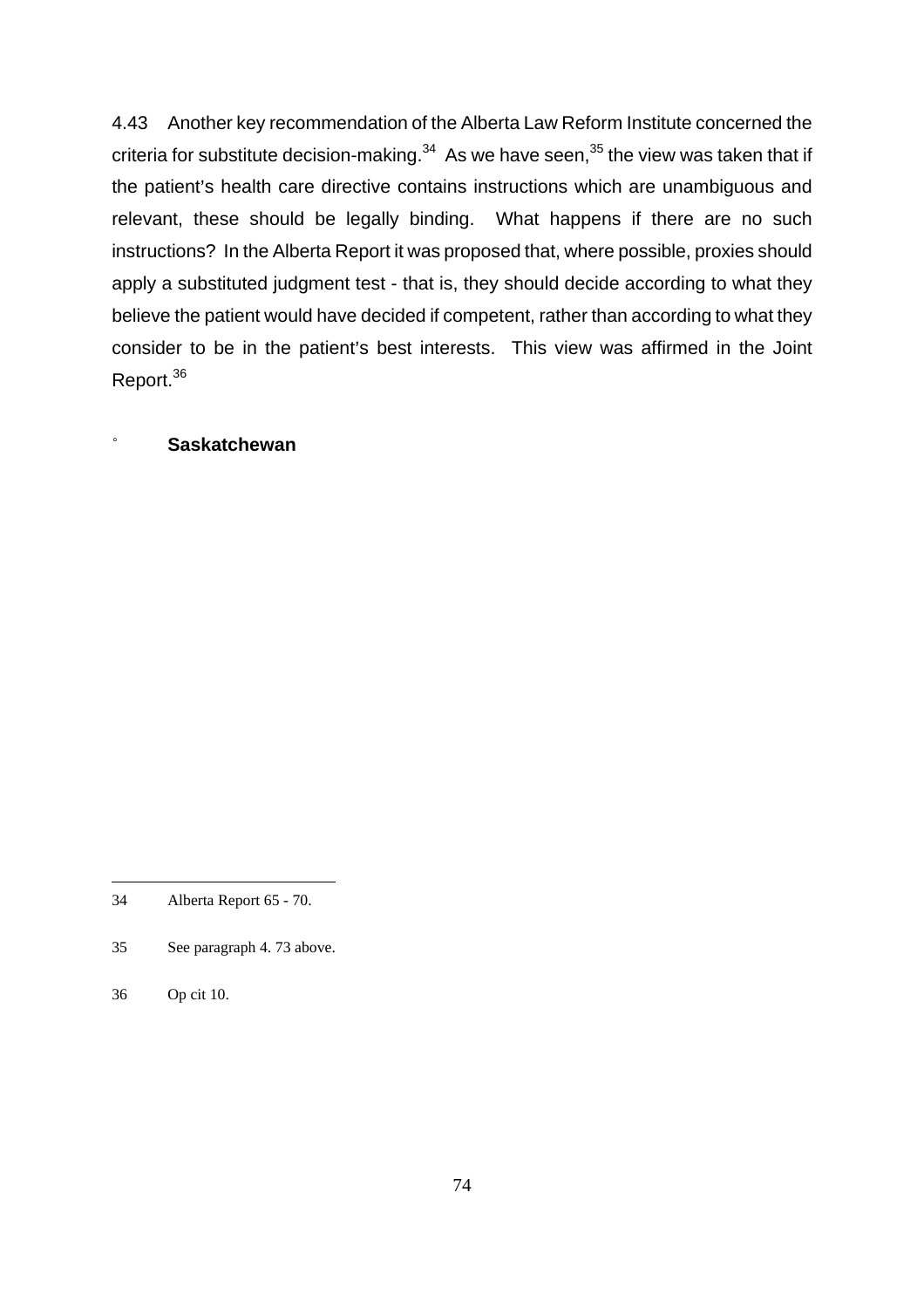4.44 In December 1991 the Law Reform Commission of Saskatchewan published a report recommending the enactment of legislation giving legal effect to advance health care directives.37 However, the Saskatchewan recommendations are much narrower in scope than those of other Canadian provincial law reform agencies. In particular, the Saskatchewan Commission took the position that advance directives (living wills) should be limited to cases of "last illness". Thus, the Commission recommended that an advance directive (living will) should be given recognition "if it is intended to take effect when the maker is suffering from a condition that is terminal, or will result in a significant diminished quality of life."<sup>38</sup>

4.45 It is further important to take note of the following conclusion of the Saskatchewan Commission: 39

But whether the Living Will is drafted in broad or narrow terms, in detail or in generalities , it can take effect in Canada only as a manifestation of a refusal to consent to medical treatment ... At present, most physicians are more apt to regard a living will as a "guide or a framework for patient management" than as a legally binding document. Under current practice in Saskatchewan hospitals, when an advance directive is known to attending physicians, a psychological assessment of the patient and involvement of family members is often given equal weight with the patient's expressed wishes in determining a course of action.

#### **Newfoundland**

<sup>37</sup> Law Reform Commission of Saskatchewan **Proposals for an advance health care directives act**  December 1991 16 (hereinafter referred to as "Saskatchewan Report").

<sup>38</sup> Saskatchewan Report 29.

<sup>39</sup> Saskatchewan Report 20.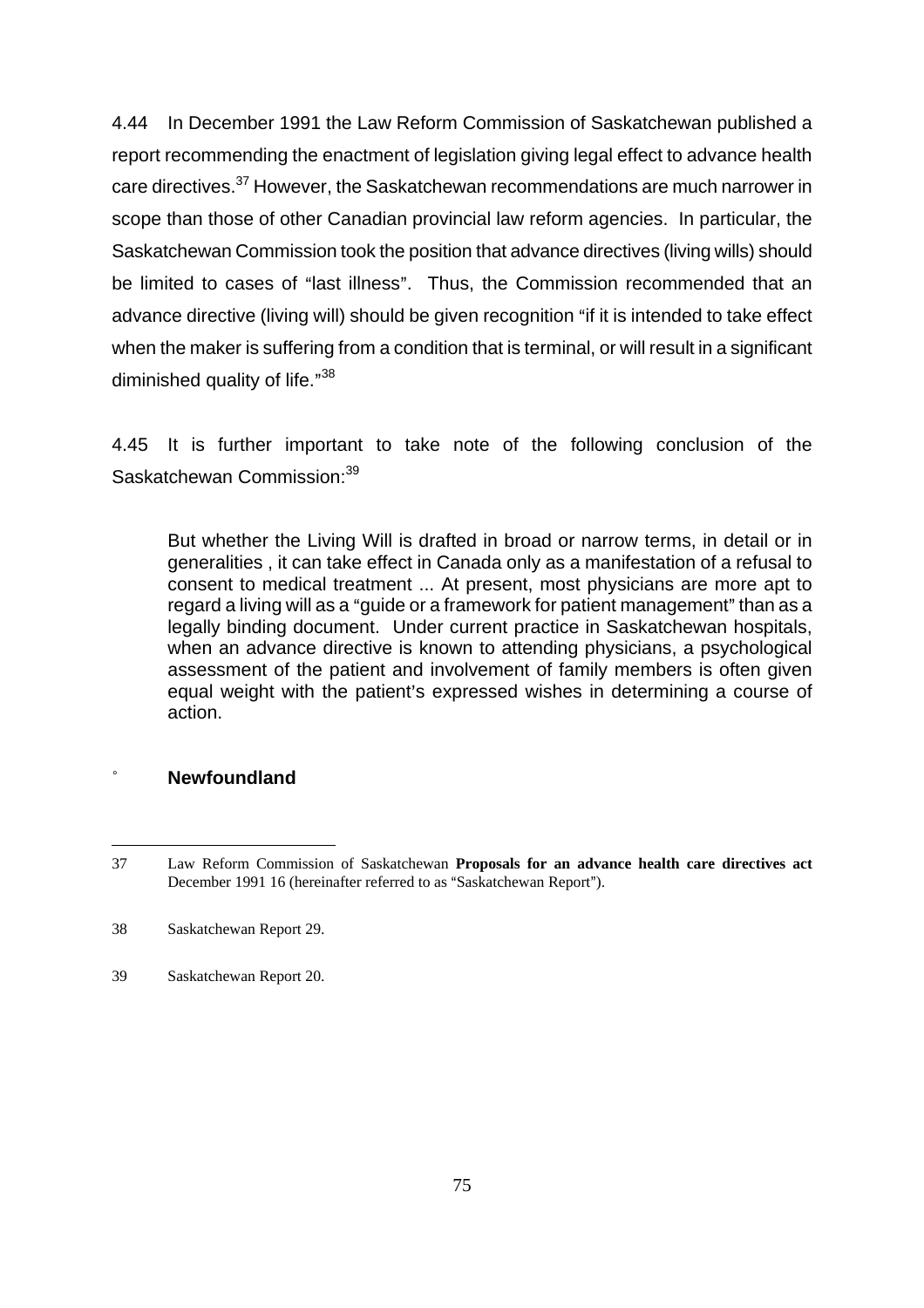4.46 In January 1992 the Newfoundland Law Reform Commission published a discussion paper on advance directives and attorneys for health care. $40$  Its recommendations on health care directives are very similar to that of the Alberta Law Reform Institute and the Health Law Institute<sup>41</sup> and to those of the Manitoba Law Reform Commission.<sup>42</sup> The basic position adopted by the Newfoundland Discussion Paper is that individuals should be able to use a health care directive to appoint a health care proxy, and also to provide information and instructions which would be binding on the proxy. As with the Manitoba Report, the focus of the Newfoundland Discussion Paper is limited to health care directives. It does not consider the additional issue of whether there should be a statutory list of proxy decision-makers, so as to deal with the situation where the patient has not appointed a health care agent.

4.47 Against this background, we take a detailed look at some of the recommendations made in the Newfoundland Discussion Paper. Firstly, the Newfoundland Law Reform Commission submitted that the Canadian Criminal Code should be amended to make it clear that criminal law imposes no duty on a medical practitioner to initiate or maintain medical treatment contrary to the instructions of the patient.<sup>43</sup> Legislation should furthermore be enacted to recognise the patient's common law right to refuse medical treatment by granting a competent individual the opportunity to give advance instructions regarding his or her medical treatment and/or to delegate decision-making powers to his or her nominated agent.

4.48 It is further recommended that it should be possible for an individual to use a health care directive or to authorise an attorney to make health care decisions on that person's behalf. A health care decision should include the giving, refusal or withdrawing

<sup>40</sup> Newfoundland Law Reform Commission **Advance health care directives and attorneys for health care**  Discussion Paper No. 6, 1992 (hereinafter referred to as "Newfoundland Discussion Paper").

<sup>41</sup> Joint Report 12.

<sup>42</sup> See paragraphs 4.90 *et seq* below.

<sup>43</sup> Newfoundland Discussion Paper 101.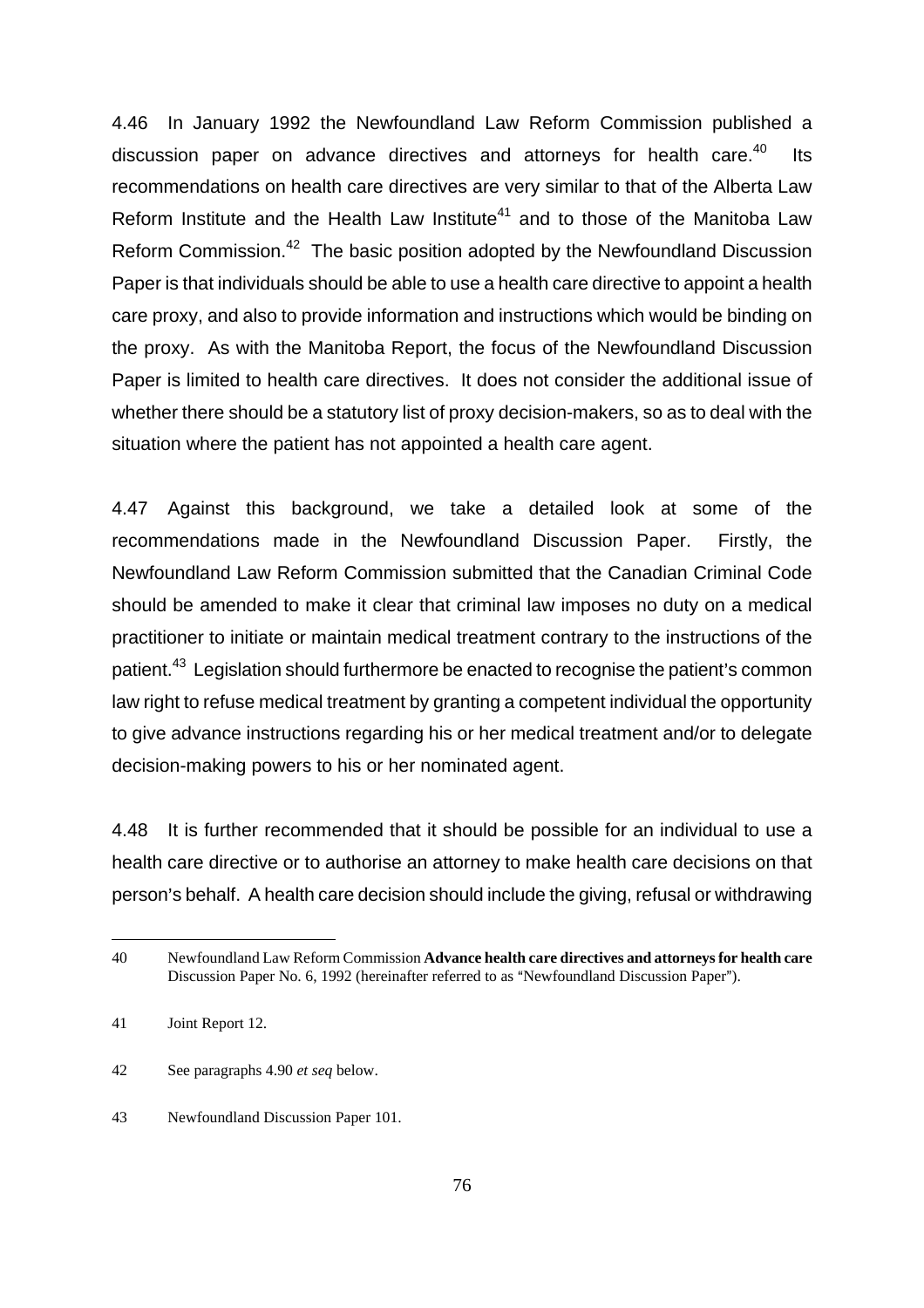of consent to any and all types of medical care, treatment, diagnostic procedures, palliative care, medication as well as non-medical matters which are necessarily incidental to medical care. This should include life-prolonging treatment, psychiatric treatment, the administration of nutrition and hydration and admission to medical or psychiatric treatment facilities or removal from such institutions.<sup>44</sup>

 $\overline{a}$ 44 Newfoundland Discussion Paper 101.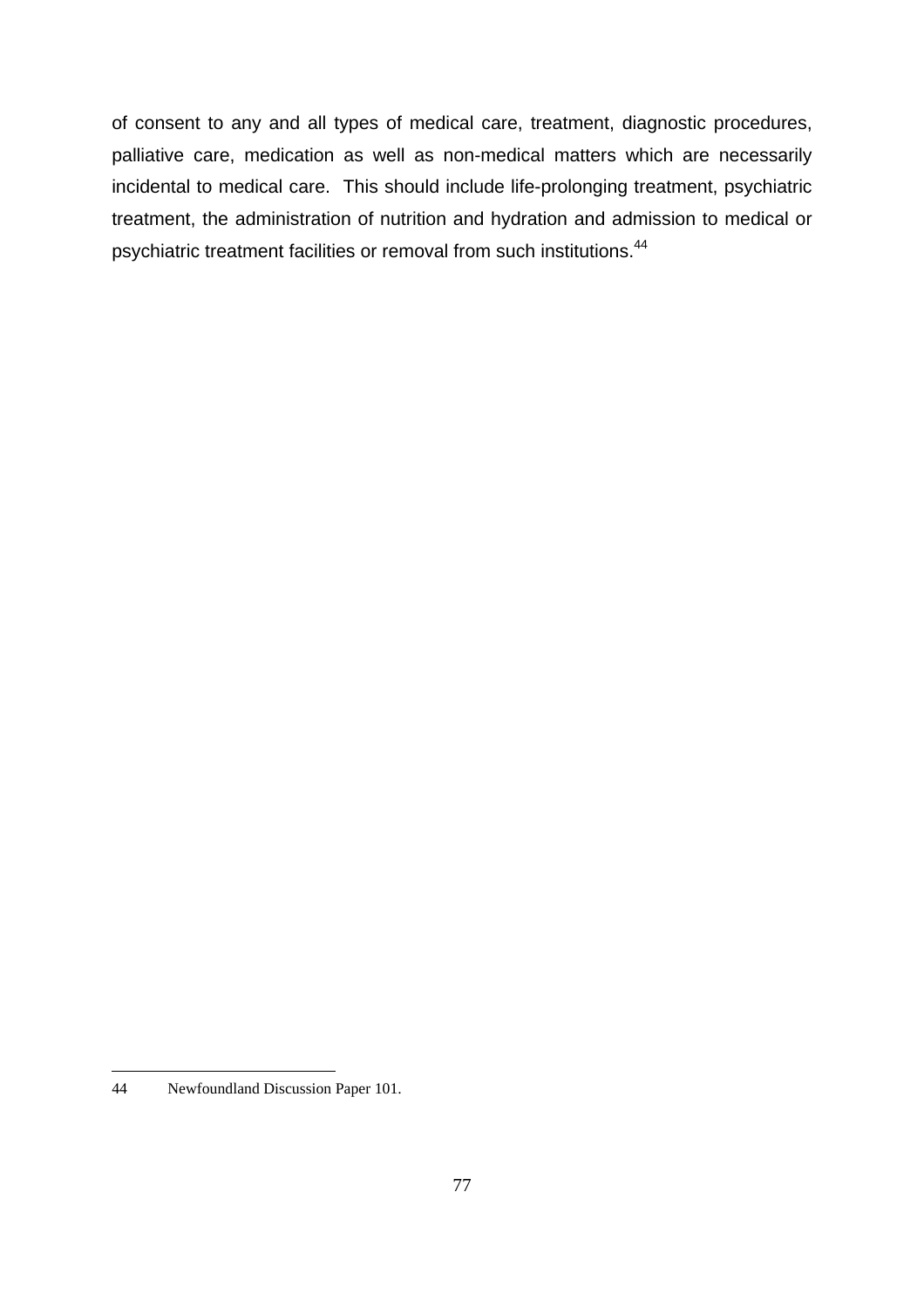4.49 The Newfoundland Law Reform Commission further recommends that a health care directive should be in writing and signed by the person making it.<sup>45</sup> Neither the agent appointed in that health care directive nor the spouse of that agent should be qualified to witness the execution of the directive. A signed, handwritten health care directive of the maker should be valid without any necessity of witnessing, but where the maker signs it with a mark other than his or her signature the execution should be attested by two witnesses.<sup>46</sup>

4.50 It is also recommended that health care facilities (such as hospitals) should be required to enquire, upon admission, whether the patient has made or revoked a directive and to request a copy of the directive, if any. $47$ 

4.51 The Newfoundland Law Reform Commission believes, however, that the responsibility for communicating the contents of a health care directive should remain with maker.<sup>48</sup> Where the patient is incapable (unconscious) the medical practitioner should be required to ensure whether such a directive exists or whether an authorised agent has been appointed to attend to the patient's interests. These requirements should also be applicable in emergency situations.

4.52 It is recommended that a health care provider who has been furnished with a copy of a directive should be required to include it in the patient's medical record in such a way that it is brought to the attention of other members of the medical staff.<sup>49</sup>

48 Ibid.

 $\overline{a}$ 

49 Ibid.

<sup>45</sup> Op cit 102.

<sup>46</sup> Op cit 101.

<sup>47</sup> Op cit 103.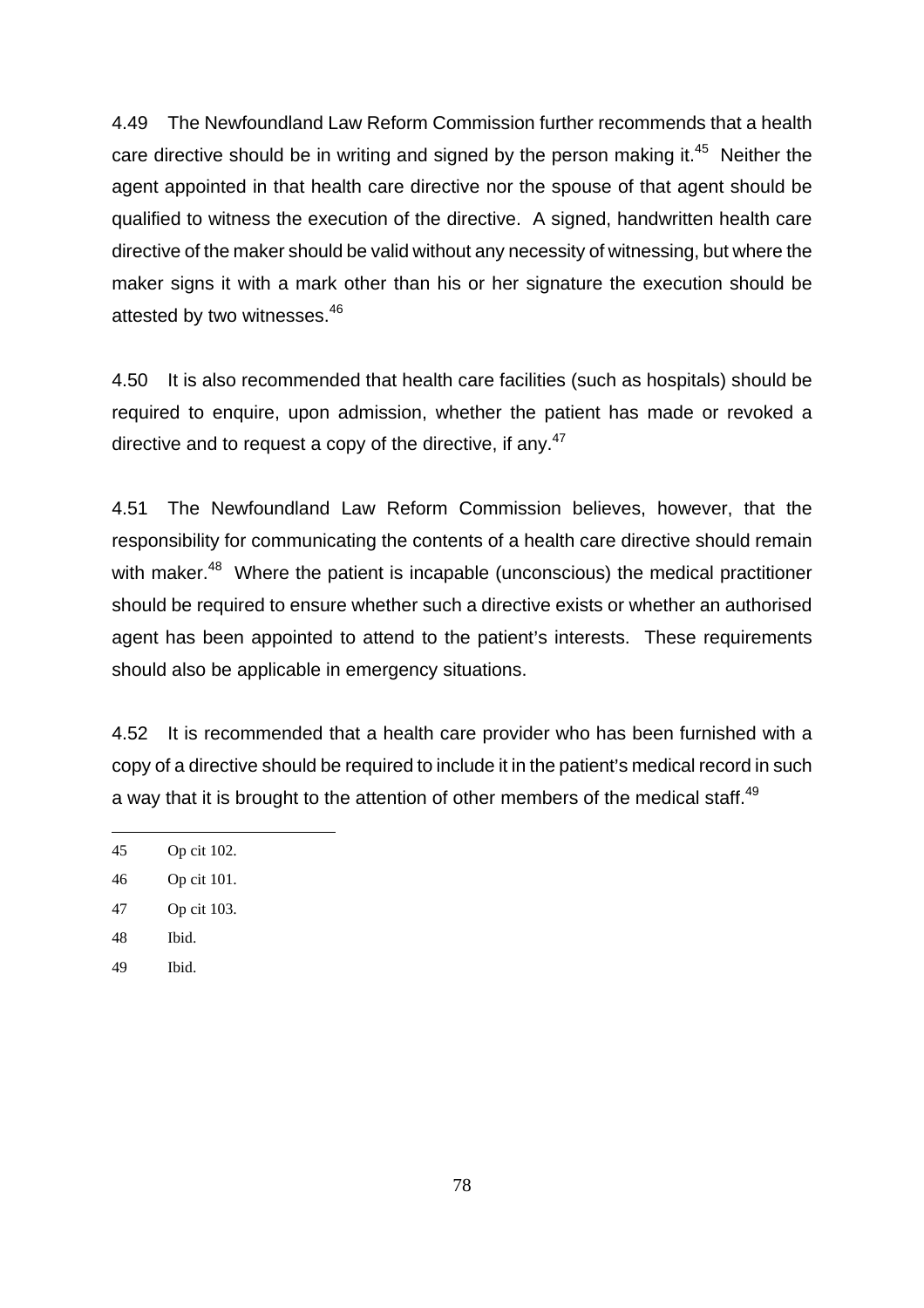4.53 Such a directive should only become effective upon a determination that the maker is not mentally capable of making or communicating with respect to medical treatment.<sup>50</sup>

 $\overline{a}$ 50 Newfoundland Discussion Paper 103.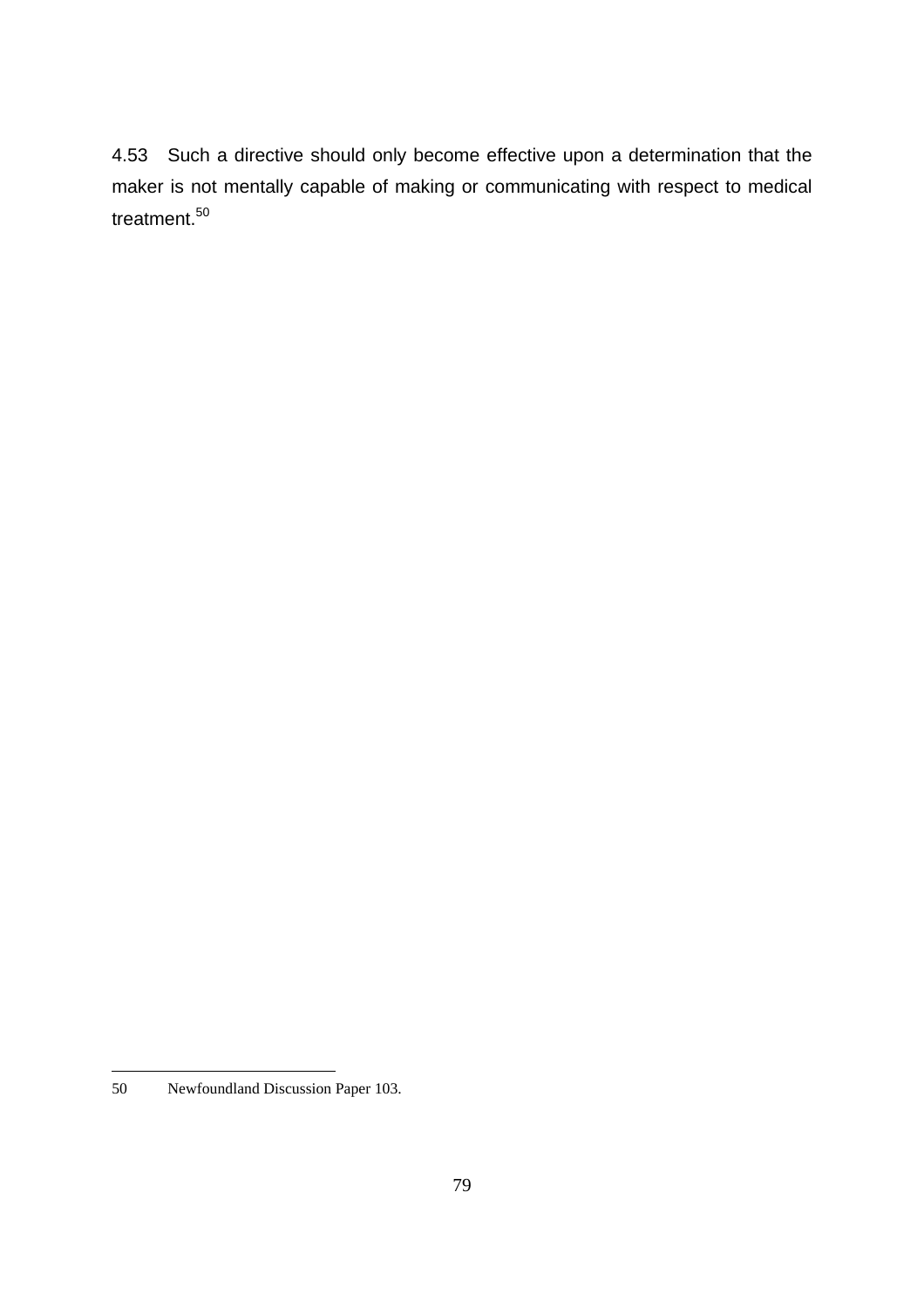4.54 The legislation should specify that a person who is mentally capable of taking a decision with respect to treatment is also able to understand the information that is relevant to the decision and is able to appreciate the reasonable foreseeable consequences of such a decision. The legislation should specify that a principal who has drawn up a valid health care directive is presumed to be capable of doing so unless the contrary is proved. $51$ 

4.55 The Newfoundland Law Reform Commission feels it should be possible to revoke a health care directive by -

- (i) a subsequent validly executed health care directive;
- (ii) a declaration in writing that revokes the directive and that is executed in the same manner as a directive;
- (iii) the burning, tearing up or other destruction of the directive by the principal (or by some person in his or her presence and by his or her direction) with the intention of revoking the directive. $52$

4.56 It is recommended that a medical practitioner who fails to comply with the valid instructions of a health care agent should be subject to the changes of battery and negligence and to administering treatment without the patient's consent.<sup>53</sup>

 $\overline{a}$ 51 Ibid.

<sup>52</sup> Op cit 104 - 105.

<sup>53</sup> Op cit 106.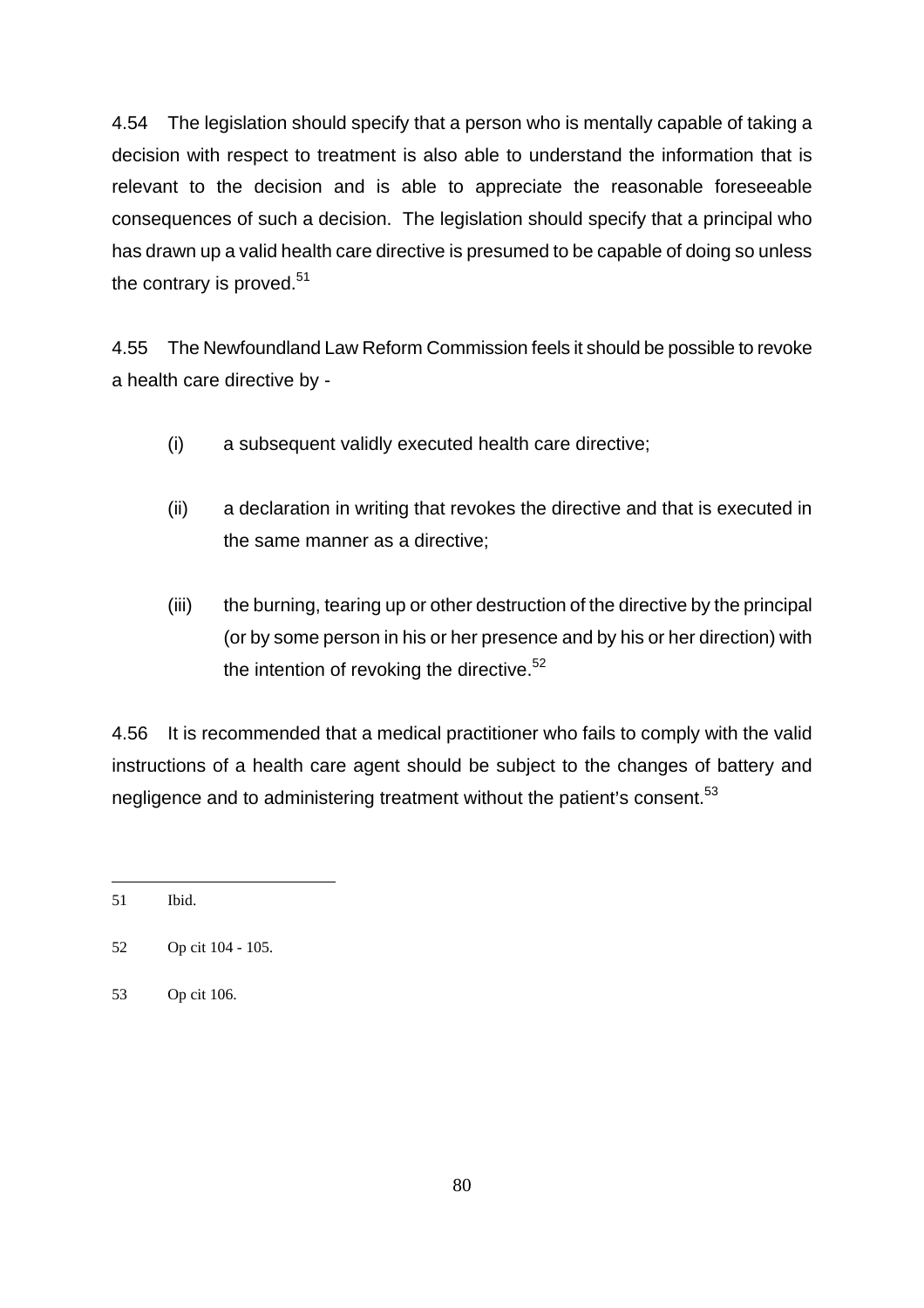4.57 Any person who, without the principal's consent, wilfully conceals, cancels, alters, falsifies or forges a health care directive or any amendment or revocation of such directive or who wilfully withholds any personal knowledge thereof, should be guilty of an offence and liable for damages in a civil action.<sup>54</sup>

4.58 Lastly, the Newfoundland Law Reform Commission recommends that the statutory provisions concerning such directives should be accompanied by a educational campaign to ensure that the general public is aware of the availability of the mechanisms. Health care facilities and professional medical associations should also be encouraged to provide educational support to their members and staff regarding health care directives.<sup>55</sup>

## **Manitoba**

4.59 After due research the Manitoba Law Reform Commission brought out a report in June 1991 entitled **Self-determination in health care (living wills and health care proxies)**. Extensive legislation was suggested in the report in order to make provision for health care directives. Again the point of departure was that individuals should have a free choice in making provision for:<sup>56</sup>

... health care directives in which they can set out their wishes respecting future health care and can appoint health care proxies to make future decisions on their behalf. The decision contained in health care directives or made by health care

 $\overline{a}$ 54 Newfoundland Discussion Paper 107.

<sup>55</sup> Ibid.

<sup>56</sup> Manitoba Law Reform Commission **Report on self-determination in health care (living wills and health care proxies)** Report No. 74 1991 40 (hereinafter referred to as "Manitoba Report").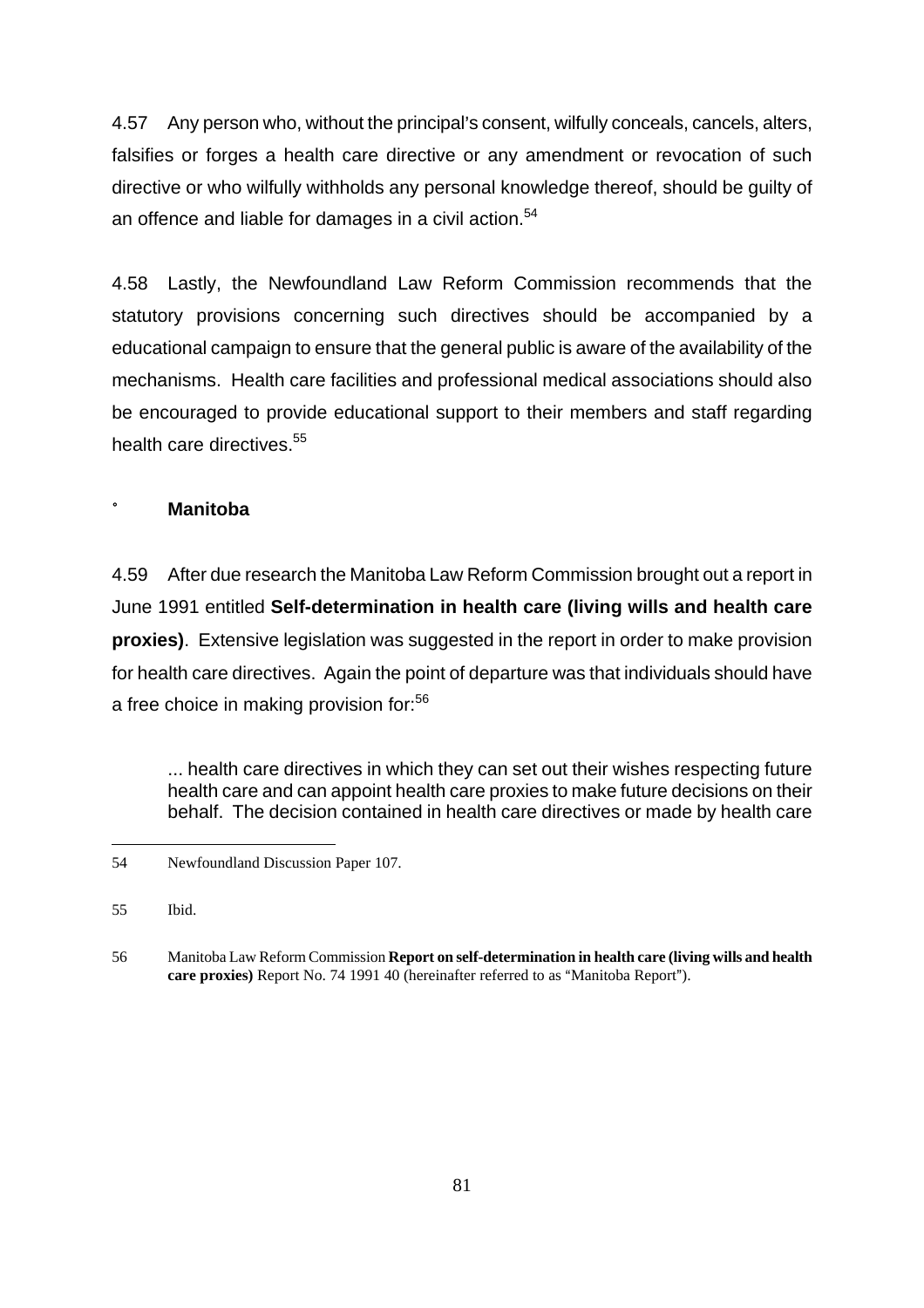proxies should be legally binding; the failure to respect them should have the same consequences as the failure to respect a direction concerning current medical treatment. No one should incur liability simply because they honestly gave or followed such a decision. Finally, the making of health care directives should entail only as much formality as is manifestly necessary to protect the maker from fraud and undue influence.

4.60 In the report the following warning was however issued regarding the use of health care directives:<sup>57</sup>

Persons considering the use of a health care directive should not, of course, overlook its possible drawbacks. Personal circumstances and medical technology change and a direction given today may not reflect a maker's wishes ten or twenty years later; a maker who fails to review and update a health care directive may face very serious and unwanted consequences indeed. A vague or imprecise health care directive may also pose problems: the making of a health care directive that refuses "heroic treatment" may give psychological comfort to a maker, yet prove meaningless to physicians. Makers must be made aware that they should avoid ambiguous language in their health care directives and that the assistance of a physician in making one may be helpful; where precision is not possible, the appointment of a health care proxy should be seriously considered.

4.61 The recommendations of the Manitoba Law Reform Commission have now been embodied in the **Health Care Directives Act**. 58 The Act received Royal Assent in June 1992, but has not yet been proclaimed in force.<sup>59</sup>

 $\overline{a}$ 57 Manitoba Report 40.

<sup>58</sup> S. M. 1992, c 33 as quoted in the Alberta Report 11.

<sup>59</sup> Alberta Joint Report 11.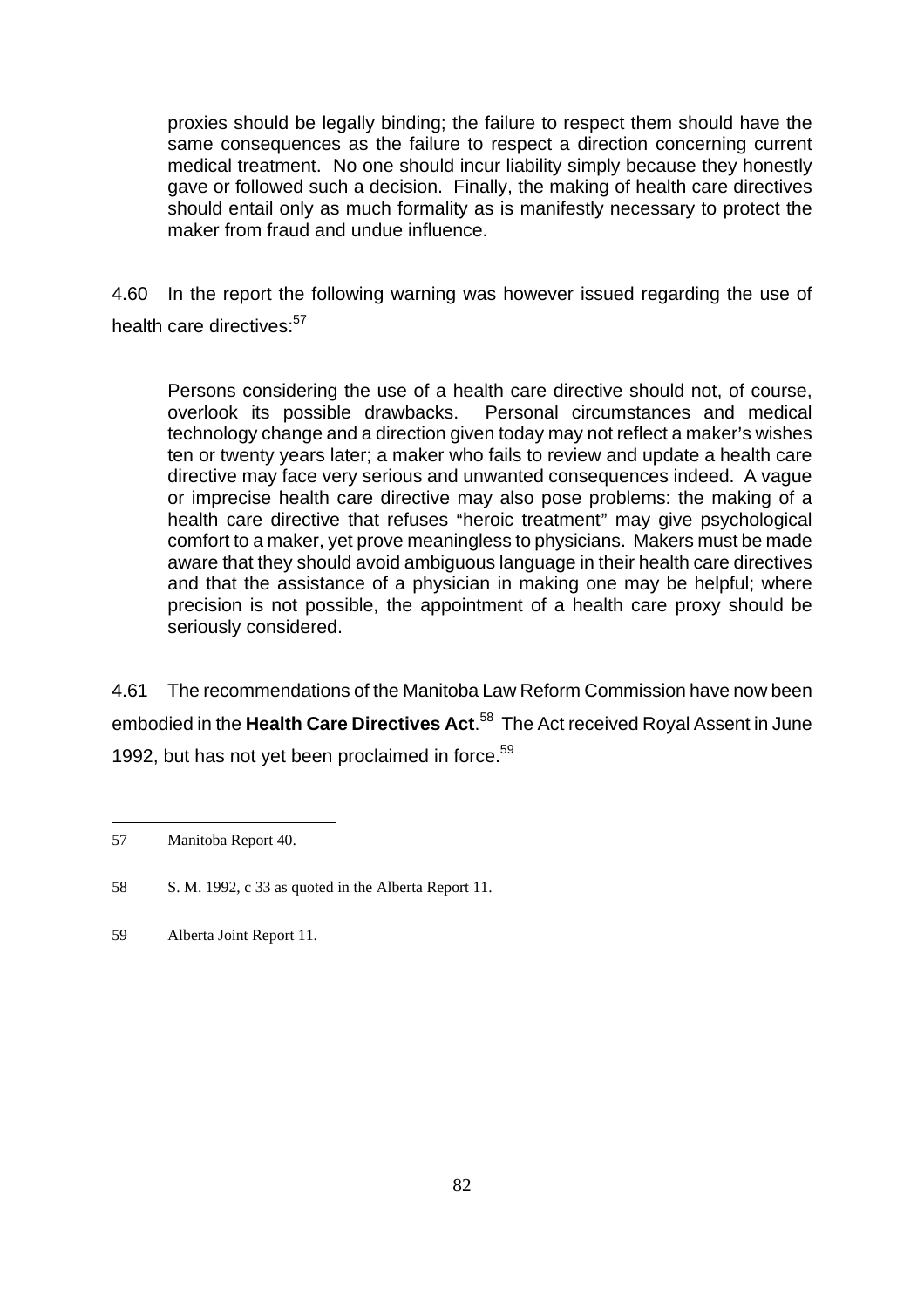# **\* United Kingdom**

 $\overline{a}$ 

4.62 In the United Kingdom there is at present little doubt as to the legal right of a patient of sound mind to refuse medical treatment.<sup>60</sup>

<sup>60</sup> **Airedale NHS Trust v Bland** [1993] 1 All ER 821; Dyer, C (ed) **Doctors, patients and the law** Oxford Blackwell 1992 115.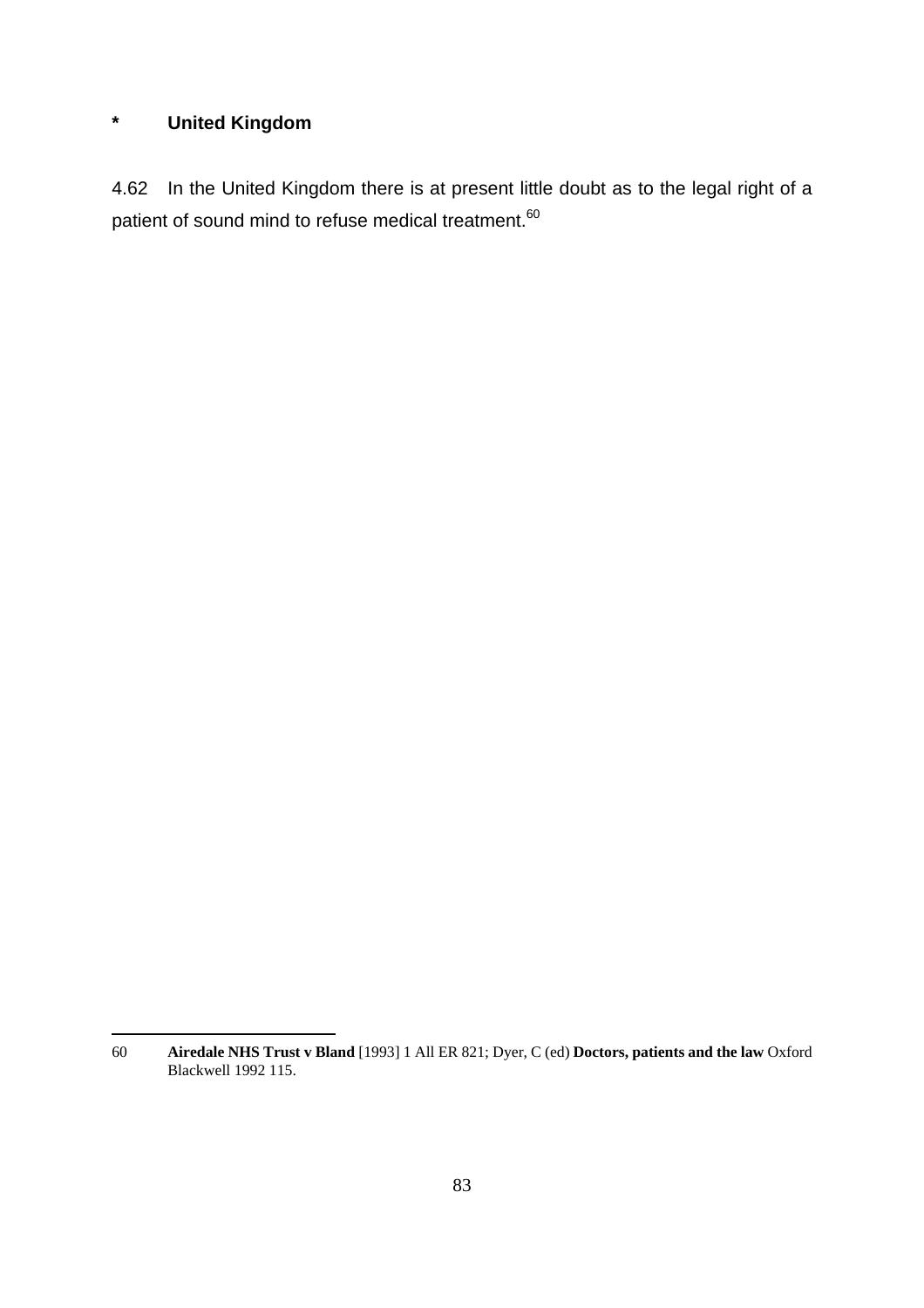4.63 The effect of advance directives (living wills) or the appointment of an agent has, however, not been expressly tested by the English courts and no legislation in this regard has yet been proposed. However, in the **Report of the Select Committee**61 the following recommendations are made with regard to advance directives (living wills) and powers of attorney:

- 296. We recommend the development of advance directives, but conclude that legislation for advance directives generally is unnecessary.
- 297. We recommend that a code of practice on advanced directives should be developed.
- 298. We do not favour the more widespread development of a system of proxy decision-making.

4.64 The English **Enduring Powers of Attorney Act, 1985**, does not provide for medical control of an incompetent patient (unlike recent similar legislation in the USA and Australia). Neither does the Scottish legislation on this point, the **Law Reform (Miscellaneous Provisions) Scotland) Act, 1990**, bring any relief.

4.65 The usefulness of advance directives (living wills) is, however, acknowledged by writers,<sup>62</sup> but eventually it will depend on the extent to which the courts are prepared to recognise the previously expressed wishes of the patient as indicative of his or her intention at the time when the medical decision has to be made. Until the validity of

<sup>61</sup> Op cit 58.

<sup>62</sup> Mason, J K and McCall Smith, R A **Law and medical ethics** 3 rd edition London Butterworths 1991 339 (hereinafter "Mason and McCall Smith").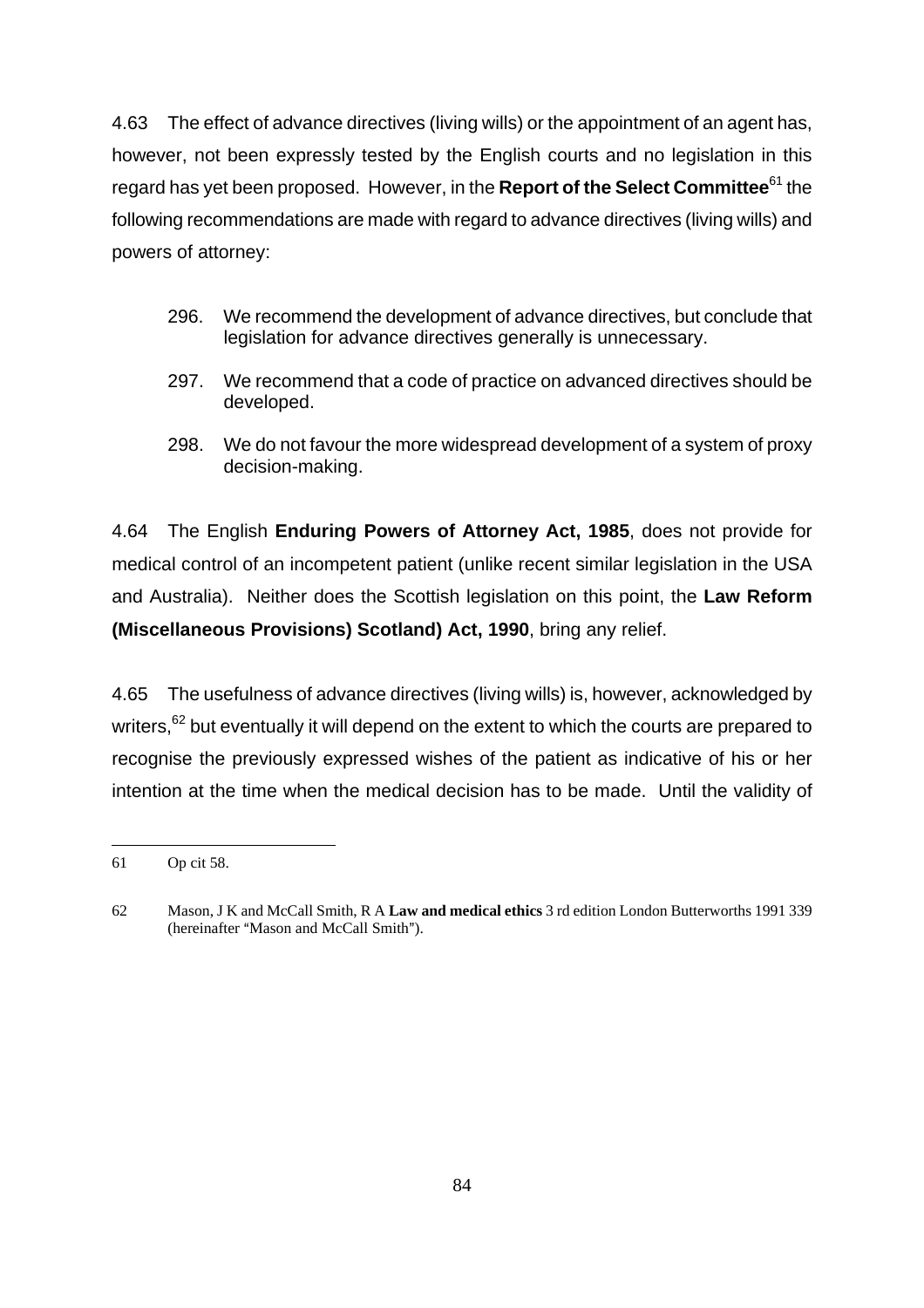advance declarations is settled in English law by court decision or statute, doctors are advised by legal scholars to treat such declarations with caution. $^{63}$  This is not to say that advance declarations should not be taken into account in determining treatment, but the overriding consideration must be what is in the best interest of the patient.<sup>64</sup>

<sup>63</sup> Dyer, C (ed) **Doctors, patients and the law** Oxford Blackwell 1992 116.

<sup>64</sup> Mason and McCall Smith 340.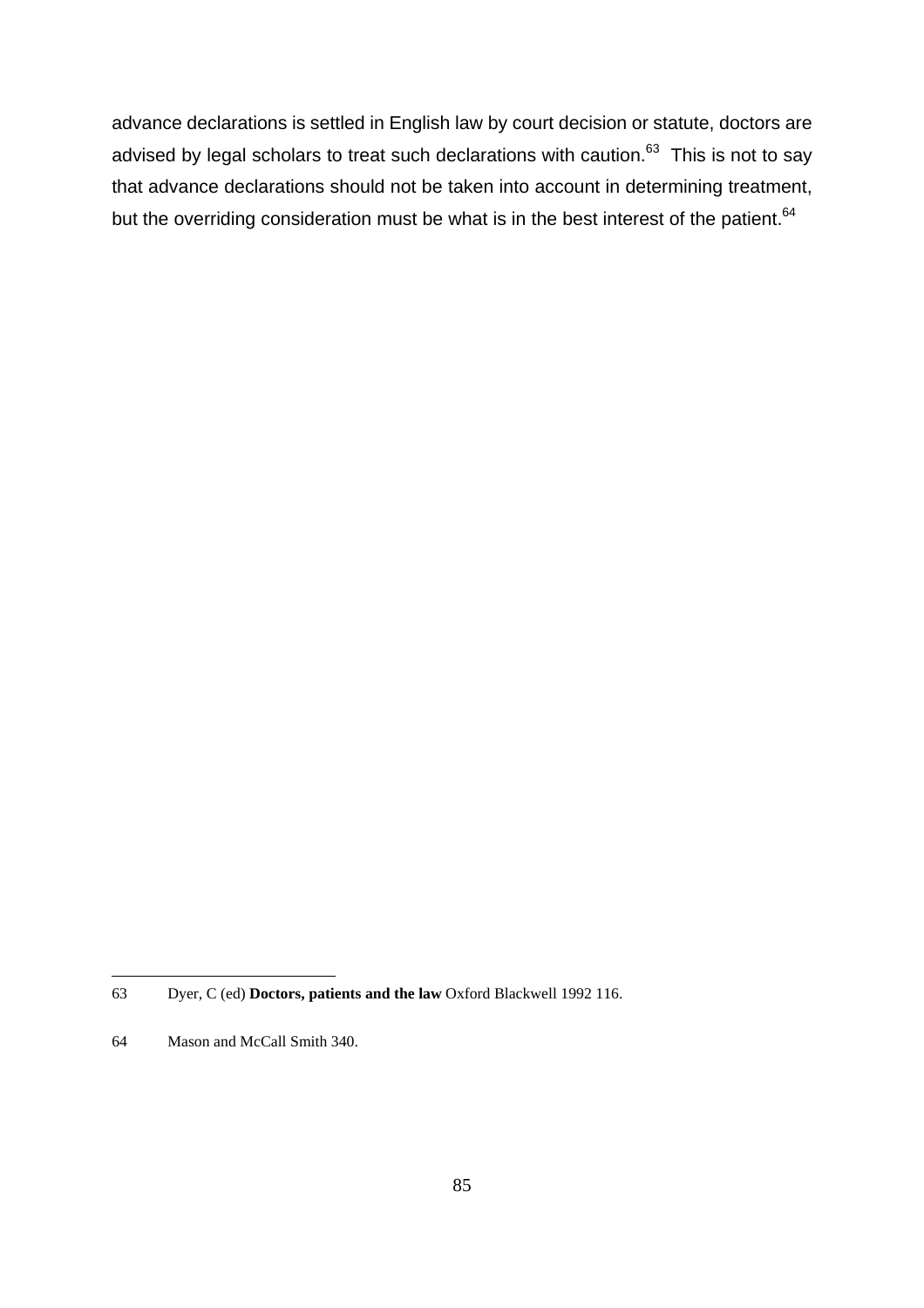4.66 The English Law Commission<sup>65</sup> published a discussion paper in 1991 providing an overview of the entire field of mentally incapacitated adults, without making specific recommendations, with the object of providing a basis for discussion and possible legislation. This process has, however, not yet been finalised.<sup>66</sup>

4.67 As far as the English courts are concerned, attention can be drawn to the recent Airedale NHS Trust v Bland-case<sup>67</sup> in which the court on several occasions<sup>68</sup> referred approvingly to the usefulness of such an advance directive (living will). This was done despite the fact that consent as such was not raised. Lord Goff.<sup>69</sup> for instance. held that a patient's right to refuse medical treatment could be extended to incompetent patients in cases where they had expressed their wishes at an earlier date. He warned, however, that special care should be taken to ensure that such consent is still applicable at the time when the medical decision has to be taken.

4.68 Certain writers argue that certainty as to the legal position will only be attained through legislation. In this regard it is recommended that the advance directive (living

<sup>65</sup> Law Commission Consultation Paper No. 119 **Mentally incapacitated adults and decision-making: an overview** London HMSO 1991.

<sup>66</sup> See also Law Commission Consultation Paper No. 128 **Mentally incapacitated adults and decisionmaking: a new jurisdiction** London HMSO 1993.

<sup>67</sup> **Airedale NHS Trust v Bland** [1993] 1 All ER 821.

<sup>68</sup> Op cit 843 a-b, 852 j, 866 e-f.

<sup>69</sup> Op cit 866 e-f.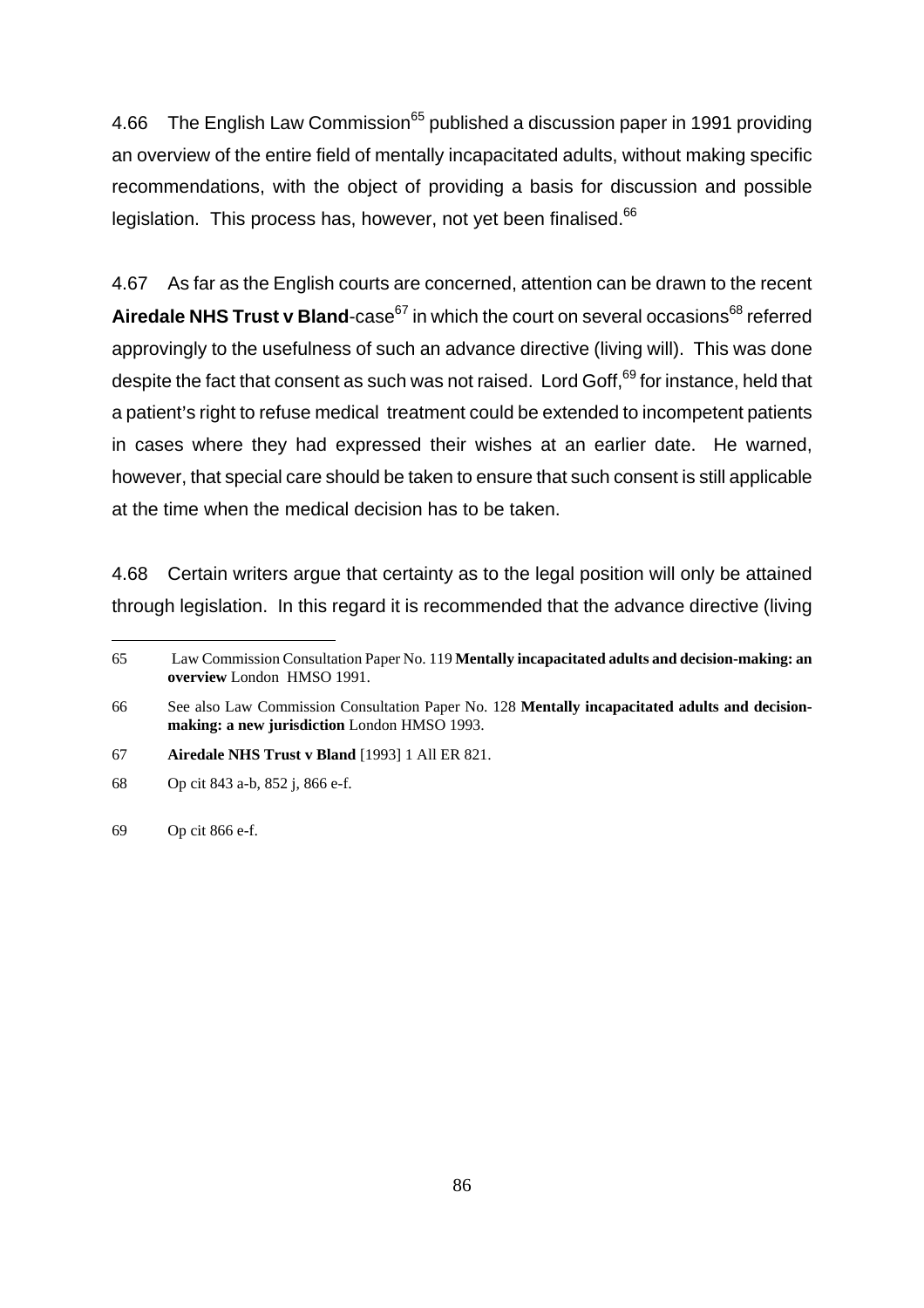will) should be a combination of the written instructions regarding medical treatment and the appointment of an agent.<sup>70</sup>

## **( b) The legal position in South Africa**

4.69 Professor Strauss<sup>71</sup> defines a "Living Will" as follows:

Legally it is a declaration in which a person **in anticipando** by way of an advance directive refuses medical attention in the form of being kept alive by artificial means.

4.70 In principle every person of sound mind is legally entitled to refuse medical treatment. In this sense it can be said that the individual has a right to die. The refusal of treatment should however be clearly stated. Professor Strauss argues that if a person in a specific situation is entitled to refuse specific medical treatment at that moment, there is no reason why he would not be entitled at an earlier stage to express a standing refusal of specific treatment. This argument would of course also apply to refusal of any treatment at all. Professor Strauss is of the opinion that medical practitioners would be obliged to give effect to such explicit statements and that they could even expose themselves to liability should they disregard the patient's wishes.

 $\overline{a}$ 70 Kennedy, I & Grubb, A **Medical law: text and materials** London Butterworths 1989 1154.

<sup>71</sup> Strauss **Doctor, patient and the law** 344.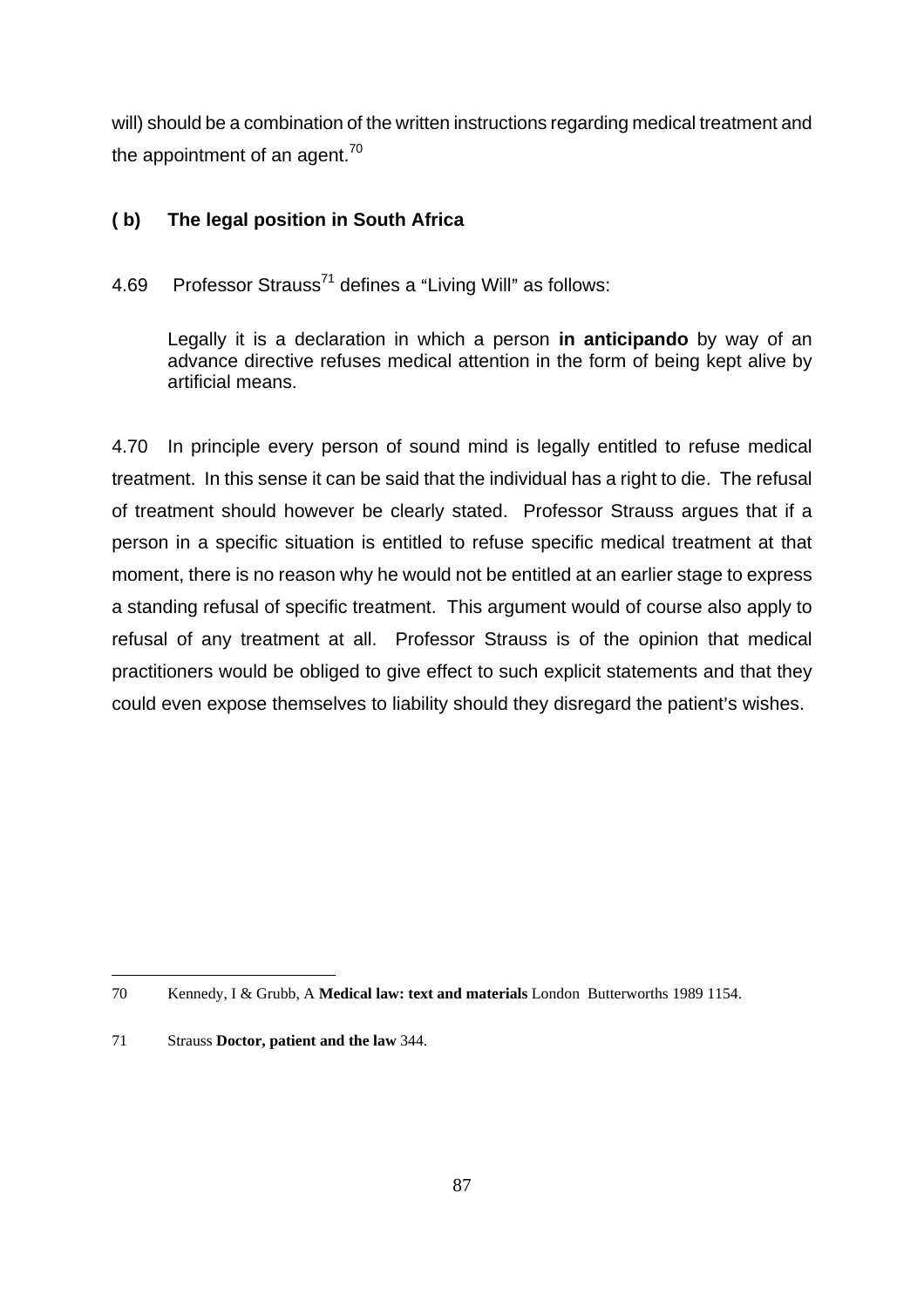4.71 On the other hand, Mr Dörfling<sup>72</sup> is of the opinion that there should be a weighing up between the right of members of the community to refuse treatment, or the so-called right to die, and the medical practitioners's moral duty to treat.

4.72 Mr Dörfling foresees the following problems regarding the use of the advance directive (living will) if it is not regulated by statute:

- (a) It is doubtful whether it could be expected of medical staff to comply with the living will - their moral and ethical codes could compel them to act.
- (b) It is not certain whether a medical practitioner who complies with the living will could be subject to criminal or even civil prosecution.
- (c) There is no criminal sanction for the abuse of such a living will through destruction, concealment or fraud, for instance.
- (d) The question remains as to whether the cessation of life-supporting treatment is punishable.

4.73 Mr Dörfling mentions that the legal persuasions of the community as well as medical and ethical standards change continually and that the law would therefore have to adapt continually. He also foresees problems concerning the possible revocation of the document at a later stage.

<sup>72</sup> Dörfling 195.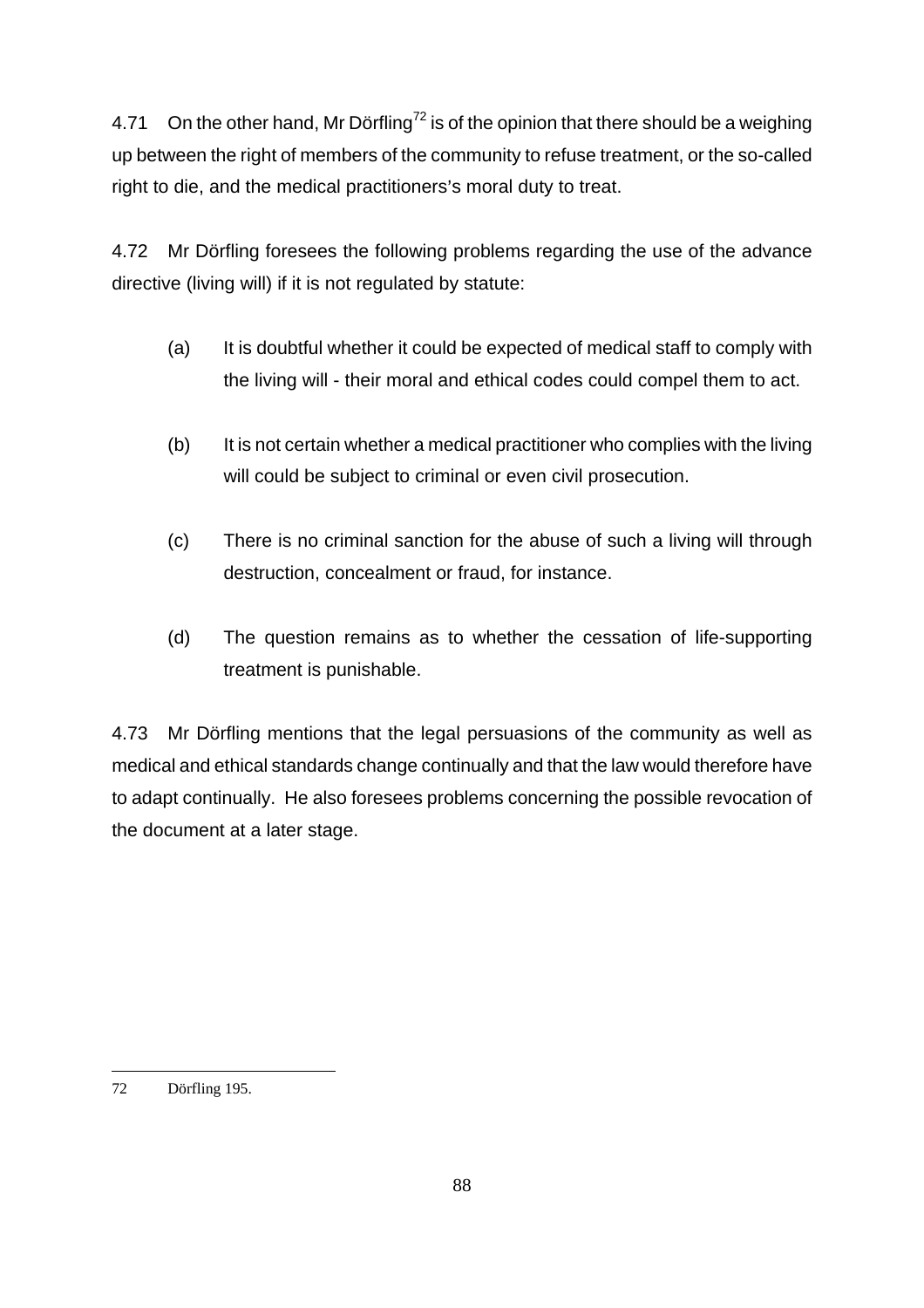4.74 There is at present no judgment on record in which the matter of the advance directive(living will) has specifically been discussed although it was stated in **Clarke v Hurst NO**<sup>73</sup> that effect should be given to a patient's wishes as expressed when he was in good health. In this case the court decided the question of whether the patient's artificial feeding should be discontinued with reference to the convictions of the community as interpreted by the court. The patient's wishes as set out in his "Living" Will" were not used as the only criterion. Nevertheless the court remarked as follows:<sup>74</sup>

It is indeed difficult to appreciate a situation, save where the patient is suffering unbearable pain or is in a vegetative state, where it would be in his best interests not to exist at all. The patient in the present case has, however, passed beyond the point where he could be said to have an interest in the matter. But just as a living person has an interest in the disposal of his body, so **I think the patient's wishes as expressed when he was in good health should be given effect.** (Our emphasis)

## **(c) Conclusion**

4.75 When a purpose made document (an advance directive (living will) or power of attorney) contains requests or instructions to medical practitioners, staff or other persons as to which treatment the drafter consents to or which he or she refuses, such requests or refusals are just as legally valid as they would have been had the person given them orally, provided of course that the person was competent to make such requests or issue such instructions. Certain questions, however, may arise for the person who has to act on this request or instruction. Firstly, the validity of the document may be questioned. Furthermore, the possibility may always exist that the document may have been revoked. There may also be a dispute as to the interpretation of the

<sup>73 1992 4</sup> SA 630 (D) 660.

<sup>74</sup> Op cit 660 E - F.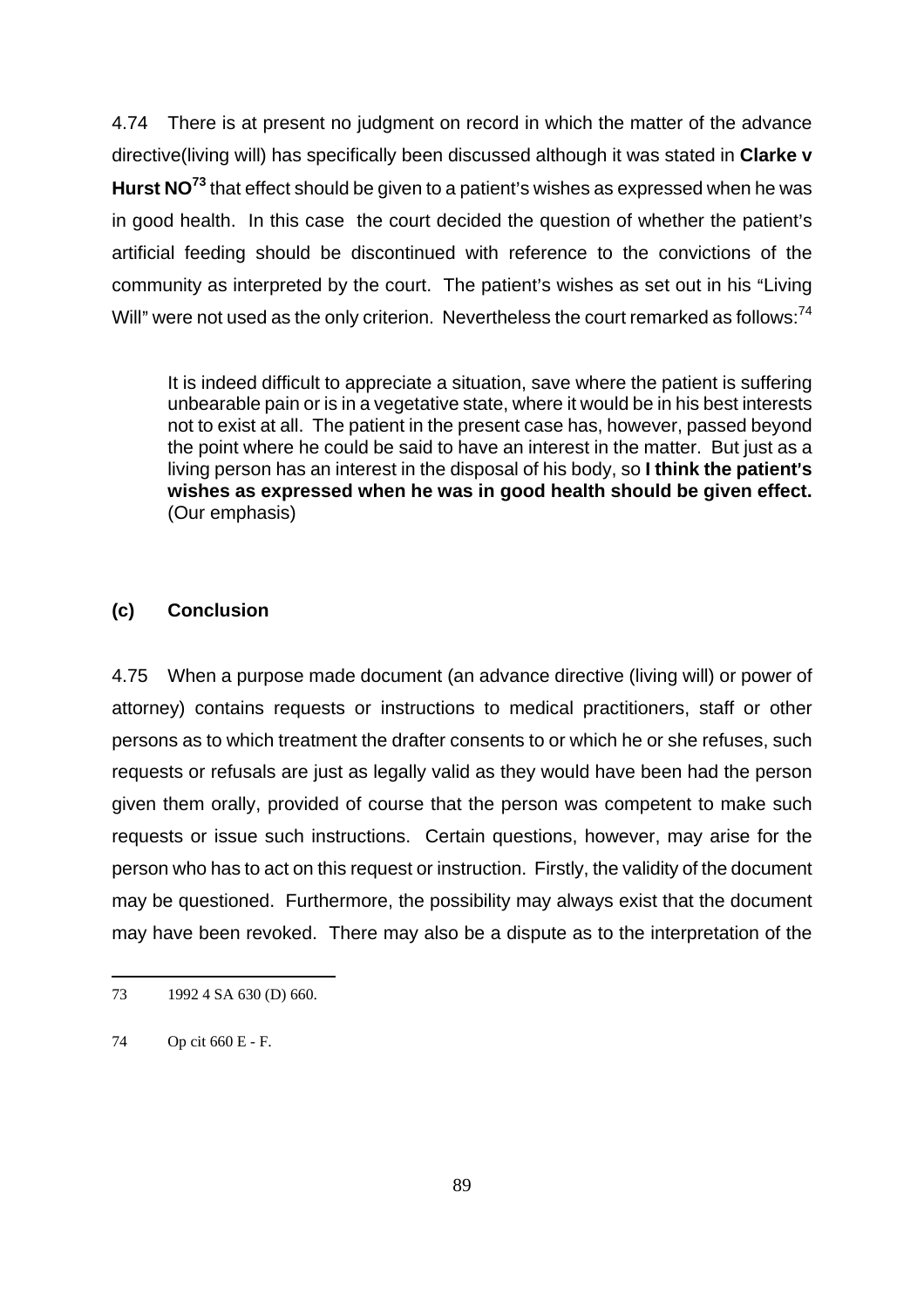contents of the document. Finally, medical staff could face difficult choices should the family of the patient issue different instructions to those contained in the document. It should also be remembered that an instruction given in a written document will not be legally valid if it would not have been legally valid had it been given orally. As the law stands at the moment, a deliberate act that causes the death of a patient would still be unlawful, except in exceptional circumstances, notwithstanding the authorisation contained in the document. Doctors are not jurists and they would therefore not always be able to judge out of hand whether requests and instructions contained in an advance directive (living will) are legally valid.

4.76 As can be seen from the comparative legal study above, some jurisdictions rely on enduring powers of attorney, sometimes combined with an advance directive (living will), whereby decisions as to the application, refusal or cessation of treatment are left to an agent who is usually a family member or confidant. Even if enduring powers of attorney were to acquire validity, there would still be other problems to consider. The central question is still whether the death of the patient can be brought about legally. By implementing the enduring power of attorney the decision-making is simply shifted from the doctor to the agent. The agent would still not be able to consent legally to action or treatment causing death if the patient would not have been legally able to do the same if he or she had been in a position to do so. The problem is aggravated where the death of the patient may be of pecuniary interest to the agent. Inevitably, a principal will not readily entrust decisions concerning his or her life or death to a total stranger.

4.77 It would appear that the ordinary case regarding consent to medical treatment, without the possibility of the termination of life, does not really cause problems. It is seldom, if ever, necessary to appoint a curator in order to get authorisation for an operation or other medical treatment. The usefulness of an advance directive (living will) is that the drafter's wishes in respect of the refusal of treatment can in certain circumstances be inferred from this document. **It seems desirable to gain statutory recognition for such a document, provided that compliance with the wishes set out in the document would not be unlawful. It is, however, questionable whether it is necessary to prescribe rigid requirements in this regard, such as the use of a**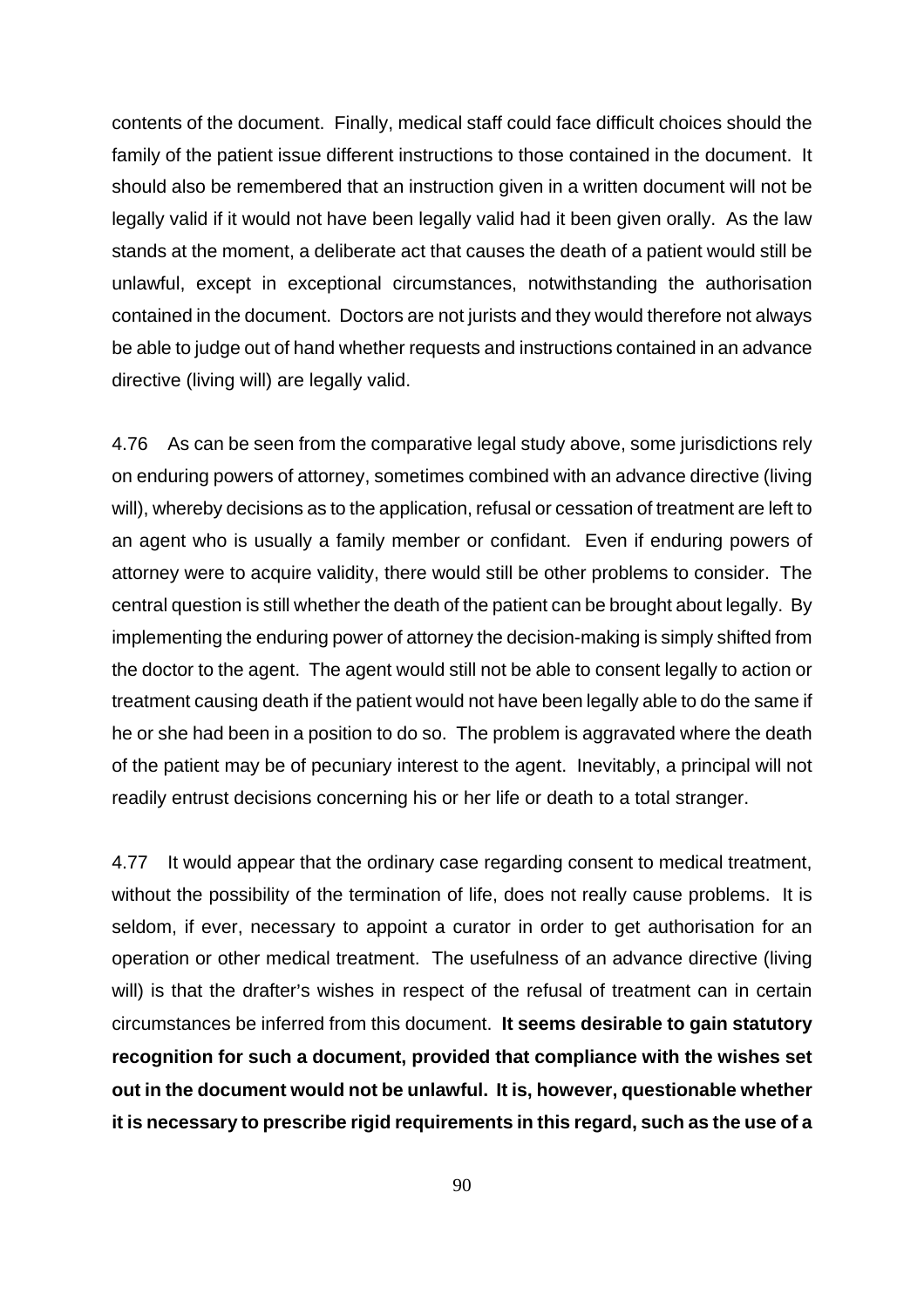# **specific form of document or a refusal of treatment certificate as is prescribed in other jurisdictions.**

4.78 It would also be necessary to afford medical practitioners and persons acting under the direction of the medical practitioners legal protection against any civil or criminal liability if life-sustaining treatment is suspended. It is equally important to offer these medical practitioners and their assistants an escape mechanism to refuse to do anything in terms of this Act if this would be in conflict with their moral or ethical codes.

4.79 A legislative formulation of this principle might read as follows:

#### *Directives as to the treatment of a terminally ill person*

*6. (1) Every person above the age of 18 years who is of sound mind shall be competent to issue a written directive declaring that if he or she should ever suffer from a terminal illness and would as a result be unable to make or communicate decisions concerning his or her medical treatment or its cessation, any medical treatment which he or she may receive should be discontinued and that only palliative care should be administered.* 

*(2) A person as contemplated in subsection (1) shall be competent to entrust any decision-making regarding the treatment as contemplated in that subsection or the cessation of such treatment to a competent agent by way of a written power of attorney, and such power of attorney shall take effect and remain in force if the principal becomes terminally ill and as a result is unable to make or communicate decisions concerning his or her medical treatment or the cessation thereof.* 

*(3) A directive contemplated in subsection (1) and a power of attorney contemplated in subsection (2) and any amendment thereof, shall be*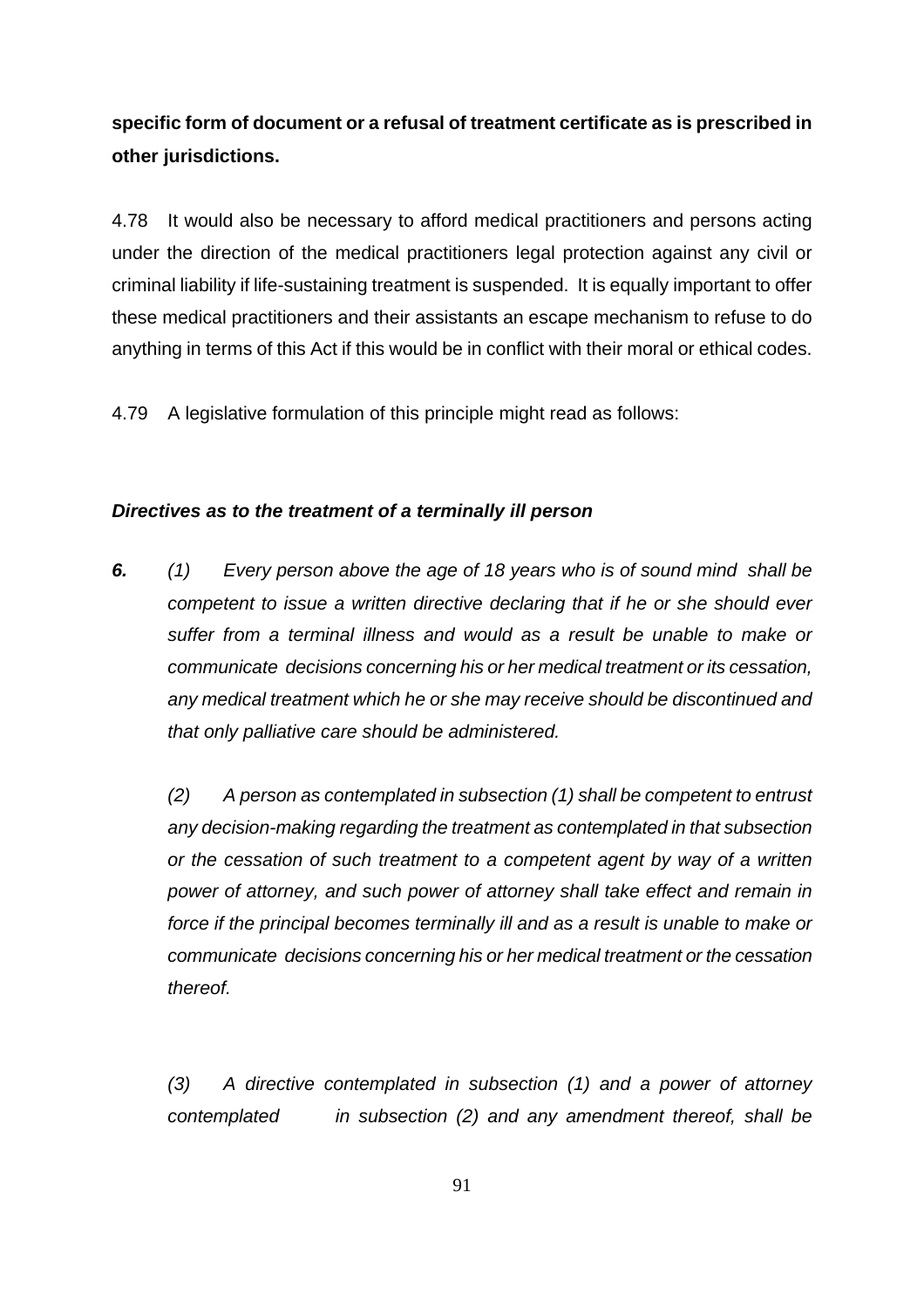*signed by the person giving the directive or power of attorney in the presence of two competent witnesses who shall sign the document in the presence of the said person and in each other*=*s presence.* 

*(4) When a person who is under guardianship, or in respect of whom a curator of the person has been appointed, becomes terminally ill and no instructions as contemplated in subsection (1) or (2) regarding his medical treatment or the cessation thereof have been issued, the decision-making regarding such treatment or the cessation thereof shall, barring any court order or the provisions of any other Act, vest in such guardian or curator.* 

### *Conduct in compliance with directives by or on behalf of terminally ill persons*

*7. (1) No medical practitioner shall give effect to a directive regarding the refusal or cessation of medical treatment or the administering of palliative care which may contribute to the hastening of a patient's death, unless-*

> *(a) the medical practitioner is satisfied that the patient concerned is suffering from a terminal illness and is therefore unable to make or communicate rational decisions concerning his or her medical treatment or the cessation thereof; and*

> *(b) the condition of the patient concerned, as contemplated in paragraph (a), has been confirmed by at least one other medical practitioner who is not directly involved in the treatment of the patient concerned, but who is competent to express a professional opinion on the patient's condition in view of his or her expertise with regard to the illness with which the patient is afflicted and his or her examination of the patient concerned.*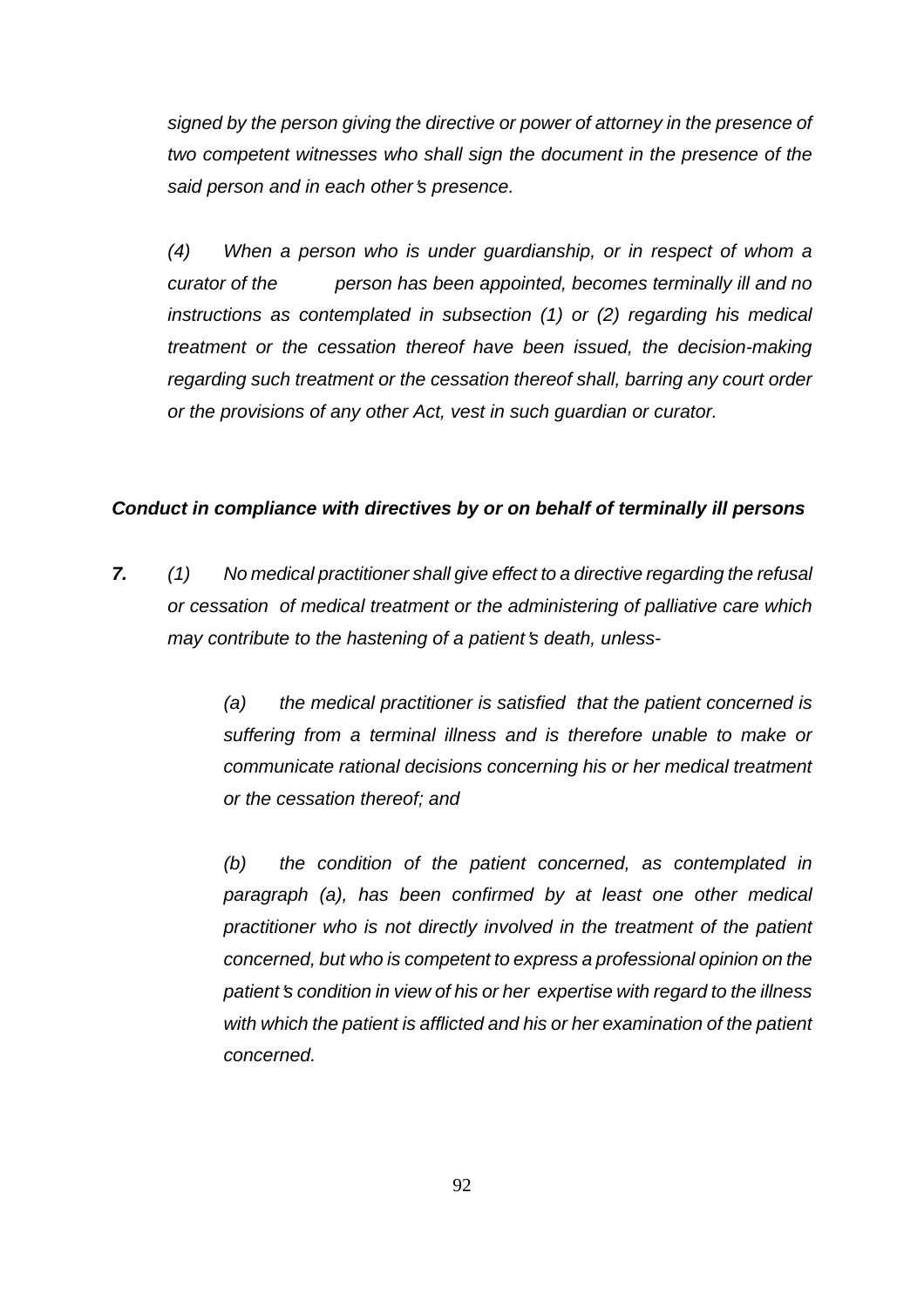*(2) Before a medical practitioner gives effect to a directive as contemplated in subsection (1) he shall satisfy himself, in so far as this is reasonably possible, of the authenticity of the directive and of the competency of the person issuing the directive.* 

*(3) Before giving effect to a directive as contemplated in subsection (1), a medical practitioner shall inform the interested relatives and family members of the patient of his findings, that of the other medical practitioner contemplated in paragraph (b) of subsection 1, and of the existence and content of the directive of the patient concerned.* 

*(4) If a medical practitioner is uncertain as to the authenticity of the directive or its legality, he shall treat the patient concerned in accordance with the provisions set out in section 8 below.* 

*(5) (a) A medical practitioner who gives effect to a directive as contemplated in subsection (1) shall record in writing his or her findings regarding the condition of the patient and his conduct in giving effect to the directive.* 

*(b) A medical practitioner as contemplated in paragraph (c) of subsection (1) shall record in writing his findings regarding the condition of the patient concerned.* 

*(6) A directive concerning the refusal or cessation of medical treatment as contemplated in subsection (1) and (2) shall not be invalid and the withholding or cessation of medical treatment in accordance with such a directive, shall, in so*  far as it is performed in accordance with this Act, not be unlawful even though *performance of the directive might bring about the hastening of the moment of death of the patient concerned.*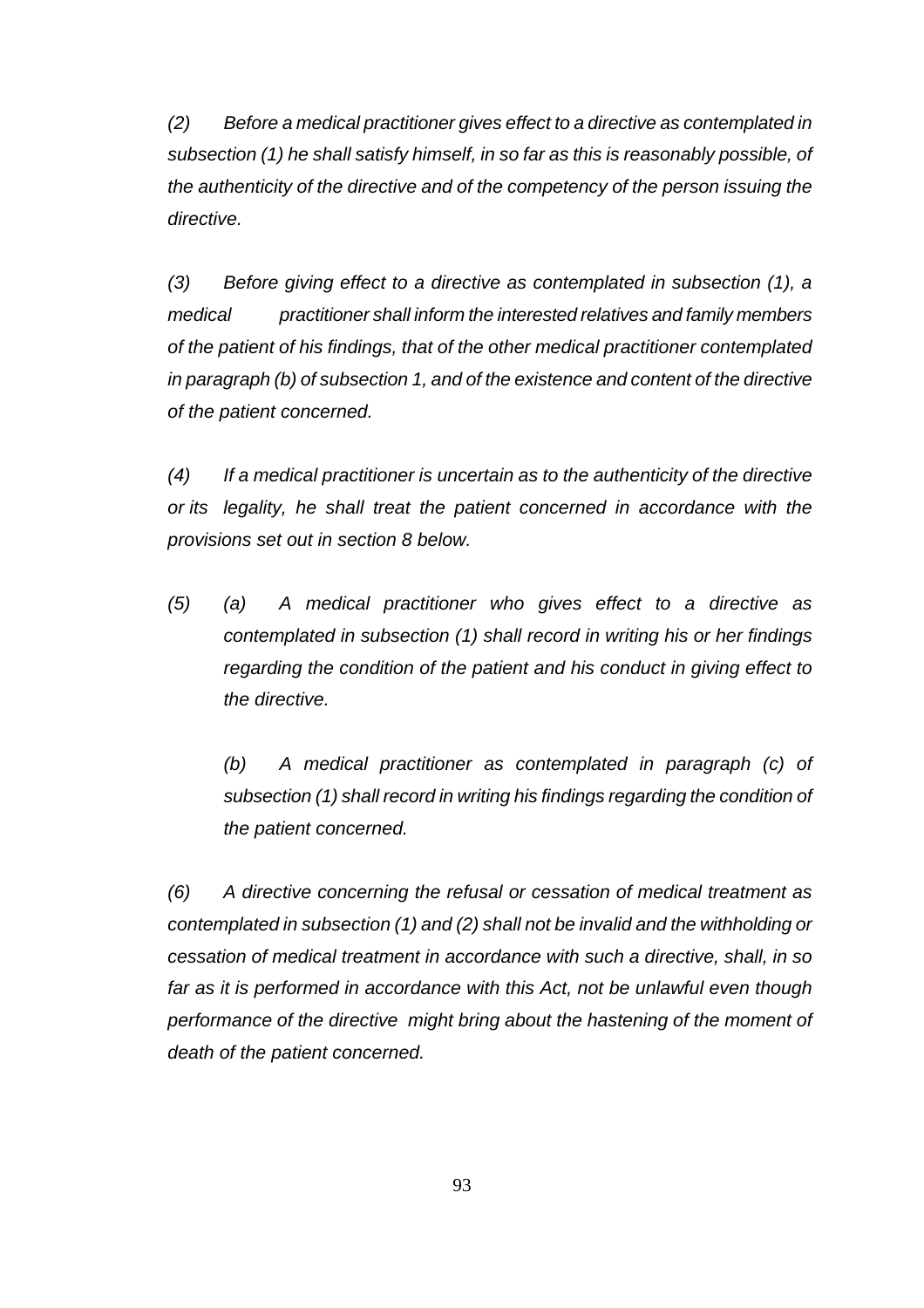# **B. There is no advance directive (living will) or power of attorney**

4.80 In this case the question - whether the patient should be kept alive indefinitely by artificial means - has to be answered with reference to objective, legislative or judgemade rules.

4.81 The traditional view of our courts with regard to euthanasia in respect of an incompetent person is perhaps best reflected in the judgment of De Wet J P in **S v De Bellocq**. 75 In this case the mother, who had some medical knowledge, killed her child who had suffered brain damage at birth and who would have been an imbecile for the rest of his life. De Wet J P states as follows: $^{76}$ 

The law does not allow any person to be killed whether that person is an imbecile or very ill. The killing of such a person is an unlawful act and it amounts to murder in law.

The Court did however describe the case as very tragic and handed down a sentence which can effectively be regarded as a dismissal.

4.82 In the last few decades a turn-about has been observed in the traditional view of the law in these areas and in several countries judgments can now be found indicating that although euthanasia is not allowed, cessation of treatment may be permissible under specific circumstances and subject to certain conditions.

4.83 This means that the patient cannot be actively killed (as was the case in **S v De Bellocg**).<sup>77</sup> The life-sustaining mechanisms may however be withdrawn from the

<sup>75 1975 3</sup> SA 538 (T). For a discussion of this case see Strauss, S A "Onvrywillige genadedood: 'n belangrike Transvaalse beslissing" 1969 THRHR 385.

<sup>76</sup> Op cit 539 C - D.

<sup>77</sup> Supra.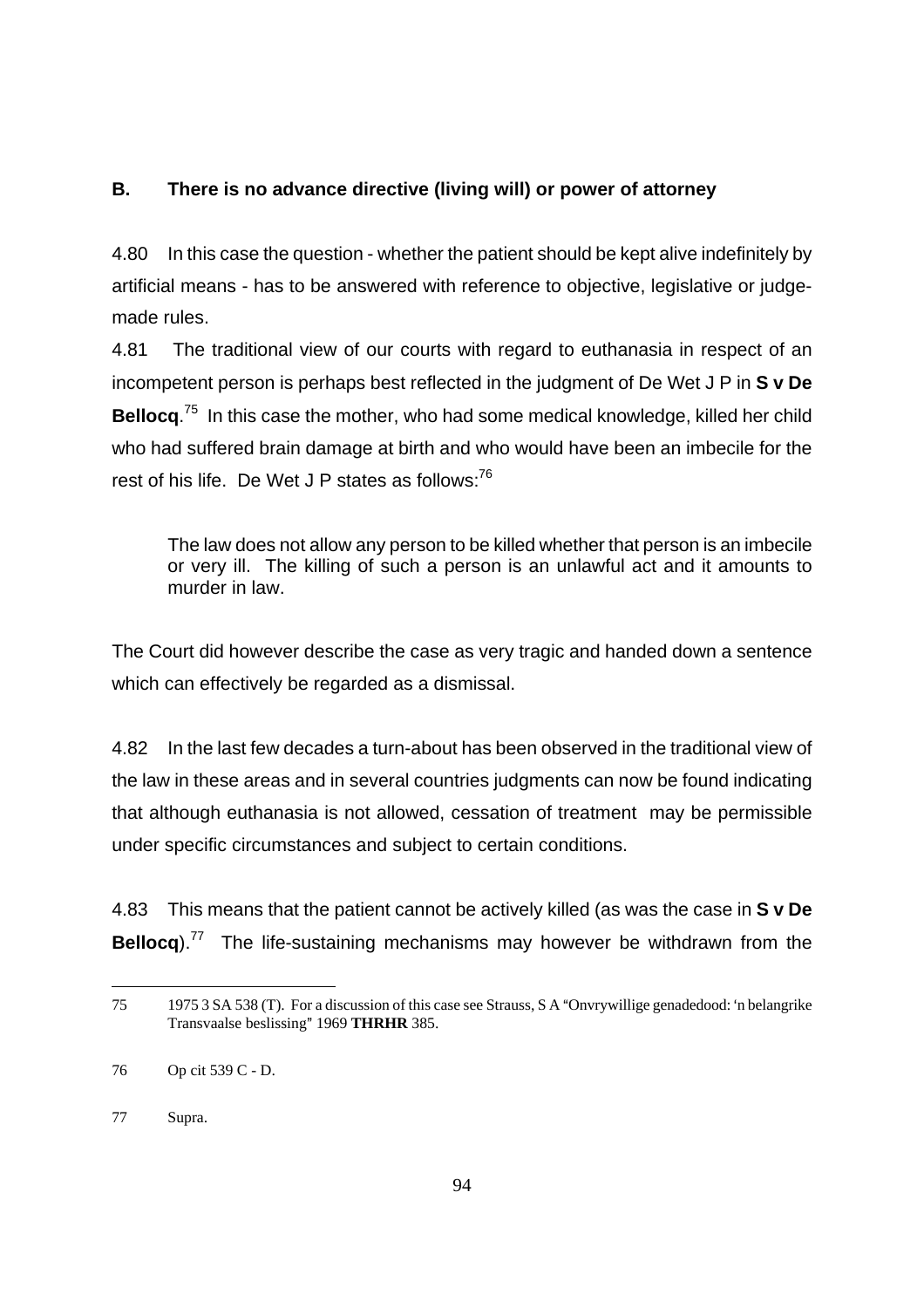patient. The patient then dies from natural causes, for example cessation of one or other of his life-functions, infections that are not treated or, eventually, from thirst or hunger.

# **(a) Comparative law**

4.84 We will now briefly discuss the main features of the development in comparable legal systems:

# **The United States of America**

4.85 The first and best-known judgment in this respect is the case of **Karen Quinlan**78 that was decided in 1976 in the state of New Jersey. Karen Quinlan was in a persistent vegetative state and there was no hope of her recovering. Her father sought to be appointed as her guardian. He also applied for the power to authorise the cessation of all further extraordinary medical treatment that would prolong her life functions in an artificial manner. The Supreme Court of New Jersey granted the application and furthermore stated that should her father authorise the cessation of artificial preservation of life functions and Karen should die as a result, he would not be criminally liable for her death.

4.86 The judgment of the court was based on her constitutional rights to privacy and self-determination. The reasoning of the court appears from the judgment of Hughes C J:

Having concluded that there is a right of privacy that might permit termination of treatment in the circumstances of this case, we turn to consider the relationship of the exercise of that right to criminal law. We are aware that such termination of treatment would accelerate Karen's death. The County Prosecutor and the Attorney-General maintain there would be criminal liability for acceleration. Under the statutes of the State, the unlawful killing of another human being is criminal homicide. NJS 2A: 113 - 1, 2, 5. We conclude that there would be no criminal homicide in the circumstances of this case. We believe, firstly, that the ensuing death would not be homicide but rather expiration from existing natural

<sup>78</sup> **In re Quinlan** 70/81 NJ 10; 355 A 2d 647 (NJ 1976).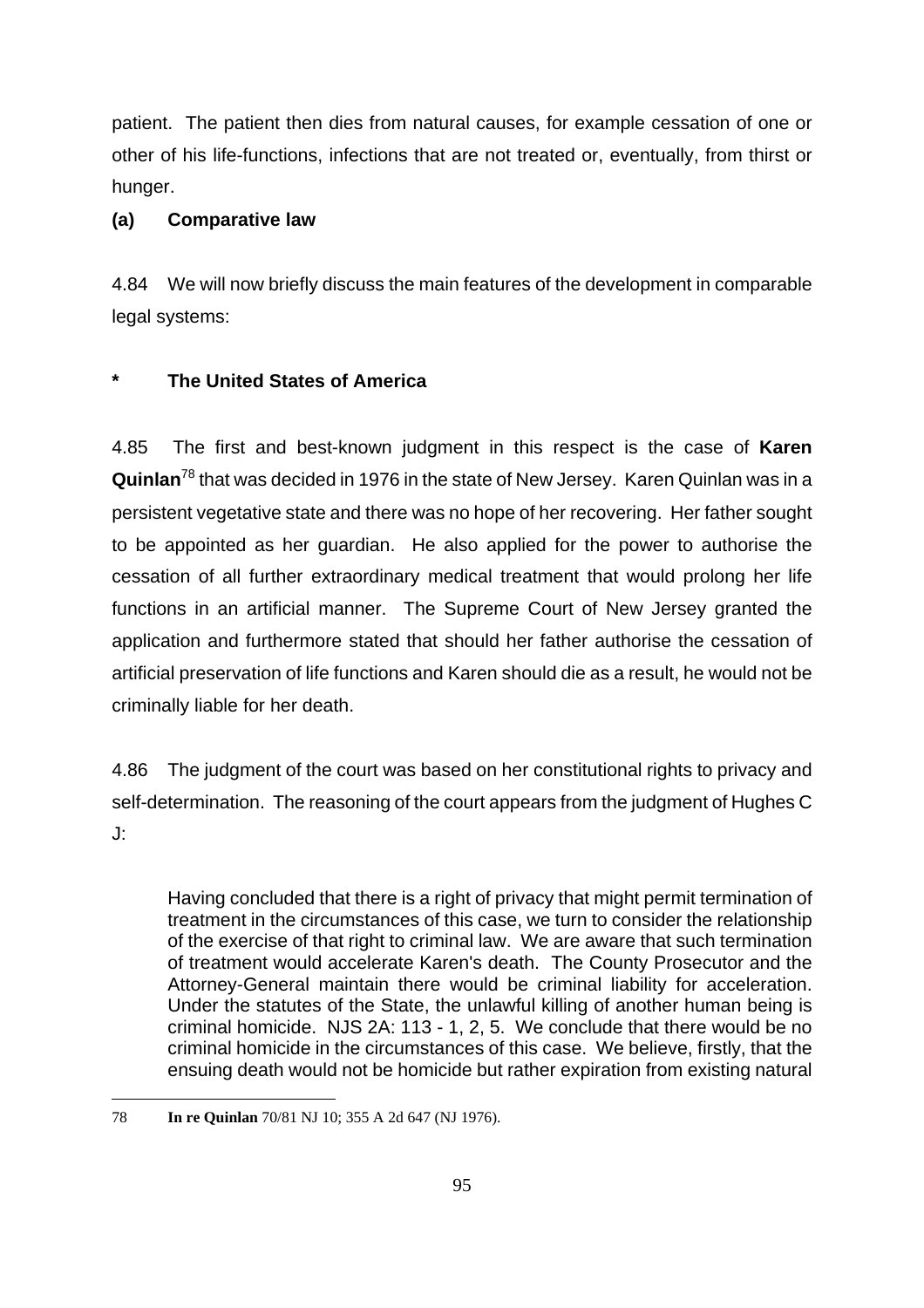causes. Secondly, even if it were to be regarded as homicide, it would not be unlawful.

These conclusions rest upon definitional and constitutional bases. The termination of treatment pursuant to the right of privacy is, within the limitations of this case **ipso facto** lawful. Thus, a death resulting from such an act would not come within the scope of the homicide statutes proscribing only the unlawful killing of another. There is a real and, in this case, determinative distinction between the unlawful taking of the life of another and the ending of artificial lifesupport systems as a matter of self-determination.

Furthermore, the exercise of a constitutional right such as we have here found is protected from criminal prosecution. See **Stanley v Georgia** (supra, 394 US at 559; 89 S Ct at 1245; 22 L Ed 2d at 546). We do not question the State's undoubted power to punish the taking of human life, but that power does not encompass individuals terminating medical treatment pursuant to their right of privacy. See **id** at 568; 89 S Ct at 1250; 22 L Ed 2d at 551. The constitutional protection extends to third parties whose action is necessary to effectuate the exercise of that right where the individuals themselves would not be subject to prosecution or the third parties are charged as accessories to an act which could not be a crime. **Eisenstadt v Baird** (supra, 405 US at 445-6; 92 S Ct at 1034-5; 31 L Ed 2d at 357-8). **Griswold v Connecticut** (supra, 381 US at 481; 85 S Ct at 1679-80; 14 L Ed 2d at 512-13). And, under the circumstances of this case, these same principles would apply to and negate a valid prosecution for attempted suicide were there still such a crime in this State.

4.87 This matter was taken further in three more decisions of the Supreme Court of New Jersey. In the case of **In re Claire Conroy**79 the court furthermore explained why a person should be allowed to take a decision on behalf of an unconscious patient in the said circumstances:

.... on balance the right to self-determination ordinarily outweighs any countervailing State interests (in preservation of the individual's life) and competent persons generally are permitted to refuse medical treatment even at the risk of death. ... In view of the case law, we have no doubt that Ms Conroy, if competent to make the decision and if resolute in her determination, could have chosen to have her naso-gastric tube withdrawn. Her interest in freedom from non-consensual invasion of her bodily integrity would outweigh any State interest in preserving life or in safeguarding the integrity of the medical profession. In addition, rejecting her artificial means of feeding would not constitute attempted suicide, as the decision would probably be based on a wish to be free of medical

<sup>79 98</sup> NJ 321; 486 A 2d 1209 (NJ 1985).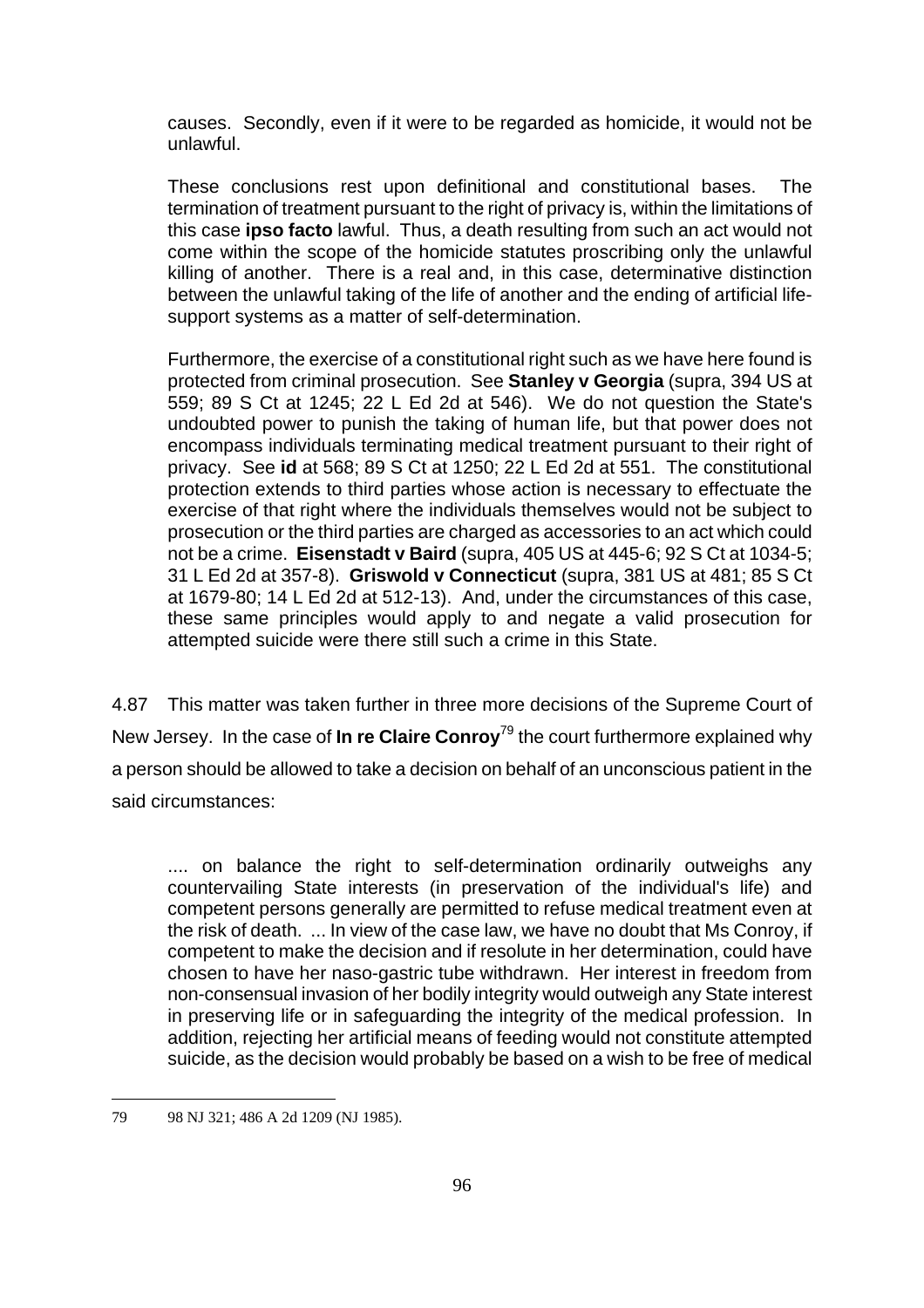intervention rather than a specific intent to die, and her death would result, if at all, from her underlying medical condition, which included her inability to swallow.

4.88 In the case of **In re Nancy Ellen Jobes**80 it is further explained why a person should be allowed to take the said decision on behalf of an unconscious patient:

We state again that the fateful decision to withdraw life-supporting treatment is extremely personal. Accordingly, a competent patient's right to make that decision generally will outweigh any countervailing State interests. See **Farrell** (supra, 108 NJ at 354; 529 A 2d at 414). An incompetent patient does not lose his or her right to refuse life-sustaining treatment. Where such a patient has clearly expressed her intentions about medical treatment, they will be respected. See **Peter** (supra, 108 NJ at 378; 529 A 2d at 425).

Where an irreversibly vegetative patient like Mrs Jobes has not clearly expressed her intentions with respect to medical treatment, the **Quinlan** 'substituted judgment' approach best accomplishes the goal of having the patient make her own decision. In most cases in which the 'substituted judgment' doctrine is applied, the surrogate decision-maker will be a family member or close friend of the patient. Generally it is the patient's family or other loved ones who support and care for the patient, and who best understand the patient's personal values and beliefs. Hence, they will be best able to make a substituted medical judgment for the patient.

This approach was confirmed in **In re Hilda M Peter**. 81

4.89 In the **Jobes** case<sup>82</sup> the court said that there was a pre-condition for the execution of the decision by the surrogate-guardian. The guardian had to obtain statements by at least two medical practitioners who were qualified neurologists, in which they declared that the patient was in a persistent vegetative state and that there was no possibility that the patient would ever recover to a state of intellectual consciousness.

<sup>80 108</sup> NJ 394; 529 A 2d 434 (NJ 1987).

<sup>81 108</sup> NJ 365; 529 A 2d 419 (NJ 1987).

<sup>82</sup> Supra.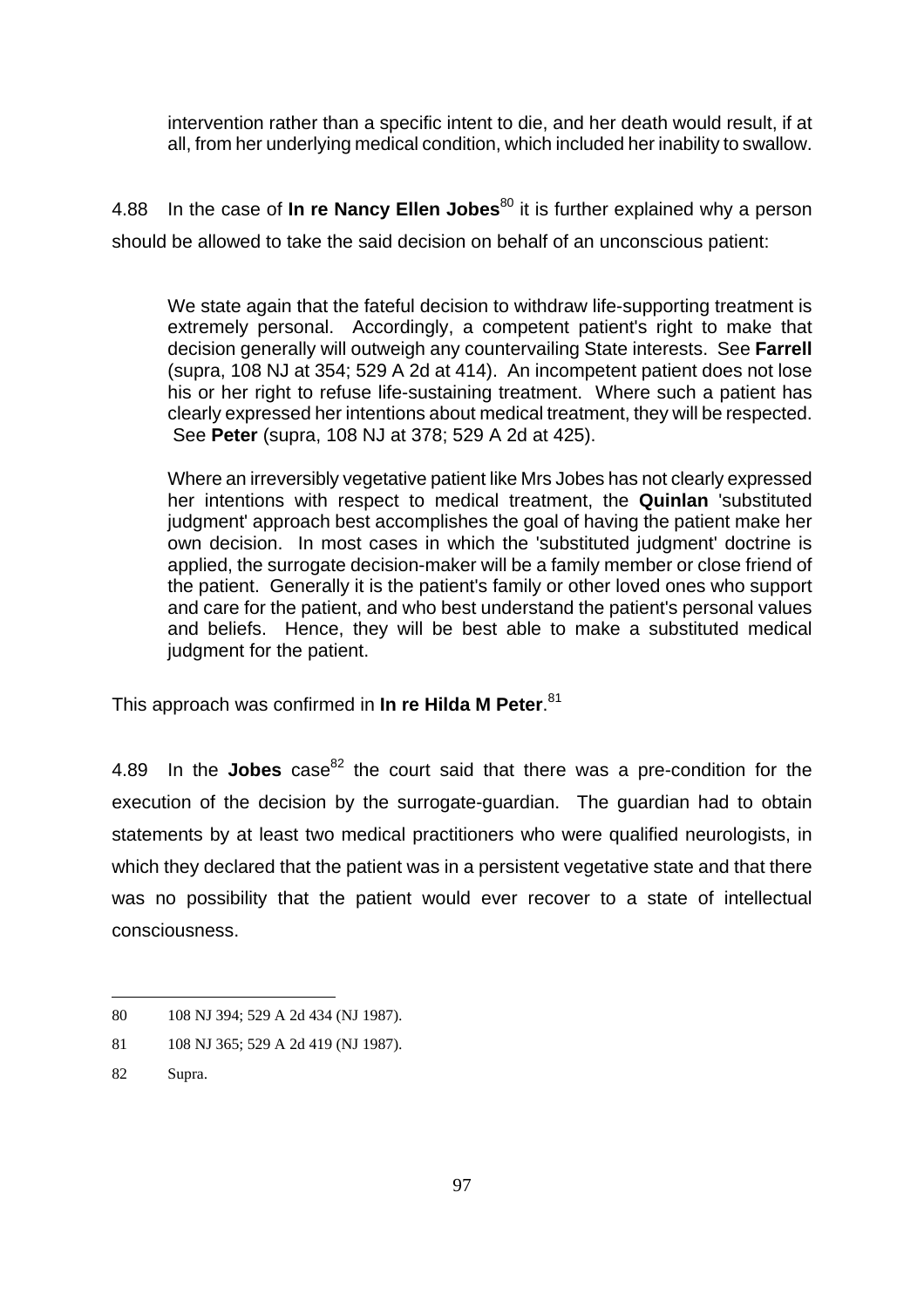4.90 In 1990 the case of **Nancy Cruzan** was heard before the Supreme Court of America.<sup>83</sup> Nancy was involved in a car accident as a result of which she was in a persistent vegetative state for six years. Her parents sought a court order authorising the removal of her gastrotomy feeding tube, but this was refused. On appeal to the Supreme Court the decision was affirmed as it was found that the court **a quo** was constitutionally justified in requiring that a patient's wishes be proved by clear and convincing evidence. The reason for this is that the state has an unqualified interest in the preservation of human life and that it has a duty further to guard against potential abuse in such situations. An erroneous decision could furthermore not be rectified. The court **a quo** was therefore entitled to make a finding on the facts that clear and convincing evidence of the patient's wishes did not exist. (Nancy had before the accident merely indicated to friends in an informal manner that she would not wish to live in such a state.)

4.91 Although the US Supreme Court therefore acknowledged the patient's constitutional right to refuse treatment, it was not required to accept the substituted judgment of family members, in the absence of evidence that the wishes of the family and those of the patient corresponded. A court of lower jurisdiction did, however, subsequently consent to the removal of the gastrotomy feeding tube on the basis of new evidence.

## **\* The United Kingdom**

<sup>83</sup> **Cruzan v Director Missouri Department of Health** 497 US 261 (1990); 111 L Ed 2d 224; 110 S Ct 2841. See also Dworkin, R Life's dominion: an argument about abortion and euthanasia London Harper Collins 1993 237.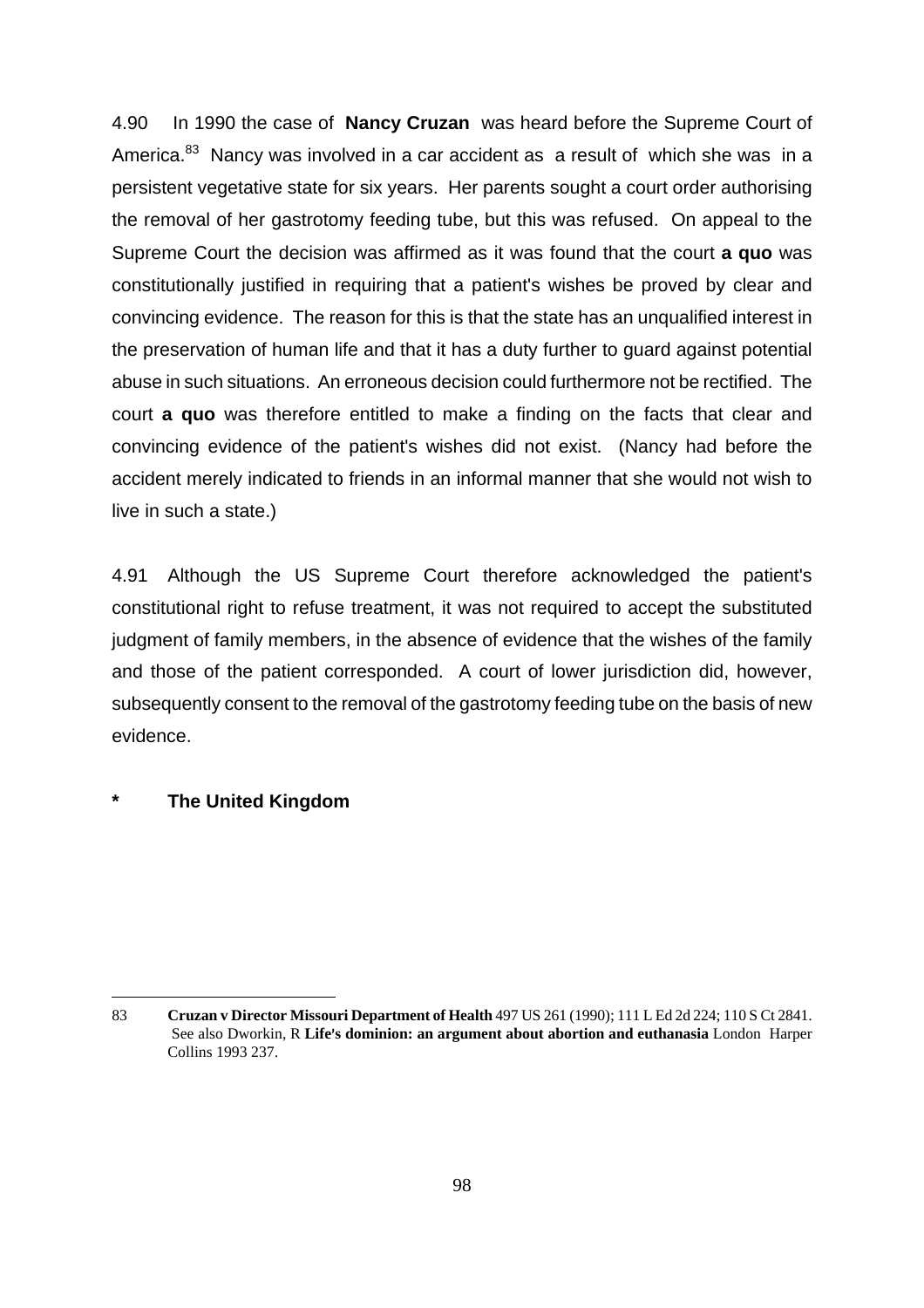4.92 The position concerning cessation of life-sustaining treatment (or selective nontreatment as it is known in England) was to a large extent resolved when this question was addressed by the House of Lords in February 1993 in the case of **Airedale NHS Trust v Bland.**<sup>84</sup> In this case the applicant health authority sought a declaratory order to the effect that, despite the inability of the patient to give consent, his life-sustaining treatment should be discontinued and that no further medical treatment should be furnished except for the purpose of enabling him to die peacefully with dignity and the minimum of pain, and that if death should occur then the cause of death should be attributed to the original cause of his condition and not to the cessation of medical treatment. The termination of medical treatment should therefore not give rise to any civil or criminal liability on the part of any person. The application was supported by the family of the patient.

4.93 The respondent, the 21-year-old Anthony Bland, had been in a persistent vegetative state for 3<sup>1</sup>/<sub>2</sub> years after suffering a severe crushed chest injury which caused catastrophic and irreversible brain damage. Although not brain dead, he had to use a nasogastric tube, catheter and enemas for normal bodily functions and he had no cognitive function. The unanimous opinion of all the doctors who examined him was that there was no hope of recovery or improvement.

4.94 In these circumstances it was thought appropriate to cease further treatment (artificial feeding and furnishing of antibiotic treatment). It was conceded that this would probably result in the patient's death from starvation within one to two weeks. At no stage did Bland give his consent in this regard.

4.95 The application was opposed by the Official Solicitor (acting as guardian **ad litem**), who claimed that the proposed action would amount to murder.

<sup>84 [1993] 1</sup> All ER 821 (CA). For a discussion of this case, see Finnis J M "**Bland**: Crossing the Rubicon?" 1993 **Law Quarterly Review** 329.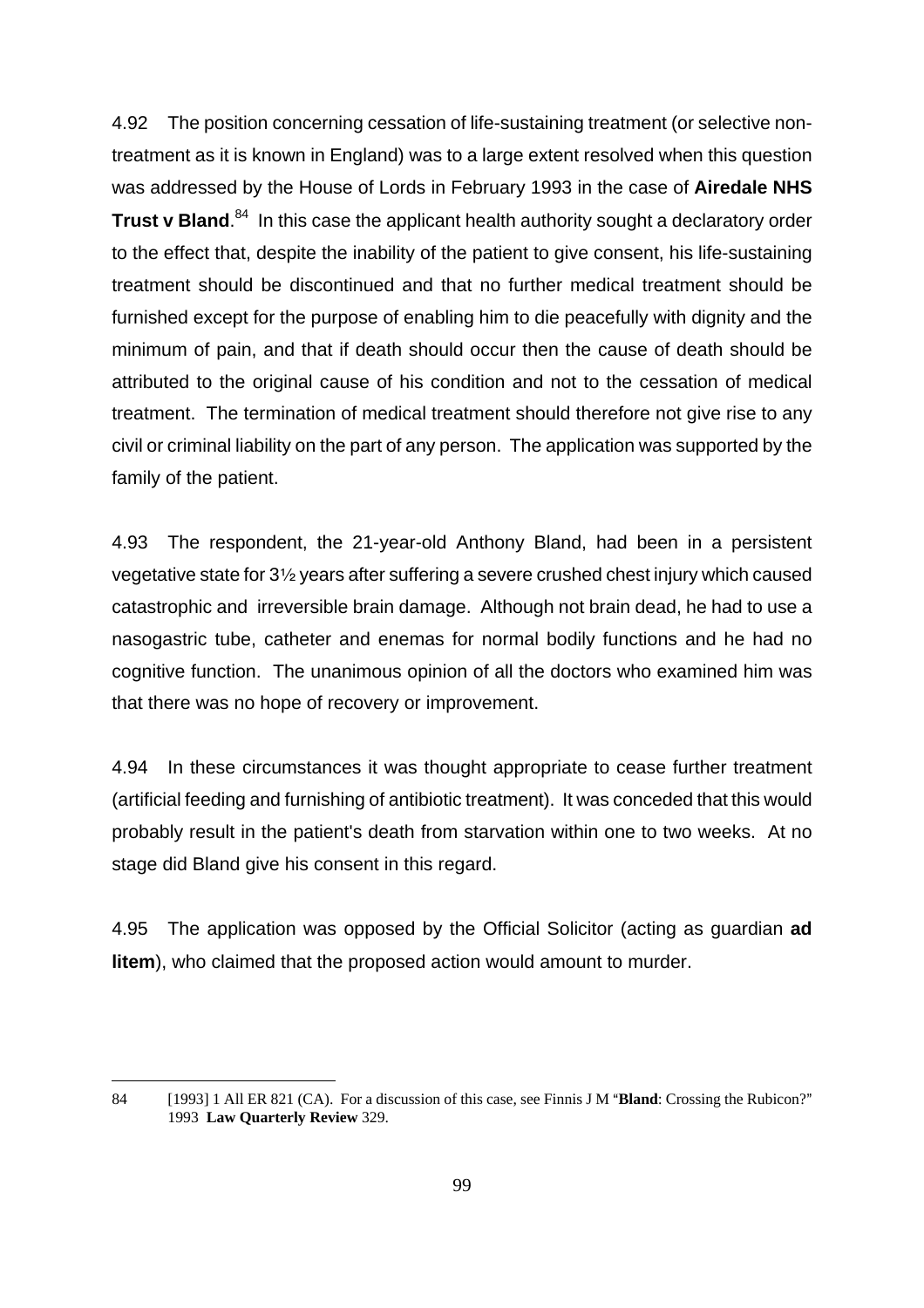4.96 The judge granted the order as requested, whereupon the Official Solicitor appealed to the Court of Appeals and thereafter to the House of Lords. In both these instances the original order was affirmed.

4.97 The House of Lords held that a doctor, who has in his or her care a patient who is incapable of consenting to treatment, is under no absolute obligation to prolong the patient's life regardless of the quality thereof. The court referred with approval to the 'best interest' condition as set out in **F v West Berkshire Health Authority**<sup>85</sup> and held that medical treatment (which includes artificial feeding) may be withheld if it is in the patient's best interest not to be treated any further (since such treatment is futile and do not confer any benefit on the patient). 86

<sup>85 [1989] 2</sup> All ER 545; [1990] 2 AC 1.

<sup>86</sup> See also **Frenchay Healthcare NHS Trust v S** [1994] 2 All ER 403 (CA) and the discussion by Labuschagne, J M T "**Frenchay Healthcare NHS Trust v S** [1994] 2 All ER 403 (CA): Eutanatiewe beëindiging van mediese behandeling" 1996 **SACJ** 80.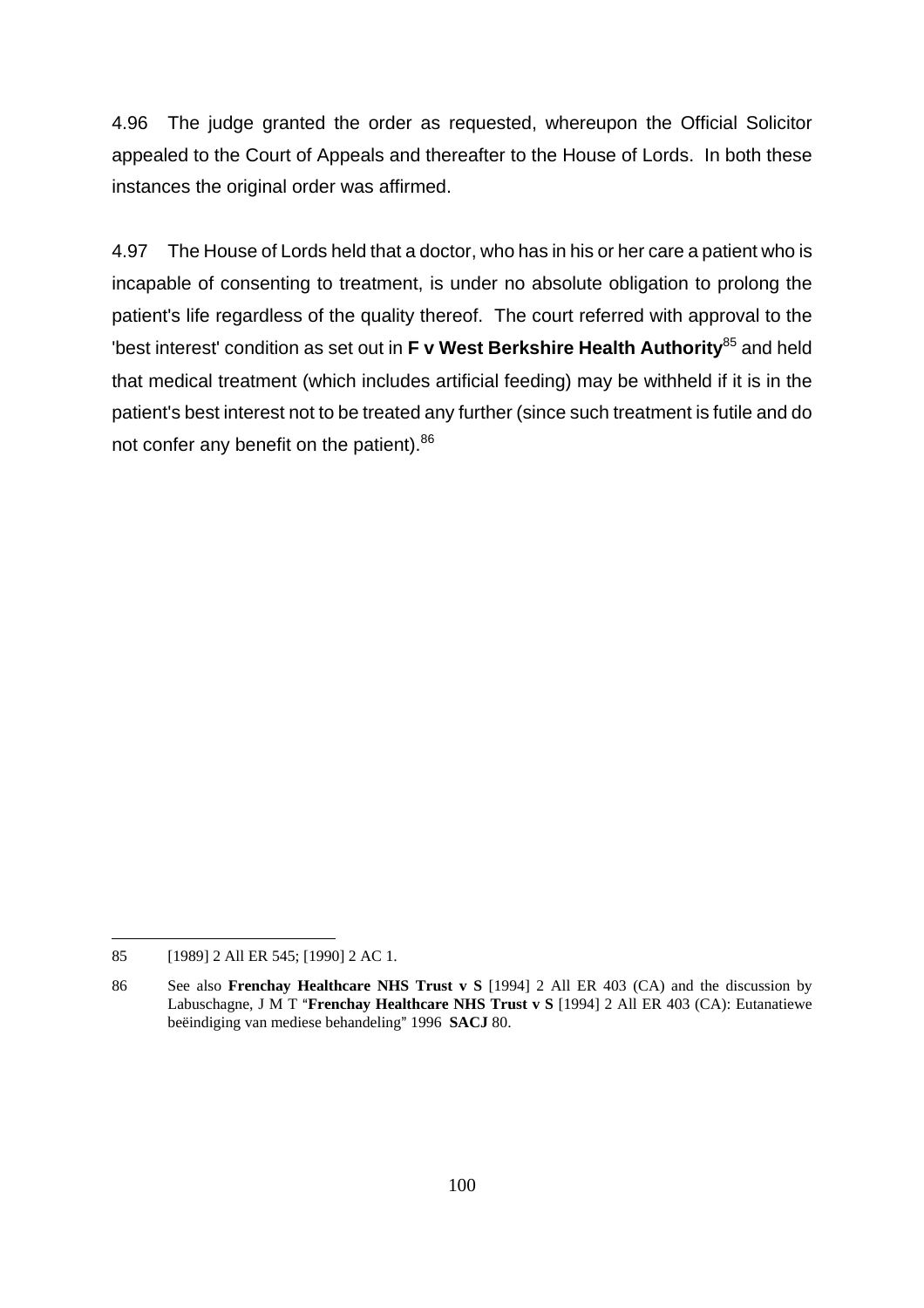4.98 To determine what course of action would further the best interests of the patient, the court used the test laid down in **Bolam v Friern Hospital Management Committee**, 87 namely whether the proposed conduct would be in accordance with the opinion of a large informed and responsible group of medical practitioners.

4.99 As the cessation of life-supporting treatment in this case was in accordance with the criteria set out in a discussion paper by the British Medical Association,  $88$  the court found that the **Bolam** requirement had been complied with.

4.100 The court stated, however, that similar cases should be referred to the court on an *ad hoc* basis and furthermore that the issue should be referred to Parliament for consideration of possible legislation in this regard.

4.101 It is generally accepted that a patient's stated will should be respected.<sup>89</sup> In Airedale NHS Trust v Bland<sup>90</sup> Lord Goff of Chieveley stated:

- (a) Rehabilitative efforts for at least 6 months after the injury;
- (b) the diagnosis of irreversible PVS should only be considered confirmed after 12 months;
- (c) the diagnosis should be confirmed by two other independent doctors;
- (d) the wishes of the family should be respected.

89 See **Re T (adult: refusal of medical treatment)** [1992] 4 All ER 649; [1992] 3 WLR 782; **Airedale NHS** 

 $\overline{a}$ 87 [1957] 2 All ER 118; [1957] 1 WLR 582.

<sup>88</sup> British Medical Association **Treatment of patients in persistent vegetative state,** in which the following criteria were set out: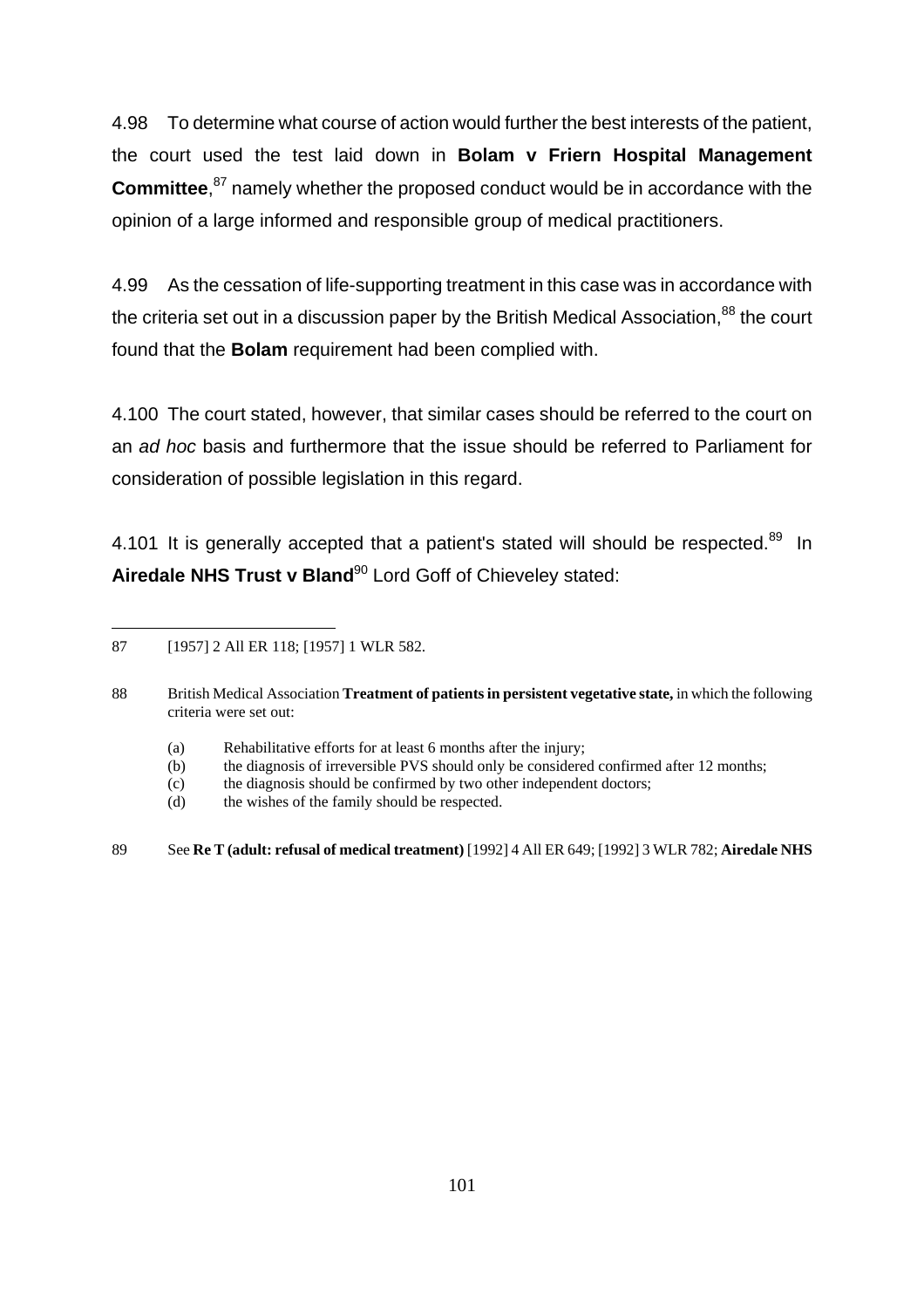[I]t has been held that a patient of sound mind may, if properly informed, require that life support should be discontinued ... the same principle applies where the patient's refusal to give his consent has been expressed at an earlier date, before he became unconscious or otherwise incapable of communicating it.

4.102 The next question which was also argued in the British courts was whether cessation of treatment should also be allowed in cases where persons are not in a vegetative state, but have no normal brain function, and where this condition is irreversible. One thinks here of the child who is born as an imbecile as a result of a serious brain defect.

**Trust v Bland** [1993] 1 All ER 367.

90 [1993] 1 All ER 821 (CA) at 866 d - e.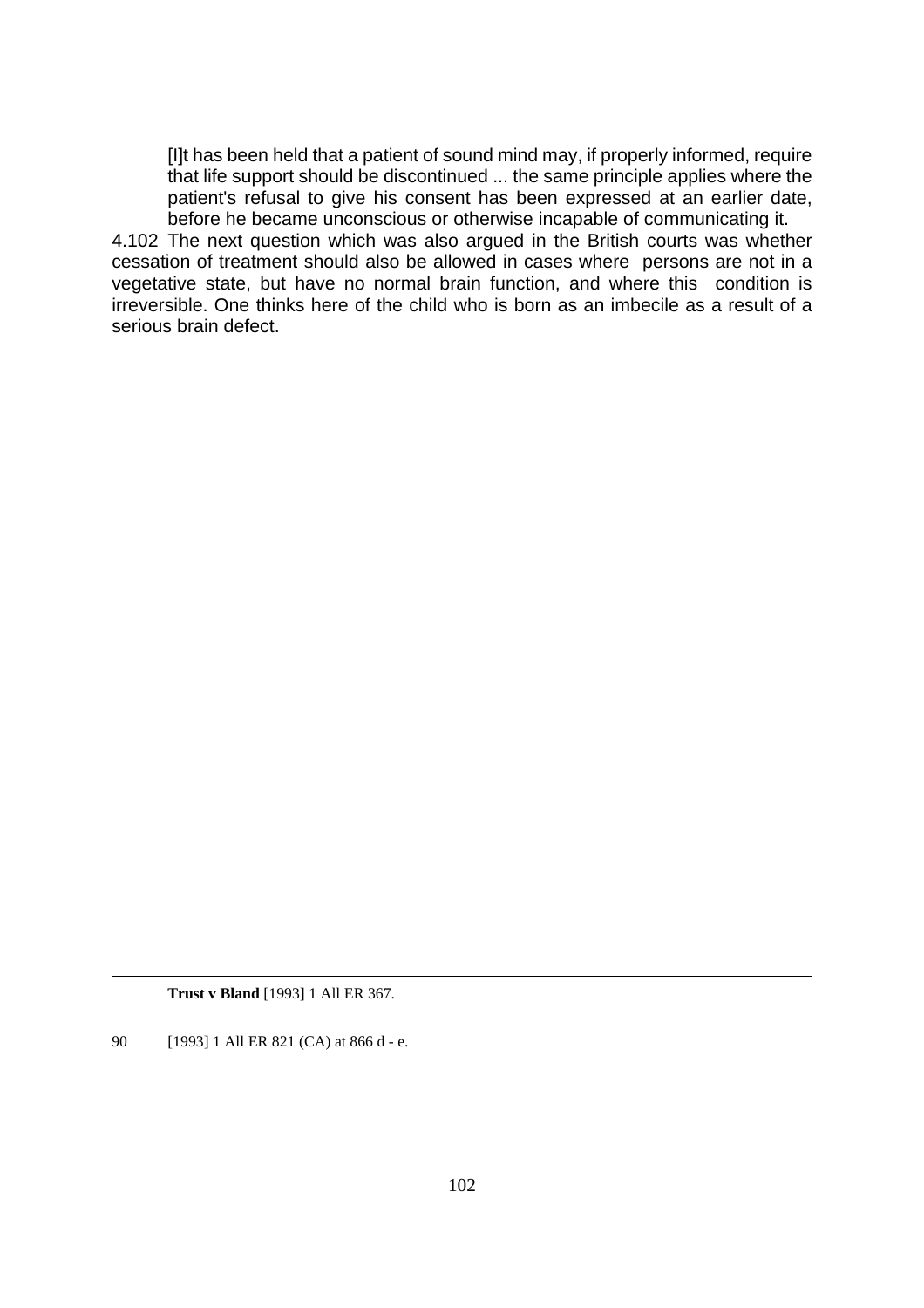4.103 In the case of **Re J (a minor)**. 91 J, an infant, had suffered serious brain damage at birth. Large areas of his brain where there should have been brain tissue had become fluid-filled. He often suffered convulsions and there were episodes during which he stopped breathing. He was twice linked to a ventilator for fairly long periods. Chances were good that he would develop spastic quadriplegia. It was debatable whether he would ever be able to sit up or hold his head upright. He was unlikely ever to be able to speak. He would, however, be able to feel pain to the same extent as a normal baby and it was possible that he would achieve the ability to smile or to cry. His life-expectancy was limited. The question arose whether J should again be ventilated in the event of his again stopping to breathe. Two medical practitioners submitted a report which indicated that it would not be in J's interest to be ventilated again. The court issued an order in accordance with the experts' report. The argument raised against the issuing of the order was that the court was not in a position to evaluate the consequences of death and that respect for the sanctity of human life and the requirements of public policy precluded attempts by the court to evaluate the quality of life of a disabled person. This submission was rejected by the Court of Appeal.

4.104 The Court of Appeal based its decision on the best interests of the child. Balcombe L J stated: 92

I have already cited the passage from the speech of Lord Hailsham LC in **Re B** (**a minor**) (**wardship: sterilisation**) [1987] 2 All ER 206 at 212; [1988] AC 199 at 202 which established that issues of public policy, as such, cannot prevail over the interests of the ward. In my judgment there is no warrant, either on principle or authority, for the absolute submission. There is only the one test: that the interests of the ward are paramount. Of course the Court will approach those interests with a strong predilection in favour of the preservation of life, because of the sanctity of human life. But there neither is, nor should there be any absolute rule that, save where the ward is already terminally ill, i e dying, neither the Court nor any responsible parent can approve the withholding of life-saving treatment on the basis of the quality of the ward's life. (For my part I would not accept that the so-called "cabbage" cases could be treated as an exception to this suggested rule, since in deciding that a child whose faculties have been destroyed is a "cabbage" of itself involves making a judgment about the quality of that child's life.) I say that there is no such rule because there is no authority to that effect: indeed the judgments in **Re B (a minor) (wardship: medical treatment, 1981)** [1990] 3 All ER 927; [1981] 1 WLR 1421 are consistent only with there being no "absolute" rule. I say that there should be no such rule because it could in certain circumstances be inimical to the interests of the ward

 $\overline{a}$ 91 [1990] 3 All ER 930.

<sup>92</sup> Op cit 942.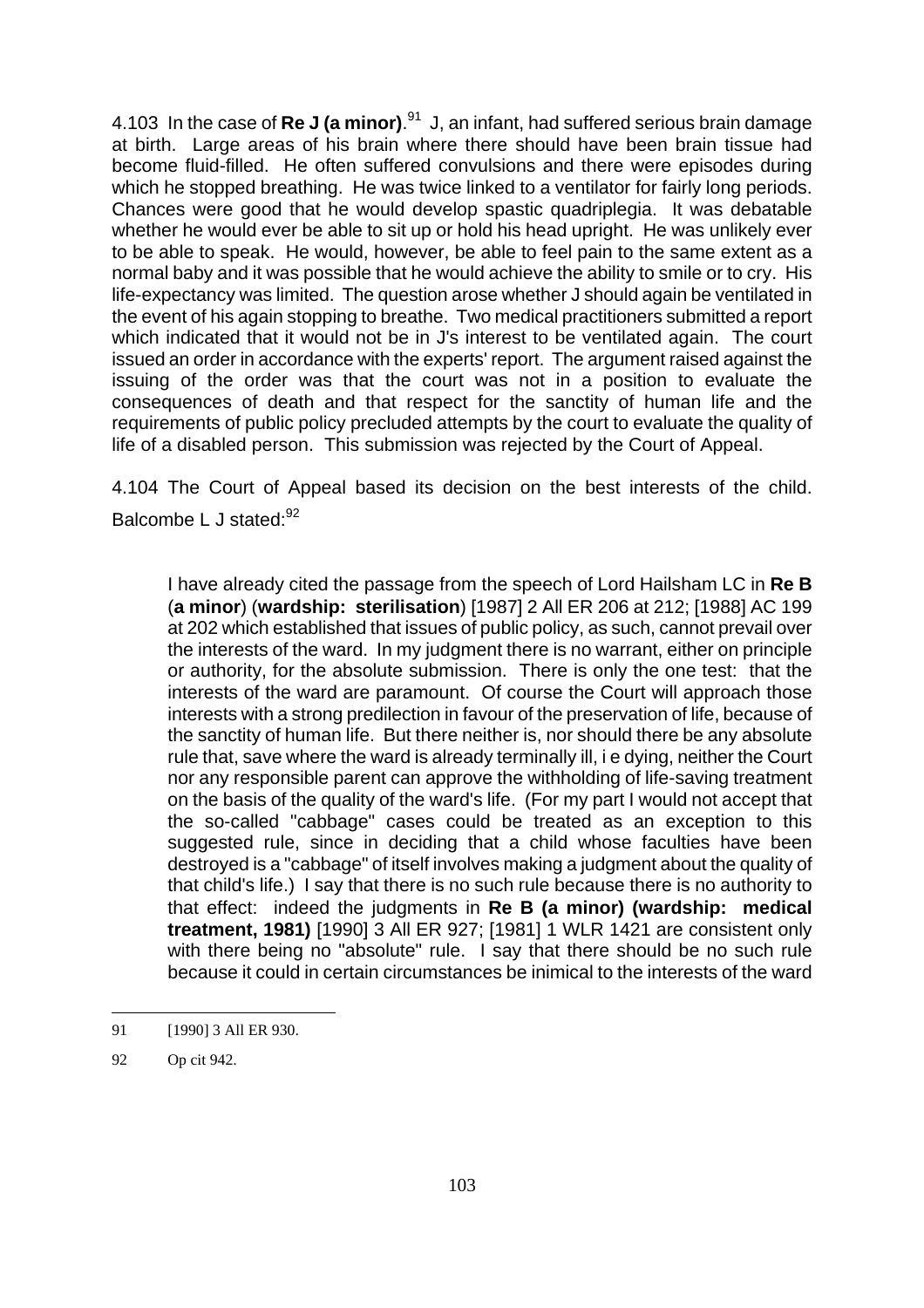that there should be such a requirement: to preserve life at all costs, whatever the quality of the life to be preserved, and however distressing to the ward may be the nature of the treatment necessary to preserve life, may not be in the interests of the ward.

4.105 It was also submitted that the court could not issue a life-ending order unless it was absolutely certain that the quality of the child's subsequent life would be intolerable to the child and demonstrably so awful that in effect the child must be condemned to die. Balcombe L J expressed his rejection of this argument as follows: $93$ 

Here again I can not accept the submission in the terms in which it was framed, which treats the language used by Templeman and Dunn L J J in **Re B** (**a minor**) (**wardship: medical treatment**) [1990] 3 All ER 927 at 929 - 30; [1981] 1 WLR 1421 at 1424 as if they had intended to lay down a test applicable to all circumstances, which clearly they did not. Further, I would deprecate any attempt by this Court to lay down such an all-embracing test since the circumstances of these tragic cases are so infinitely various. I do not know of any demand by the Judges who have to deal with these cases at first instance for this Court to assist them by laying down any test beyond that which is already the law: that the interests of the ward are the first and paramount consideration, subject to the gloss on that test which I suggest, that in determining where those interests lie the Court adopts the standpoint of the reasonable and responsible parent who has his or her child's best interests at heart.

4.106 It was clear that the court was prepared to evaluate the quality of life of the patient and that considerations of public policy would not get in the way of such an evaluation.

93 Ibid.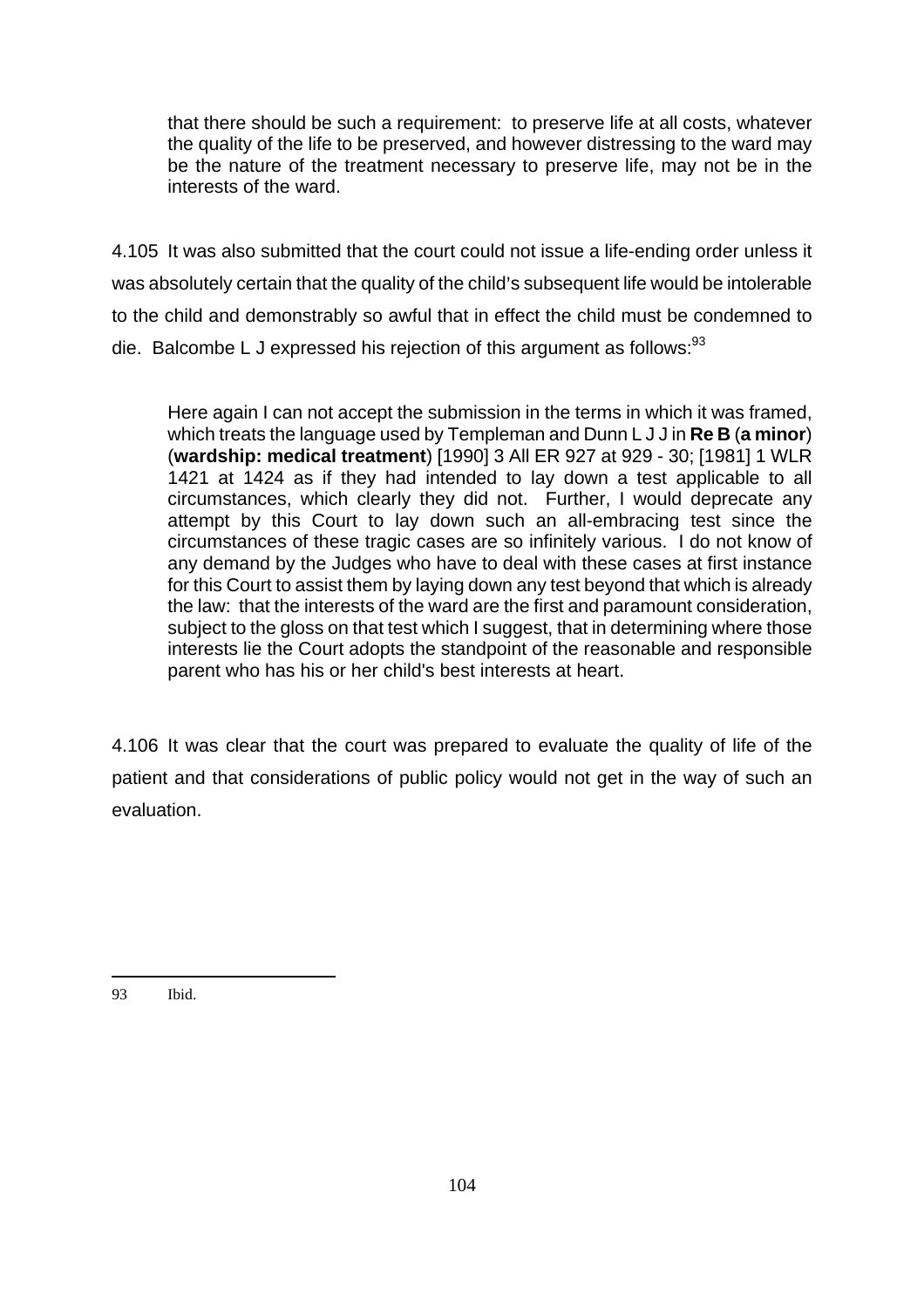4.107 In **Clarke v Hurst NO**94 no criticism was raised against **Re J (a minor)**. 95 As a matter of fact the court based its decision on the principles stated. **But what is the view of our readers on this topic?**

**(b) The position in South Africa** 

<sup>94</sup> Supra.

<sup>95</sup> Supra.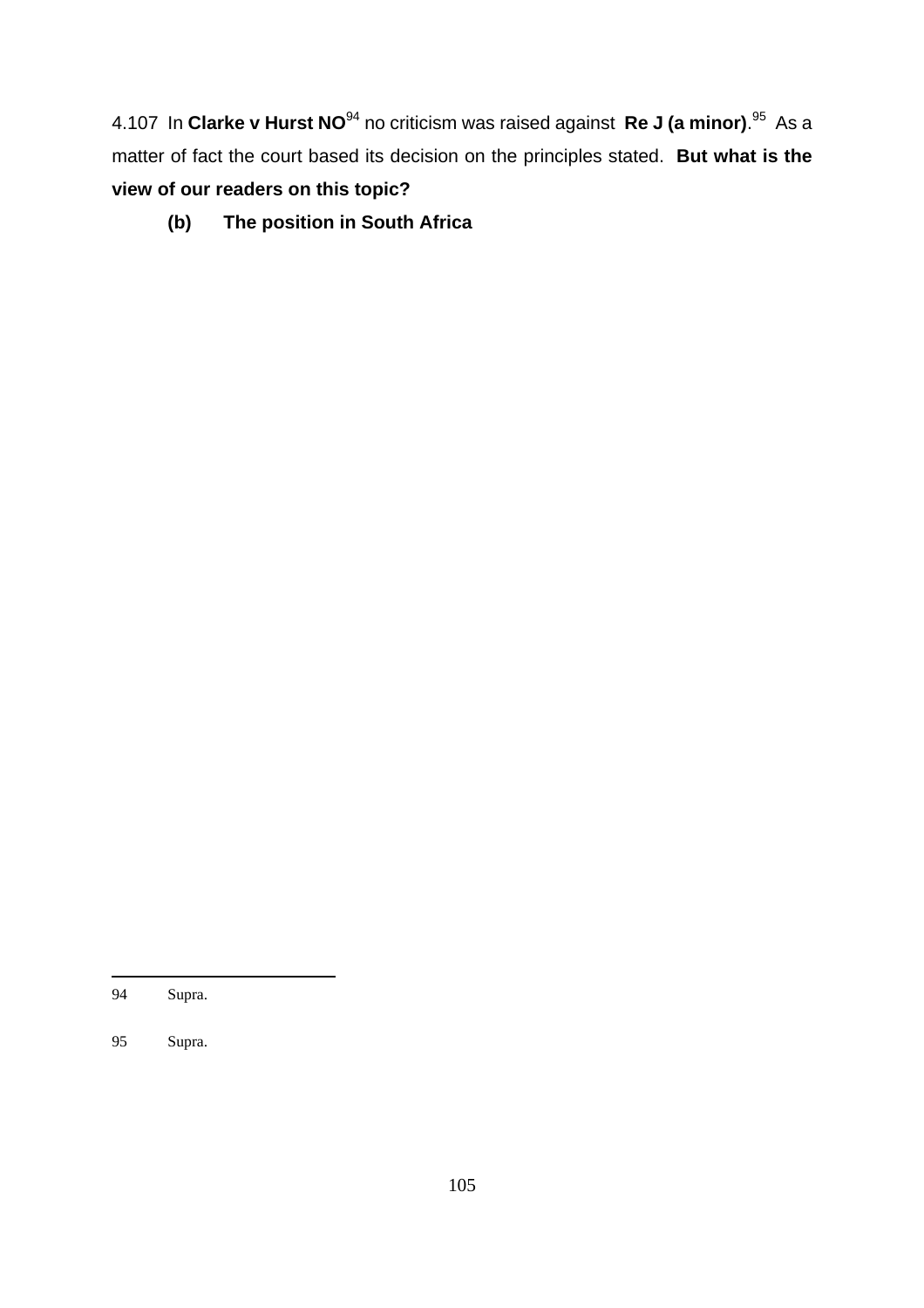4.108 The question whether a court may order the cessation of life-sustaining mechanisms with regard to a patient in a permanent vegetative state on the application brought by an interested person was first discussed in **Clarke v Hurst NO**. 96

4.109 The patient had had a heart attack during 1988 as a result of which his heartbeat and breathing ceased. Resuscitative measures restored his heartbeat, but only after he had suffered serious brain damage. He became deeply comatose and never regained consciousness. His swallowing mechanism was not functioning and he had to be fed by means of a nasogastric tube. He was in what is commonly known as a persistent vegetative condition. He had been in this condition for about four years without any sign of improvement.

4.110 He was a member of SAVES The Living Will Society. He had signed a so-called "Living Will", the essential clause of which reads as follows:  $97$ 

If there is no reasonable expectation of my recovery from extreme physical or mental disability ... I direct that I be allowed to die and not be kept alive by artificial means and heroic measures. I ask that medication be mercifully administered to me for terminal suffering even though this may shorten my remaining life ...

The court's order was, however, not founded on Dr Clarke's directive as expressed in the Living Will.

4.111 As the Living Will did not have accepted legal status, his wife applied to the court for a declaratory order whereby she would be appointed **curatrix personae** to her

<sup>96 1992 4</sup> SA 630 (D). For a discussion of this important case, see Lupton, M L "Clarke v Hurst NO, Brain **No & Attorney-General, Natal**" 1992 **SACJ** 342; Dörfling, D "Eutanasie: Die reg van die **curator personae** om verdere behandeling van 'n pasient te verbied - 'n nuwe regverdigingsgrond in die Suid-Afrikaanse reg" 1993 **TSAR** 345; Boister, N "Causation at the death?" 1993 **THRHR** 516.

<sup>97</sup> **Clarke v Hurst NO** 1992 4 SA 630 (D) at 633 G-H.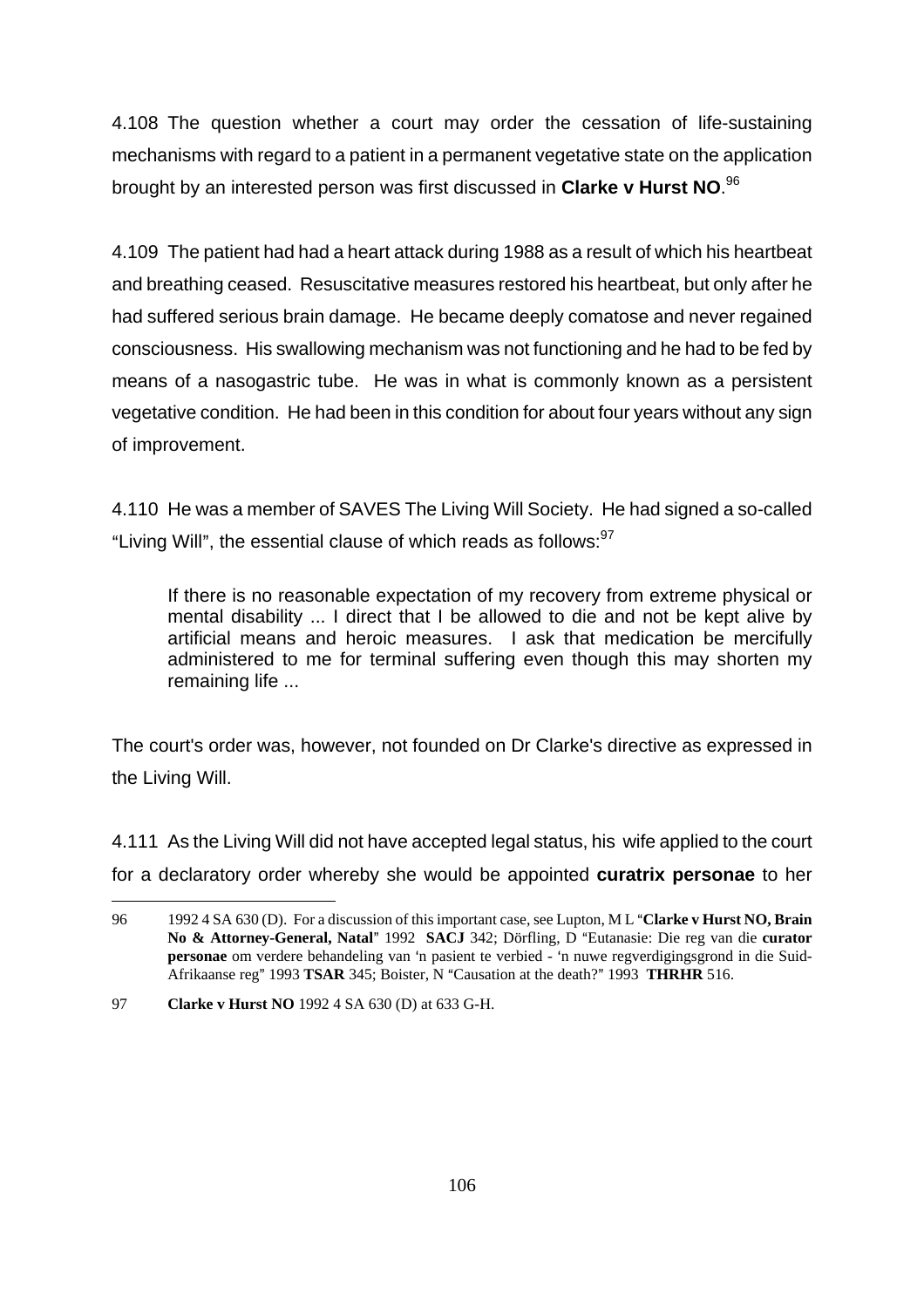husband's person with powers in that capacity to authorise the discontinuance of any further medical treatment or feeding to her husband. This in fact amounted to an application for a declaratory order to the effect that the discontinuance of her husband's artificial feeding regime, which would inevitably lead to his death, would not be unlawful - a case therefore of cessation of treatment. The Attorney-General of Natal, who was cited as respondent, opposed the application on the grounds that the proposed action would be **prima facie** unlawful and that the court did not have the authority to tie his (the Attorney-General's) hands with an order as proposed as to the question of whether prosecution should be instituted.

4.112 The court found that in determining legal liability for terminating a patient's life, there was no justification for drawing a distinction between the omission to institute lifesustaining treatment and the discontinuation thereof. Just as in the case of an omission to institute life-sustaining procedures, legal liability would depend on whether there was a duty to institute such procedures, so in the case of the discontinuance of such procedures liability depends on whether there is a duty to continue such procedures. A duty not to discontinue life-sustaining procedures could not arise if the procedures instituted have proved to be unsuccessful. The mere maintenance of certain biological functions such as heartbeat, respiration, digestion and blood circulation, without the functioning of the brain, cannot be equated with life. It would therefore not be unlawful to discontinue the artificial maintenance of that level of life.

4.113 The court further held that it would not be contrary to public policy if a court would in cases of this nature make an evaluation of the quality of life in order to determine whether life-sustaining measures should be discontinued.

4.114 The court held that the decision as to whether the discontinuance of artificial feeding of the patient and his resultant death would be wrongful depended on whether, judged according to the **boni mores** of the community, it would be reasonable to discontinue such feeding. The **boni mores** in turn depended on the quality of life that remained to the patient - in other words, the facts of the particular case.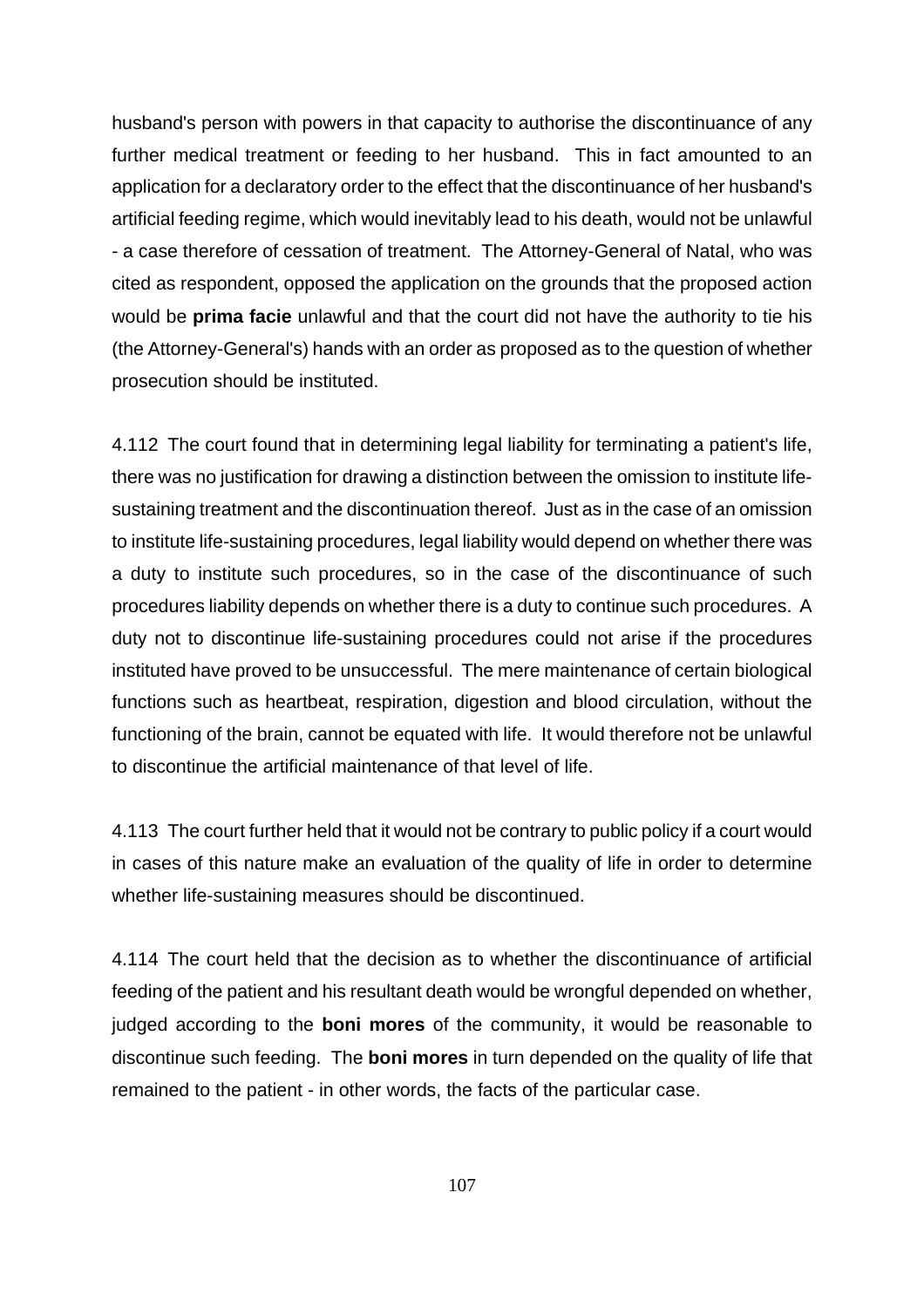4.115 In the present case, after extensive medical evidence was placed before the court, it was decided that the applicant would not act unlawfully by authorising the cessation of the artificial feeding of the patient, even though this would hasten the patient's death.

# **(c) Conclusion**

4.116 In our opinion there is a clearly distinguishable trend in Western legal systems, as confirmed in the judgments of the courts, that in suitable cases and subject to suitable precautions, the life of a patient who is in an irreversible vegetative state, may be ended by cessation of life sustenance mechanisms and means.

4.117 In light of the judgment in **Clarke v Hurst NO**98 the confirmation of the said principle in legislation will not be a revolutionary step. Legislation can, however, establish specific guidelines and set the conditions for such a step to be allowed. If legislation is deemed necessary or advisable to end the use of life sustaining mechanisms where a patient is kept alive by artificial means, should guidelines be laid down? Should the cessation of the use of life sustenance mechanisms and means be subject to medical approval only, or should a court order be necessary? **The guidance of our readers is sought on these questions**.

 **4.118 There are always cases in which the person concerned has neither drafted a document nor authorised any person to make decisions on his or her behalf and grant consent or refusal with regard to certain treatment. The same questions concerning the termination of life will however be raised in these cases. In these cases, and where the irreversible unconscious state of the patient is a fact, it would appear desirable to empower the chief medical officer of the hospital to authorise the cessation of treatment subject to the provision that the family and** 

<sup>98</sup> Supra.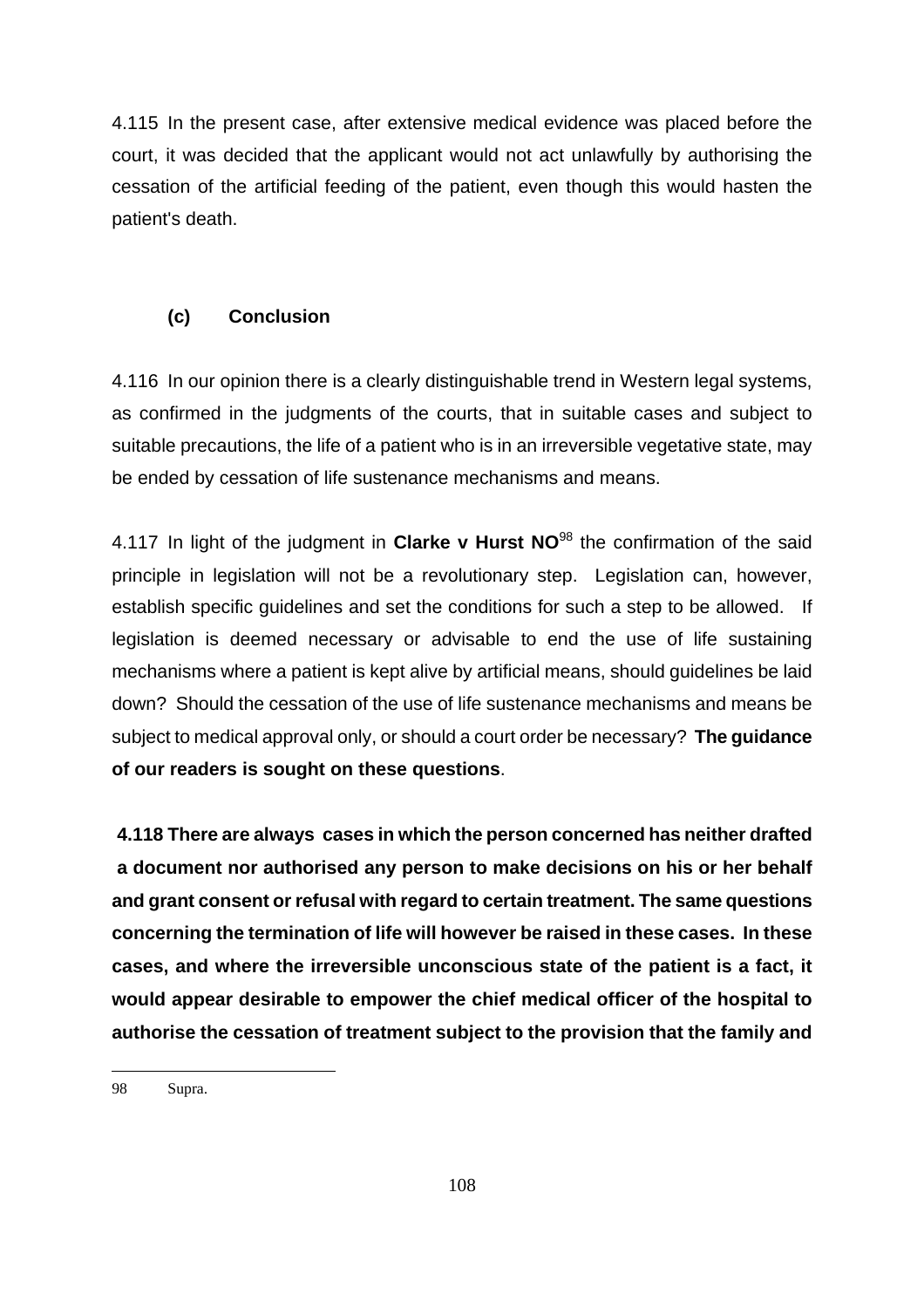**closest relatives agree with the decision. In such cases it would appear unnecessary to burden those involved with the costs that would be incurred in a court application. Any interested party is of course free to approach the court in this regard if this is deemed necessary. Comments in this regard will be welcomed.** 

4.119 In our opinion there is a need to ensure legal certainty as regards the problems now under discussion. Legislative confirmation and clarification of the position where there is no advance directive (living will)or power of attorney (i.e. to confirm and clarify **Clarke v Hurst NO**) 99 are necessary.

4.120 Should it be necessary to introduce legislation in this regard, we propose the following clause. (This clause should be read with the clauses below concerning the powers of the court):

# *Conduct of a medical practitioner in the absence of a directive*

*8. (1) If the chief medical practitioner of a hospital, clinic or similar institution where a patient is being cared for is of the opinion that the patient is in a state of terminal illness as contemplated in this Act and for this reason unable to make or communicate decisions concerning his or her medical treatment or its cessation, and his opinion is confirmed in writing by at least one other medical practitioner who has not treated the person concerned as a patient, but who has examined him and who is competent to submit a professional opinion regarding the patient's condition on account of his expertise regarding the illness of the patient concerned, the first-mentioned medical practitioner may, in the absence of any directive as contemplated in section 6(1) and (2) or a court order as contemplated in section 9, grant written authorisation for the cessation of all* 

<sup>99</sup> Supra.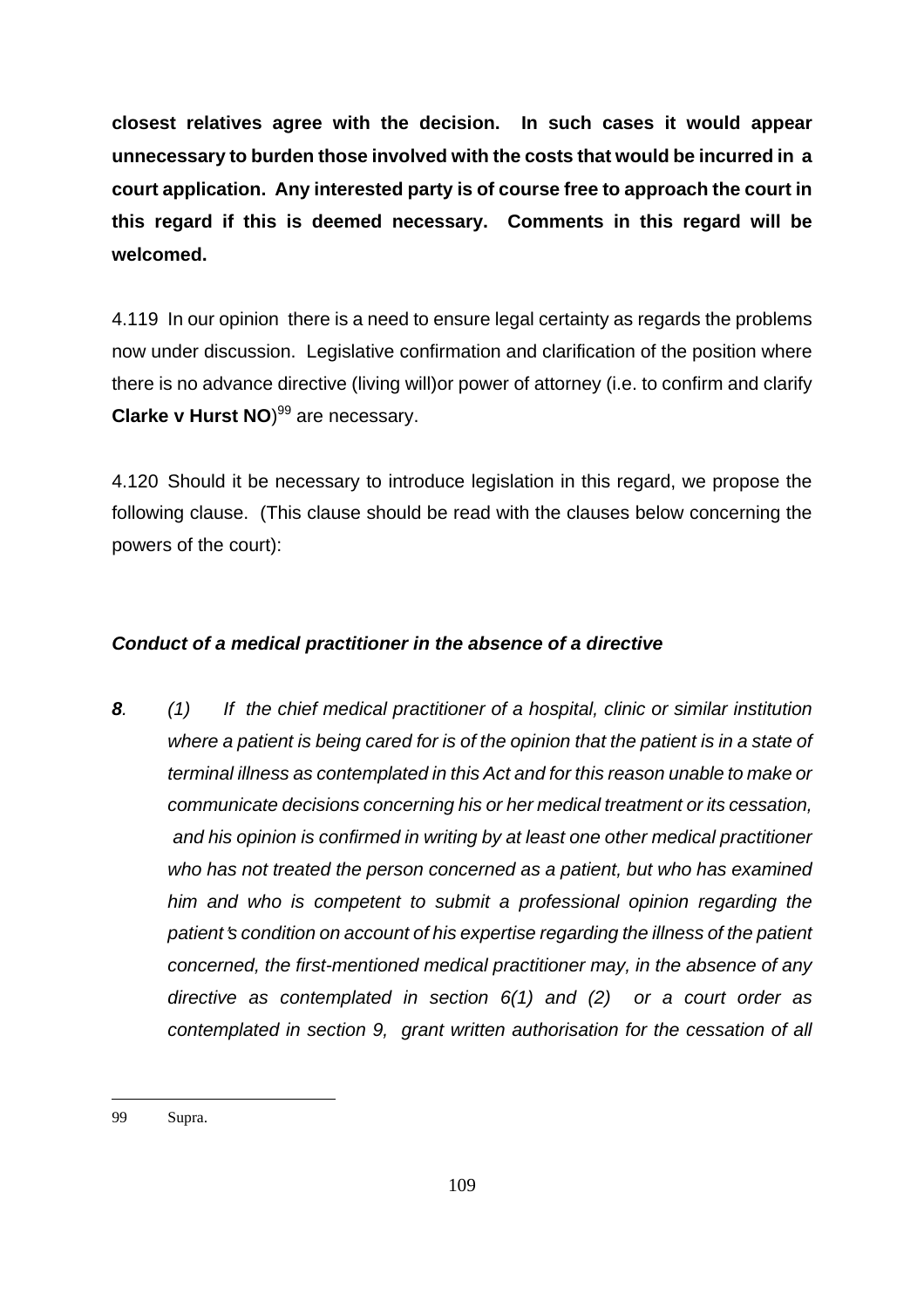*further life-sustaining medical treatment and the administering of palliative care only.* 

*(2) A medical practitioner as contemplated in section (1) shall not act as contemplated in subsection (1) if such conduct would be contrary to the wishes of the family members or close family of the patient, unless authorised thereto by a court order.* 

*(3) A medical practitioner as contemplated in section (1) shall record in writing his* findings regarding the patient's condition and any steps taken by *him in respect thereof.* 

*(4) The cessation of medical treatment as contemplated in subsection (1) shall not be unlawful merely because it contributes to causing the patient's death.* 

## *Powers of the court*

#### *Option 1:*

*9. (1) In the absence of a directive by or on behalf of a terminally ill person as contemplated in section 6, a court may, if satisfied that a patient is in a state of terminal illnes and for this reason unable to make or communicate decisions concerning his or her medical treatment or its cessation, on application by any interested person, order the cessation of medical treatment.* 

*(2) A court shall not make an order as contemplated in subsection (1) without the close family having been given the opportunity to be heard by the court.*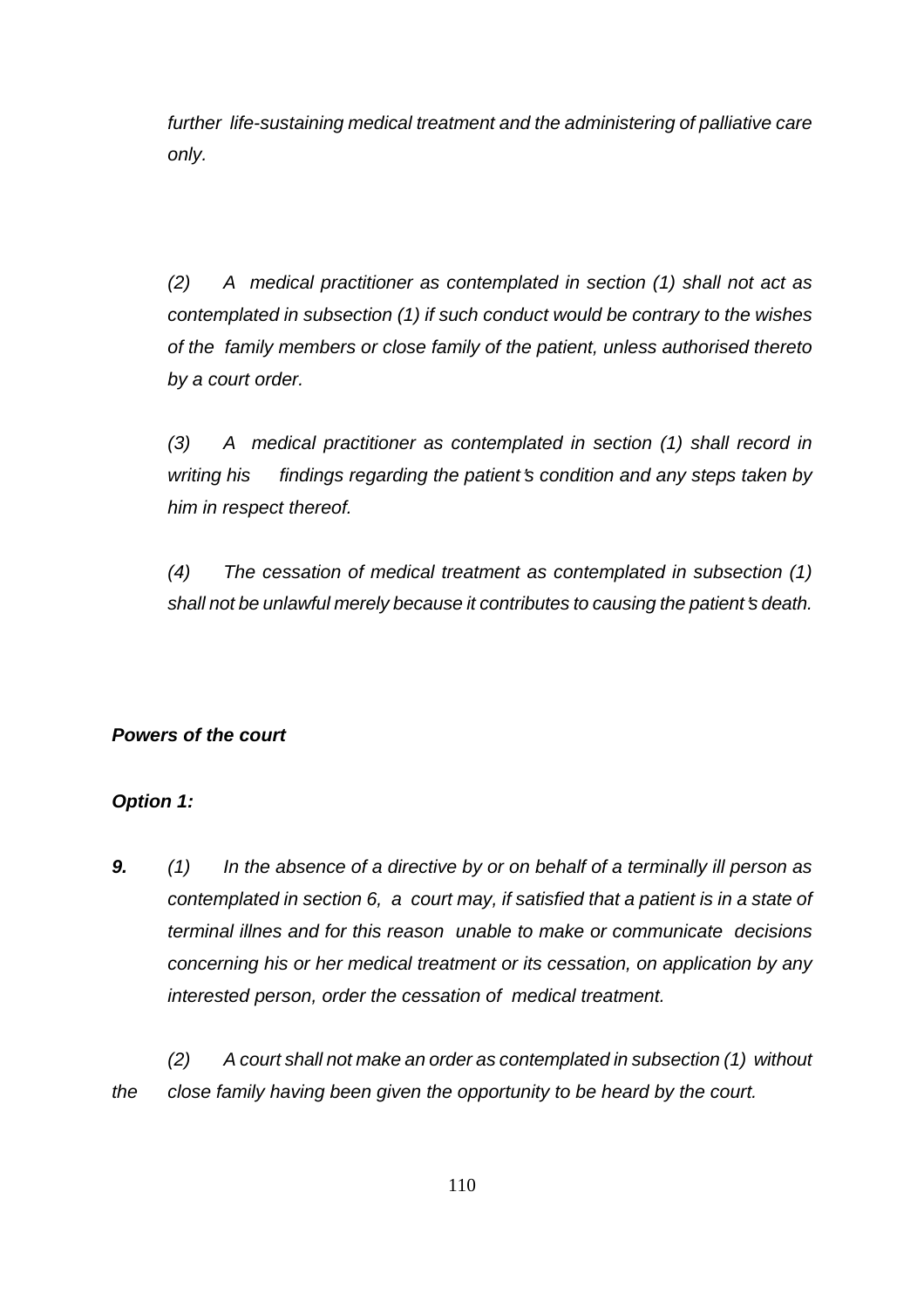*(3) A court shall not make an order as contemplated in subsection (1) unless it is convinced of the facts as contemplated in that subsection on the evidence of at least two medical practitioners who are knowledgeable with regard to the patient's condition and who have treated the patient personally or have checked his or her medical history and have personally examined the patient.* 

*(4) A medical practitioner who gives effect to an order of court as contemplated in this section shall not suffer any civil, criminal or disciplinary accountability with regard to such an act.* 

# **(ii) Involuntary active euthanasia**

4.121 In conclusion the question should also be discussed with regard to the nature of the life-ending behaviour. In all the decisions discussed above, it is the consent to cessation of life-sustaining mechanisms and measures that is at issue. In the end the patient dies a natural death, either from an illness like pneumonia left untreated, or as a result of hunger or thirst.

4.122 The following question is frequently posed in the euthanasia debate: why can't a person's life be ended actively in such circumstances by administering a lethal substance?. Why should the patient have to keep suffering until he or she eventually dies from hunger or thirst?

4.123 This question was also stated and discussed in **Clarke v Hurst NO**. 100 For the sake of completeness the question and answer suggested by Thirion J is quoted in full: $101$ 

But now, if it would be reasonable for the applicant in the present case to discontinue the artificial nutritioning of the patient knowing that such a step would

<sup>100</sup> Supra.

<sup>101</sup> Op cit 657 B-H.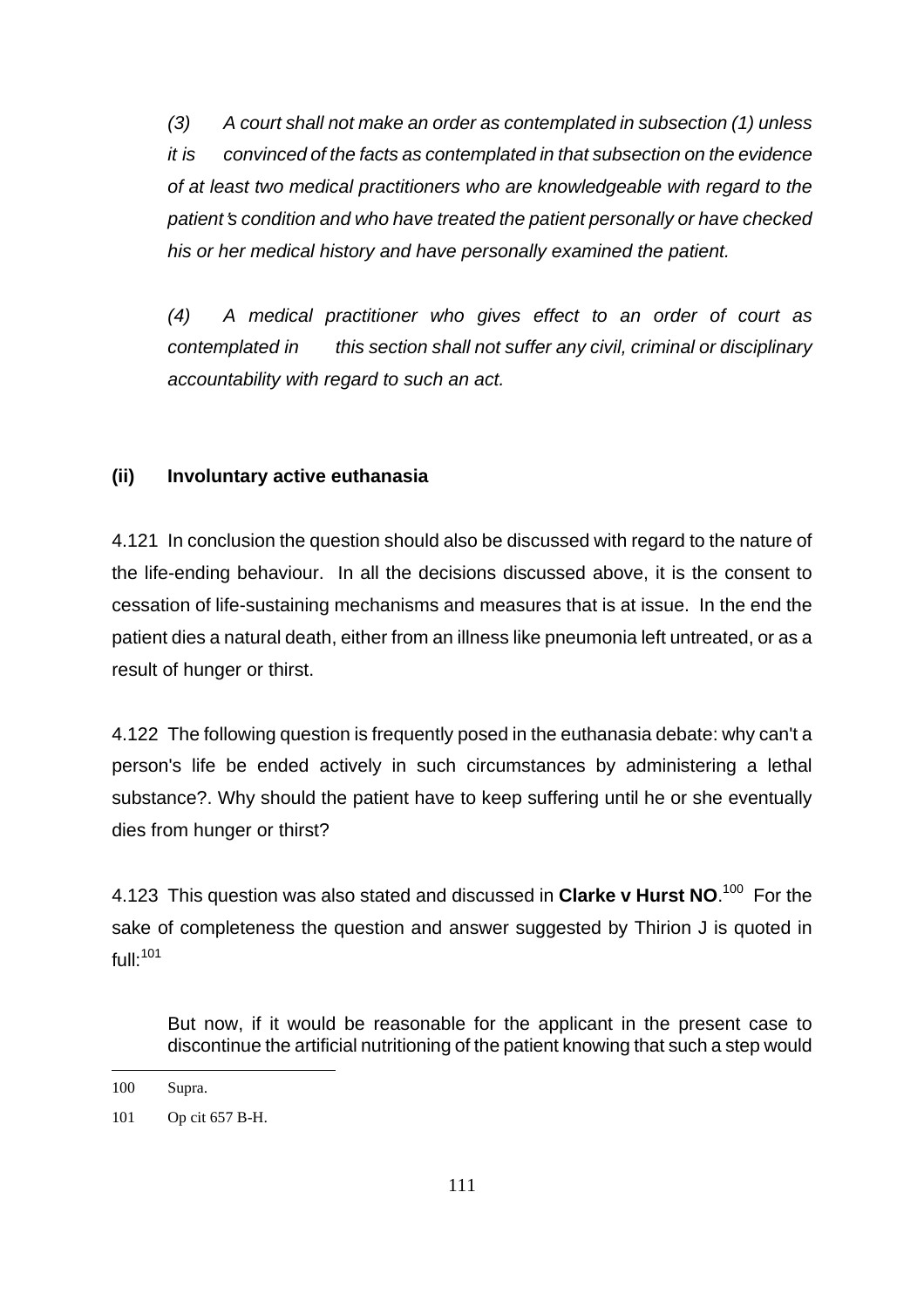result in the death of the patient, why would it not be reasonable for someone to simply suffocate the patient to death? The deprivation of food would as assuredly kill the patient as the deprivation of oxygen. I think the distinction is to be found in society's sense of propriety - its belief that things should happen according to their natural disposition or order. The person who pre-empts the function of the executioner and kills the condemned man while he is taking the last few steps to the gallows, acts wrongfully irrespective of his motive for killing the condemned man. He acts wrongfully because he has no right to meddle in the matter.

In my view the distinction between the act of the doctor who, while following the precepts and ethics of his profession, prescribes a drug in a quantity merely sufficient to relieve, and with the object of relieving, the pain of his patient, well knowing that it may also shorten the patient's life, and the act of the doctor who prescribes an overdose of the drug with the object of killing his patient, is that the former acts within the legitimate context and sphere of his professional relationship with his patient while the latter does not act in that context. Consequently, society adjudges the former's conduct justified in accordance with its criterion of reasonableness and therefore not wrongful, while it condemns the conduct of the latter as wrongful.

The distinction between what is wrong and what is right cannot always be drawn according to logic. Logic does not dictate the formation of society's legal or moral convictions.

The distinction can also be justified on rational grounds. The doctor who brings about the death of his patient by prescribing an overdose of the drug with the object of killing the patient, causes the death of the patient in a manner which is unrelated to his legitimate function as a doctor. He changes not only the course but also the cause of his patient's death. To allow conduct of this nature would open the door to abuse and subject people to the vagaries of unauthorised and autocratic decision-making.

4.124 For many there may be persuasive force in the arguments quoted above. But for others to allow the removal of the life-sustaining apparatus, but not to allow active euthanasia does not seem to be logical. The opinion as set out in **Clarke v Hurst NO**<sup>102</sup> may, so it is argued, also result in serious suffering. One is inclined to take the patient in a persistent vegetative state, who cannot really express pain and suffering, as the point of reference and example. However, the argument is that one should take the example of a person bitten by a dog with rabies, who is in the final stages of an

<sup>102</sup> Supra.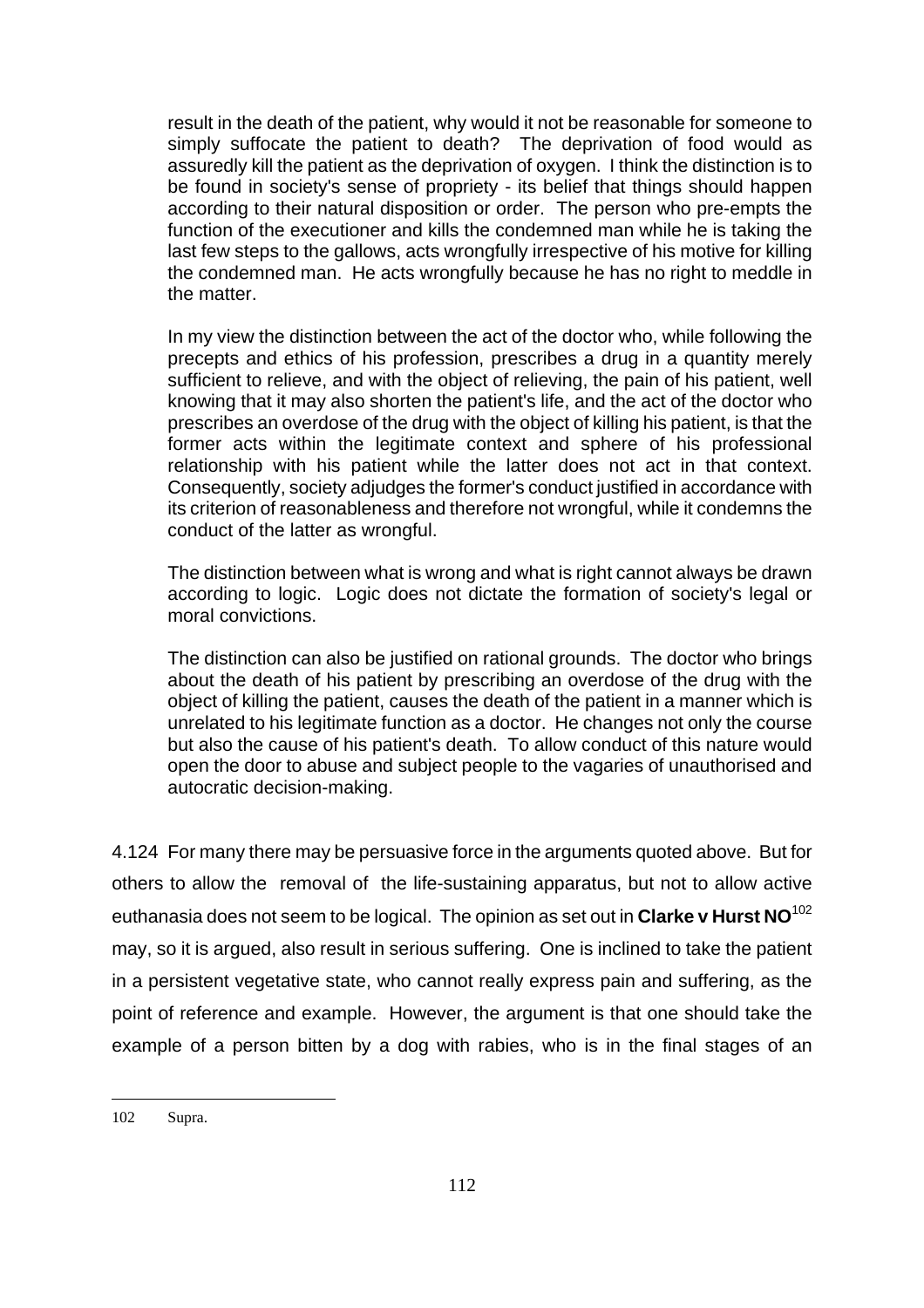irreversible and unbearable state of pain and suffering. Such a patient is apparently legally and mentally totally incompetent; according to all medical knowledge it is an irreversible state; but what is more, the patient may be experiencing unbearable pain and suffering and if he could have talked, it would only have been to beg for the hastening of his death. Should the line be drawn right through? **We require the guidance of our readers on this topic as well.**

4.125 Legislative enactment of this viewpoint may read as follows:

### *Powers of the court*

### *Option 2:*

*10. (1) In the absence of a directive by or on behalf of a terminally ill person as contemplated in section 6, a court may, if satisfied that a patient is in a state of terminal illness and for this reason unable to make or communicate decisions concerning his or her medical treament or its cessation, on application by any interested person, issue an order for the performance of any medical*  **procedure** which would have the effect of terminating the patient's life.

*(2) A court shall not make an order as contemplated in subsection (1) without the close family of the patient having been given the opportunity to be heard by the court..* 

*(3) A court shall not make an order as contemplated in subsection (1) unless it is convinced of the facts as contemplated in that subsection on the evidence of at least two medical practitioners who are knowledgable with regard to the patient*=*s condition and who have treated the patient personally or have checked his or her medical history and have personally examined the patient.*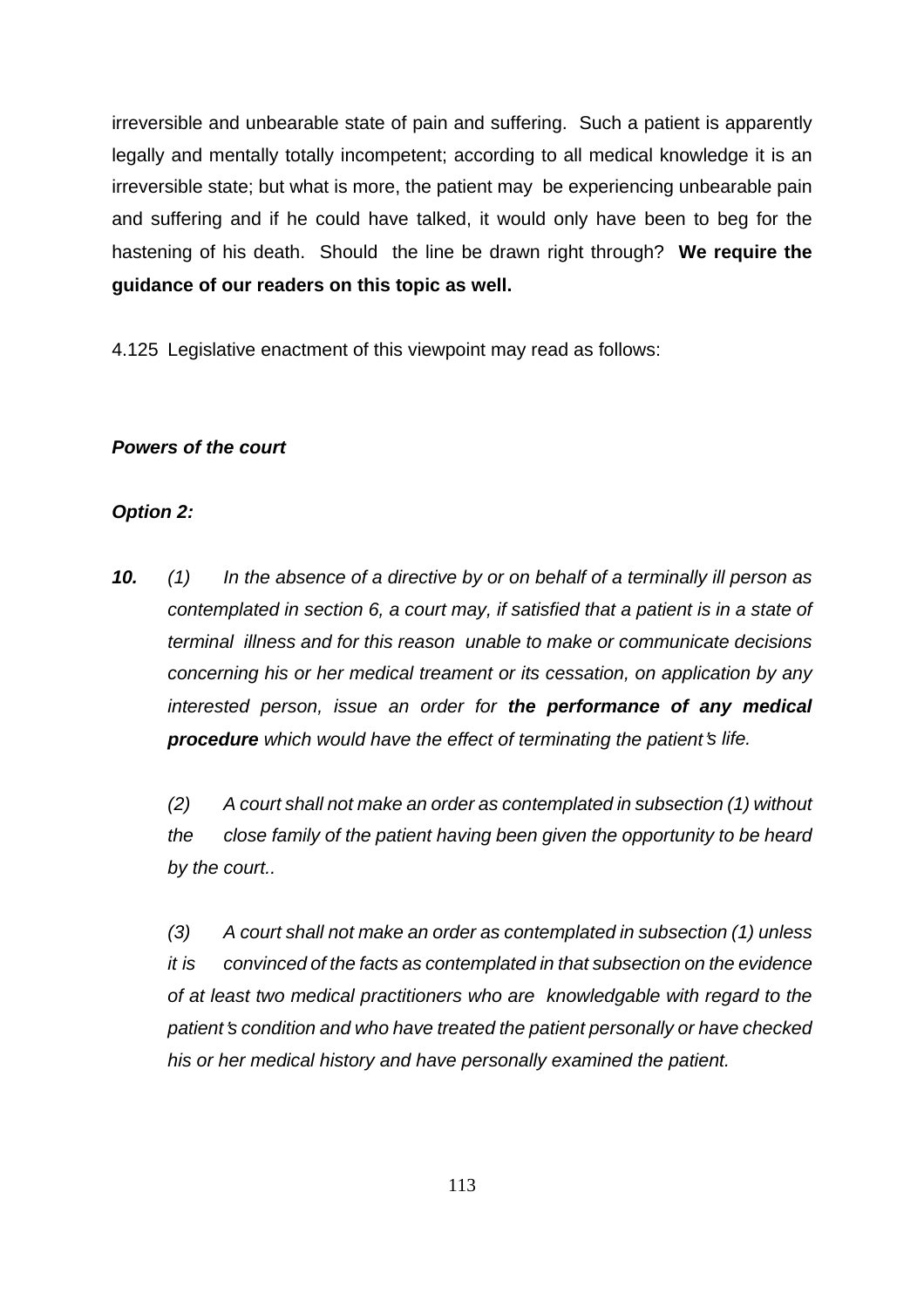*(4) A medical practitioner who gives effect to an order of court as contemplated in this section shall not suffer any civil, criminal or disciplinary liability with regard to such an act.*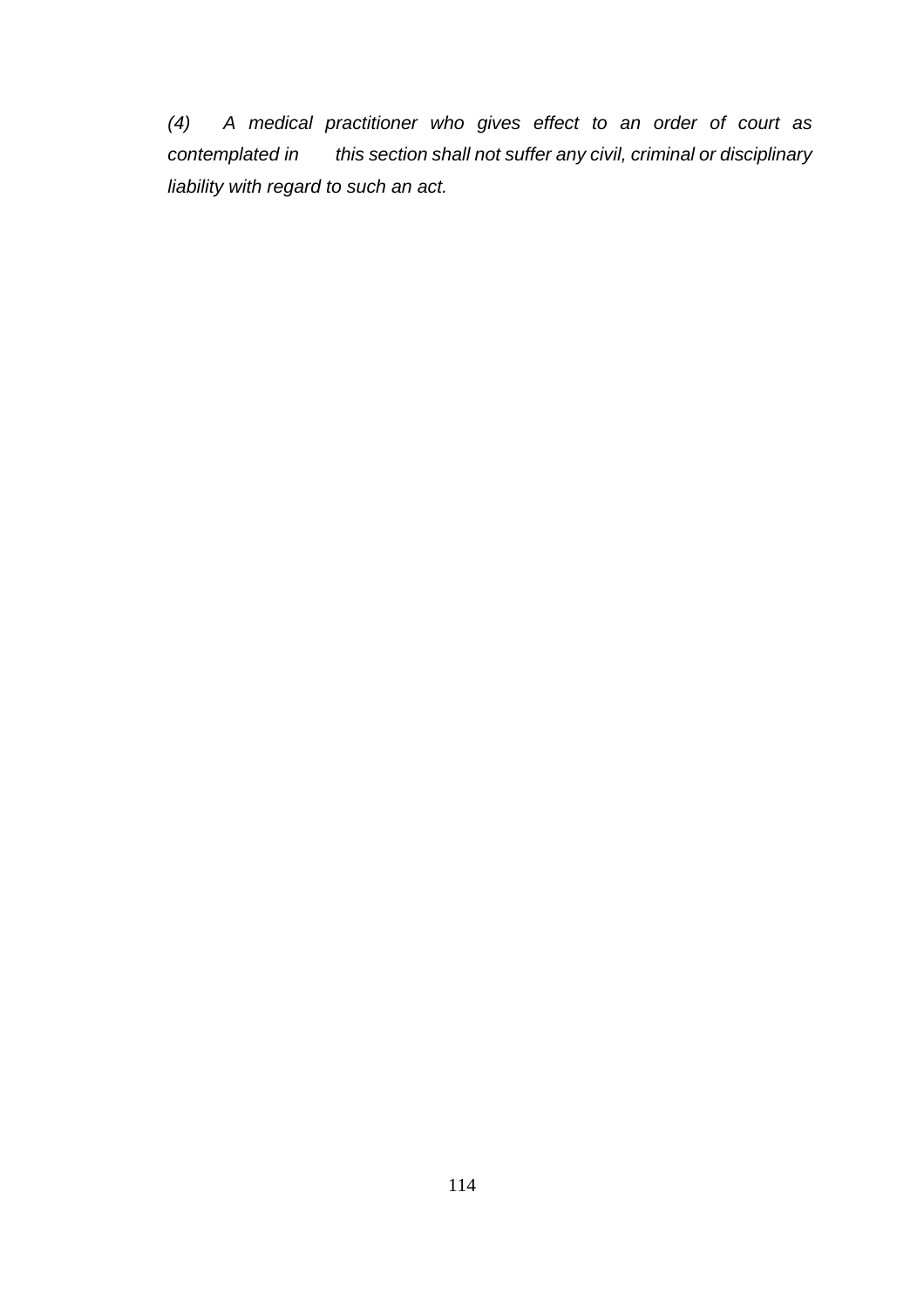# **CHAPTER 5**

# **A DRAFT BILL ON THE RIGHTS OF THE TERMINALLY ILL**

5.1 In the preceding chapters, we have endeavoured to set out the various distinguishable problem areas. Readers will have noticed that the Commission has not yet adopted a final stance, but is rather requesting guidance and encouraging discussion from the public at large.

5.2 Nevertheless, in order to focus the attention on the problem areas and to illustrate how the matter might be dealt with in legislation, we have deemed it advisable to include a draft bill in this working paper. The bill does not necessarily represent the views of the Commission and is published merely to elicit focussed response or, if the reader is in agreement with the principle under discussion in any clause, possible suggestions for better formulation. The draft is attached as Annexure A.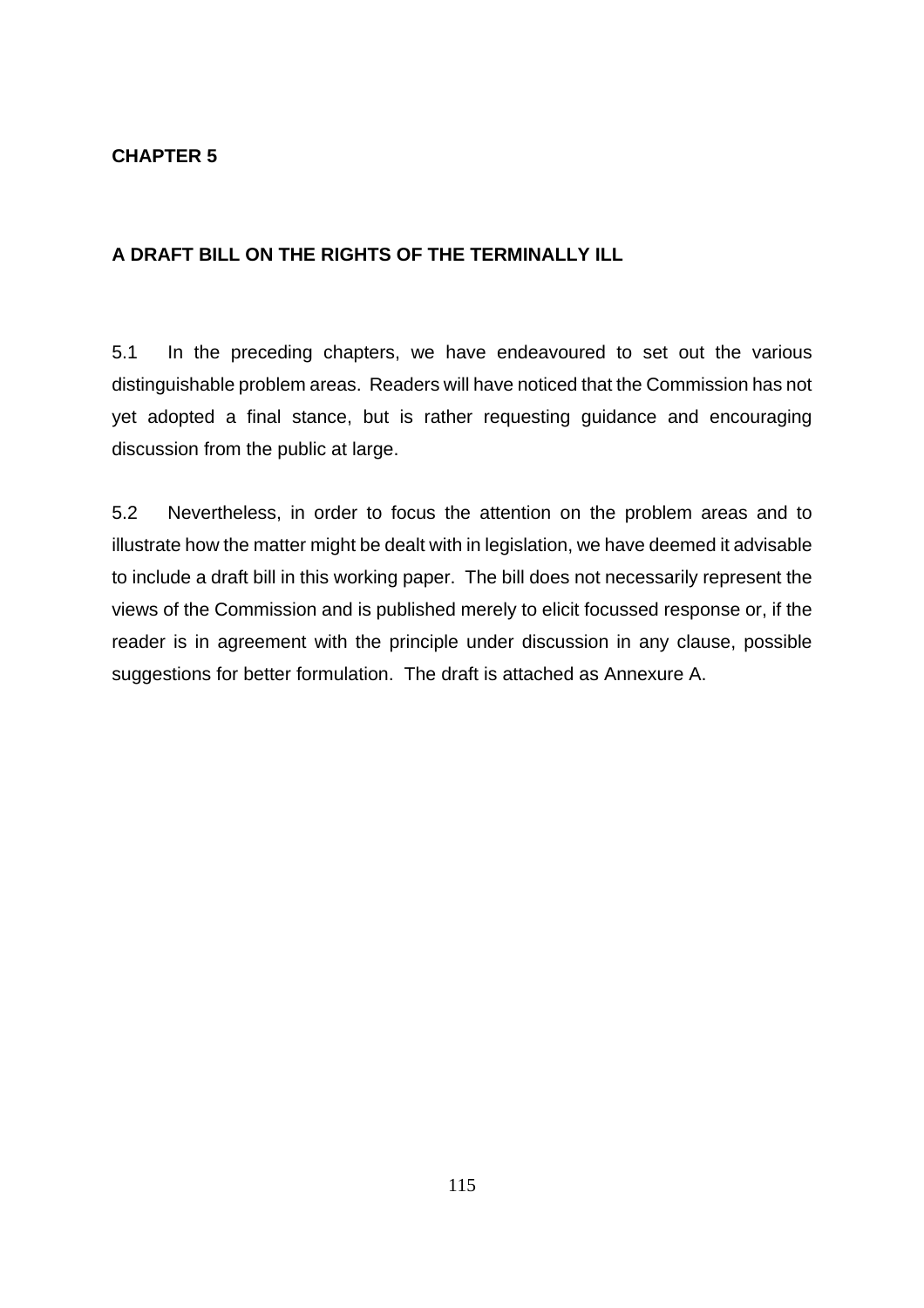## **ANNEXURE A**

**SUMMARY OF CLAUSES REFERRED TO IN THE TEXT, SOME OR ALL OF WHICH MAY FORM PART OF A DRAFT BILL ON THE RIGHTS OF THE TERMINALLY ILL** (clauses have been numbered for purposes of reference only)

#### **BILL**

**To regulate end of life decisions and to provide for matters incidental thereto.** 

**\_\_\_\_\_\_\_\_\_\_\_\_\_\_\_\_\_\_\_\_\_\_\_\_\_\_\_\_\_\_\_\_\_\_\_\_\_\_\_\_\_\_\_\_\_\_\_\_\_\_\_\_\_\_\_\_\_\_\_\_\_\_\_\_\_\_\_\_\_\_**

### **To be introduced by the Minister of Justice**

**\_\_\_\_\_\_\_\_\_\_\_\_\_\_\_\_\_\_\_\_\_\_\_\_\_\_\_\_\_\_\_\_\_\_\_\_\_\_\_\_\_\_\_\_\_\_\_\_\_\_\_\_\_\_\_\_\_\_\_\_\_\_\_\_\_\_\_**

BE IT ENACTED by the Parliament of the Republic of South Africa, as follows:

## **Definitions**

**\_\_\_\_\_\_\_**

**\_\_\_**

- **1.** (1) In this Act, unless the context otherwise indicates-
	- $(i)$  : competent witness' means a person of the age of 18 years or over who at the time he witnesses the directive or power of attorney is not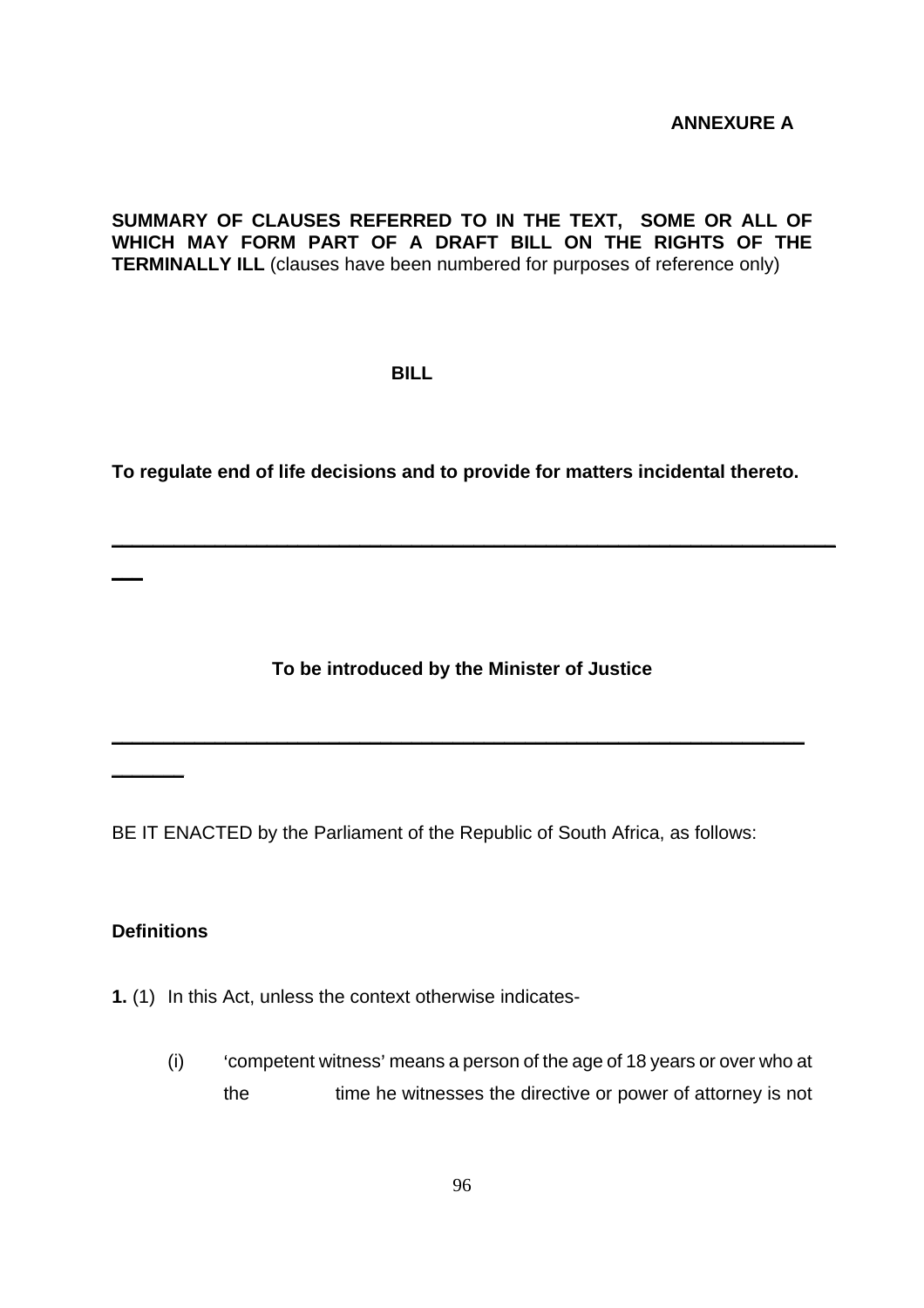incompetent to give evidence in a court of law and for whom the death of the maker of the directive or power of attorney holds no financial benefit;

- (ii) court' means a provincial or local division of the High Court of South Africa within whose jurisdiction the matter falls;
- $(iii)$   $(iii)$   $(iii)$   $(iii)$   $(iiii)$ feeding;
	- $(iv)$  "medical practitioner" means a medical practitioner registered as such in terms of the Medical, Dental and Supplementary Health Service Professions Act, 1974 (Act 56 of 1974);
	- $(v)$  'palliative care' means treatment and care of a terminally ill patient, not with a view to cure the patient, but rather to relieve suffering and maintain personal hygiene;
	- (vi) terminal illness' means an illness, injury or other physical or mental condition which-

(a) will inevitably result in the death of the patient concerned within a relatively short time and which is causing the patient extreme suffering;or

(b) is causing the patient to be in a persistent and irreversible vegetative condition with the result that no meaningful existence is possible for the patient.

## **Conduct of a medical practitioner in the event of clinical death**

[Chapter 2, page 4: Patient is clinically dead]

**2.** (1) For the purposes of this Act, a person is considered to be dead when two medical practitioners agree and confirm in writing that a person is clinically dead according to the following criteria for determining death, namely -

(a) the irreversible absence of spontaneous respiratory and circulatory functions; or (b) the persistent clinical absence of brain-stem function.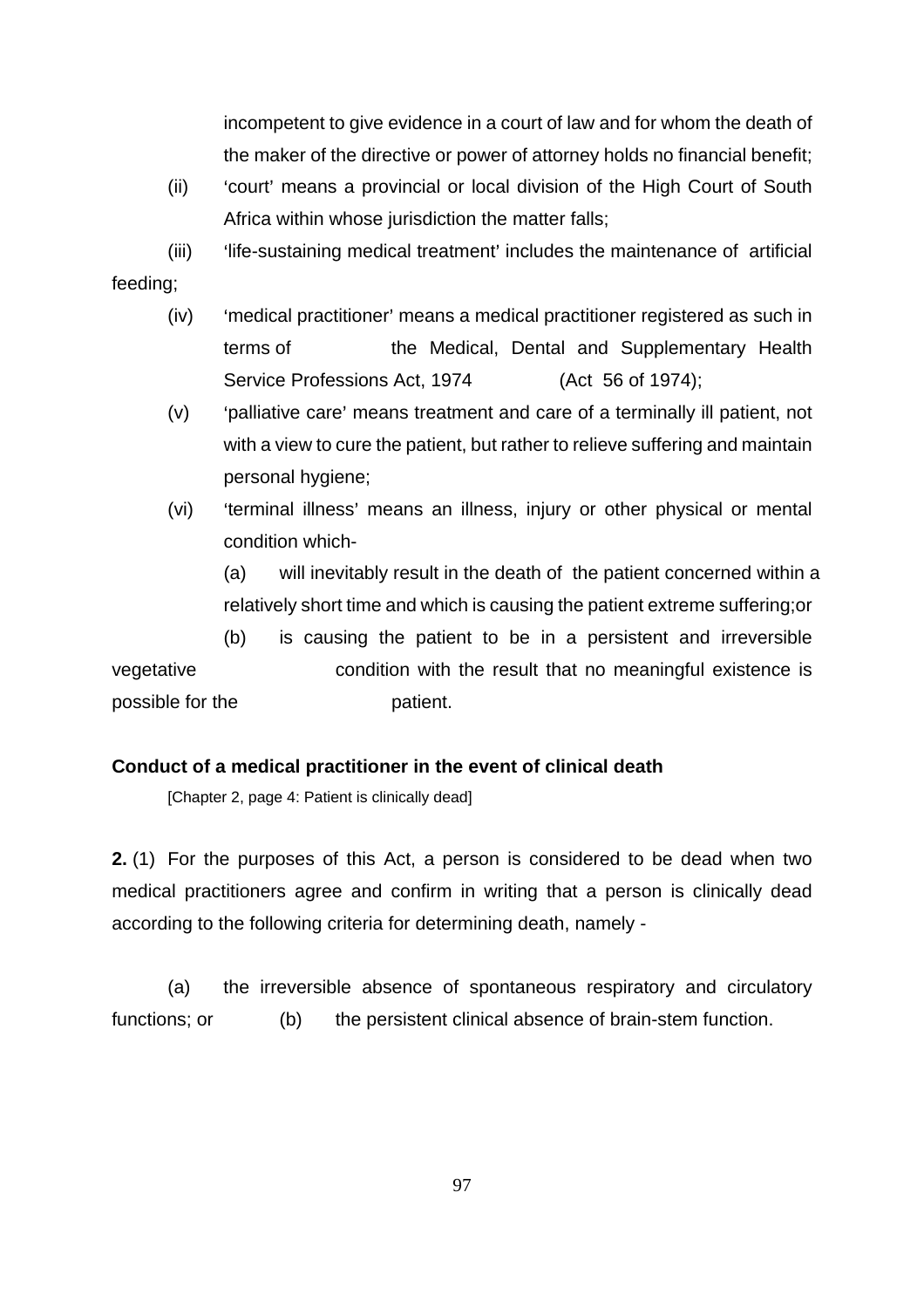(2) In the event of a person being considered to be dead according to the provisions of sub-section (1), the medical practitioner responsible for the treatment of such person may withdraw or order the withdrawal of all forms of treatment.

#### **Mentally competent person may refuse treatment**

[Chapter 3, page 12: Competent person: Cessation of life-sustaining medical treatment]

**3.** (1) Every person above the age of 18 years and of sound mind is competent to refuse any life-sustaining medical treatment or the continuation of such treatment with regard to any specific illness from which he or she may be suffering.

 (2) Should it be clear to the medical practitioner under whose treatment or care the person who is refusing treatment as contemplated in subsection (1) is, that such a person's refusal is based on the free and carefully considered exercising of his or her own will, he or she shall give effect to such a person's refusal even though it may cause the death or the hastening of death of such a person.

#### **Conduct of medical practitioner in relieving distress**

[Chapter 3, page16: palliative care and double effect]

**4.** (1) Should it be clear to a medical practitioner responsible for the treatment of a patient that the patient is suffering from a terminal illness and that such a patient's pain and distress cannot satisfactorily be alleviated by ordinary palliative treatment, he or she may, in accordance with responsible medical practice-

- (a) with the object to provide relief of severe pain and distress; and
- (b) with no intention to kill

increase the dosage of medication (whether analgesics or sedatives) to be given to the patient, even if the secondary effect of this action may be to shorten the life of the patient.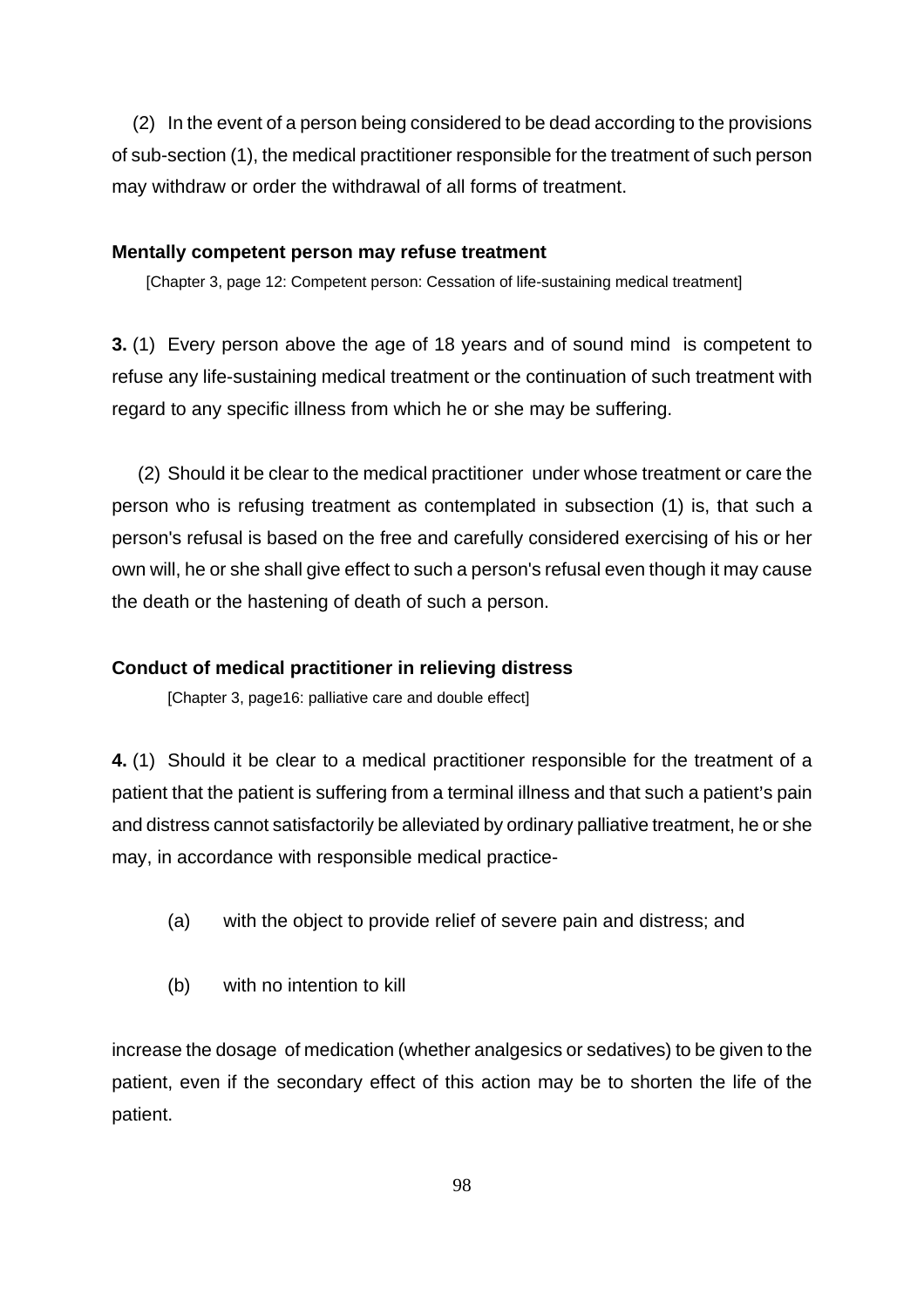(2) No medical practitioner shall treat a patient as contemplated in subsection (1) unless the condition of the patient concerned has been confirmed by at least one other medical practitioner who is not directly involved in the treatment of the patient concerned, but who is competent to express a professional opinion on the patient's condition in view of his or her expertise with regard to the illness with which he or she is affected and on account of his examination of the patient concerned.

 (3) (a) A medical practitioner who treats a patient as contemplated in subsection (1) shall record in writing his findings regarding the condition of the patient and his conduct in treating the patient.

(b) A medical practitioner as contemplated in subsection (2) shall record in writing his findings regarding the condition of the patient concerned.

### **Cessation of life**

[Chapter 3, page 20: Competent person: Assisted suicide and voluntary active euthanasia]

**5.**(1) Should a medical practitioner be requested by a patient to make an end to the patient's suffering, or to enable the patient to make an end to his or her suffering by way of administering or providing some or other lethal agent, the medical practitioner shall not give effect to the request unless he or she is convinced that-

- (a) the patient is suffering from a terminal illness;
- (b) the patient is subject to extreme suffering;
- (c) the patient is over the age of 18 years and mentally competent;

(d) the patient has been adequately informed as to the terminal illness from which he or she is suffering, the prognosis of his or her condition and of any treatment or care that may be available;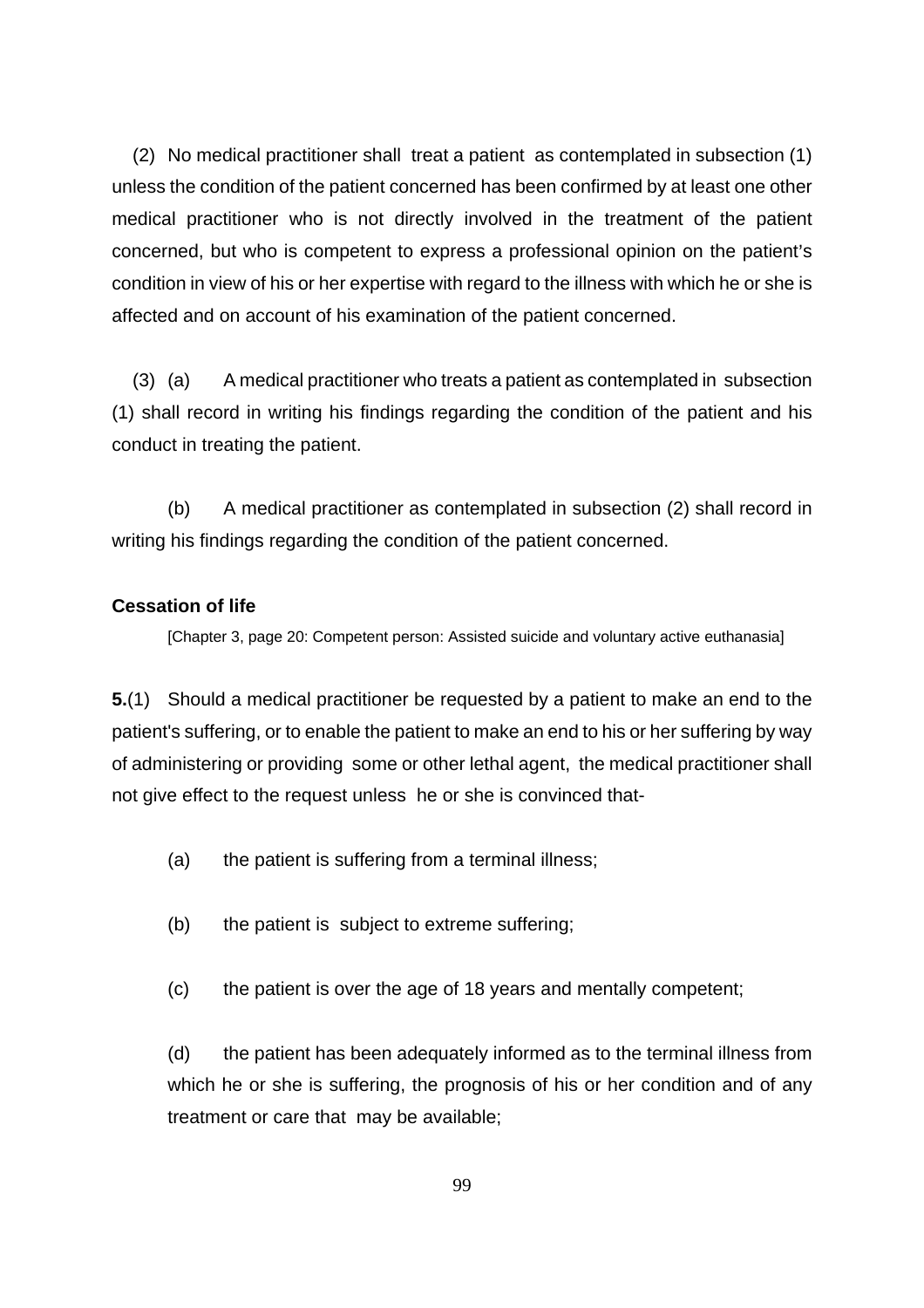(e) the request of the patient is based on an informed and well considered decision;

(f) the patient has had the opportunity to re-evaluate his or her request, but that he or she has persisted; and

(g) euthanasia is the only way for the patient to be released from his or her suffering.

 (2) No medical practitioner to whom the request to make an end to a patient's suffering is addressed as contemplated in subsection (1), shall give effect to such a request, even though he or she may be convinced of the facts as stated in that subsection, unless he or she has conferred with an independent medical practitioner who is knowledgable with regard to the terminal illness from which the patient is suffering and who has personally checked the patient's medical history and examined the patient and who has confirmed the facts as contemplated in subsection (1)(a), (b) and  $(q)$ .

 (3) A medical practitioner who gives effect to a request as contemplated in subsection (1), shall record in writing his or her findings regarding the facts as contemplated in that subsection and the name and address of the medical practitioner with whom he or she has conferred as contemplated in subsection (2) and the lastmentioned medical practitioner shall record in writing his or her findings regarding the facts as contemplated in subsection (2).

 (4) The termination of a patient's life on his or her request in order to release him or her from suffering may not be effected by any person other than a medical practitioner.

 (5) A medical practitioner who gives effect to a patient's request to be released from suffering as contemplated in this section shall not suffer any civil, criminal or disciplinary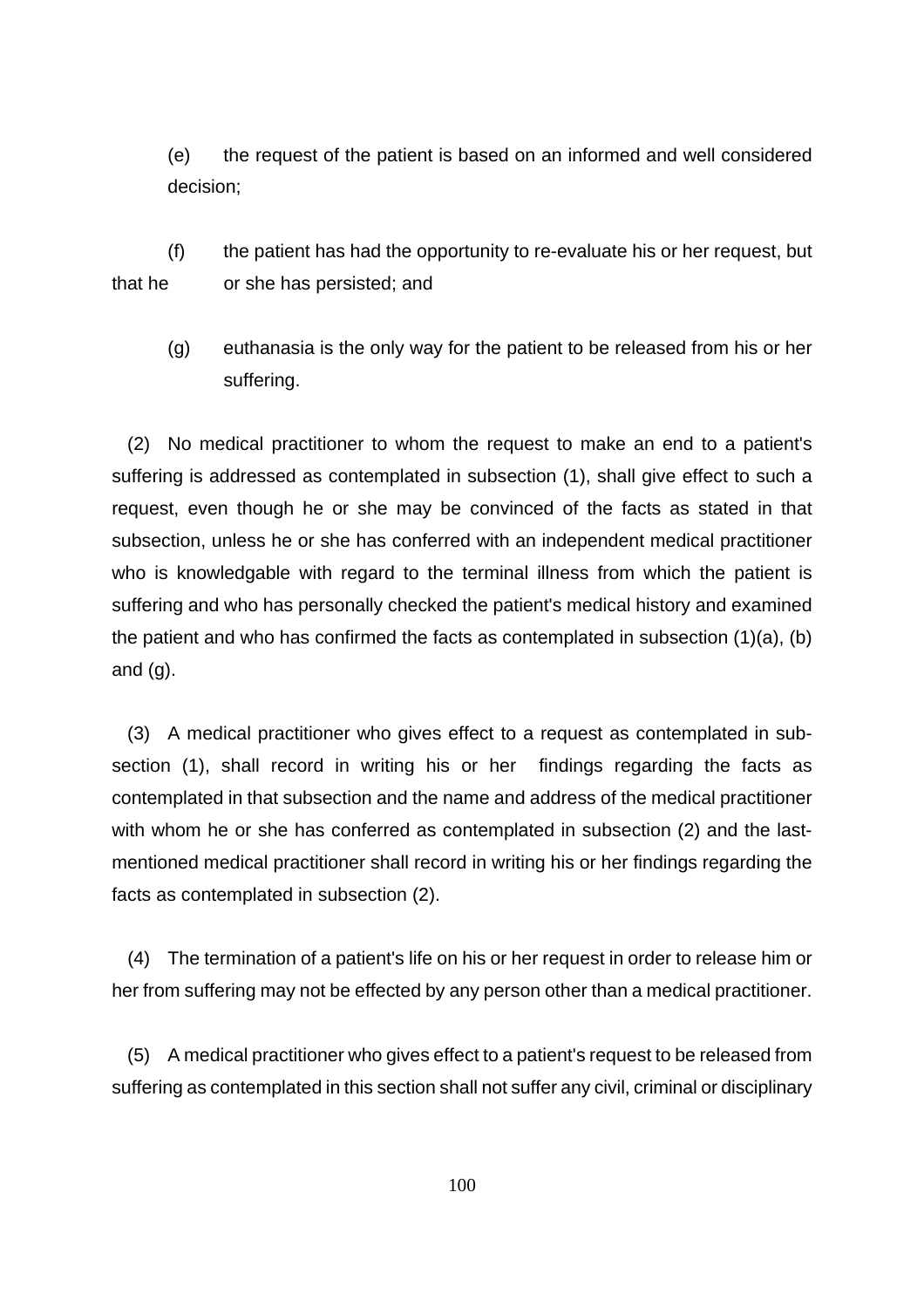accountability with regard to such an act provided that all due procedural measures have been complied with.

(6) No medical practitioner is obliged to give effect to a patient's request to assist with the termination of the patient's life.

#### **Directives as to the treatment of a terminally ill person**

[Chapter 4, page 50: Incompetent person: advance directive or power of attorney]

**6.** (1) Every person above the age of 18 years who is of sound mind shall be competent to issue a written directive declaring that if he or she should ever suffer from a terminal illness and would as a result be unable to make or communicate decisions concerning his or her medical treatment or its cessation, any medical treatment which he or she may receive should be discontinued and that only palliative care should be administered.

 (2) A person as contemplated in subsection (1) shall be competent to entrust any decision- making regarding the treatment as contemplated in that subsection or the cessation of such treatment to a competent agent by way of a written power of attorney, and such power of attorney shall take effect and remain in force if the principal becomes terminally ill and as a result is unable to make or communicate decisions concerning his or her medical treatment or the cessation thereof.

 (3) A directive contemplated in subsection (1) and a power of attorney contemplated in subsection (2) and any amendment thereof, shall be signed by the person giving the directive or power of attorney in the presence of two competent witnesses who shall sign the document in the presence of the said person and in each other's presence.

 (4) When a person who is under guardianship, or in respect of whom a curator of the person has been appointed, becomes terminally ill and no instructions as contemplated in subsection (1) or (2) regarding his medical treatment or the cessation thereof have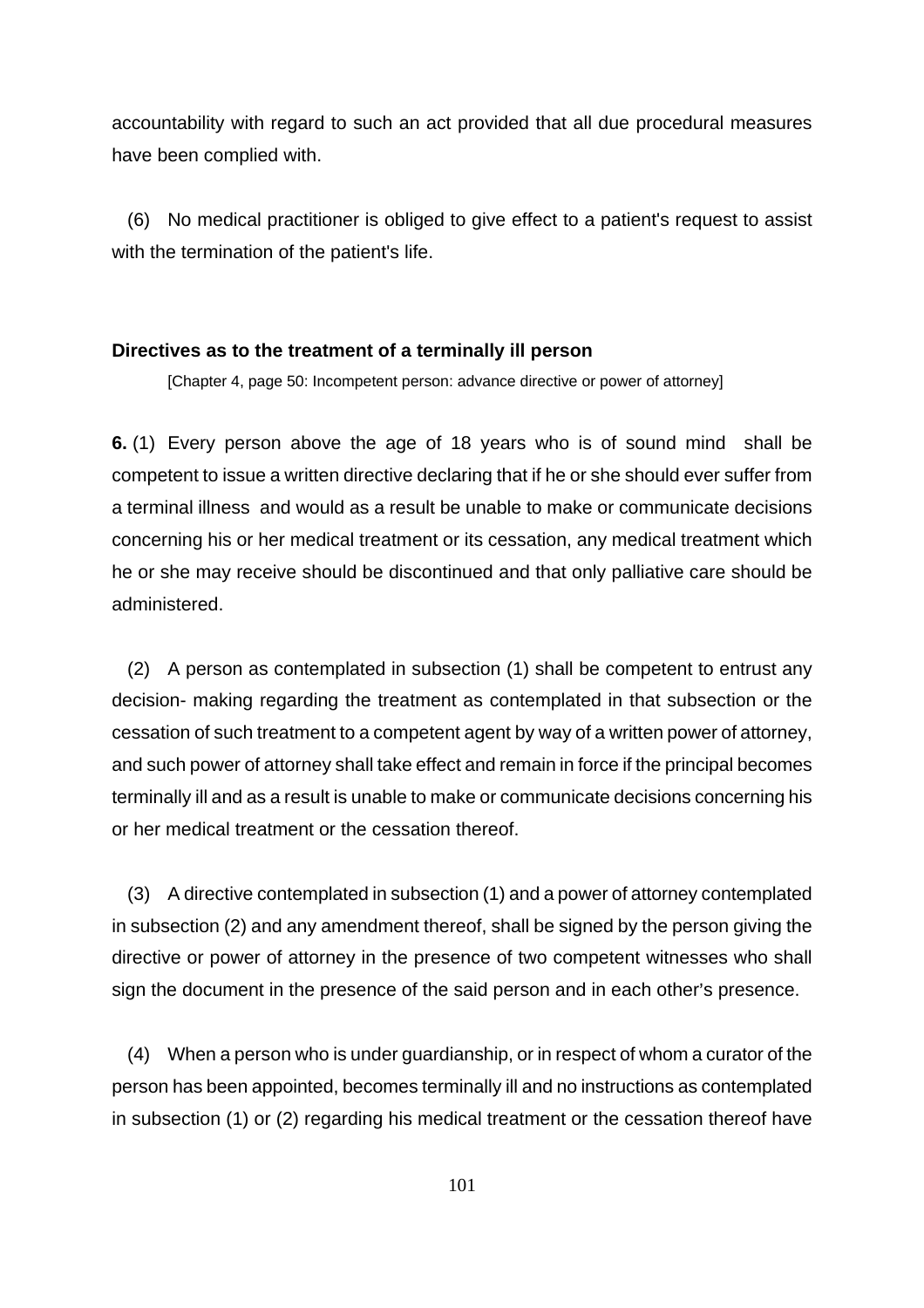been issued, the decision-making regarding such treatment or the cessation thereof shall, barring any court order or the provisions of any other Act, vest in such guardian or curator.

**Conduct in compliance with directives by or on behalf of terminally ill persons** 

[Chapter 4, page 50: Incompetent person, advance directive/power of attorney]

**7.** (1) No medical practitioner shall give effect to a directive regarding the refusal or cessation of medical treatment or the administering of palliative care which may contribute to the hastening of a patient's death, unless-

(a) the medical practitioner is satisfied that the patient concerned is suffering from a terminal illness and as a result is unable to make or communicate decisions concerning his or her medical treatment or the cessation thereof; and

(b) the condition of the patient concerned, as contemplated in paragraph (a), has been confirmed by at least one other medical practitioner who is not directly involved in the treatment of the patient concerned, but who is competent to express a professional opinion on the patient's condition in view of his or her expertise with regard to the illness with which the patient is afflicted and his or her examination of the patient concerned.

 (2) Before a medical practitioner gives effect to a directive as contemplated in subsection (1) he shall satisfy himself, in so far as this is reasonably possible, of the authenticity of the directive and of the competency of the person issuing the directive.

 (3) Before giving effect to a directive as contemplated in subsection (1), a medical practitioner shall inform the interested relatives and family members of the patient of his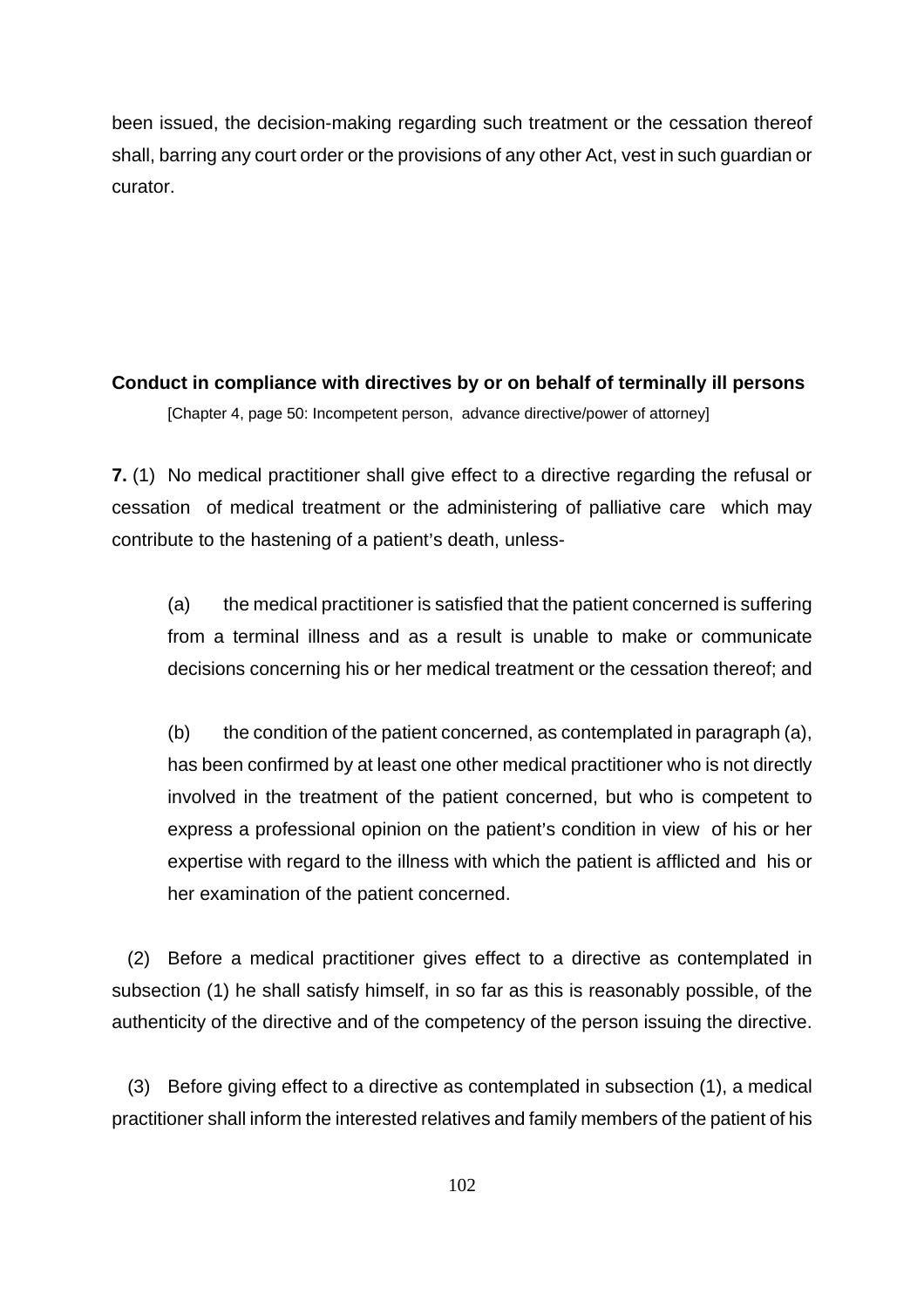findings, that of the other medical practitioner contemplated in paragraph (b) of subsection 1, and of the existence and content of the directive of the patient concerned.

 (4) If a medical practitioner is uncertain as regard to the authenticity of the directive or its legality, he shall treat the patient concerned in accordance with the provisions set out in section 8 below.

 (5) (a) A medical practitioner who gives effect to a directive as contemplated in subsection (1) shall record in writing his or her findings regarding the condition of the patient and his conduct giving effect to the directive.

(b) A medical practitioner as contemplated in paragraph (c) of subsection (1) shall record in writing his findings regarding the condition of the patient concerned.

 (6) A directive concerning the refusal or cessation of medical treatment as contemplated in subsection (1) and (2) shall not be invalid and the withholding or cessation of medical treatment in accordance with such a directive, shall, in so far as it is performed in accordance with this Act, not be unlawful even though performance of the directive might bring about the hastening of the moment of death of the patient concerned.

### **Conduct of a medical practitioner in the absence of a directive**

[Chapter 4, page 78: Incompetent person: no advance directive or power of attorney,cessation of treatment]

**8.** (1) If the chief medical practitioner of a hospital, clinic or similar institution where a patient is being cared for is of the opinion that the patient is in a state of terminal illness as contemplated in this Act and for this reason unable to make or communicate decisions concerning his or her medical treatment or its cessation, and his opinion is confirmed in writing by at least one other medical practitioner who has not treated the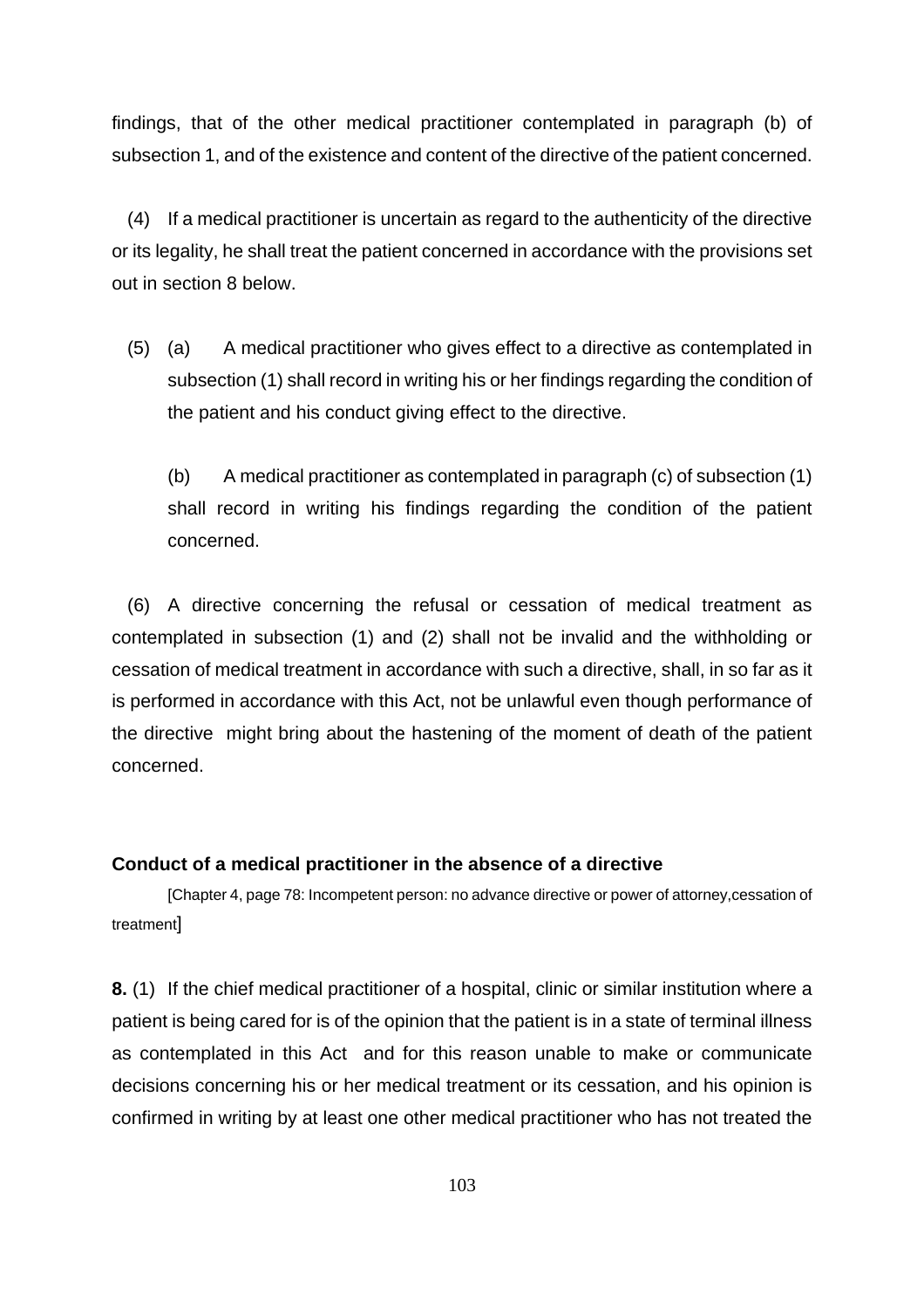person concerned as a patient, but who has examined him and who is competent to submit a professional opinion regarding the patient's condition on account of his expertise regarding the illness of the patient concerned, the first-mentioned medical practitioner may, in the absence of any directive as contemplated in section 6(1) and (2) or a court order as contemplated in section 9, grant written authorisation for the cessation of all further life-sustaining medical treatment and the administering of palliative care only.

 (2) A medical practitioner as contemplated in section (1) shall not act as contemplated in subsection (1) if such conduct would be contrary to the wishes of the family members or close family of the patient, unless authorised thereto by a court order.

 (3) A medical practitioner as contemplated in section (1) shall record in writing his findings regarding the patient's condition and any steps taken by him in respect thereof.

 (4) The cessation of medical treatment as contemplated in subsection (1) shall not be unlawful merely because it contributes to causing the patient's death.

#### **Powers of the court**

#### **Option 1:**

[ Chapter 4, page 89: Incompetent person: no advance directive:cessation of treatment]

**9.** (1) In the absence of a directive by or on behalf of a terminally ill person as contemplated in section 6, a court may if satisfied that a patient is in a state of terminal illness and for this reason unable to make or communicate decisions concerning his or her medical treatment or its cessation, on application by any interested person, order the cessation of medical treatment.

 (2) A court shall not make an order as contemplated in subsection (1) without the close family having been given the opportunity to be heard by the court.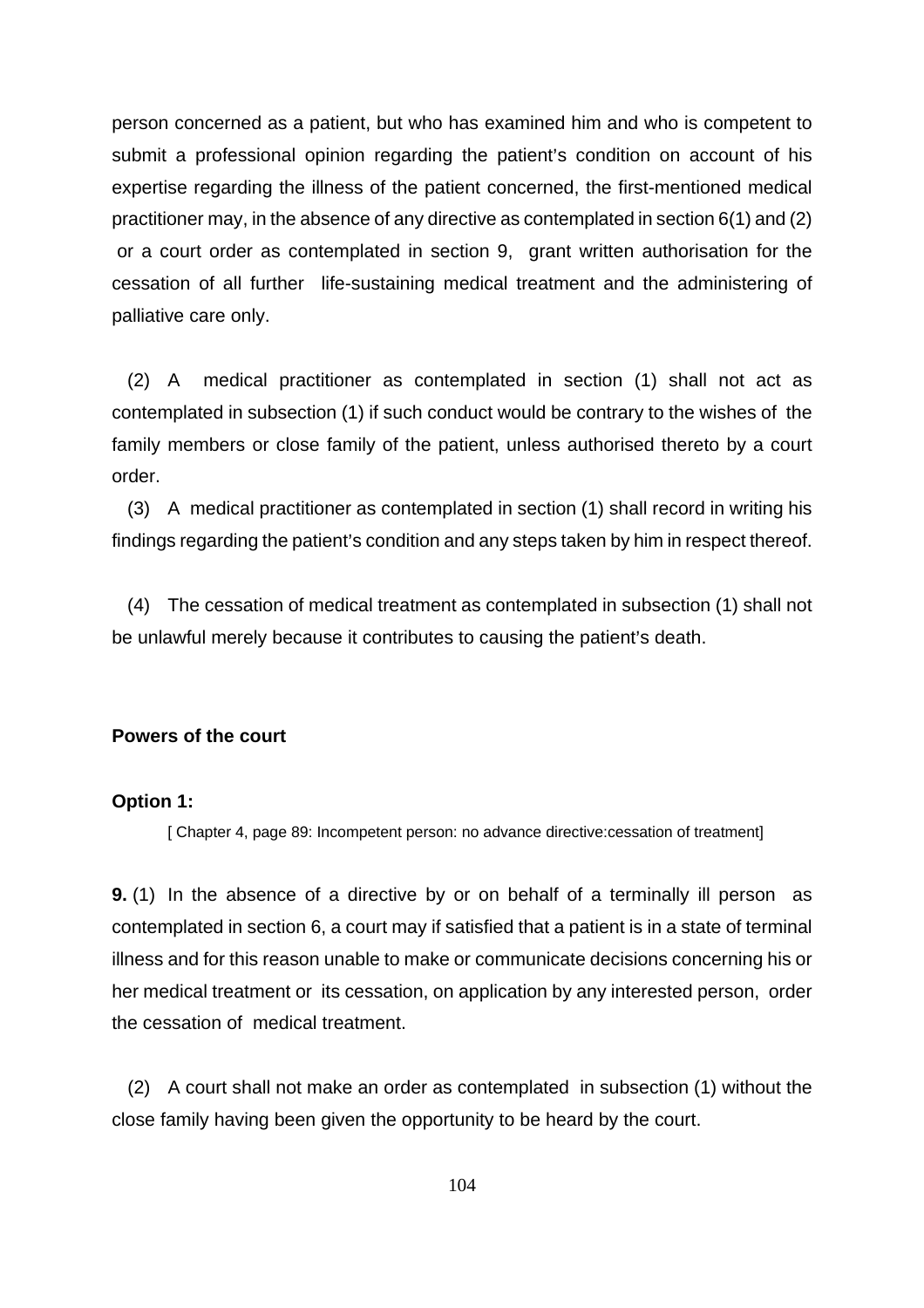(3) A court shall not make an order as contemplated in subsection (1) unless it is convinced of the facts as contemplated in that subsection on the evidence of at least two medical practitioners who are knowledgeable with regard to the patient's condition and who has treated the patient personally or has checked his or her medical history and has personally examined the patient.

(4) A medical practitioner who gives effect to an order of court as contemplated in this section shall not suffer any civil, criminal or disciplinary liability with regard to such an act.

#### **Option 2:**

[Chapter 4. Page 92: Incompetent person: involuntary active euthanasia]

**10.** (1) In the absence of a directive by or on behalf of a terminally ill person as contemplated in section 6, a court may if satisfied that a patient is in a state of terminal illness and for this reason unable to make or communicate decisions concerning his or her medical treatment or its cessation, on application by any interested person, issue an order for the *performance of any medical procedure* which would have the effect of terminating the patient's life.

 (2) A court shall not make an order as contemplated in subsection (1) without the close family of the patient having been given the opportunity to be heard by the court.

 (3) A court shall not make an order as contemplated in subsection (1) unless it is convinced of the facts as contemplated in that subsection on the evidence of at least two medical practitioners who are knowledgeable with regard to the patient's condition and who have treated the patient personally or have checked his or her medical history and have personally examined the patient.